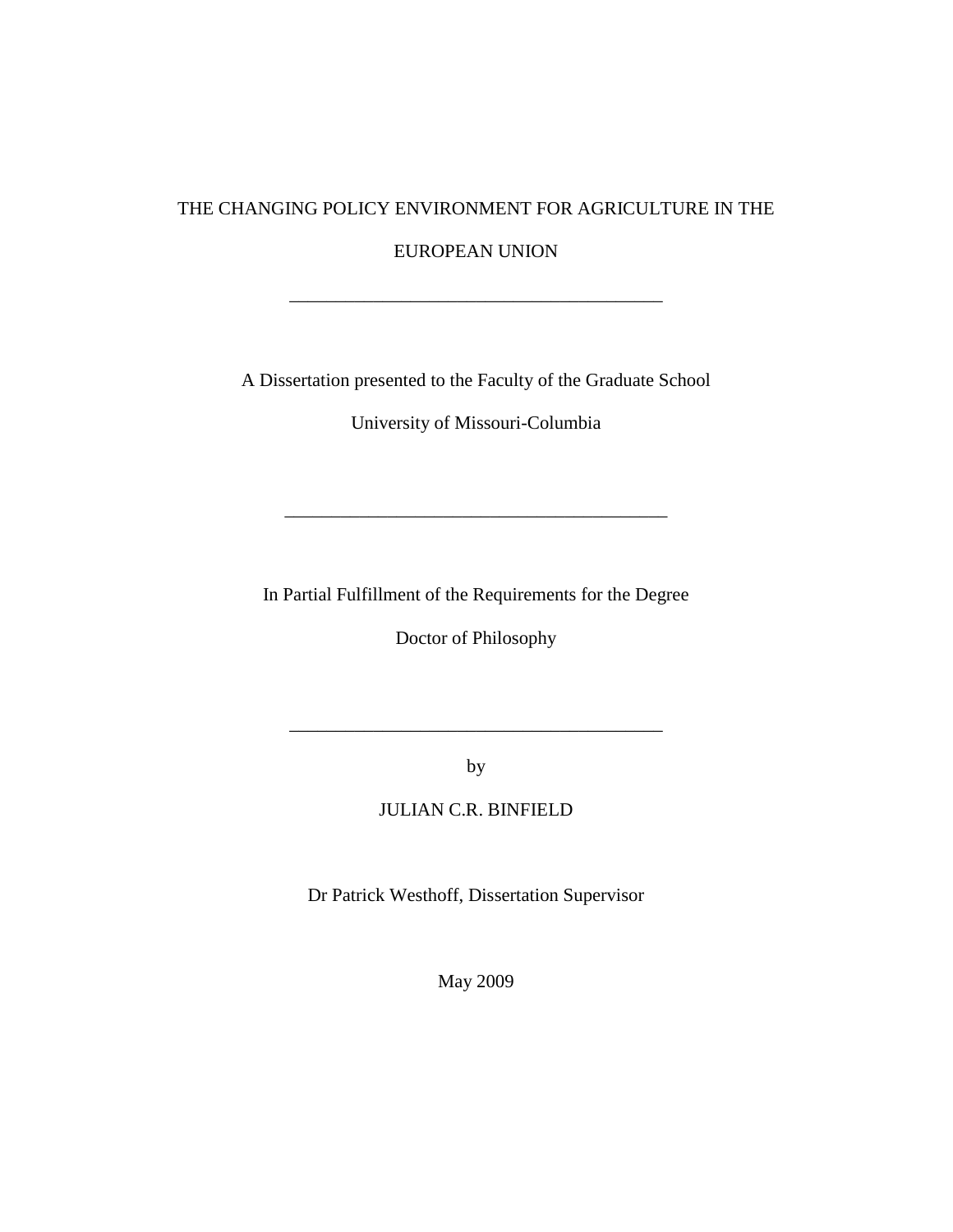© copyright by Julian Binfield 2009

All rights reserved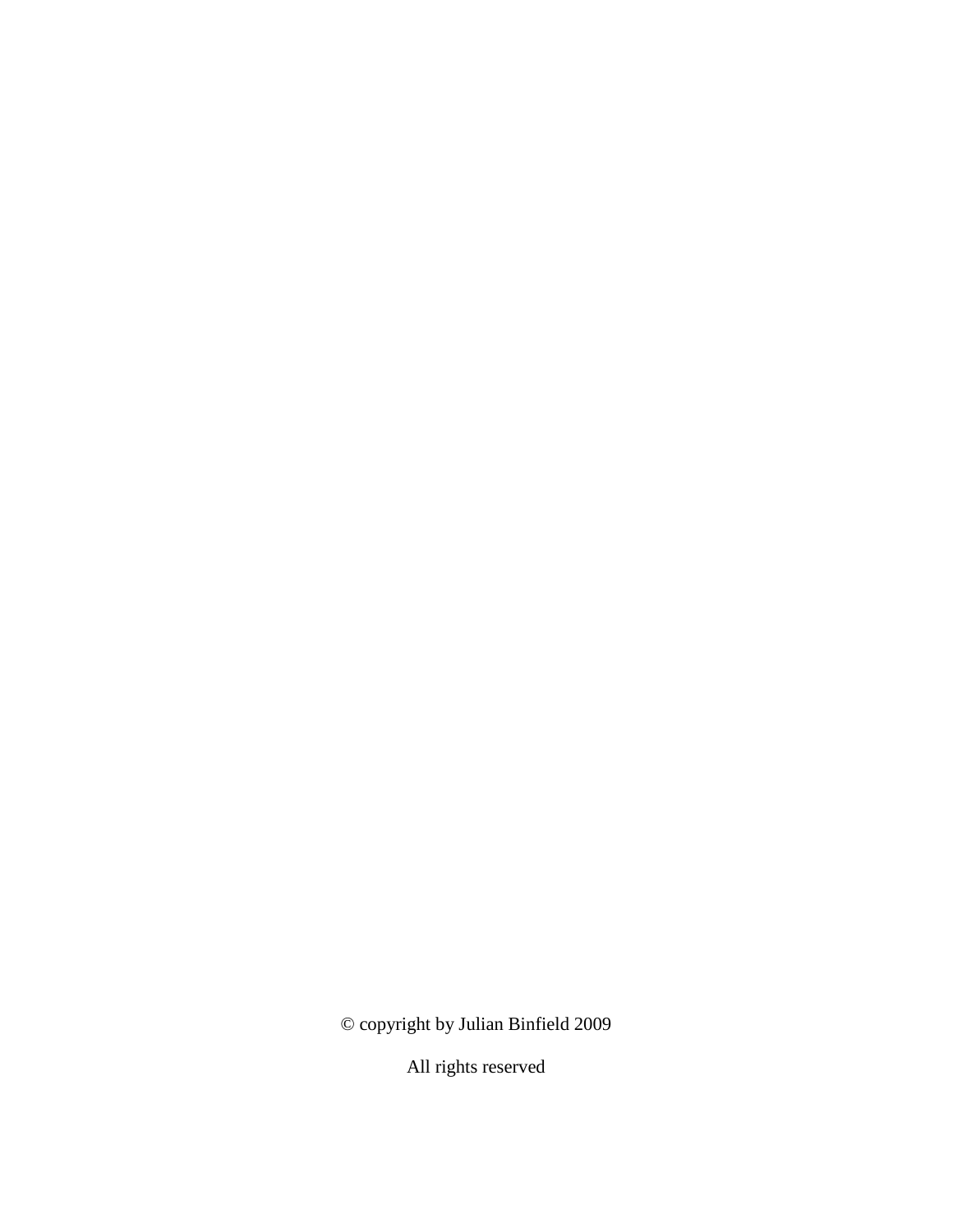The undersigned, appointed by the Dean of the Graduate School, have examined the dissertation entitled

### THE CHANGING POLICY ENVIRONMENT FOR AGRICULTURE IN THE

### EUROPEAN UNION

presented by Julian Binfield

a candidate for the degree of Doctor of Philosopy

and hereby certify that in their opinion it is worthy of acceptance.

Professor Patrick Westhoff

\_\_\_\_\_\_\_\_\_\_\_\_\_\_\_\_\_\_\_\_\_\_\_\_\_\_\_\_\_\_\_\_\_\_

\_\_\_\_\_\_\_\_\_\_\_\_\_\_\_\_\_\_\_\_\_\_\_\_\_\_\_\_\_\_\_\_\_\_

Professor William Meyers

\_\_\_\_\_\_\_\_\_\_\_\_\_\_\_\_\_\_\_\_\_\_\_\_\_\_\_\_\_\_\_\_\_\_

Professor Scott Brown

Professor Thomas Johnson

\_\_\_\_\_\_\_\_\_\_\_\_\_\_\_\_\_\_\_\_\_\_\_\_\_\_\_\_\_\_\_\_\_\_

\_\_\_\_\_\_\_\_\_\_\_\_\_\_\_\_\_\_\_\_\_\_\_\_\_\_\_\_\_\_\_\_\_\_

Professor Kelly Shaw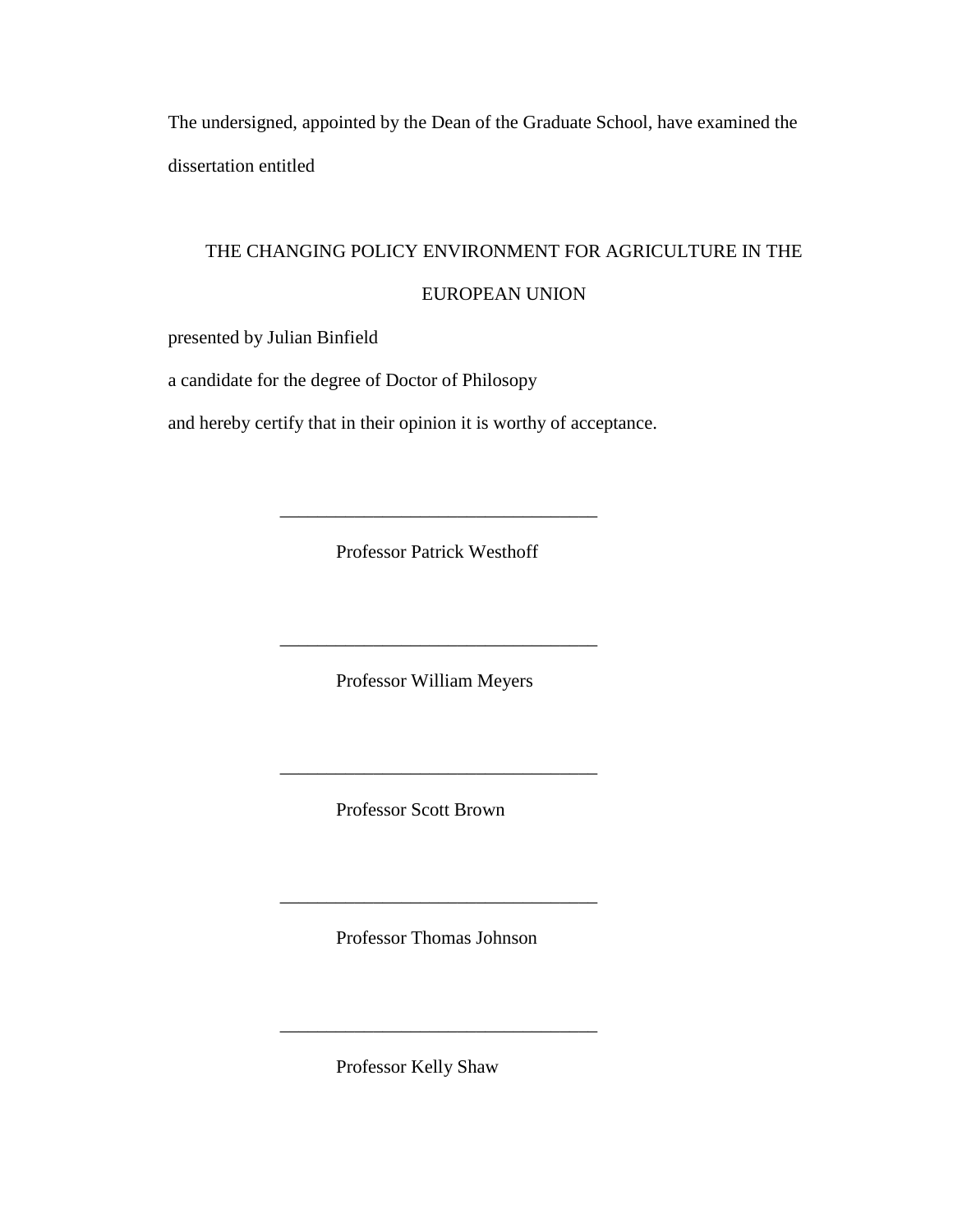#### **ACKNOWLEDGEMENTS**

<span id="page-3-0"></span>I have been very fortunate during the course of my studies to have worked with some of the very best in the field of agricultural economics. I learnt a lot at the Universities of Manchester, Reading and Exeter in the United Kingdom during my studies there and would particularly like to thank Professor Steve McCorriston. The Food and Agricultural Policy Research Institute must be one of the foremost practitioners of policy research anywhere in the world in any industry, and I consider myself very fortunate to have been part of it for the last decade. There is no better group of people to learn from than Bob Young and Pat Westhoff, William Meyers, Scott Brown, and the rest of the FAPRI team.

Many thanks to my committee, particularly for their insights and comments that have always been thought provoking and stimulating. I was lucky to have been able to assemble a team with such wide and deep knowledge of the issues involved.

Thanks also to the rest of team Binfield who have had to suffer for years; Yvonne, Bertie and Finley. Thanks to Mum and Dad for all their support.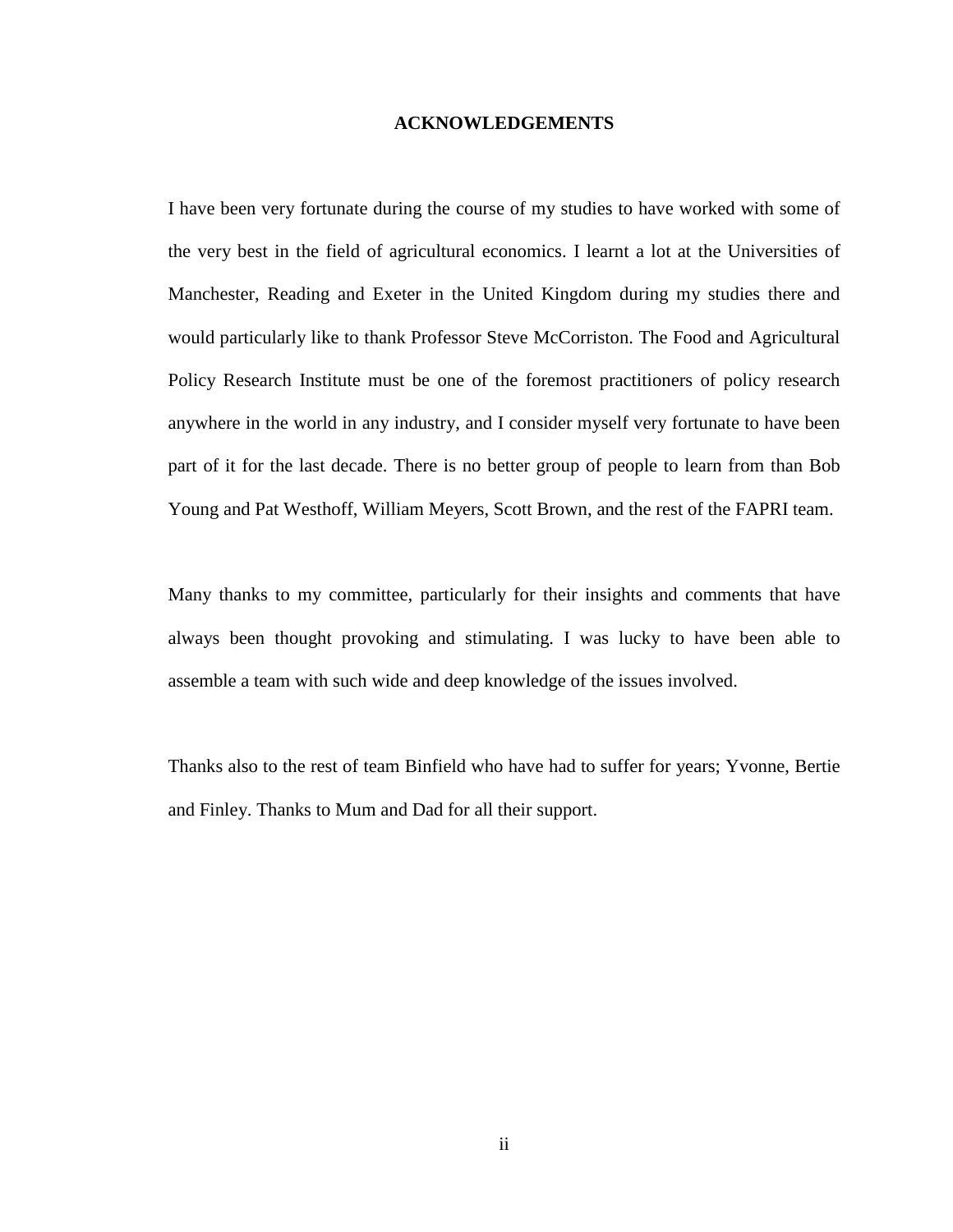# THE CHANGING POLICY ENVIRONMENT FOR AGRICULTURE IN THE EUROPEAN UNION

Julian C.R. Binfield

Dr Patrick Westhoff, Dissertation Supervisor

### **ABSTRACT**

<span id="page-4-0"></span>The European Union (EU) has undergone two major expansions in just three years, enlarging from 15 members (EU-15) to 25 members in May 2004, and then adding Bulgaria and Romania in January 2007. Agriculture has played a central role in all the enlargement negotiations as a result of the significant levels of government support in the EU for the sector, the sector's importance in terms of the overall EU budget, and the large number of farmers in the new member states (NMS). A major reform of the Common Agricultural Policy (CAP) was carried out in parallel to the first enlargement, and included changes to the way that agriculture was supported in the EU. Reform of the CAP is ongoing, with a timetable for the elimination of dairy quotas included in the latest reforms. As the link between production and support is broken, the policy most influencing market developments has become that relating to biofuels, whose production and consumption in the EU has expanded rapidly in recent years.

In this dissertation, a partial equilibrium model is used to examine aspects of each of these developments. Three papers are presented. The first paper examines the interaction between the 2004 reform of the CAP and the enlargement of the EU. In the second paper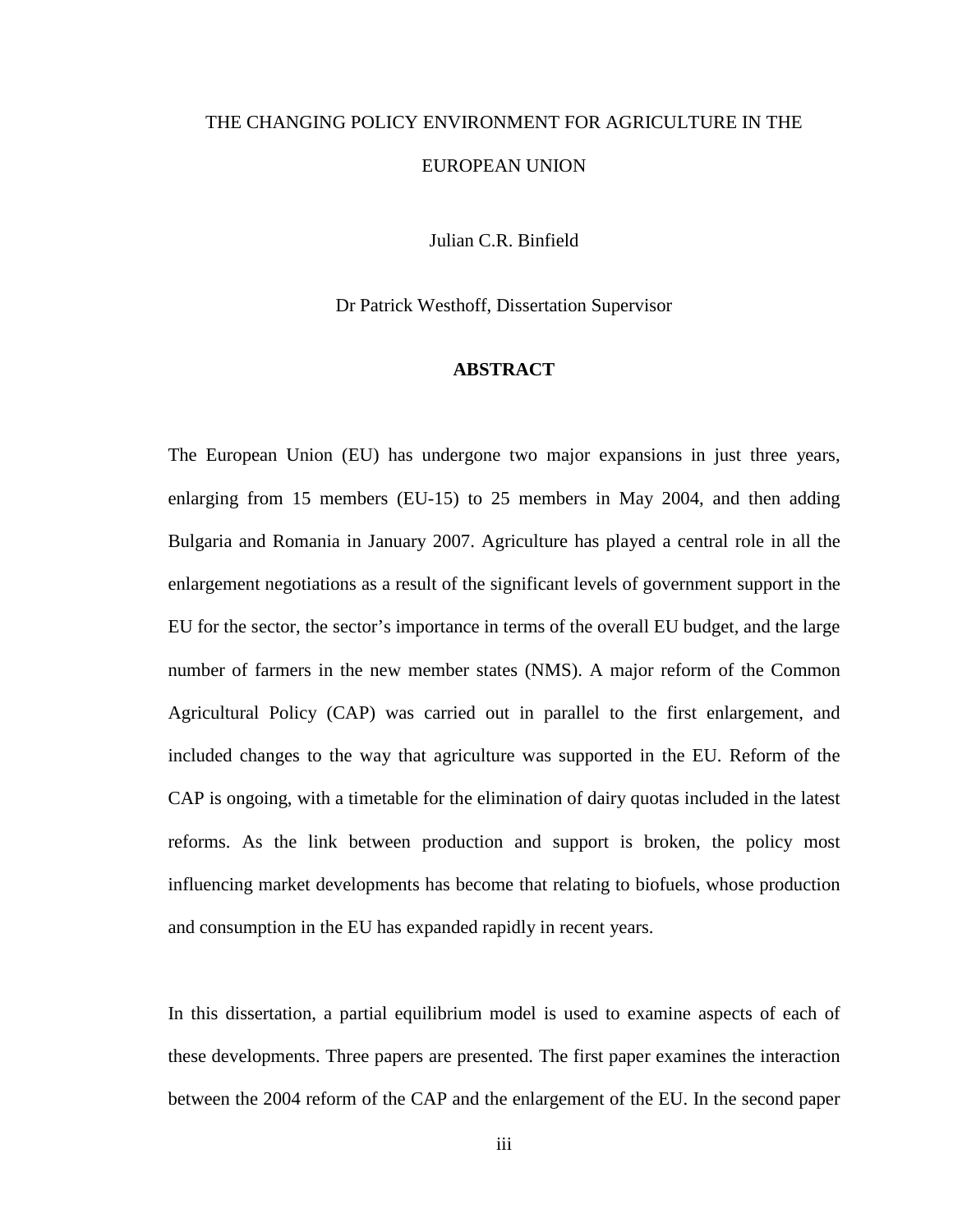the impact of the removal of dairy quotas for the EU is investigated. The third paper considers the impact of biofuels policy in the EU on agricultural markets, and *vice versa*. The linkage between the papers goes beyond the common model that was used for the analyses; underlying all the papers are the EU's attempts to reconcile the enlarged EU with the WTO, reform of the CAP, and the changing objectives of agricultural policy in the EU.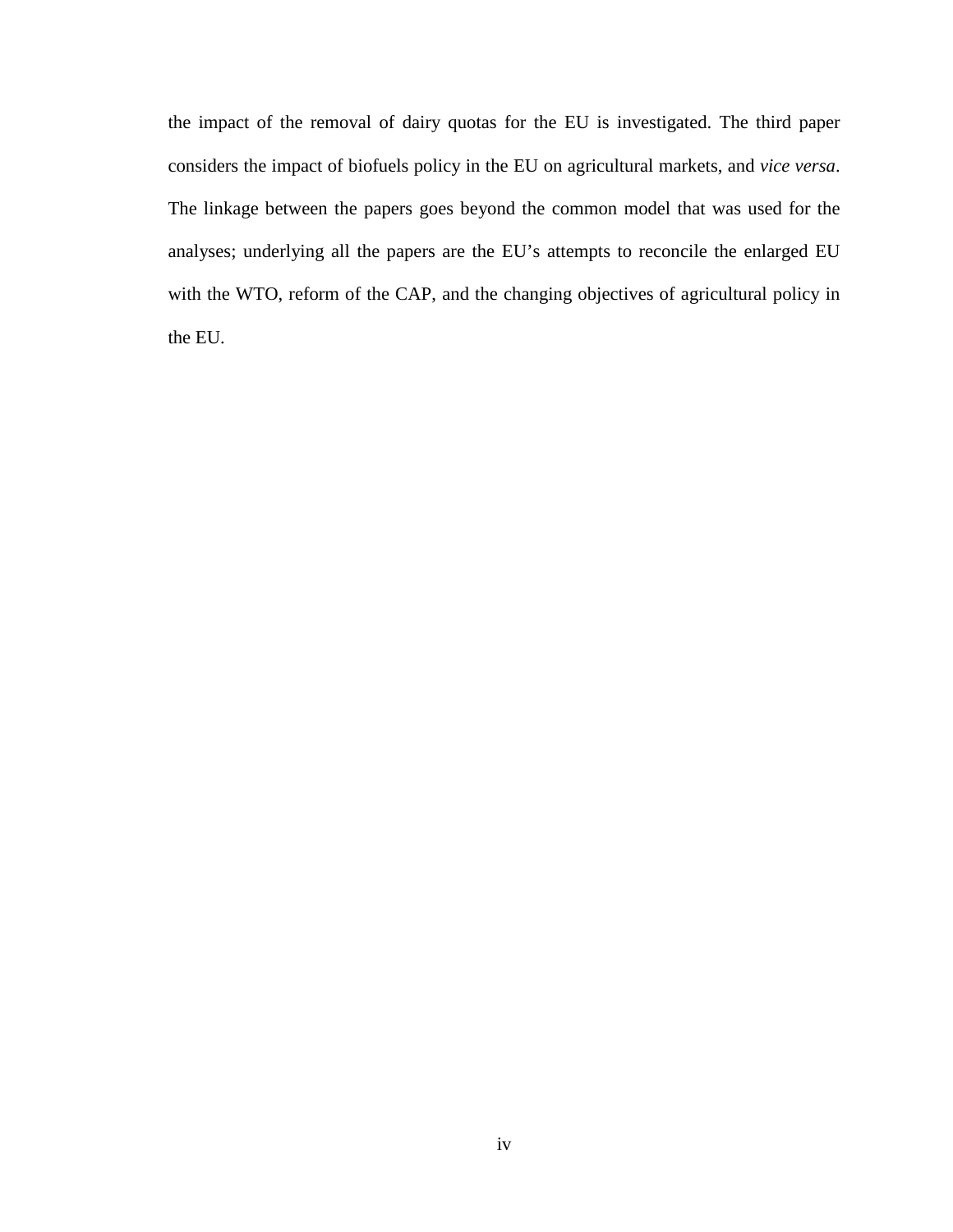### **TABLE OF CONTENTS**

<span id="page-6-0"></span>

| 1.                                                                                  |
|-------------------------------------------------------------------------------------|
|                                                                                     |
| Paper 1: Incorporating EU Enlargement and CAP Reform in a Partial Equilibrium       |
|                                                                                     |
|                                                                                     |
| Paper 3: Linking a Partial Equilibrium Model of Biofuels to EU Agricultural Markets |
|                                                                                     |
|                                                                                     |
| INCORPORATING EU ENLARGEMENT AND CAP REFORM IN A PARTIAL<br>2.                      |
|                                                                                     |
|                                                                                     |
|                                                                                     |
|                                                                                     |
|                                                                                     |
|                                                                                     |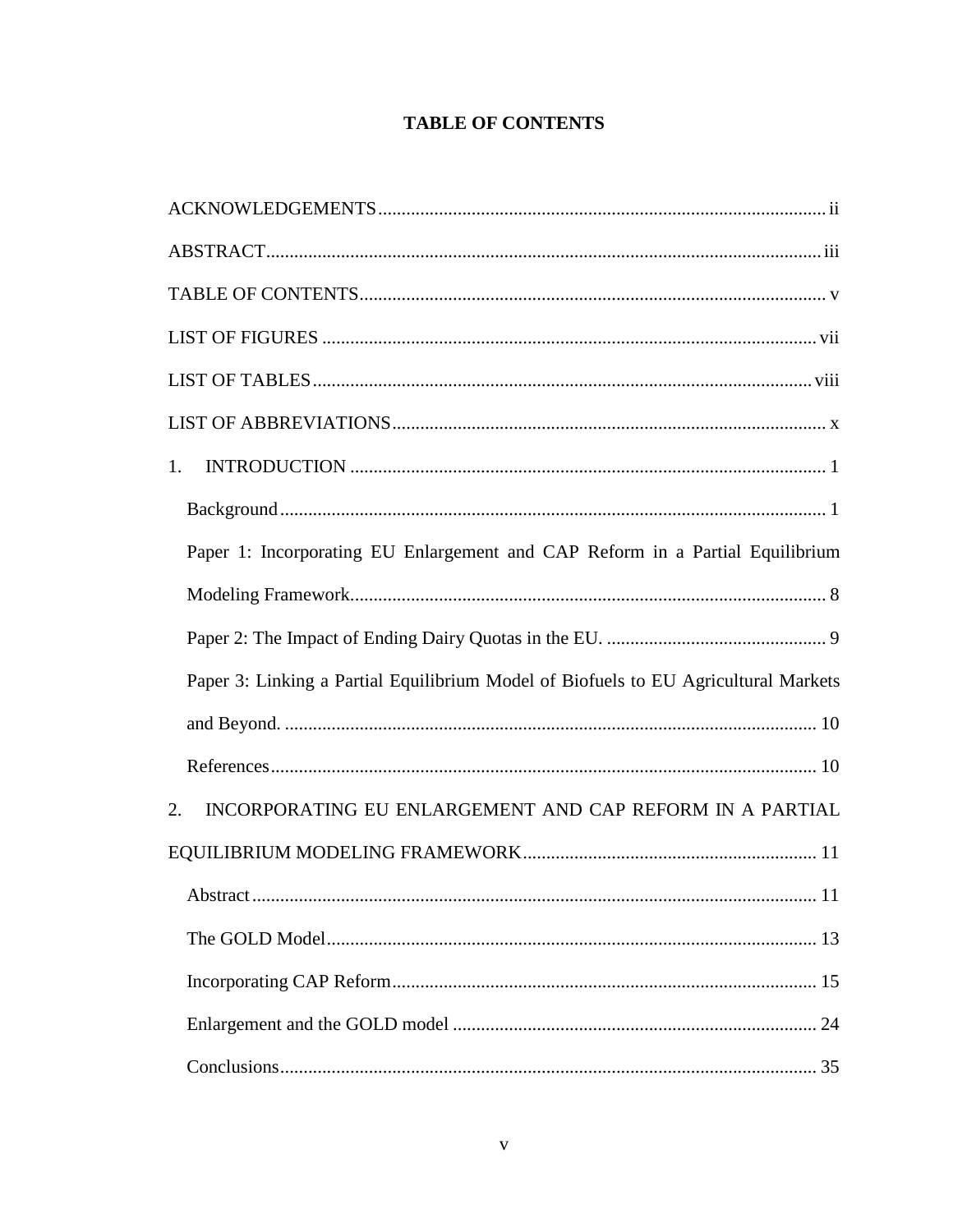| 3.                                                          |
|-------------------------------------------------------------|
|                                                             |
|                                                             |
|                                                             |
|                                                             |
|                                                             |
|                                                             |
|                                                             |
| LINKING A PARTIAL EQUILIBRUIM MODEL OF BIOFUELS TO EU<br>4. |
|                                                             |
|                                                             |
|                                                             |
|                                                             |
|                                                             |
|                                                             |
|                                                             |
| 5.                                                          |
|                                                             |
|                                                             |
|                                                             |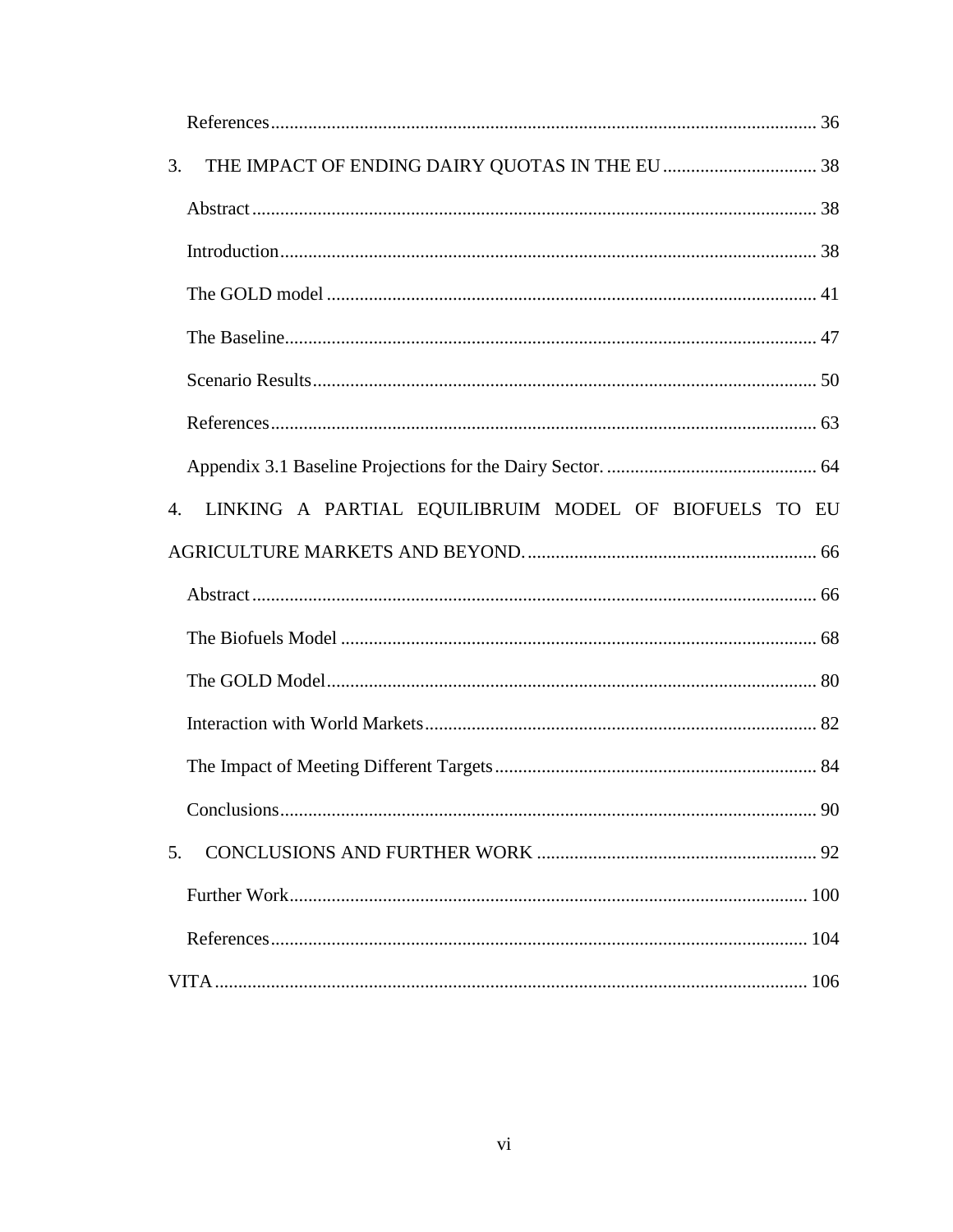### **LIST OF FIGURES**

<span id="page-8-0"></span>

| Figure 5-2: Livestock numbers in the EU-27, beginning inventories, 2000-2008.  93 |  |
|-----------------------------------------------------------------------------------|--|
| Figure 5-3: Indices of major EU commodity prices used in the model, 2000-2008 99  |  |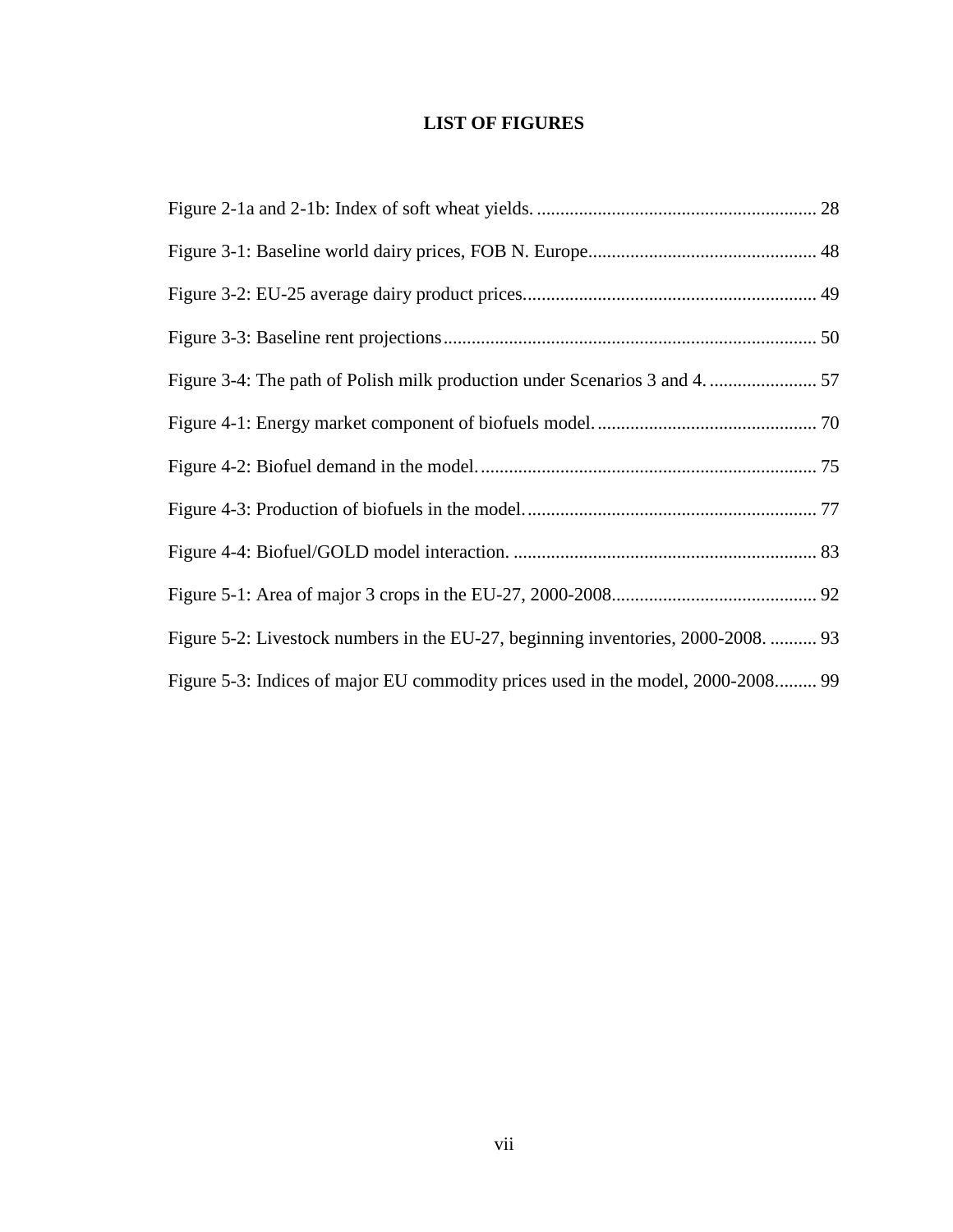### **LIST OF TABLES**

<span id="page-9-0"></span>

| Table 2-4: Impact on NE scenario on crop variables, difference between baseline and       |
|-------------------------------------------------------------------------------------------|
|                                                                                           |
| Table 2-5: Impact on NE scenario on livestock and meat variables, difference between      |
|                                                                                           |
| Table 2-6: Impact on NE scenario on dairy variables, difference between baseline and      |
|                                                                                           |
|                                                                                           |
| Table 3-2: EU-25 dairy sector results for Scenarios 1 to 4, percentage deviation from     |
|                                                                                           |
| Table 3-3: Country changes in milk production for Scenarios 1 to 4 percentage deviation   |
|                                                                                           |
| Table 3-4: Impact of scenarios on other commodities at the EU-25 level percentage         |
|                                                                                           |
| Table 3-5: Impact of scenarios on world commodities prices, percentage deviation from     |
|                                                                                           |
| Table 3-6: EU-25 dairy sector results for sensitivity analysis, percentage deviation from |
|                                                                                           |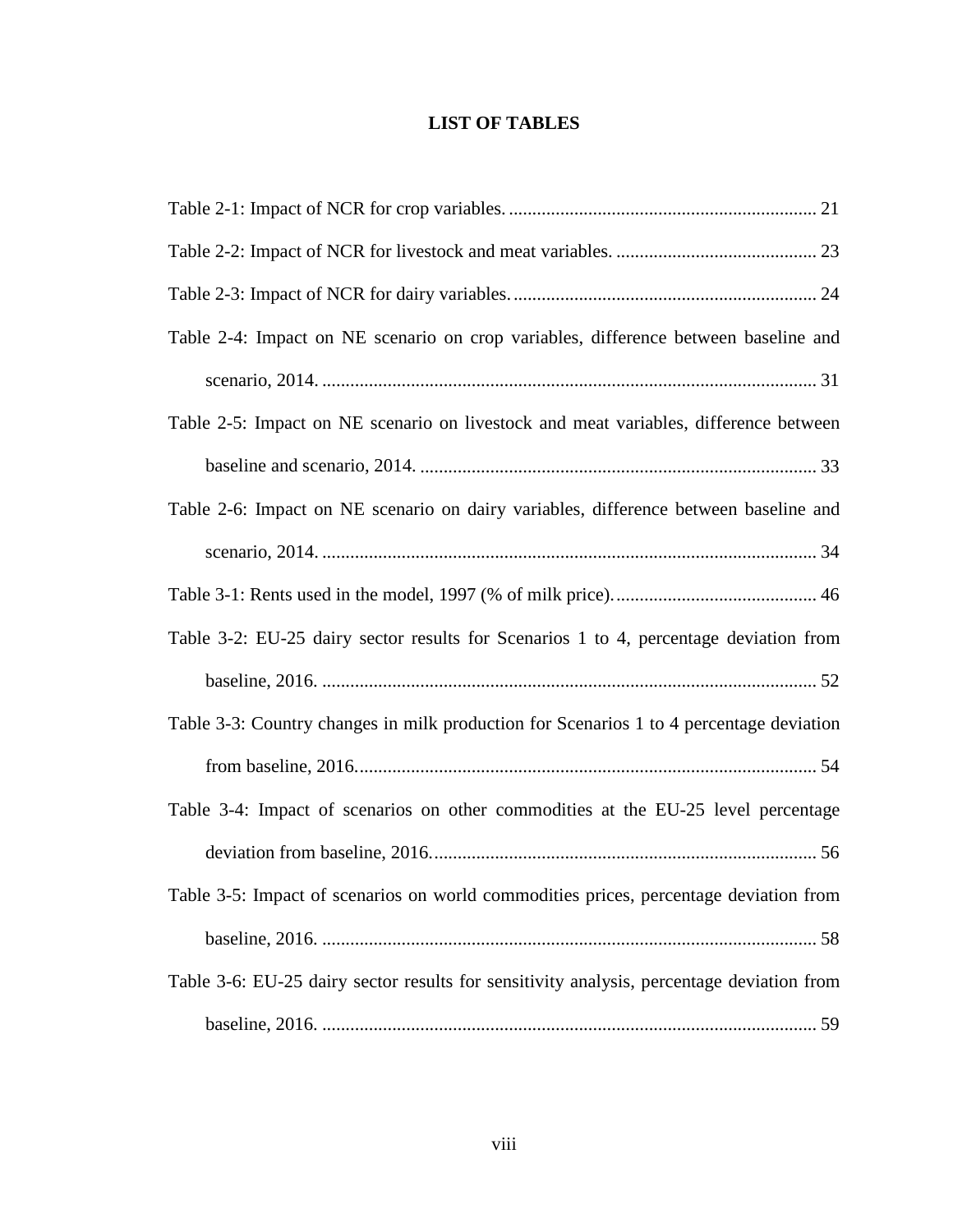| Table 3-7: Region changes in milk production for sensitivity analysis, percentage |  |
|-----------------------------------------------------------------------------------|--|
|                                                                                   |  |
|                                                                                   |  |
|                                                                                   |  |
|                                                                                   |  |
|                                                                                   |  |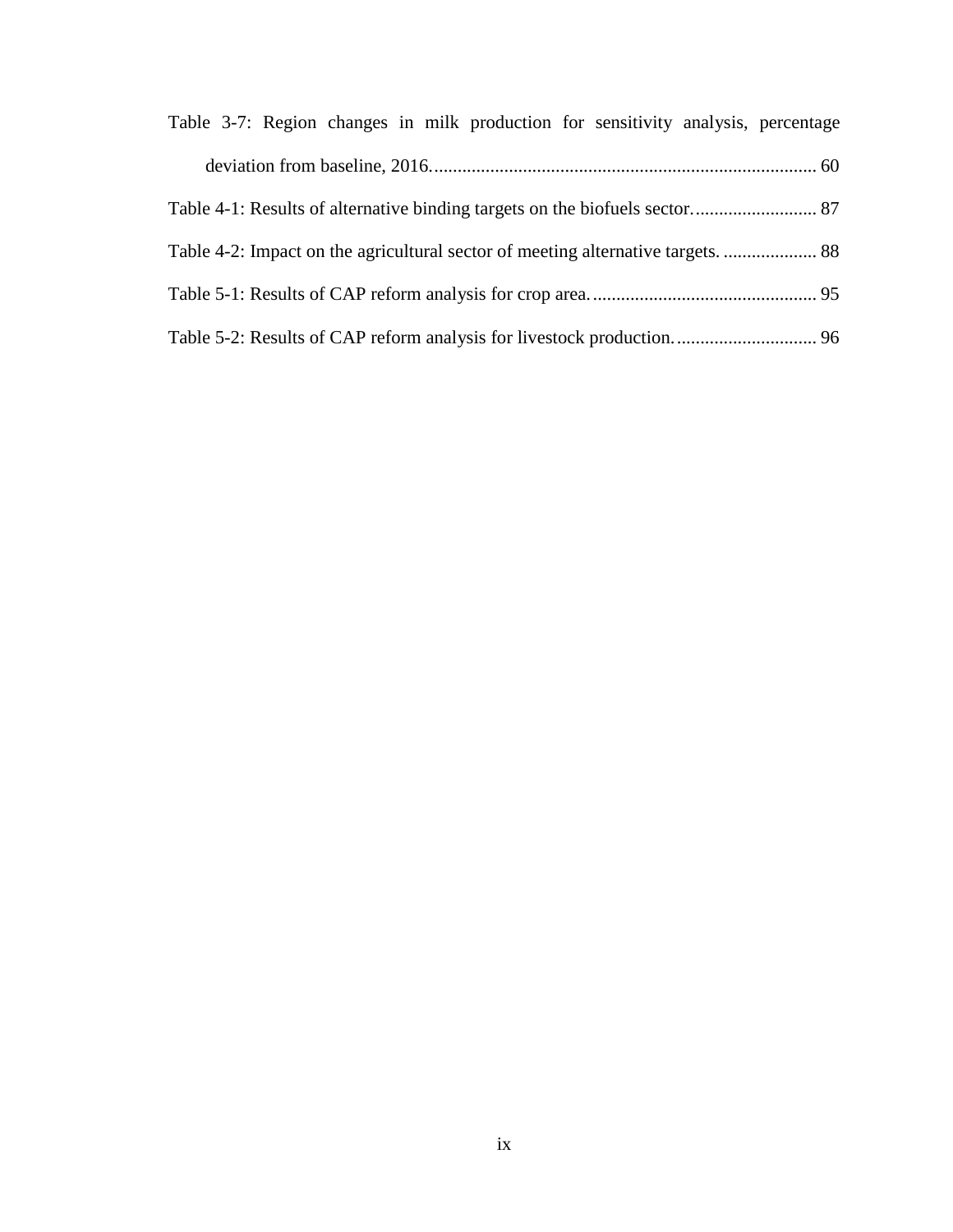### **LIST OF ABBREVIATIONS**

<span id="page-11-0"></span>CAP: Common Agricultural Policy (of the EU).

CEC: Central European Countries - Czech Republic, Denmark, Estonia, Latvia,

Lithuania, Poland, Slovenia, Slovakia.

CET: Common External Tariff.

CMO: Common Market Organization.

DDR: Doha Development Round (of the WTO)

EEC: European Economic Community.

EU: European Union.

EUROSTAT: Statistical service of the European Union.

EU-15: Belgium, Denmark, Germany, Greece, Spain, France, Ireland, Italy, Luxembourg,

Netherlands, Austria, Portugal, Finland, Sweden, United Kingdom.

FAO: Food and Agriculture Organisation

EU-25: EU-15 plus the NMS-10.

EU-27: EU-25 plus Bulgaria and Romania.

FADN: Farm Accountancy Data Network.

GATT: General Agreement on Tariffs and Trade.

GTAP: Global Trade Analysis Project.

MTR: Mid-Term Review (of the CAP).

NMS-2: The new member states that joined in 2007; Bulgaria and Romania.

NMS-10: The new member states that joined in 2004; Czech Republic, Hungary, Estonia,

Cyprus, Latvia, Lithuania, Malta, Poland, Slovenia, Slovakia.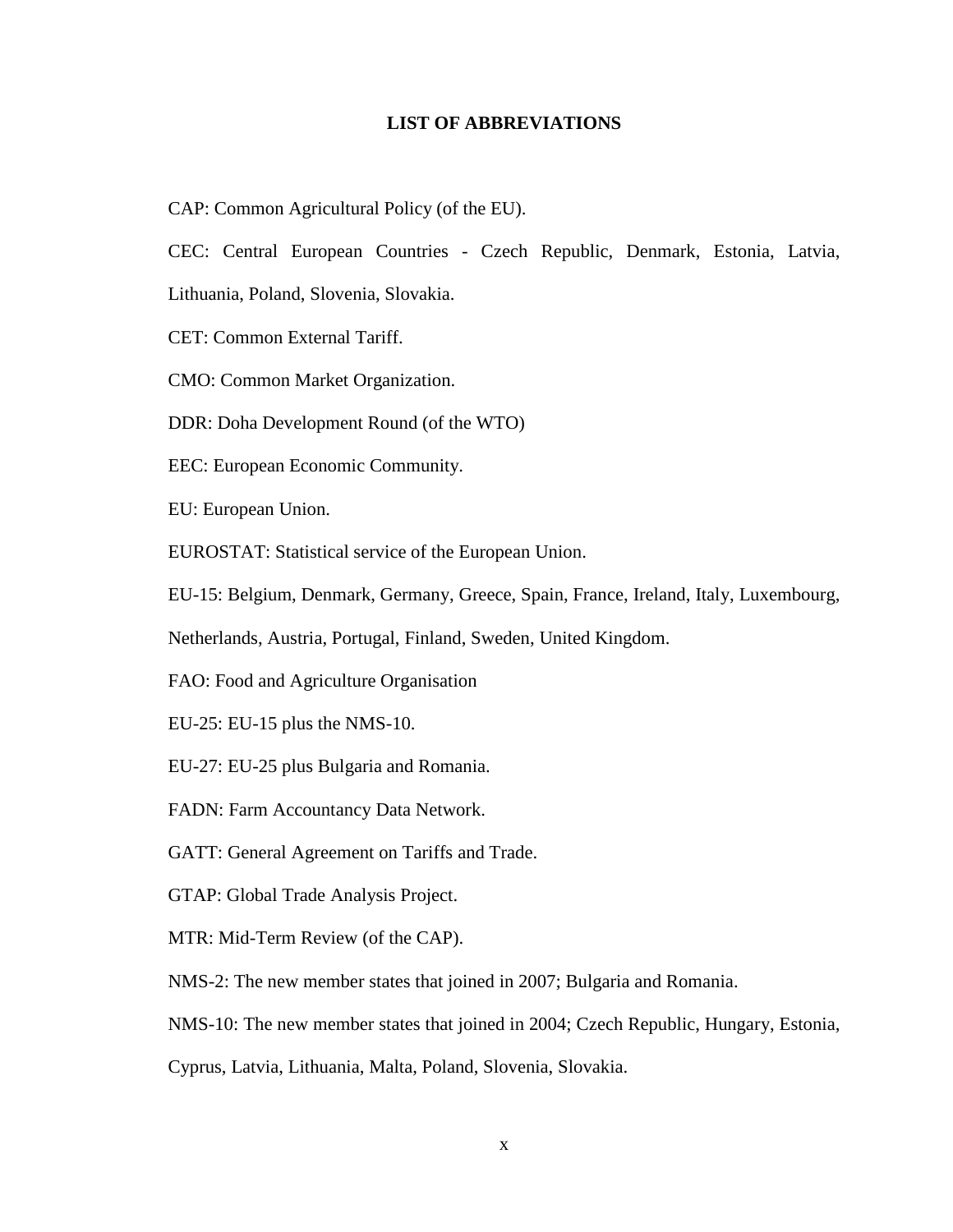OECD: Organization for Economic Cooperation and Development.

- RTFO: Road Transport Fuel Obligation.
- SFP: Single Farm Payment.
- SMP: Skimmed milk powder.
- TGAP: Tax Generale sur les Activites Pollutantes.
- URAA: Uruguay Round Agreement on Agriculture.
- USDA: United States Department of Agriculture.
- WMP: Whole milk powder.
- WTO: World Trade Organization.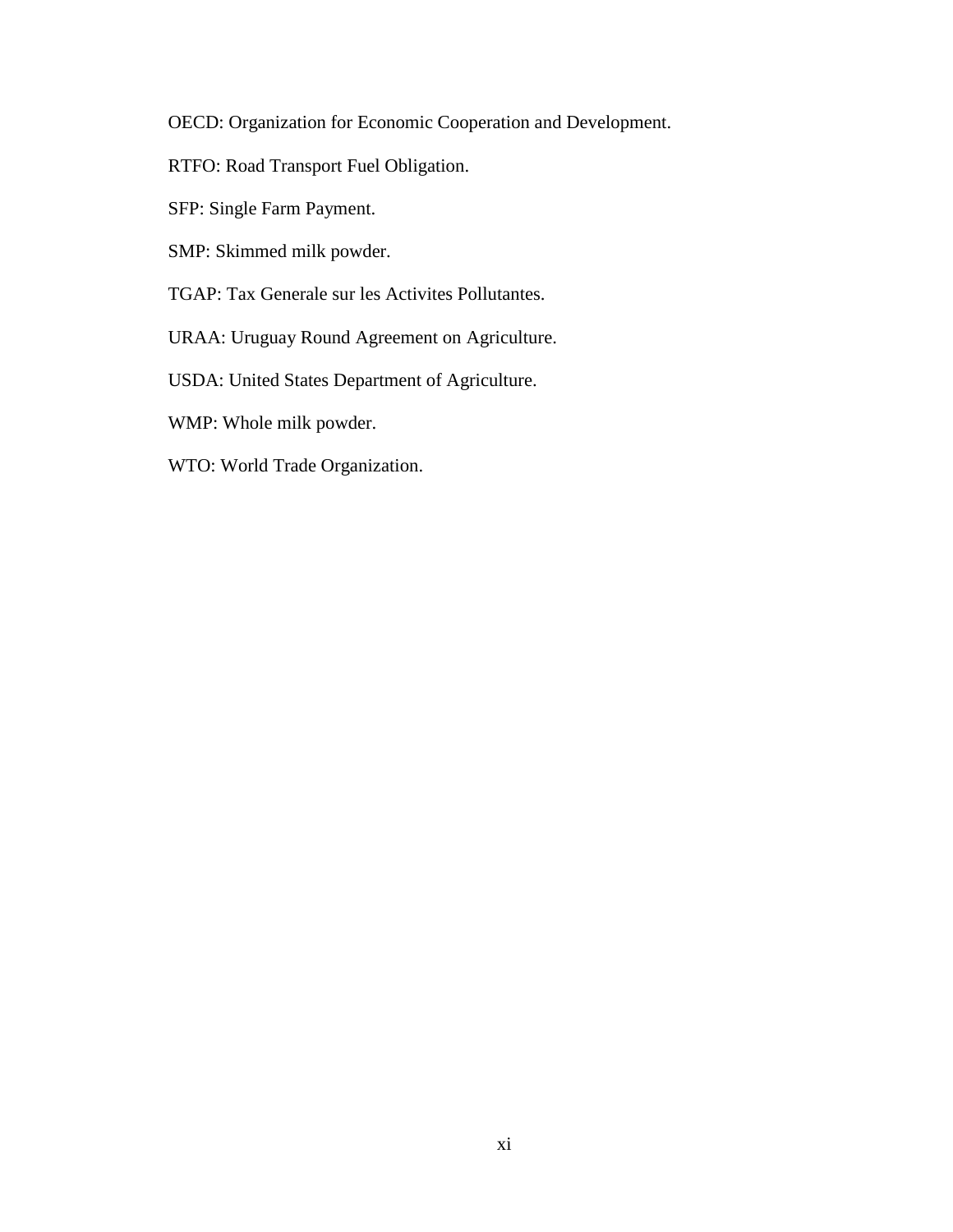### <span id="page-13-0"></span>**1. INTRODUCTION**

The enlargements of the EU in 2004 and 2007 represent one of the most substantial achievements in the EU's 50-year history. The expansion has had an impact on all areas of the EU's operations, politically, socially as well as economically. It resulted in a huge increase in EU area and population. Given the importance of the Common Agricultural Policy (CAP) in the EU, accounting for close to half of the overall EU budget, agriculture's role was central to the enlargement process. In this dissertation three papers are presented that examine aspects of the turbulent years for the CAP since the start of the new millennium. The papers cover the enlargement, the substantial reform of the CAP that was undertaken, and the emergence of biofuels policy as a leading driver of agricultural markets in the EU.

### <span id="page-13-1"></span>**Background**

The conclusion of negotiations in Copenhagen in December 2002 and the subsequent successful referenda in the NMS, meant that the EU was expanded from 15 members (EU-15) to 25 members in May 2004. In 2007 Bulgaria and Romania acceded to the EU. Agriculture has been central to the enlargement process, as a result of the high levels of government support in the EU for the sector and its subsequent importance in terms of the overall EU budget, and the large agricultural sectors in the NMS.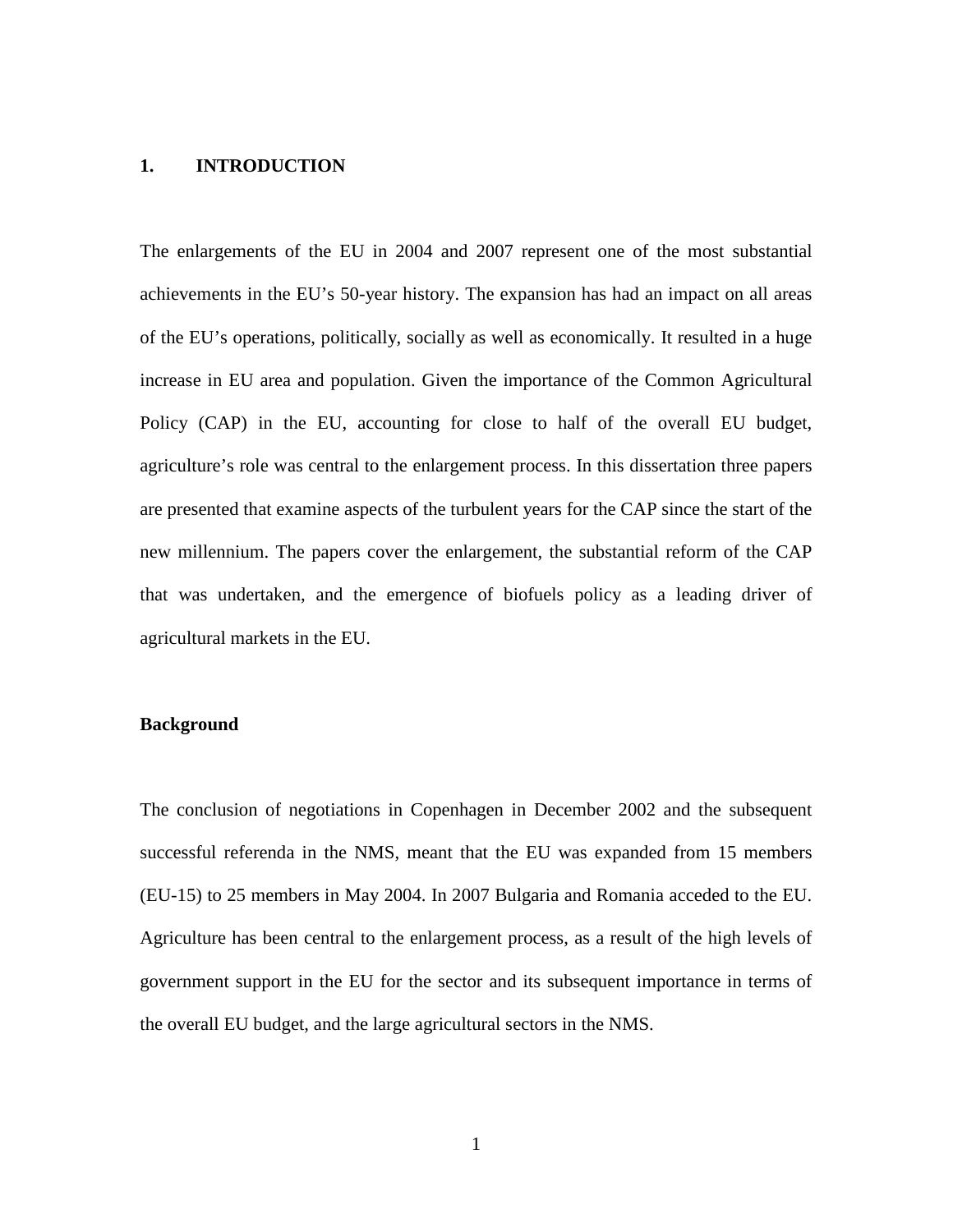The move from centrally planned to market based economies in the central European countries  $(CEC)^1$  $(CEC)^1$  was accompanied by a collapse in the economies of the region and also in the economies of a major trading partner, Russia. The EU had an important role in promoting economic and political stability in the region, and responding through the negotiation of trade agreements that provided the CEC with preferential access to the EU market (and, importantly, vice versa).

Despite these trade agreements, a number of factors resulted in a large fall in the output of the agriculture sector in the region since the beginning of the transition process. Part of the cause was the dismantling of the price system that prevailed in the countries where prices were largely fixed, with inputs and the consumption of meat effectively highly subsidized. When these subsidies were removed and the economic situation deteriorated, producer incomes fell. The redistribution of land led to the fragmentation of production in some areas, exacerbating the production problems.

The EU indicated early in the transition process that enlargement to include these countries was a realizable aim, prompting many of the CEC to put in place policies that supported agriculture in a manner that was similar to the CAP. These policies often replaced measures that had been applied in an *ad hoc* manner in response to problems arising from the transition process. These changes, along with the recovery of the economies of the countries concerned, prompted an increase in the output of the

 $\overline{a}$ 

<span id="page-14-0"></span><sup>&</sup>lt;sup>1</sup> There are many ways to refer to the countries of the region. Of the 12 new member states 10 were at one time centrally planned and these will be distinguished by the term CEC when the distinction regarding the transition process is required, otherwise the more general NMS term will be used.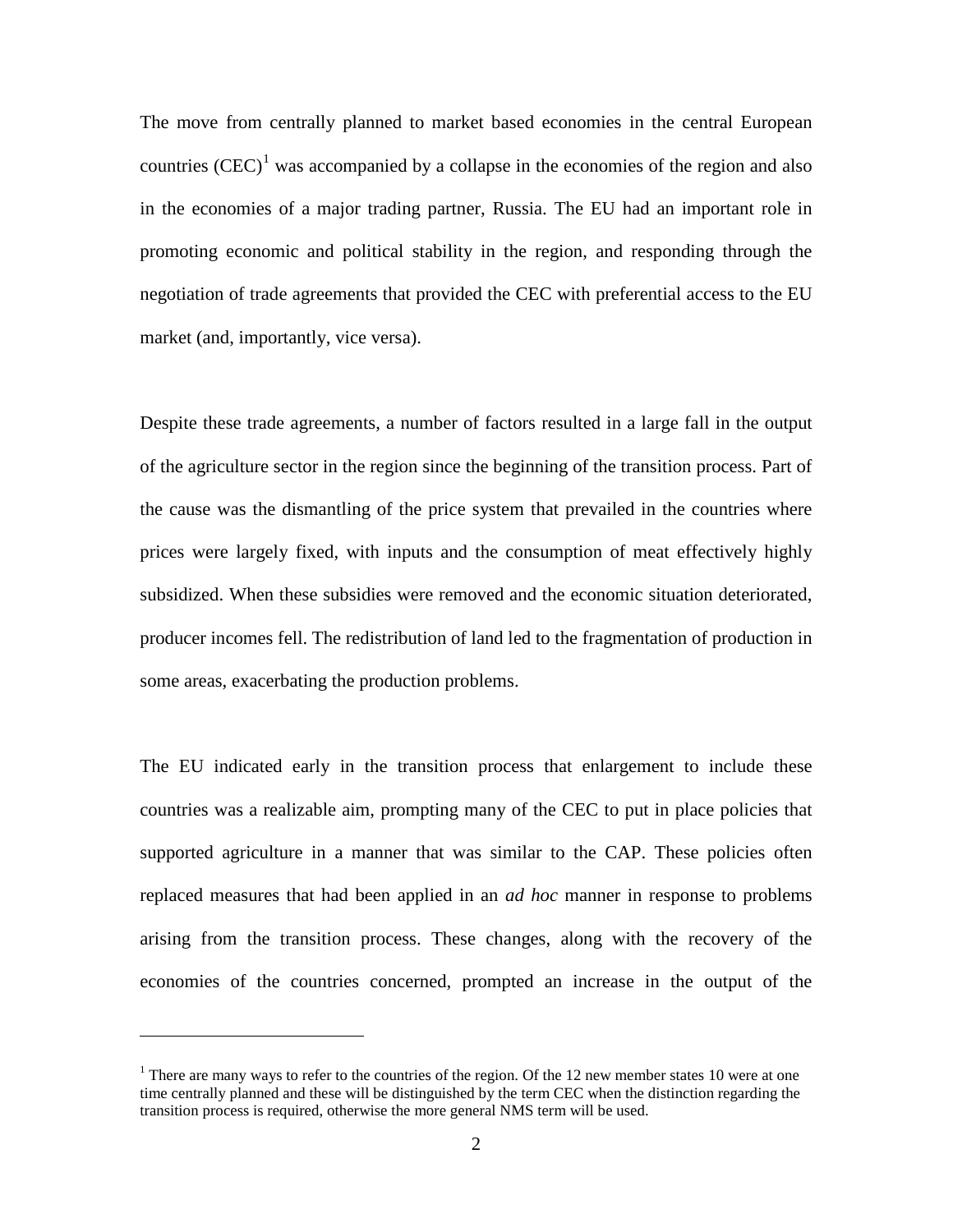agricultural sectors of these economies, although in the vast majority of cases production remains below that of the pre-reform era.

In 2000 the EU finally produced an official timetable for the enlargement of the EU. It did not include details for the application of the CAP in the CEC after enlargement. In Agenda 2000 the EU had increased, and made permanent, direct payments that had been introduced in the MacSharry reforms of 1992. The CEC argued that these payments should be extended to them after enlargement, whereas the then members of the EU worried about the cost of doing this, both in terms of the payments themselves and the effect on production. The direct payments issue was central to the subsequent accession negotiations with the EU finally agreeing that the CEC will eventually receive payments, albeit phased in over a number of years.

Direct payments have been used in the CAP for many years, especially in the beef sector where payments were introduced in the mid-1980s to compensate for the imposition of dairy quotas. Existing payments were increased, and new ones were introduced, as part of the 1992 MacSharry reforms as compensation for reductions in support prices. At the time the new payments were presented as being temporary, but Agenda 2000 saw a further drop in support prices and increase in payments.

The 1992 reforms were criticized at the time by many agricultural economists because they were still coupled to production, i.e. they still had some production inducing effect. In fact, differences in the manner in which the payments were implemented meant that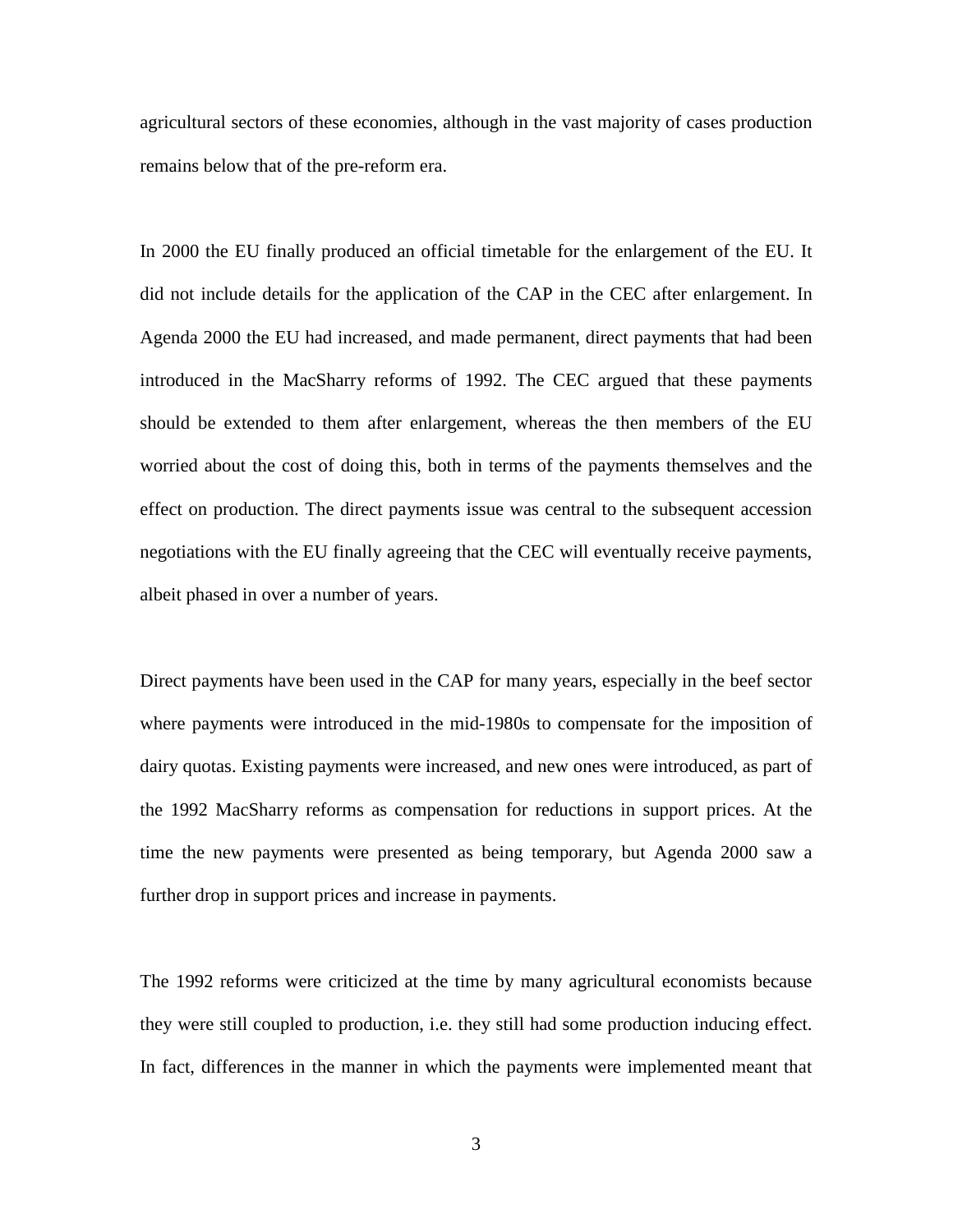the degree to which the payments were coupled to production varied amongst commodities.

Decoupling is a central issue in agricultural policy, and is examined in Paper 1. The OECD (2000) defines as "Effectively Fully Decoupled" those policies where production or trade do not differ from the level that would have occurred without the policy. An alternative, more restrictive, definition would be that the response to any exogenous shock would be unchanged by the presence of the policy. In reality, for the reasons given in Paper 1, there is likely to always be some production inducing impact from policies targeted at farmers. There is a tendency by some to label the more recent CAP payments as the "decoupled payment", in contrast to those introduced in MacSharry, but as Paper 1 argues, newer payments may not be as decoupled as some imagine, while their predecessors (although undoubtedly more linked to production than the new payments) may have been more decoupled than assumed.

In the end the EU agreed to extend the CAP enjoyed by the EU-15 to the NMS-10, albeit with direct payments phased in over a decade. As in the EU-15 these payments were to be bound by limits and for the NMS-10 these were determined by the historical animal numbers and area planted. For the first three years the NMS-10 are allowed to implement a simple area based payment scheme but eventually they would have to conform to the CAP as applied to other EU countries.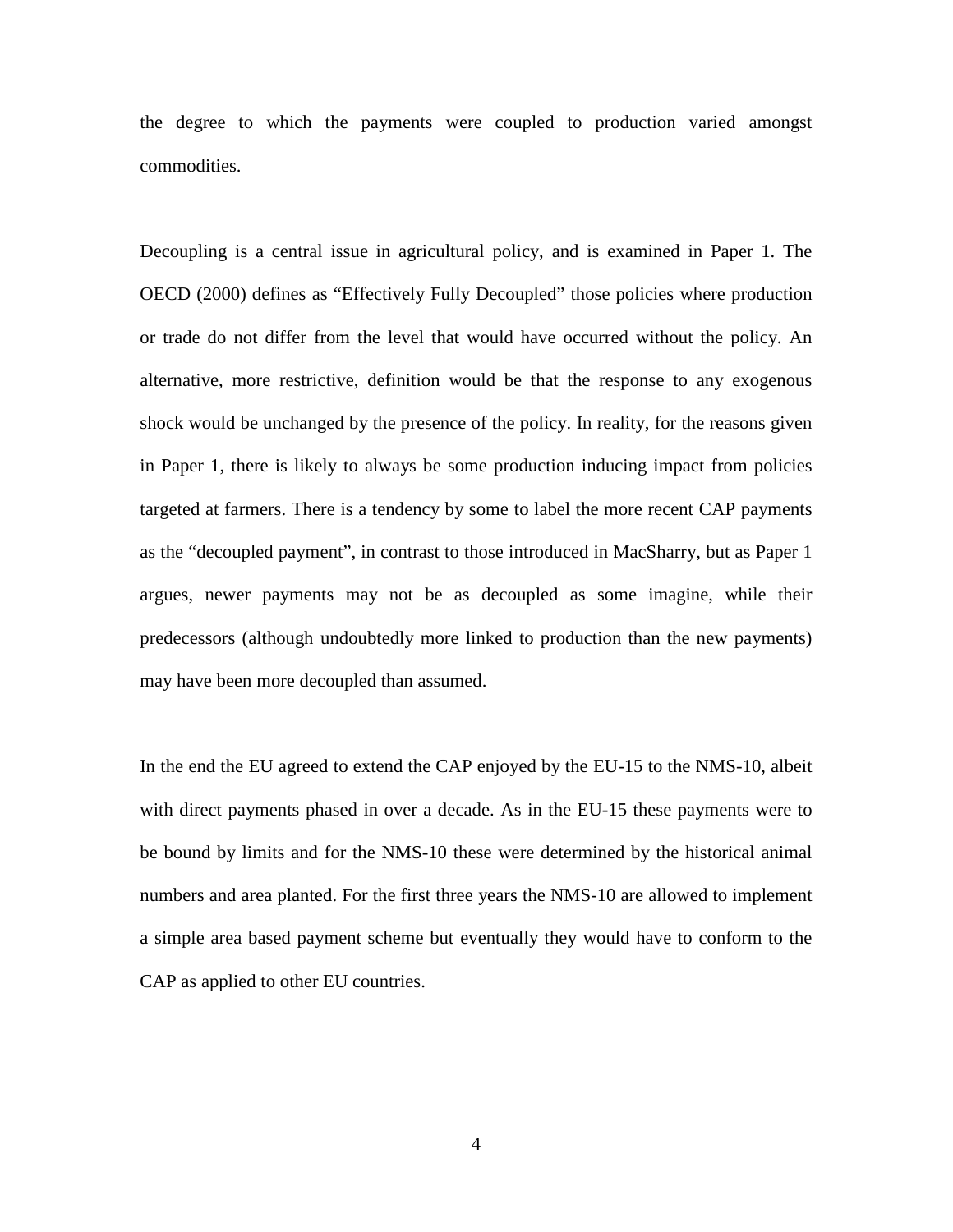At the time that the terms of enlargement were being finalized, the Commission introduced plans to dramatically reform the way that direct payments were made. In 2002 the Commission released the Mid-Term Review (MTR) which argued that most of the existing direct payments be combined into a single, decoupled payment, the single farm payment (SFP). The CAP that the NMS have implemented is therefore very different from that which prevailed when the negotiations regarding enlargement were instigated. It is also fair to say that such a significant reform being passed the year before enlargement was not a coincidence, given that from 2004 onwards changes to the CAP would have to be agreed with all the new members.

The SFP was the centerpiece of the MTR. It proposed that most of the wide variety of payments that were in existence then be converted to a single payment, which would be tied to land in the form of an entitlement. The Commission also proposed both the modulation of payments (the transfer of money within the CAP from agricultural market support to rural development measures) and the setting of a maximum level for individual payments. Member States were generally split in their response to the decoupling payments proposal, with the major concerns being that decoupling would result in a dramatic reduction in production in some areas, with marginal lands being abandoned, and knock-on impacts on related industries (particularly associated with the processing of meat) in rural areas. Farmers were also concerned that the payment, once established, would become a target both for those that objected to the level of support that farmers obtained, and those that wanted CAP money reallocated.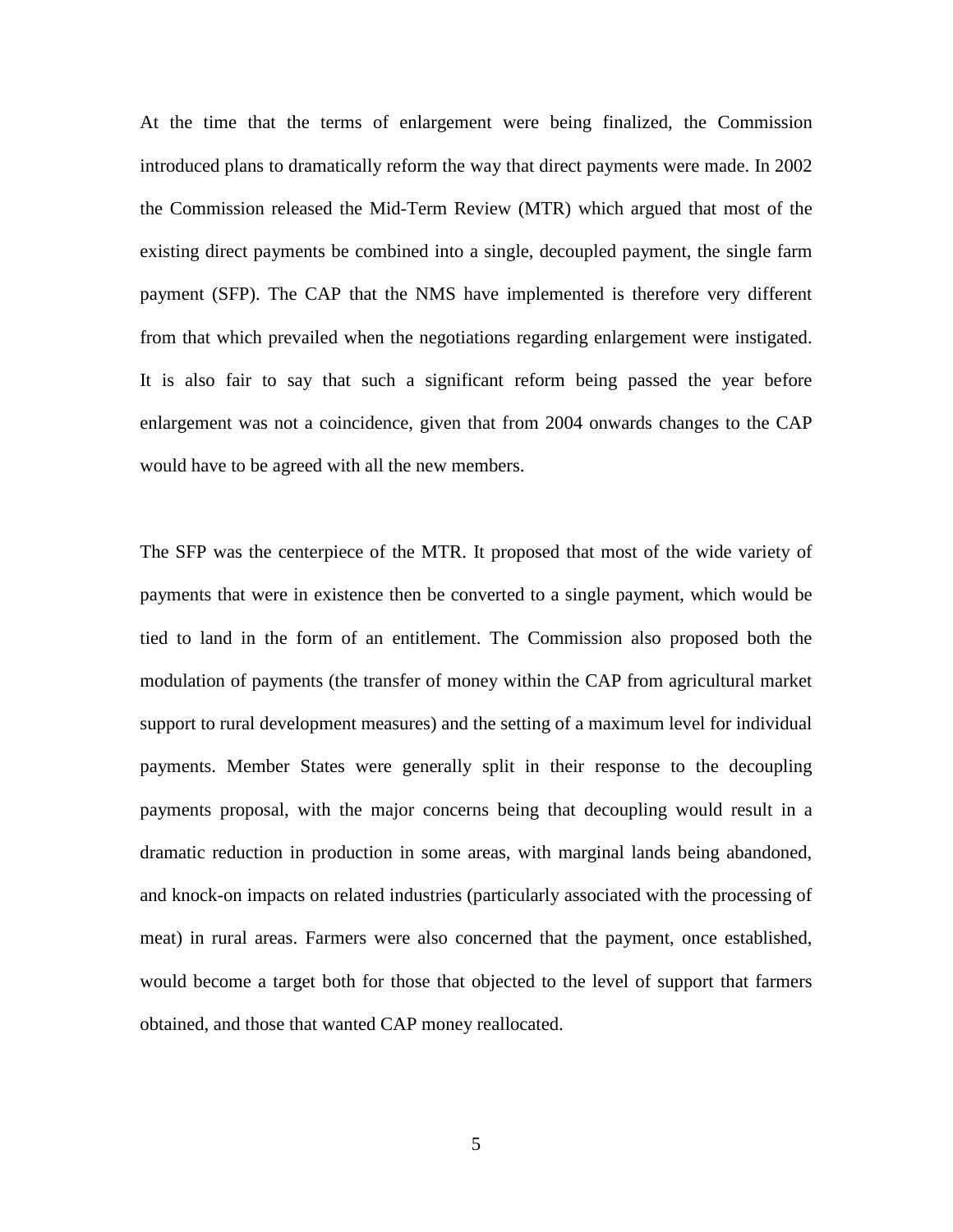In the end a political compromise was obtained. The capping of payments was rejected, and the plans for modulation was scaled back from up to 20 percent to just 5 percent. However, the concept of decoupling was retained, although it was diluted with the member states allowed to choose from a menu of options that allowed a proportion of payments to be made in the old way. Most countries chose to decouple all of their arable area aid payment and this allowed the Commission to claim that most payments were decoupled given the high share of the arable area aid payment in total expenditure. But many countries took the option of re-coupling their beef payments. Part of the compromise allowed Member States to calculate payments in one of two ways<sup>[2](#page-18-0)</sup>; either on the basis of individual producer's historical claims or by averaging payments over regions. These choices have led to different policy environments in each of the member states<sup>[3](#page-18-1)</sup>, a development that has led to many claiming that the MTR "renationalized" the CAP.

The MTR reforms resulted in fundamental changes to the way that the CAP works. However, the political compromise that emerged meant that, as in the Agenda 2000 reforms, the Commission was left unsatisfied and therefore a further set of changes was proposed in the "Health Check". The changes that were proposed were far less sweeping than those of the MTR, and were mostly an attempt to try to stem the profusion of different implementation strategies that were employed by the different Member States in response to the latitude that they were given in the political compromise. Previous

 $\overline{a}$ 

<span id="page-18-0"></span> $2$  Or as a combination of both, in a kind of hybrid scheme.

<span id="page-18-1"></span><sup>&</sup>lt;sup>3</sup> For example, the UK has chosen four different methods of applying the SFP, one each for England, Wales, Scotland and Northern Ireland.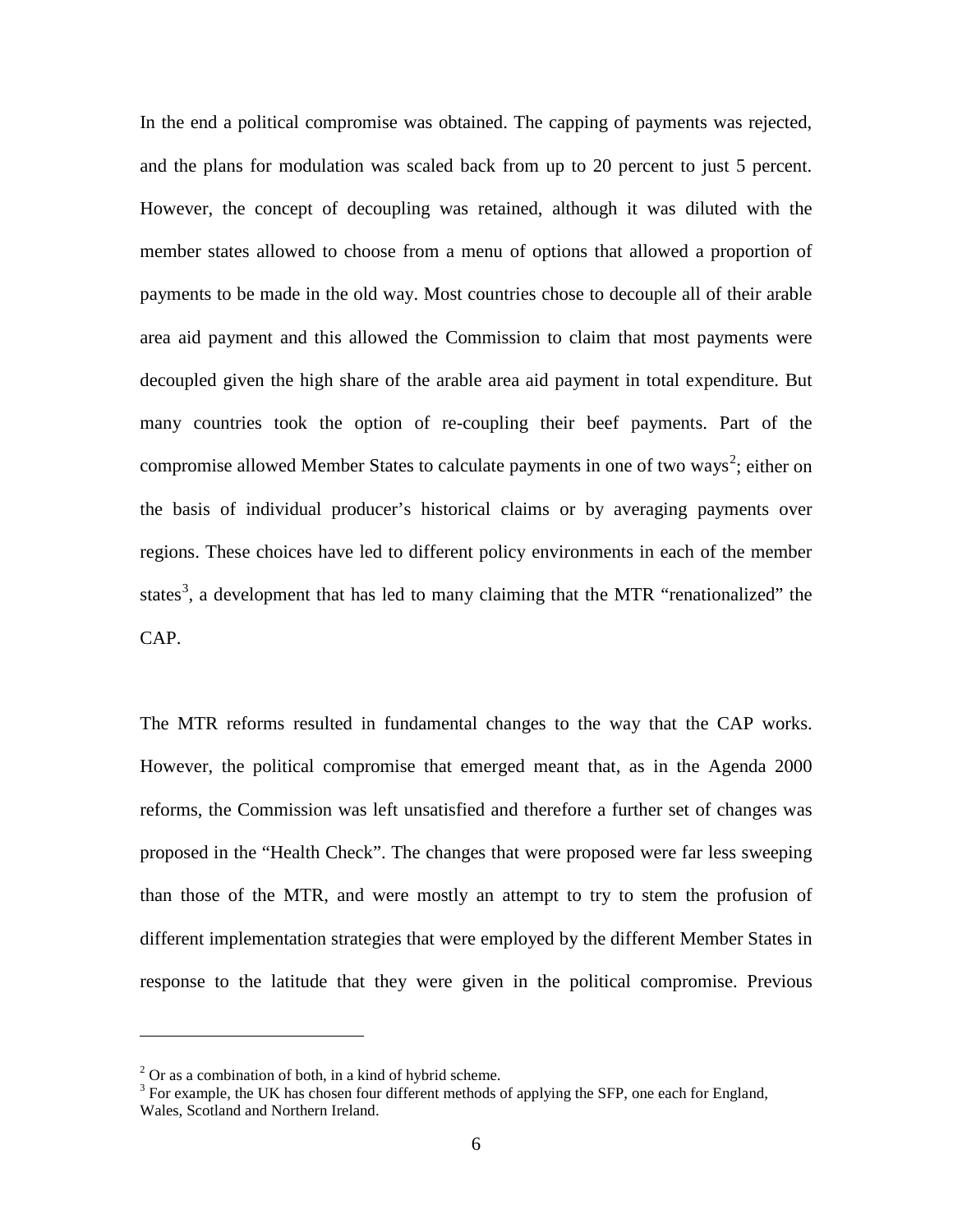reforms had left one sector largely untouched, with the MTR merely suggesting some alternatives for the thorny issue of eliminating dairy quotas. The Health Check process however managed to establish a timetable for the ending of dairy quotas, along with the ending of intervention for many grains, and the commitment to end export subsidies. These change means that although support for agriculture still exists in the EU, the orientation is now one that is almost totally focused on decoupled payments and increasingly markets trade at close to world prices.

Undoubtedly, the ability of the Commission to push through further reforms in the Health Check was aided by developments on world markets, where prices for almost all commodities spiked in 2007 and early 2008. There are many reasons for the spike, but many considered the new biofuels policies, particularly those in the US and the EU were responsible for part if not most of the increases. It is difficult to establish the contribution that these policies made to the increase in prices, but it is clear that the extra demand from biofuels in the EU was significant, especially in the case of vegetable oil. The 2008 agreement on a new Renewable Fuels Directive for the EU cements the desire of the EU to increase the contribution of biofuels to transport fuels. With CAP reform resulting with in agricultural policy that is increasingly decoupled from production, future agricultural markets in the EU will be driven by world market developments and energy and environmental policy.

The changes that have occurred in the EU over the period of the PhD have been substantial. The three papers are presented as written when the research was carried out,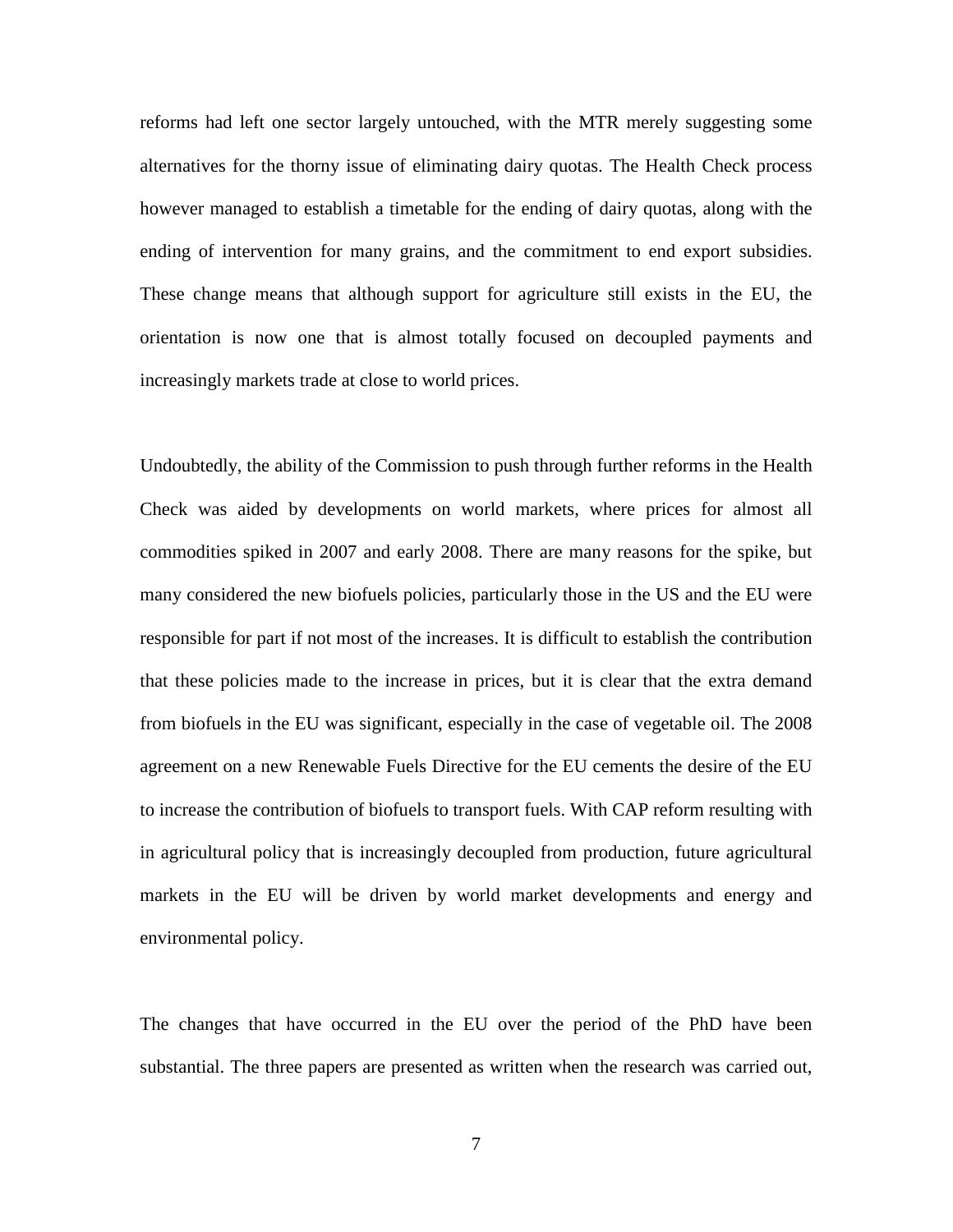and in some cases are therefore out of date. In the concluding part of this thesis this is addressed, with the implications of the papers in the current environment brought up to date.

# <span id="page-20-0"></span>**Paper 1: Incorporating EU Enlargement and CAP Reform in a Partial Equilibrium Modeling Framework.**

The objective of the first paper is to examine the impact of the enlargement of the EU to 25 countries (the paper was completed before the most recent enlargement) and its interaction with CAP reform through the appropriate restructuring and simulation of a partial equilibrium model of the sector. The objective can be broken down into a number of tasks:

- i) The construction of a dataset for the EU-25. Data comes from EUROSTAT, the European Commission, the USDA, and the FAO.
- ii) The determination of the appropriate methodology. A review of related studies has been undertaken; the methodology to be utilized is presented and justified.
- iii) A review of the changing policy environment and the agriculture sectors in the NMS. It is appropriate to focus on the supply-inducing effects of EU policy, past and present.
- iv) The production of a baseline projection under prevailing policy, normal weather, and projections of exogenous variables.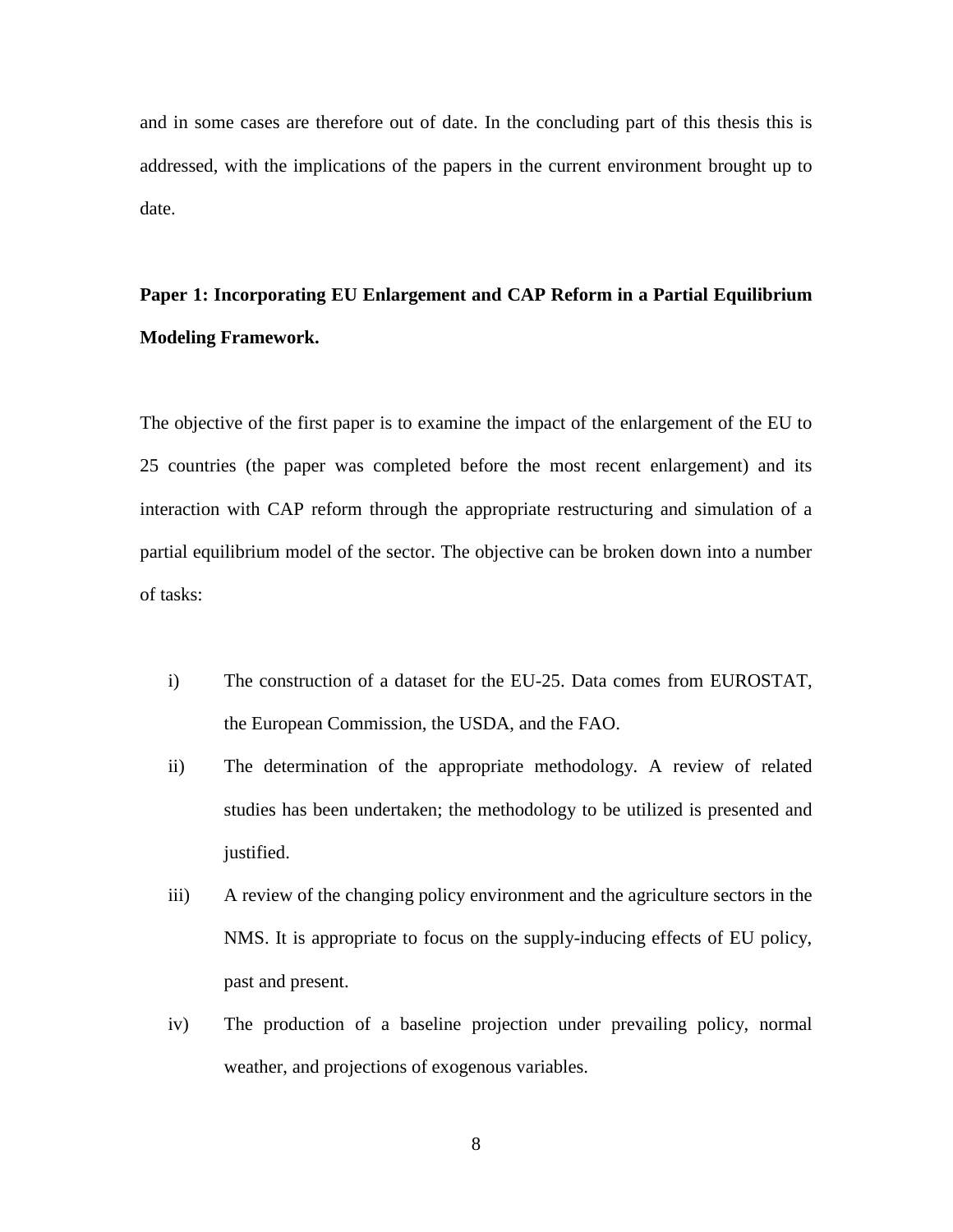v) The evaluation of the model through the simulation of shocks.

The aim is that the resulting model therefore provides projections that are robust with regard to economics, the policy environment, and the underlying biological constraints of the system.

### <span id="page-21-0"></span>**Paper 2: The Impact of Ending Dairy Quotas in the EU.**

Dairy quotas were introduced to the EU in 1984 in an attempt to stem the growing surplus in the dairy sector that was crippling the EU budget. In the years since then, most of the other sectors have undergone significant reforms that first replaced price support with direct payments and then dramatically reduced the link between these payments and production. Policy in the dairy sector has seen relatively few changes, but it now appears that quotas will be abolished for good in 2015. Estimating the impact of ending quotas is complicated by the fact that they have been in place for over 20 years, and are applied in different ways in each of the Member States. The enlargement of the EU also complicates analysis, since the dairy sectors in these countries are also undergoing restructuring after joining the EU market. In this paper an estimate of the impact of ending quotas is presented, along with an analysis of how this may be impacted by world market conditions or any agreement under the Doha Development Round (DDR).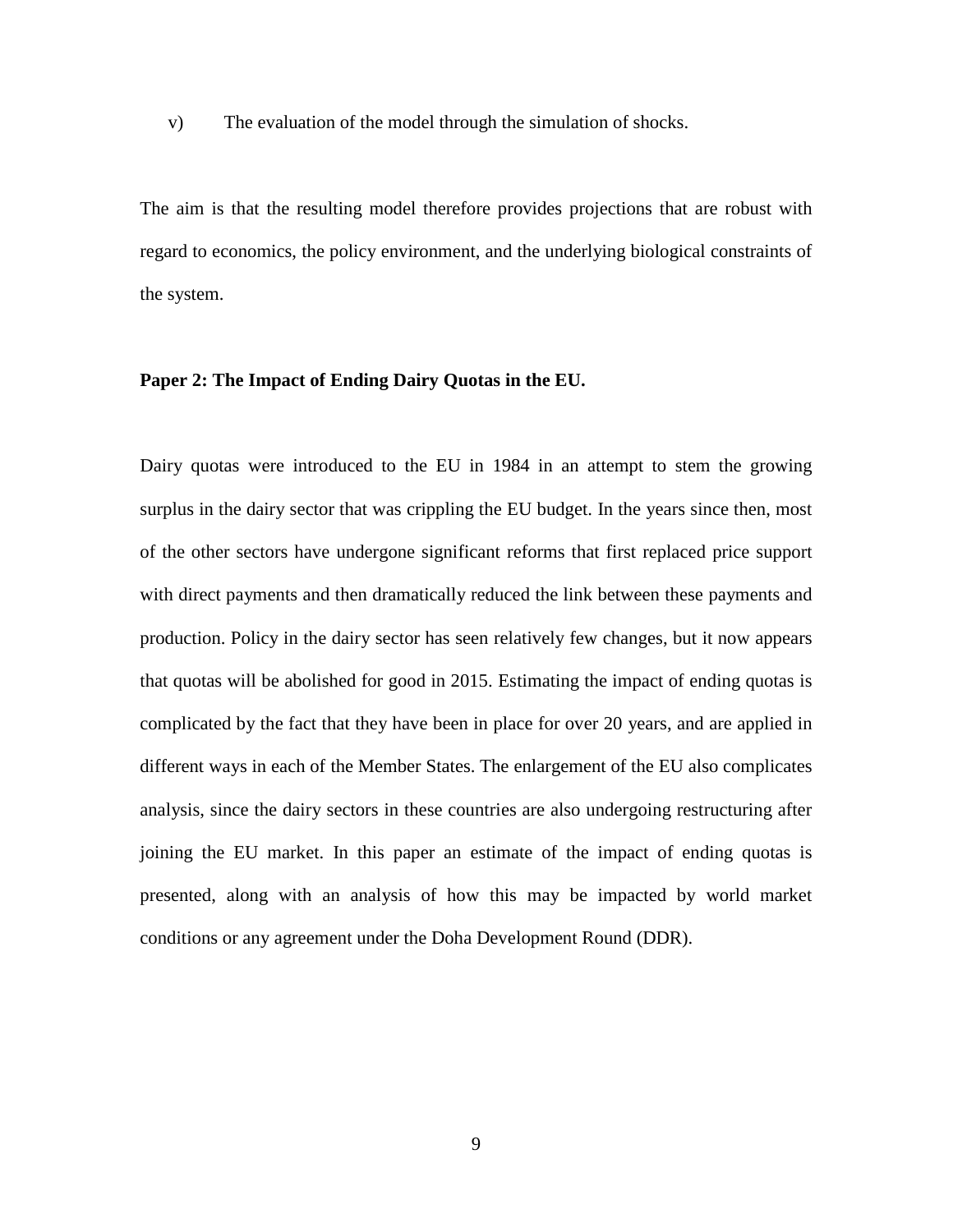## <span id="page-22-0"></span>**Paper 3: Linking a Partial Equilibrium Model of Biofuels to EU Agricultural Markets and Beyond.**

In this paper a partial equilibrium model of biofuels in the EU is presented. The model runs simultaneously with FAPRI's pre-existing partial equilibrium model of the EU-27 agriculture sector, the GOLD (grains, oilseeds, livestock and dairy) model. The model is simulated to examine the impact of requiring that biofuels account for 10 percent of total transport fuel energy – which is an approximation of the actual policy agreed in 2008. The results illustrate the importance of biofuels policy on agriculture markets within the EU, as well as producing an estimate of the impact on world markets of changing biofuels targets. The introduction of the mandatory target significantly increases the demand for both cereals and vegetable oil. World cereals trade is more elastic with respect to price than in the case of oilseeds and therefore vegetable oil prices increase more than their cereal counterparts.

### <span id="page-22-1"></span>**References**

OECD, 2000. *Decoupling: A Conceptual Overview*.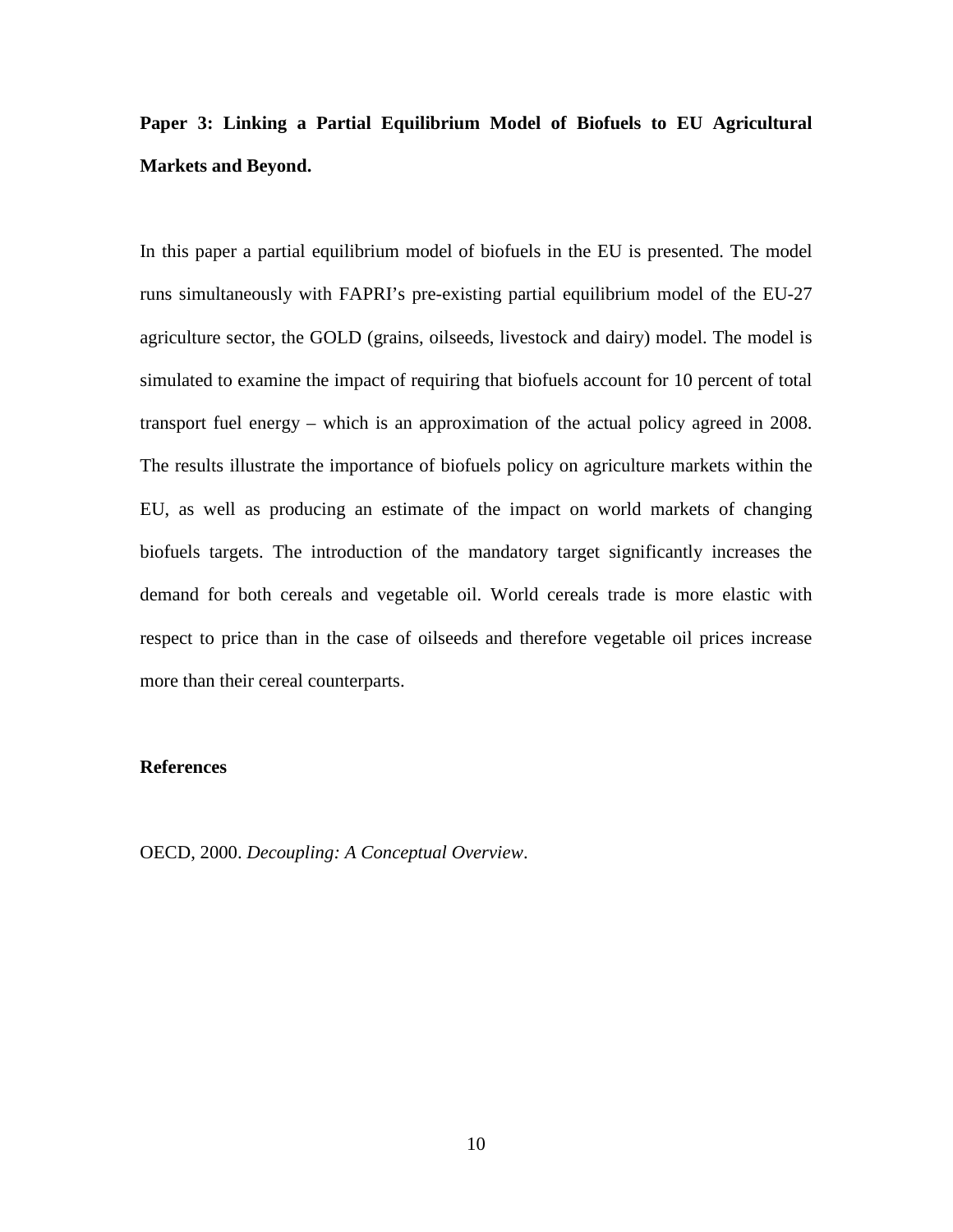# <span id="page-23-0"></span>**2. INCORPORATING EU ENLARGEMENT AND CAP REFORM IN A PARTIAL EQUILIBRIUM MODELING FRAMEWORK[4](#page-23-2)**

### <span id="page-23-1"></span>**Abstract**

 $\overline{a}$ 

*There cannot have been many circumstances that have challenged the modeler of agricultural markets to the extent that the developments in the EU in recent years have. The enlargement of the EU involves a large number of countries, with important agricultural sectors, many emerging from a volatile transition from central planning, and* raises many issues. This is occurring at a time of radical reform of the CAP, with the *substantial decoupling of payments, an area that has attracted some research but provides little concrete guidance for sector level modelers. In this paper the challenges of each of these developments are outlined and their importance to the sector addressed. An approach to incorporating them into a partial equilibrium model is outlined and evaluated.*

**Keywords:** Common Agricultural Policy, enlargement, policy reform, modeling.

In May 2004 the European Union (EU) expanded to 25 member states, a move that greatly increased its agricultural area and farming population. The enlargement

<span id="page-23-2"></span><sup>4</sup> This paper was published as "Challenges of incorporating EU enlargement and CAP reform in the GOLD model framework" (Julian Binfield, William Meyers and Patrick Westhoff) in the proceedings of the [89th](http://www.lei.dlo.nl/eaae/en/content/seminar_links/89th%20Parma.doc)  [EAAE Seminar](http://www.lei.dlo.nl/eaae/en/content/seminar_links/89th%20Parma.doc) "Modelling agricultural policies: state of the art and new challenges", 3-5 February 2005, Parma (Italy).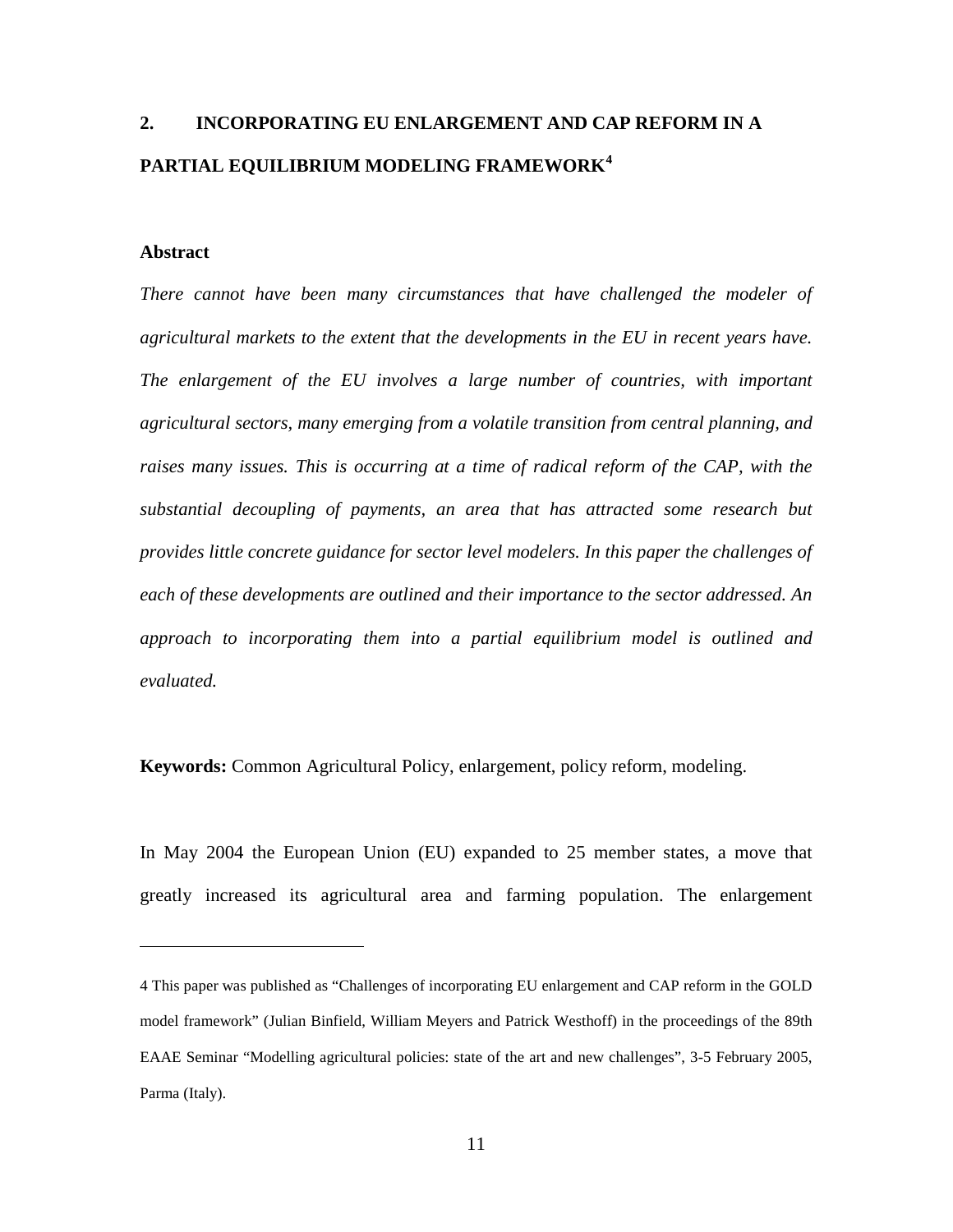necessitated that the model for the EU agricultural sector maintained at FAPRI-Missouri be expanded as well. The development provides challenges for the modeler in terms of the scale of the expansion, the collation of a data set, the economic transition ongoing in entrants, and the fact that the CAP has just undergone another reform.

From an agricultural standpoint, the NMS are dominated by the central European countries (CEC): Poland, Hungary, Czech Republic, Slovak Republic, Slovenia, Estonia, Latvia and Lithuania. At the onset of the enlargement process it was feared by many in the EU-15 that extending the level of support in the Common Agricultural Policy (CAP) to these countries would result in them increasing their output substantially and thereby putting pressure on the EU budget. Subsequent reforms of the CAP have lessened this possibility. Nonetheless, there remains much uncertainty regarding the evolution of the agricultural sectors in these countries.

The CEC present a number of challenges to the successful modeling of the agricultural sector. Until the 1990s the countries all ran centrally planned economies, with the importance of the private sector varying across countries. As the countries moved to market based systems there were prolonged periods of adjustment for the agricultural sector. During this period there were also a variety of support policies enacted. Data for the countries is of variable quality and sometimes difficult to obtain. There is therefore a limit to the extent that history can assist in the calibration or validation of an economic model, and econometric estimation using time series data is not possible in most cases. In addition the introduction of the single farm payment (SFP) under the newly reformed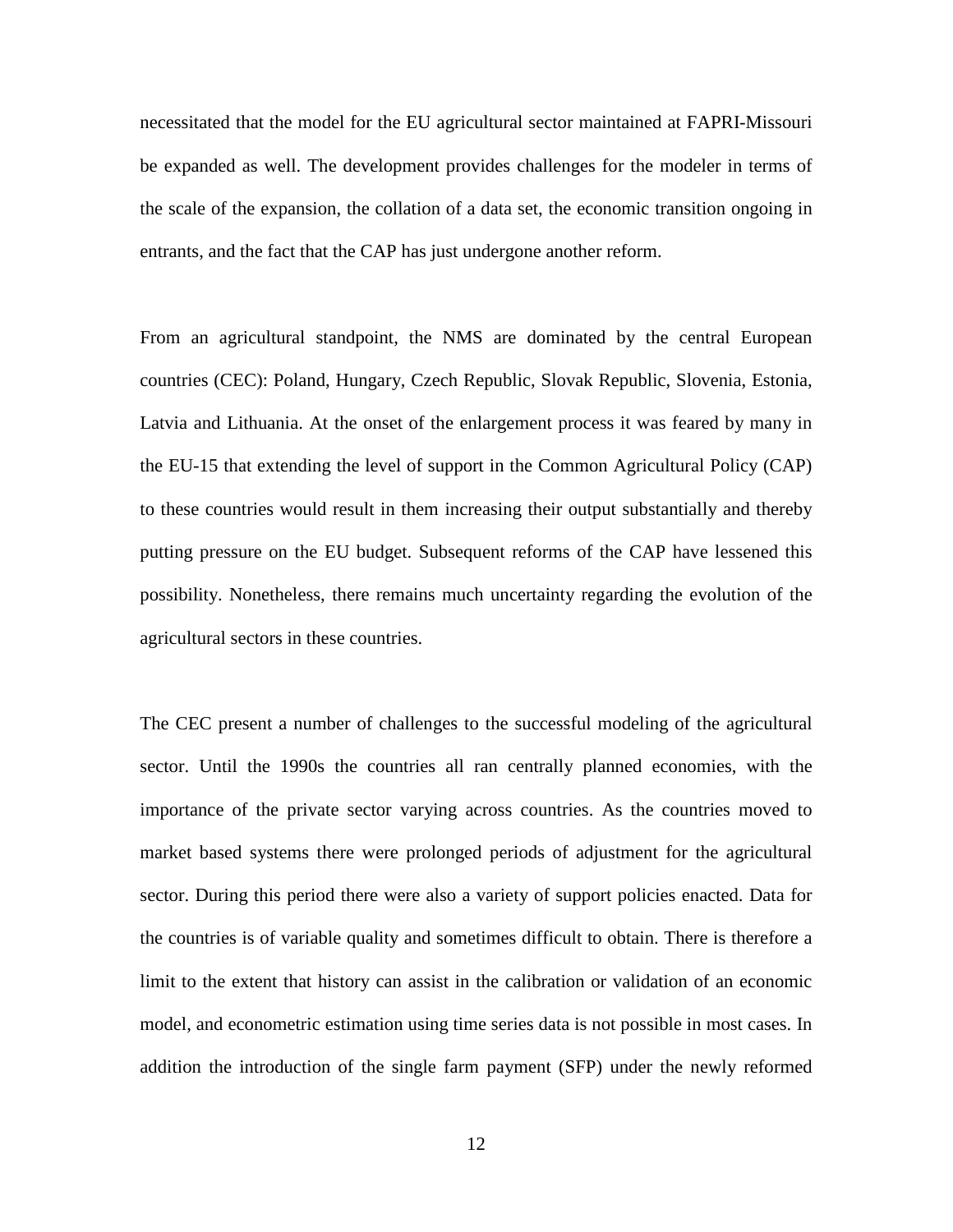CAP presents a departure in agricultural support from that which has been operated in both the EU-15 and the CEC.

The GOLD (grains, oilseeds, livestock and dairy) model is a dynamic, partial equilibrium model of the EU agricultural sector that is maintained by FAPRI at the University of Missouri and has been used for the analysis of recent changes in EU policy (Binfield and Westhoff, 2003; Binfield et al, 2003). In the past the model disaggregated the EU-15 into France, Germany, Italy, Ireland, the UK and an "other EU" category. During 2003 and 2004 the model has been expanded to include the new member states (NMS). In this paper the changes that have been made are documented and modeling issues that have arisen are highlighted through the use of specific examples. The model is used to generate a constant policy baseline projection, and this is used to highlight the impact of the modeling assumptions. Finally the impact of enlargement and CAP reform through the Luxembourg 2003 agreement are evaluated through the simulation of the GOLD model.

### <span id="page-25-0"></span>**The GOLD Model**

FAPRI uses dynamic partial equilibrium models to analyze agricultural markets and policy scenarios. The aim of these models is to provide timely and realistic analyses by using models that incorporate the important economic, biological and policy relationships for the sector. The model of the EU that is used as the basis of this paper is the GOLD (grains, oilseed, livestock and dairy) model (see Hanrahan, 2001 for more details).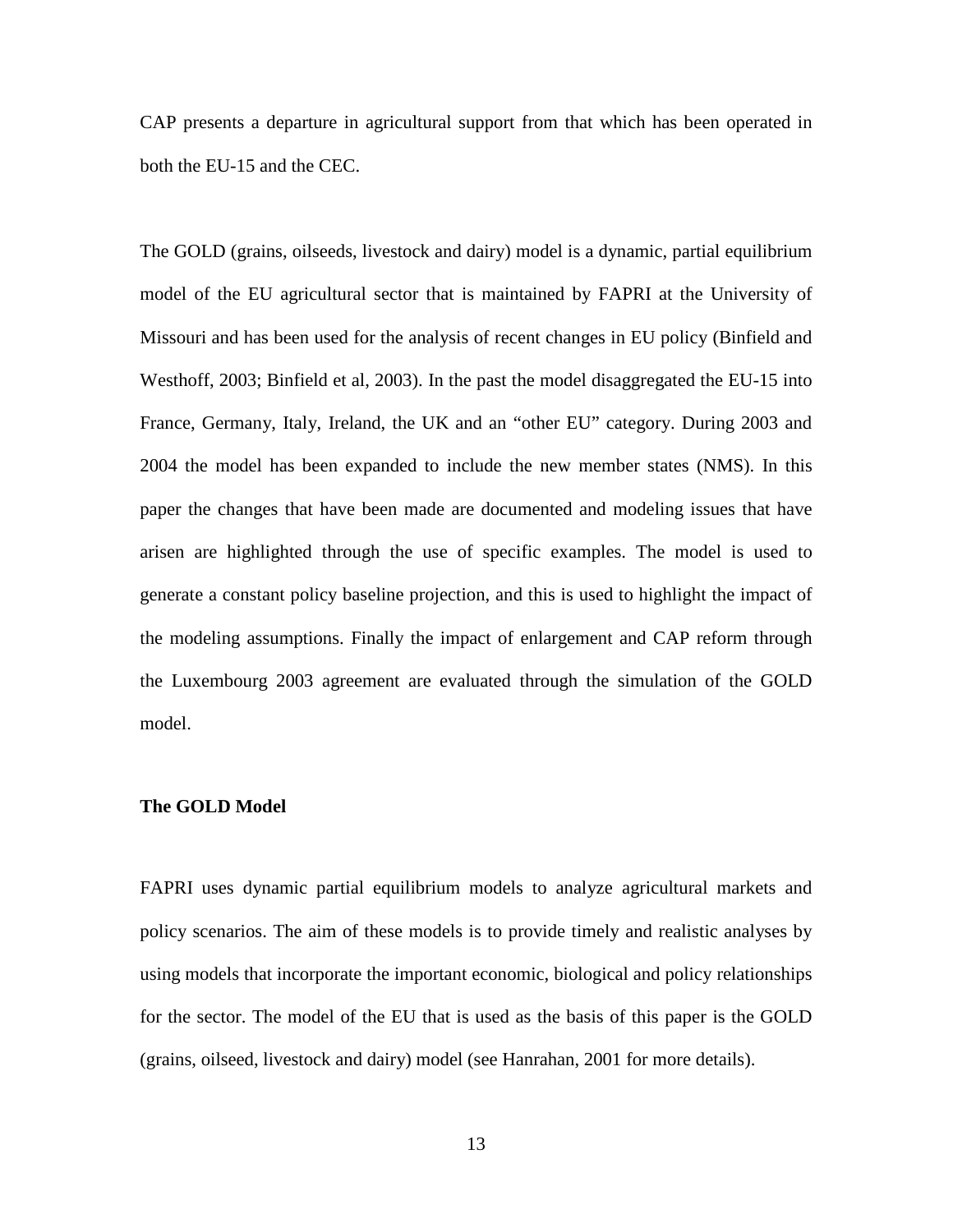The crop component of the GOLD model covers wheat, barley, maize, rye, rice, oilseeds and oilseed products. The crops component interacts with the livestock sector through feed demand relationships. The number of sheep, pigs and cattle are tracked, and the production of pork, poultry, lamb and beef are modeled. Milk production is allocated through a fat and protein balance into butter, cheese, skimmed milk powder (SMP), whole milk powder (WMP) and an 'other' category.

In addition to the EU-15 disaggregation outlined above the model has been expanded to include the ten NMS in the form of Poland, Hungary and "other NMS" components. The model used data from EUROSTAT, the European Commission, USDA and FAO. An important aspect of the model is that it relies on the most recent data available sets – and the move to EUROSTAT, where balance sheets are often not available for recent years, has meant that the demand side of the model is only carried out at an EU-15 and NMS-10 level.

The model is a system of single equations simulated in Excel. The equations have not been estimated econometrically; parameter selection has been guided by theory and expert feedback. In the case of the NMS econometric estimation is unwise if not impossible given the transition process and the nature of the data that is available. Whether or not the EU-15 model would be improved if estimated is a valid question – in the case of the GOLD model it is believed that the additional time and resources needed to generate reliable econometric estimates would not be justified in terms of the improvement of projections that this may or may not bring given the scale of the model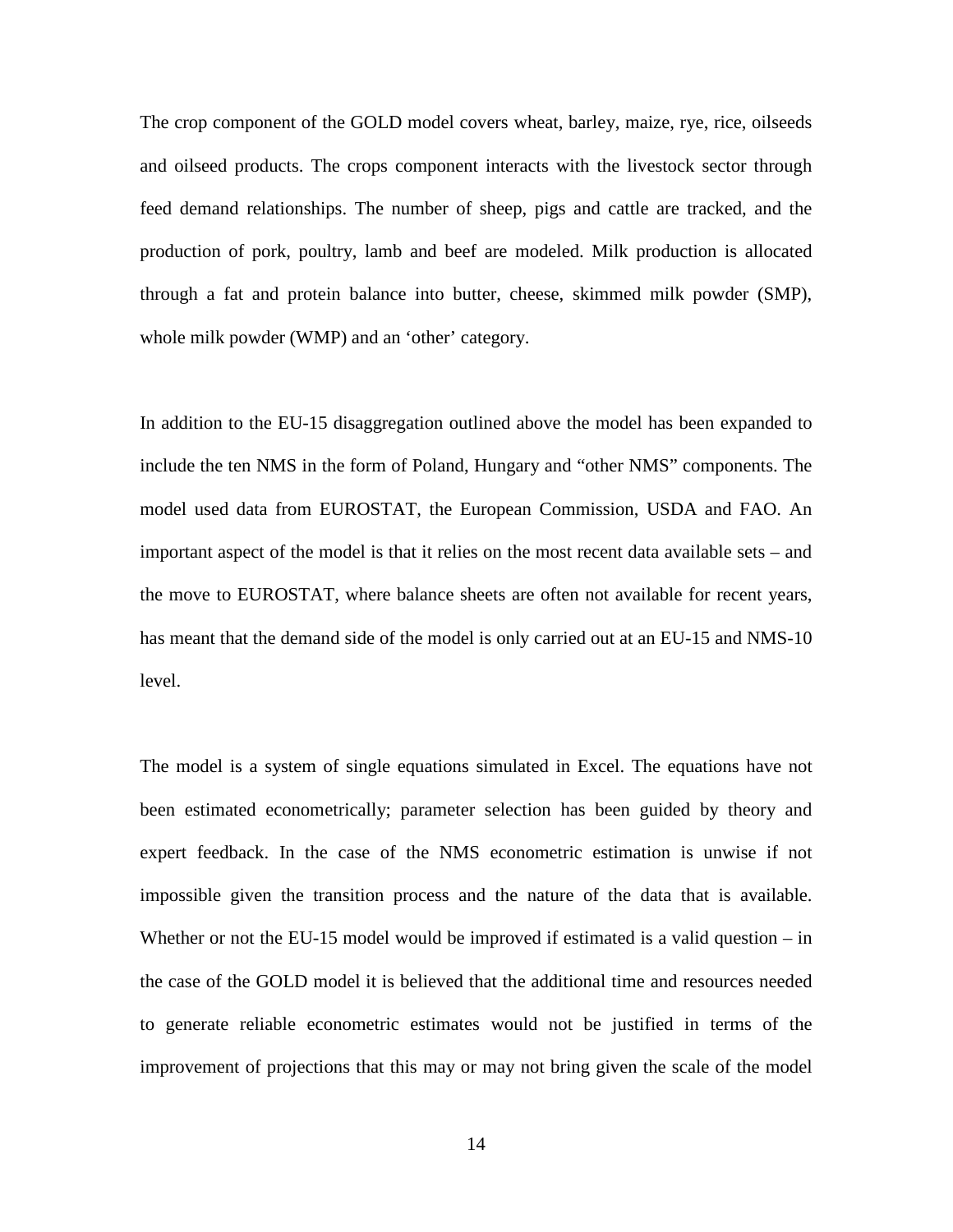and the transformation (partially policy related) that the EU-15 agricultural sector itself has undergone.

### <span id="page-27-0"></span>**Incorporating CAP Reform**

In order to incorporate the latest CAP reforms, the commodity coverage of the model was expanded to include rye and rice. The changes in the rye sector feed into the other cereals and oilseed crops, especially in Germany and Poland where the only significant production of rye within the EU is undertaken. Rice production occurs mostly in France, Italy and Spain.

Changes within the reform that were made to existing policy instruments were largely already incorporated within the GOLD model structure. The implementation of the SFP presented a number of practical challenges. The model needed to be able to analyze a relatively large number of policy scenarios in relation to the different proposals, and the possible combinations of different member state choices. It was necessary to be able to compare the situation under Agenda 2000 and the new reforms. The fact that there remained the possibility to re-couple the payments after the reforms meant that the Agenda 2000 framework still had to be retained, anyway, in the generation of the postreform baseline.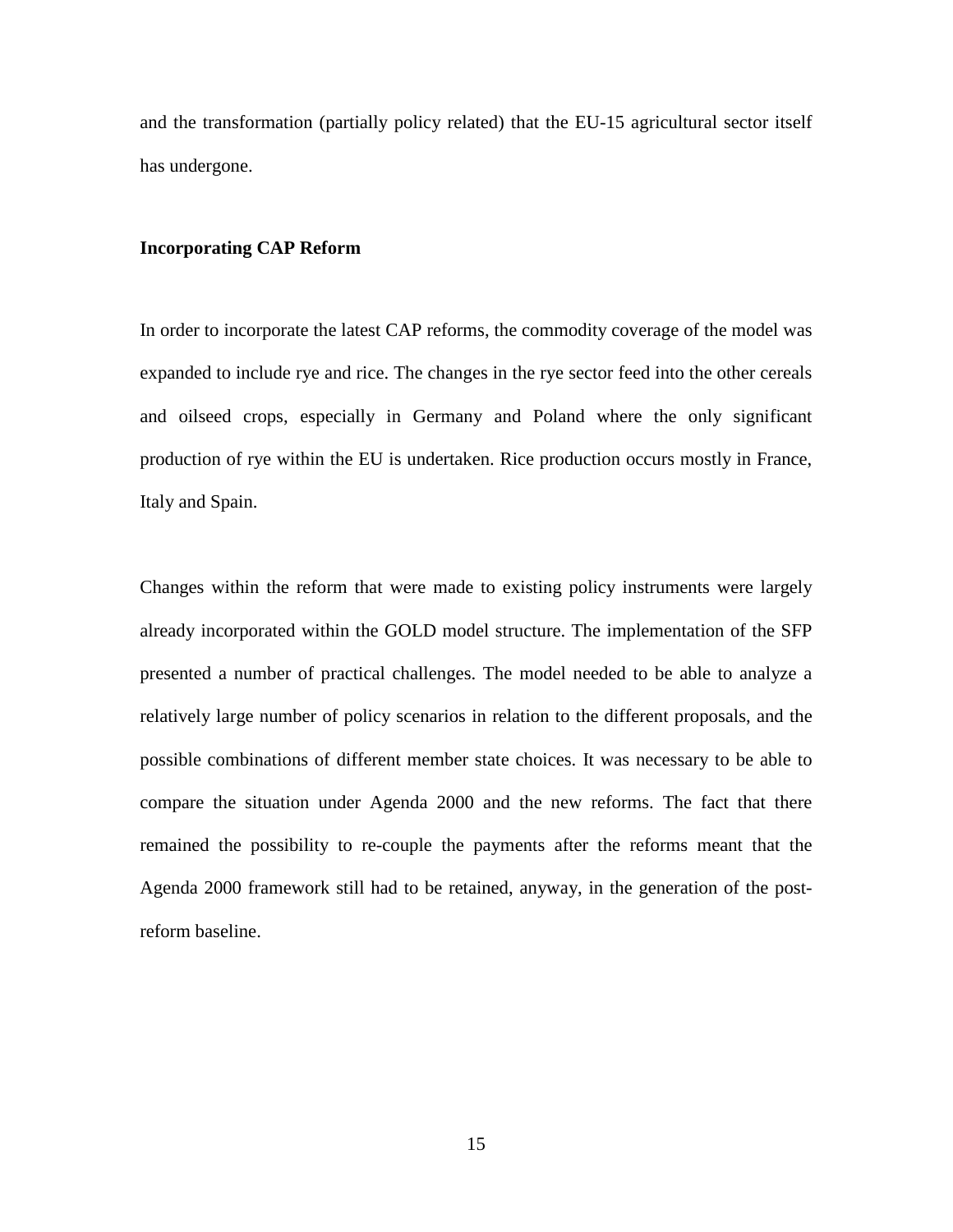#### *The Single Farm Payment – decoupled?*

The decoupling issue is clearly the key to the successful modeling of the CAP reform. In fact there are two issues that need to be examined – how decoupled the SFP is, but also how decoupled the pre-reform policy instruments are/were. The latter is often neglected in any discussion of the impact of the SFP.

Most of the research that followed the expansion of usage of direct payments under the MacSharry reforms focused on the cereals sector (e.g. Cahill, 1997; Moro and Sckokai, 1999). These studies generally confirmed the belief that the payment was partially decoupled. Producers were free to shift amongst different crops, and the equalization of payment rates with oilseeds as part of the Agenda 2000 reforms further decoupled the payment from arable producers' decision making. In addition to being able to choose between crops, producers could also choose not to produce at all and instead set aside area in excess of the compulsory rate. This is reflected in the model, where the arable area aid payment enters into the cereal and oilseed total area determination, but not in the equations that determine the allocation of that area between the crops. Where it does appear in the total area equations the impact of a change in payment rates is half that of an equivalent price change.

Less attention has been paid to the livestock sector, presumably because it is taken that the payments are very highly coupled, since in order to receive a payment producers needed to have the corresponding animal, or animals in the case of a cow and a calf. In the years after the MacSharry reforms the payments have become less coupled.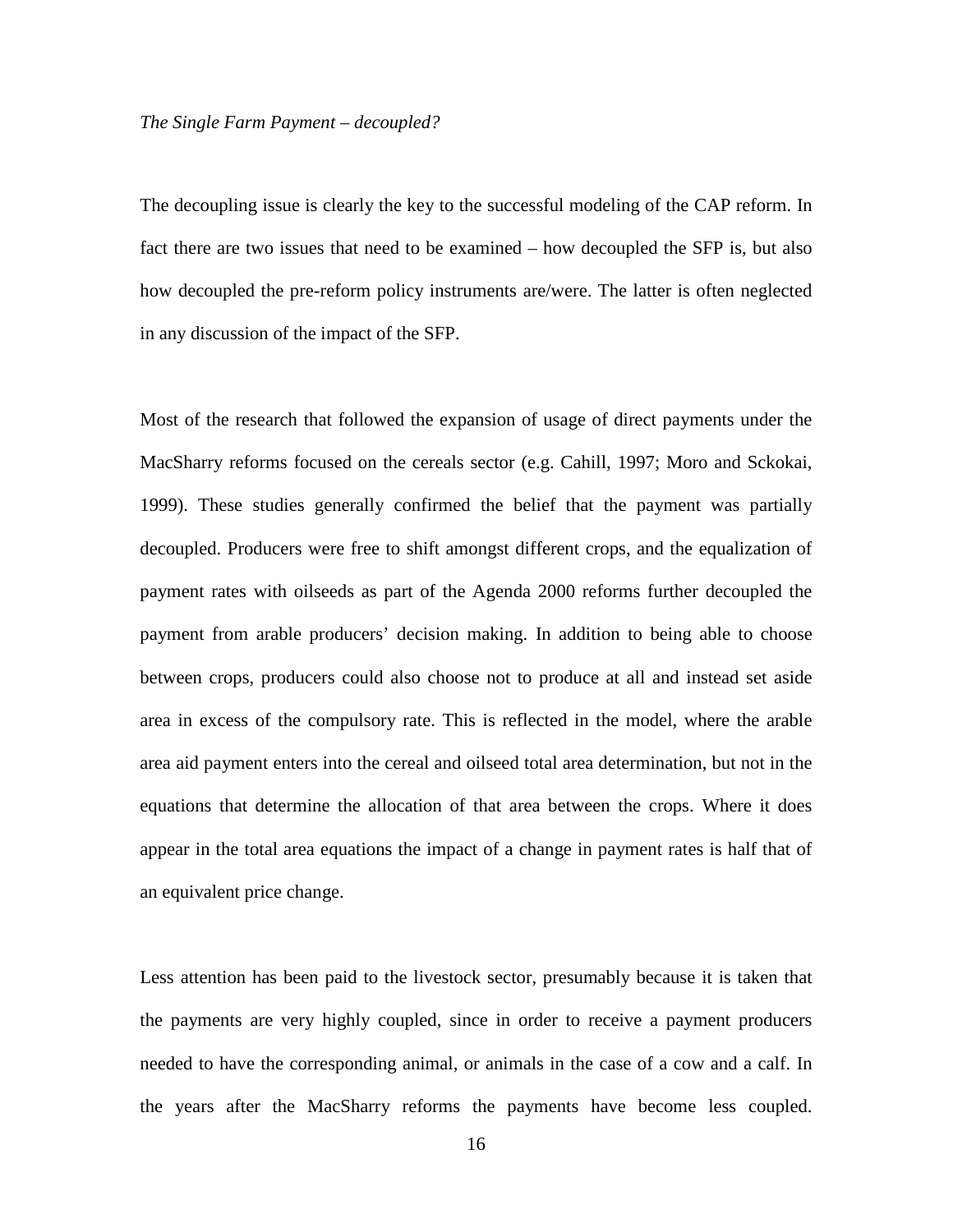MacSharry introduced limits on payments in the beef and sheep sector, which constituted some decoupling. Agenda 2000 gave producers the ability to claim the suckler cow premia on heifers, and headage payments made in less favoured areas were converted to an area basis in a precursor to the introduction to the SFP. In GOLD, payments influence the level of the breeding herd (in practice the special beef premia influences cow numbers through its capitalization in calf prices) and have a smaller impact than their monetary equivalent in market returns, but they have a greater proportional impact than payments in the arable sector.

In GOLD for the dairy sector, the payments that were to be phased in as part of Agenda 2000 were never incorporated in the model on the basis that milk production would continue to be determined by the quota. The issue of whether there are any production impacts of payments is delayed until quotas are no longer binding.

The introduction of the SFP undoubtedly further decouples payments made under the CAP. The ability to maintain some of the payments in their Agenda 2000 form means that the reforms were less radical in this respect than was initially proposed under the Mid-Term Review. It has been argued that the SFP is not fully decoupled. If we are willing to assume decreasing absolute risk aversion then increasing producers' wealth will result in them undertaking more risk. The payment will make it easier for producers to obtain credit. In the USA an important factor linking payments to production has been that the ability to re-base area in the past means farmers may think that future payments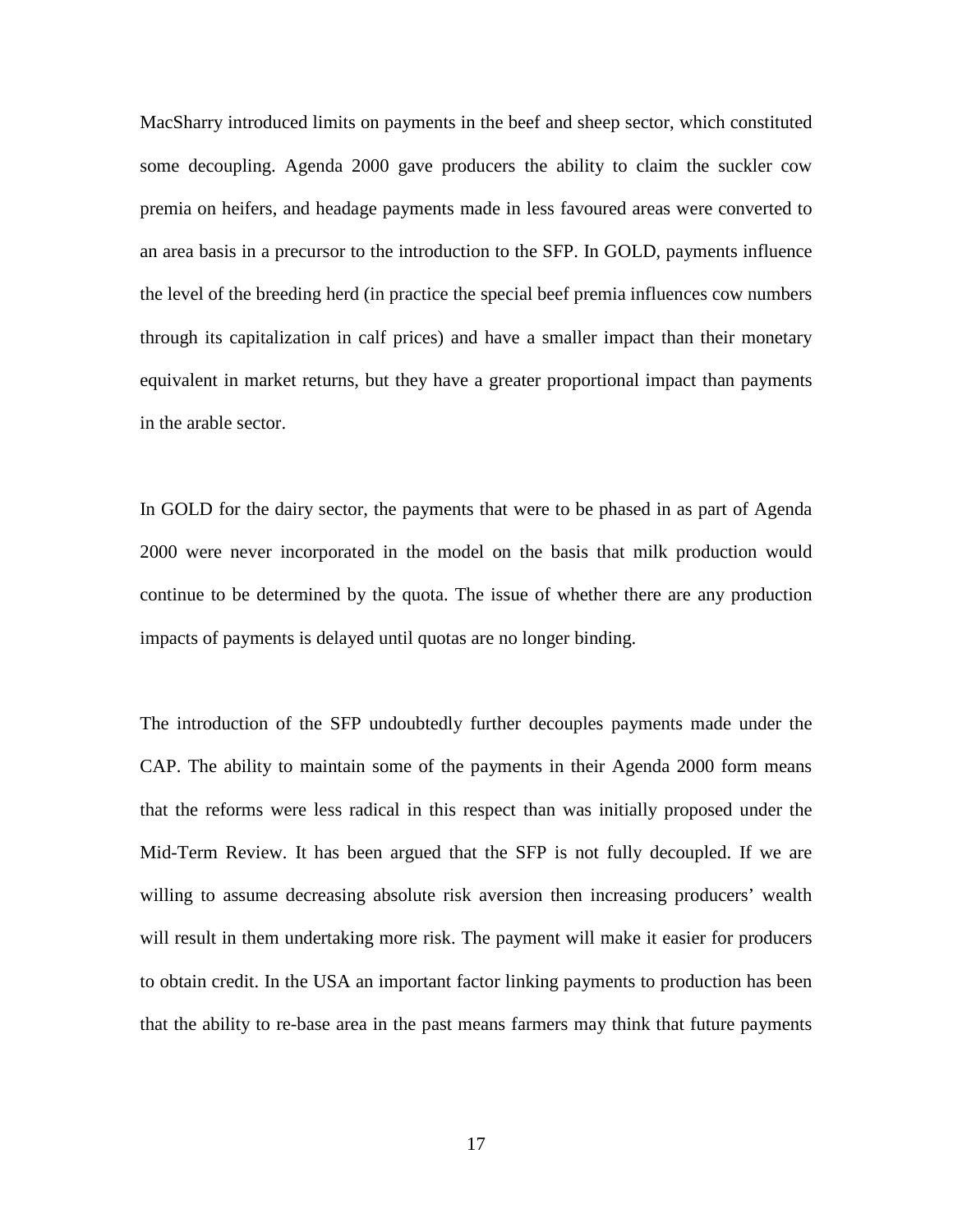could be affected by current production. In the EU, however, it seems unlikely that farmers will expect wholesale re-coupling of payments in the future.

Perhaps the biggest reason why one might suggest that the SFP is not fully decoupled from production is that the payment is associated with cross compliance criteria. The exact form of these requirements varies from country to country. In particular, claiming a payment requires qualifying land to be held, and that land must be in "good agricultural condition." In addition to this there appears to be some instances of modulated payments being paid in ways that are closely linked to production.

The above discussion highlights the problems for the modeler in terms of the complexity of the CAP reform finally agreed. Countries can choose to re-couple some of their payments. Also, entitlement to the SFP can be calculated in a number of different ways. It seems likely that the SFP is coupled in some way, so these differences need to be accounted for in some way. To complicate issues further there is little research available at the moment that helps guide the decision of how to incorporate the payment in a model of this type.

In contrast to the complex manner of the problem, the SFP is incorporated into the GOLD model in a simplistic way. Where the model in the past has incorporated an Agenda 2000 payment this is instead replaced by a "payment" calculated in the following manner: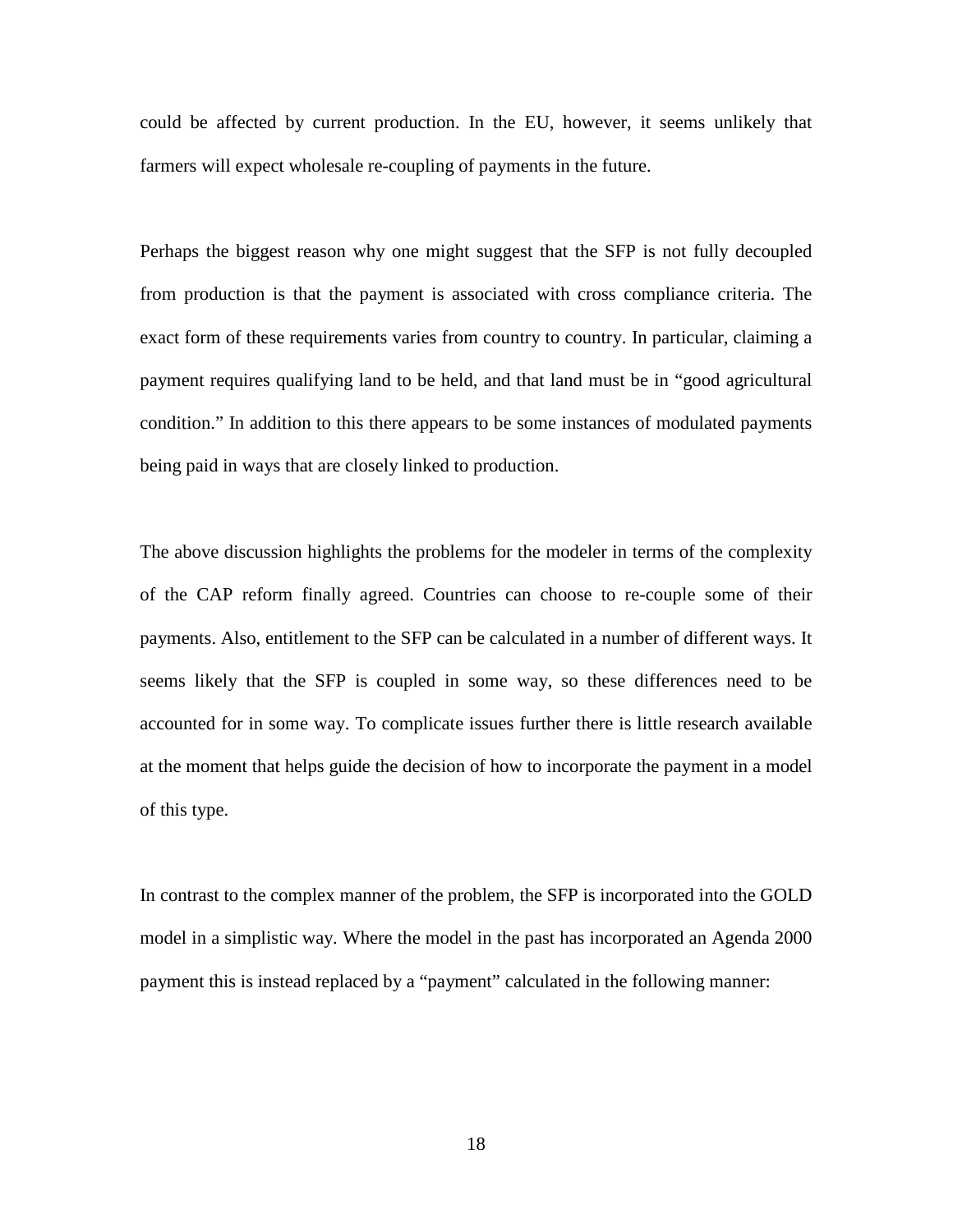Types of Payment:

 $A = Agenda 2000 payment$   $Y = SFP$ 

 $B = Re$ -coupled Agenda 2000 payment

 $C =$  New coupled payment

 $x =$ "decoupling coefficient"

 $m = (1 - modulation rate)$ 

 $s =$  stocking density

The new payment for the model is:

New "historic system" payment =  $(A^*x+B)^*m + C$ 

New "regional system" crops payment  $=(Y^*x+B)^*m + C$ New "regional system" livestock payment =  $(Y*x*s+B)*m + C$ 

Where countries, such as England, are moving between historic and regional schemes the calculation is adjusted accordingly. Since the details of countries' plans so far are limited, there are no "C" payments, coupled schemes funded from modulated payments, currently in the model.

Ideally, there would be a value for "x" that had already been determined by research (or more likely a series of values for different commodities and regions), but this is not the case. In the US, FAPRI has faced a similar challenge after the introduction of payments that are similar to the SFP under the 1996 Farm Bill (initially referred to as AMTA or Agricultural Market Transition Act payments now know as direct payments). In the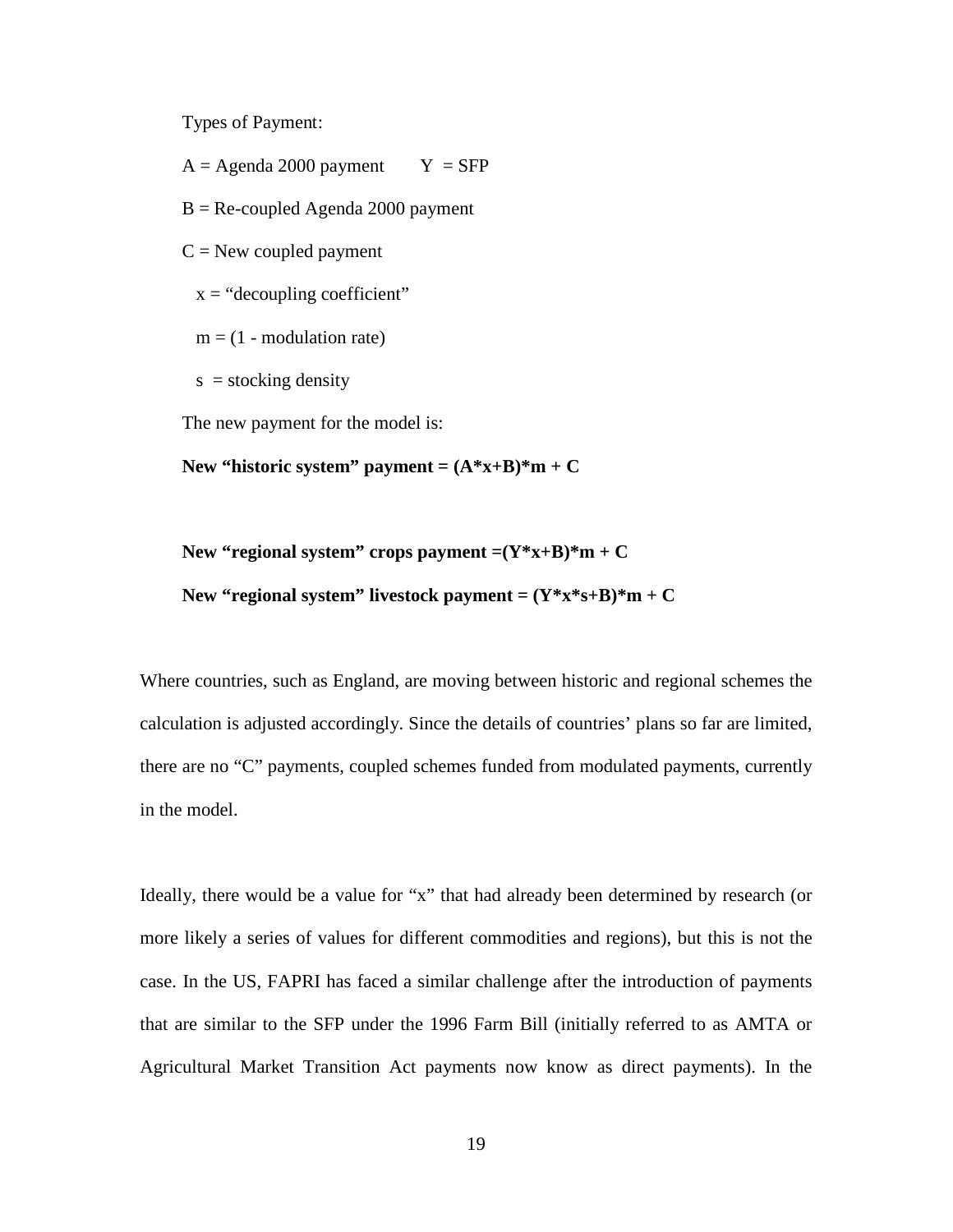GOLD model a factor of 0.3 was decided upon based on the American experience (Adams et al, 2001) and modeler judgement. In effect this means that 1 euro of the SFP has 30 per cent of the influence on production than when it is paid as part of the Agenda 2000 payments. Note that this does not mean that an increase of 1 euro in the SFP has 30 per cent of the impact of a euro increase in price, far from it in the case of the arable sector.

The approach outlined above has the advantages of being simple, transparent, and compatible with the existing model structure. However, the choice of "x" is somewhat arbitrary and does not take into account the different sources of coupling between the payment and production. It also assumes that a euro paid in countries where the historic calculation has been used is equivalent to one where entitlement is the same across regions. Another serious issue is that the payment is assumed to have the same impact on production in the NMS, as the EU-15, despite the fact that in most cases producers in the former would not have benefited from payments on this scale, and that wealth levels of the farming community would be significantly lower.<sup>[5](#page-32-0)</sup>

### *Quantifying CAP reform*

 $\overline{a}$ 

Analysis begins from the generation of a baseline. The baseline incorporates agreed policy, and since the baseline that is used here is from the latter part of 2004 it

<span id="page-32-0"></span> $<sup>5</sup>$  The fact that payments were not previously paid in NMS might decrease the production related impact of</sup> the payments, but this would be offset in some way by lower income levels which would mean that the payments would have a bigger impact than in the EU-15.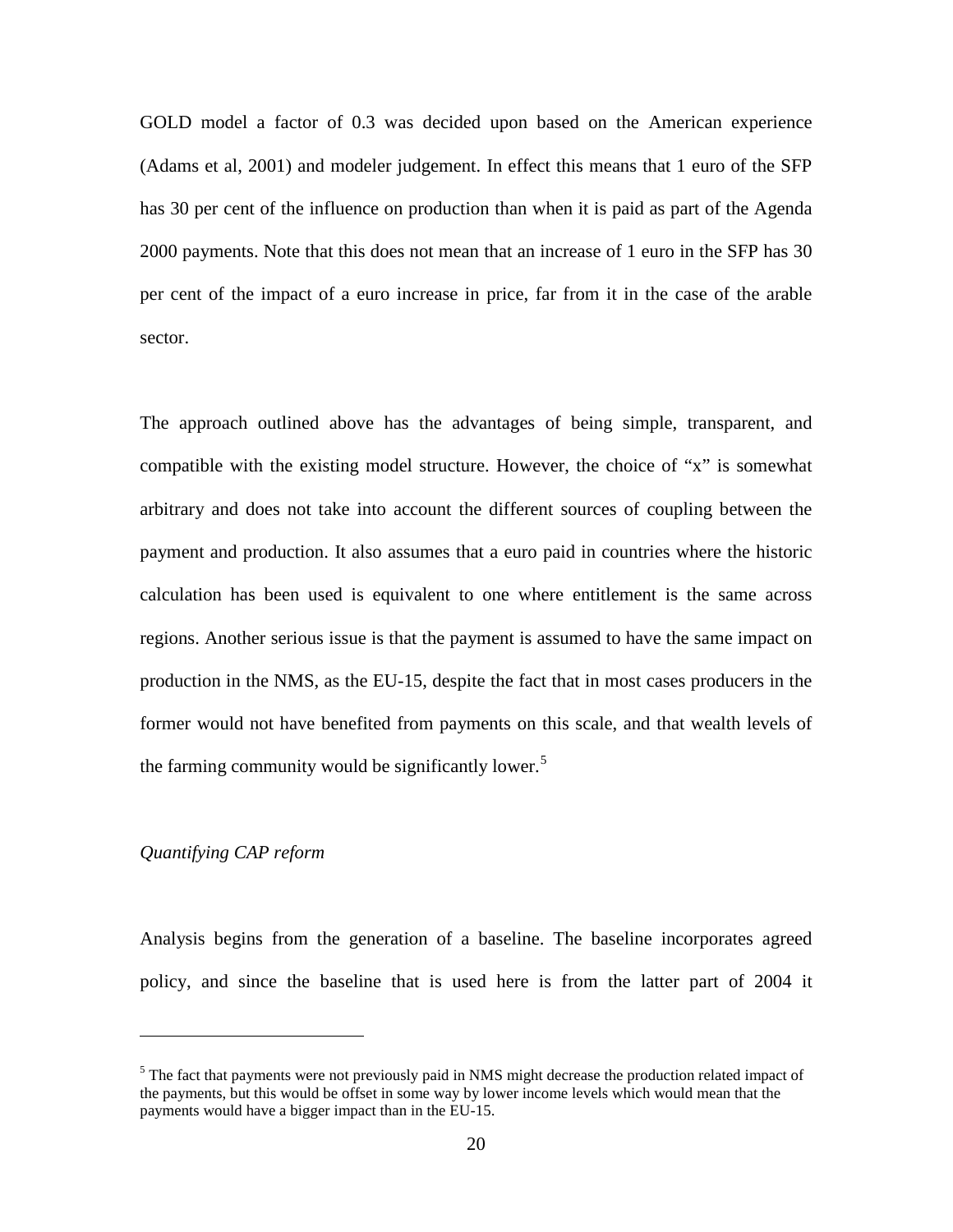incorporates EU enlargement to the 25 countries. The baseline is compared to a simulation comprising of Agenda 2000 and the pre-reform agreement on accession (the no CAP reform or NCR scenario). From this the results of CAP reform are inferred. Due to the nature of the scenario the results that are generated are different from those that were produced by previous FAPRI studies of the MTR (Binfield, 2003).

**Crops.** Under the NCR scenario crop area increases [\(Table 2-1\)](#page-33-0). This is partly due to the reintroduction of the marginally more coupled arable area payment, the increase in the durum payment, and the fact that re-introducing the monthly increments increases the effective intervention price. Wheat sees the biggest increase in area as a result of the relatively larger increase in durum area. The increase in cereals production has a negative impact on prices of 2-3 per cent in the short run, and slightly less in the longer run.

|                  | 2006-2010 Average |          |           |           |                 | 2010-2014 Average |           |           |  |
|------------------|-------------------|----------|-----------|-----------|-----------------|-------------------|-----------|-----------|--|
|                  | <b>Baseline</b>   | Scenario | Abs. dif. | $%$ dif.  | <b>Baseline</b> | Scenario          | Abs. dif. | $%$ dif.  |  |
|                  |                   |          |           |           |                 |                   |           |           |  |
| Area             | million hectares  |          |           |           |                 |                   |           |           |  |
| Wheat            | 22.92             | 23.19    | 0.28      | 1.21%     | 22.94           | 23.2              | 0.25      | 1.10%     |  |
| Barley           | 13.16             | 13.21    | 0.05      | 0.41%     | 13.1            | 13.18             | 0.08      | 0.59%     |  |
| Maize            | 6.26              | 6.30     | 0.04      | 0.57%     | 6.24            | 6.28              | 0.04      | 0.70%     |  |
| Rapeseed         | 4.07              | 4.13     | 0.07      | 1.68%     | 4.08            | 4.13              | 0.05      | 1.23%     |  |
| Net Trade        | million tonnes    |          |           |           |                 |                   |           |           |  |
| Wheat            | 12.3              | 13.03    | 0.73      | 5.97%     | 12.97           | 13.38             | 0.41      | 3.15%     |  |
| Barley           | 8.22              | 8.39     | 0.18      | 2.15%     | 8.41            | 8.52              | 0.11      | 1.34%     |  |
| Maize            | 0.56              | 0.68     | 0.12      | 21.32%    | 0.63            | 0.71              | 0.08      | 13.11%    |  |
| Rapeseed         | 0.09              | 0.30     | 0.20      | 217.29%   | 0.23            | 0.34              | 0.12      | 50.97%    |  |
| <b>EU</b> Prices | euro/tonne        |          |           |           |                 |                   |           |           |  |
| Wheat            | 118.93            | 115.82   | $-3.11$   | $-2.61%$  | 117.51          | 115.16            | $-2.35$   | $-2.00\%$ |  |
| Barley           | 109.2             | 106.48   | $-2.54$   | $-2.33\%$ | 107.95          | 106.02            | $-1.93$   | $-1.79%$  |  |
| Maize            | 123.74            | 120.63   | $-3.11$   | $-2.52%$  | 122.21          | 119.93            | $-2.28$   | $-1.87%$  |  |
| Rapeseed         | 186.1             | 183.04   | $-3.05$   | $-1.64%$  | 184.23          | 182.06            | $-2.17$   | $-1.18%$  |  |

<span id="page-33-0"></span>**Table 2-1: Impact of NCR for crop variables.**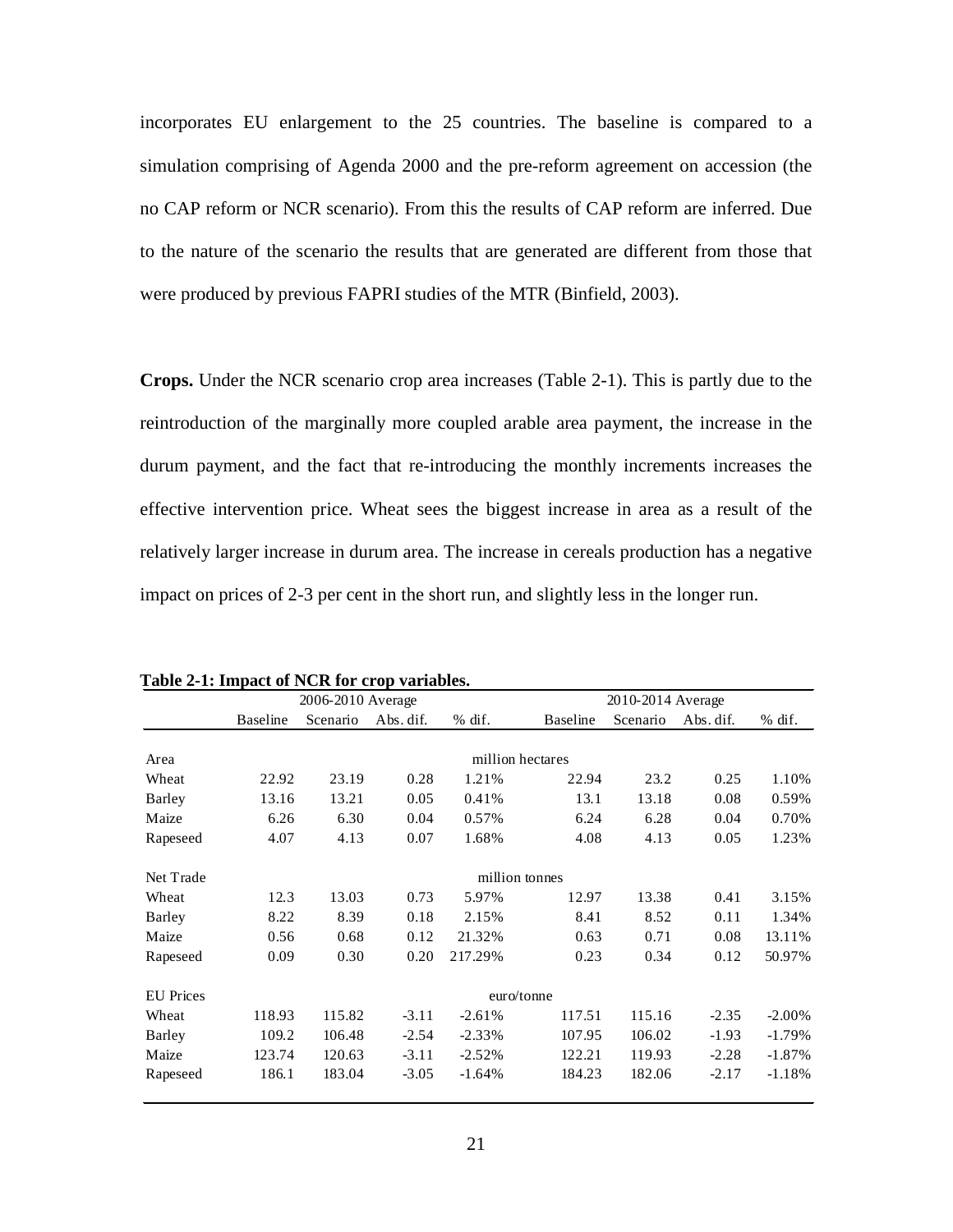**Livestock and meat.** The fact that the various premia payable under Agenda 2000 are more closely coupled to production means that the results of the NCR scenario are more dramatic in the livestock sector than for the crops [\(Table 2-2\)](#page-35-0). Re-introduction of the various premia increases the number of beef cows by over a million head, or around 10 percent, despite the fact that prices are substantially lower under NCR. The increase comes mainly from the re-coupling of payment in the EU, but also from the fact that the payments are coupled in the NMS-10, although the small number of beef cows and the subsequent low ceilings for premia rights mean the contribution from the NMS to the overall increase is limited.

Sheep numbers also increase under NCR as a result of the re-coupling of the premia. The larger impact on price in the sheep sector in relation to the beef sector is a result of the lesser degree of openness for sheep meat, where imports are controlled by the tariff rate quota (TRQ) and there are few exports.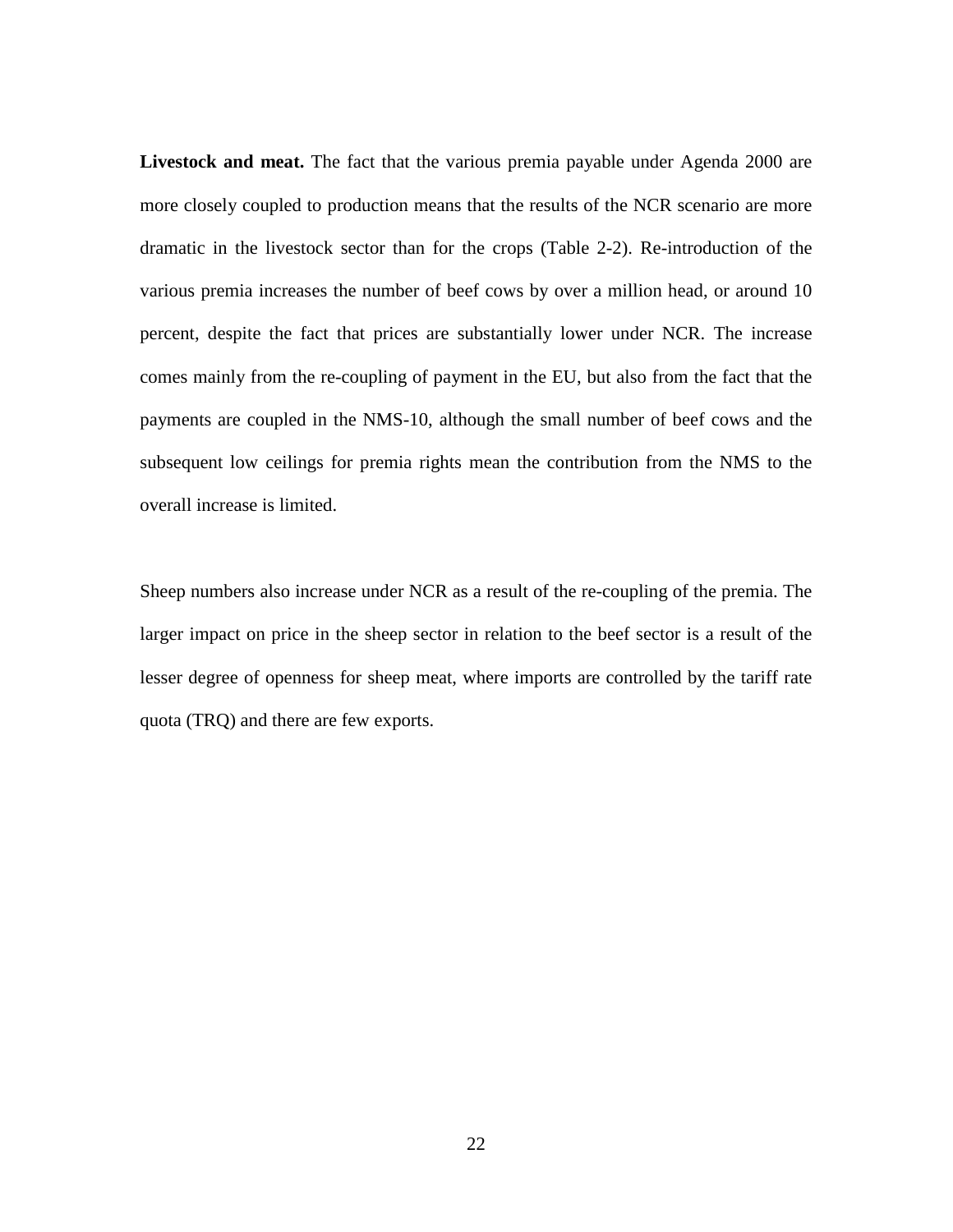|                  | 2006-2010 Average |          |           |          | 2010-2014 Average |          |           |           |
|------------------|-------------------|----------|-----------|----------|-------------------|----------|-----------|-----------|
|                  | <b>Baseline</b>   | Scenario | Abs. dif. | % dif.   | <b>Baseline</b>   | Scenario | Abs. dif. | $%$ dif.  |
|                  |                   |          |           |          |                   |          |           |           |
| <b>Numbers</b>   |                   |          |           |          | million head      |          |           |           |
| Beef cows        | 11.01             | 12.11    | 1.11      | 10.09%   | 10.94             | 12.12    | 1.18      | 10.75%    |
| Cattle           | 81.71             | 83.57    | 1.86      | 2.27%    | 80.65             | 83.21    | 2.56      | 3.17%     |
| Pigs             | 152.84            | 152.78   | $-0.06$   | $-0.04%$ | 153.13            | 152.84   | $-0.29$   | $-0.19%$  |
| Sheep            | 85.06             | 89.28    | 4.22      | 4.96%    | 84.83             | 89.15    | 4.31      | 5.09%     |
| Production       | thousand tonnes   |          |           |          |                   |          |           |           |
| Beef             | 7,825             | 7,926    | 101.07    | 1.29%    | 7,730             | 7,897    | 167.04    | 2.16%     |
| Pork             | 21,557            | 21,561   | 3.62      | 0.02%    | 21,652            | 21,595   | $-56.82$  | $-0.26%$  |
| Sheep meat       | 991               | 1.046    | 54.76     | 5.53%    | 989               | 1.045    | 55.93     | 5.65%     |
| Poultry          | 10,969            | 11,008   | 38.50     | 0.35%    | 11,090            | 11,060   | $-29.37$  | $-0.26%$  |
| Consumption      | kg/head           |          |           |          |                   |          |           |           |
| Beef             | 16.03             | 16.08    | 0.05      | 0.30%    | 15.91             | 16.04    | 0.13      | 0.85%     |
| Pork             | 40.00             | 39.99    | $-0.01$   | $-0.03%$ | 40.17             | 40.04    | $-0.13$   | $-0.32%$  |
| Sheep meat       | 2.50              | 2.58     | 0.08      | 3.07%    | 2.49              | 2.57     | 0.08      | 3.20%     |
| Poultry          | 21.03             | 21.09    | 0.06      | 0.26%    | 21.25             | 21.18    | $-0.07$   | $-0.31%$  |
| <b>EU</b> Prices | euro/100kg        |          |           |          |                   |          |           |           |
| Beef             | 271.86            | 260.13   | $-11.73$  | $-4.32%$ | 275.4             | 259.51   | $-15.89$  | $-5.77%$  |
| Pork             | 127.40            | 125.12   | $-2.28$   | $-1.79%$ | 126.45            | 124.65   | $-1.80$   | $-1.42%$  |
| Sheep meat       | 301.23            | 271.86   | $-29.37$  | $-9.75%$ | 301.46            | 271.21   | $-30.26$  | $-10.04%$ |
| Poultry          | 128.72            | 126.28   | $-2.44$   | $-1.90%$ | 127.26            | 125.48   | $-1.78$   | $-1.40%$  |

<span id="page-35-0"></span>**Table 2-2: Impact of NCR for livestock and meat variables.**

The substantial reductions in price for beef and sheep meat have knock-on impacts in the pork and poultry sectors. These sectors experience price reductions of around 1.5 to 2 percent, and small decreases in both production and consumption.

**Dairy.** The impact of the re-imposition of Agenda 2000 in the dairy sector is smaller than in the other sectors as a result of the continuance of the dairy quota, which determines the volume of milk produced. There is a difference in the timing of the reduction in intervention prices for butter and SMP. Under Agenda 2000 the butter intervention price was scheduled to be higher than has been decided by CAP reform. The butter market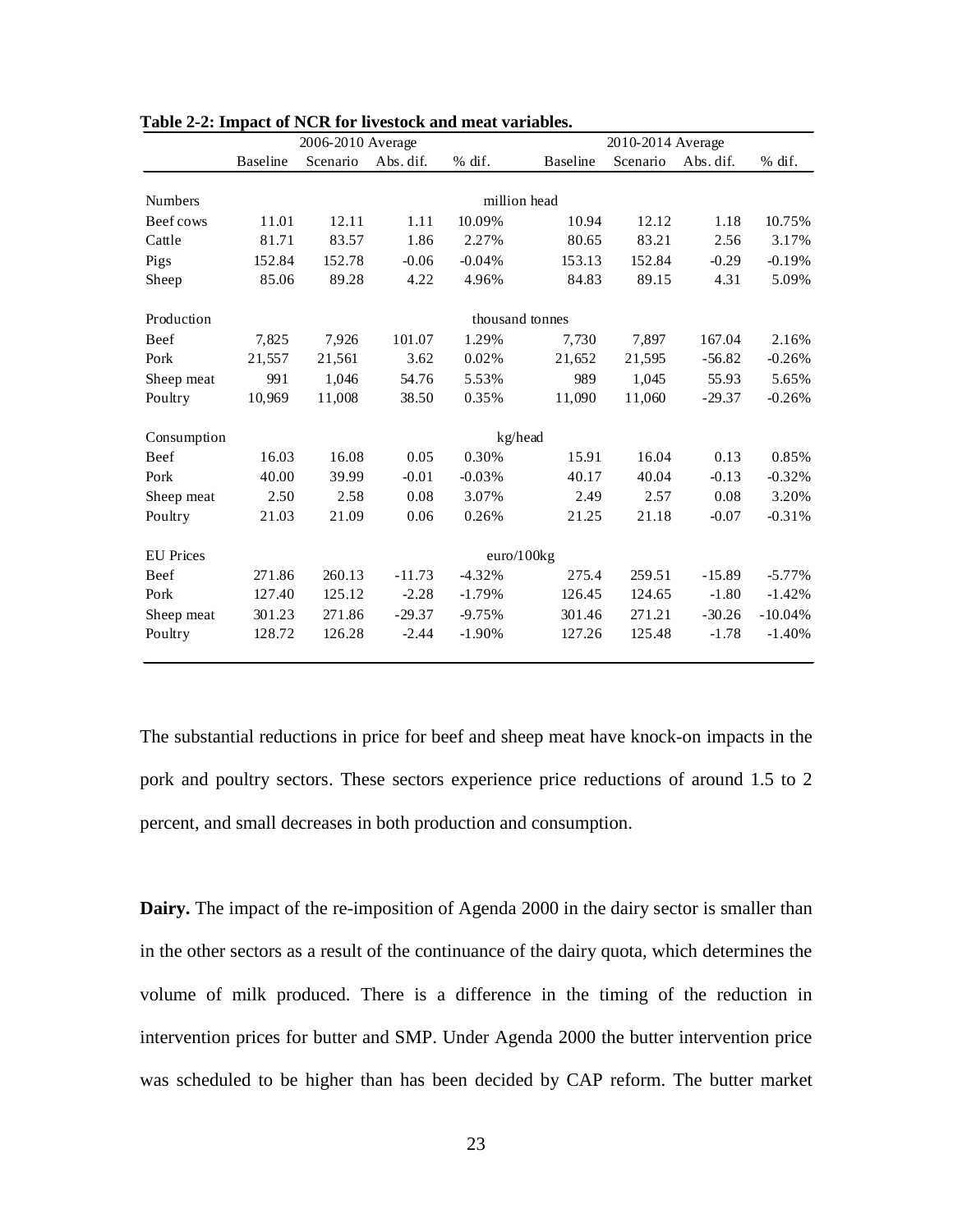price tracks the increase in the intervention price under NCR, and this shifts production out of cheese and into butter. The shift of production into butter also increases the volume of SMP produced and this has the effect of reducing the SMP price.

|                  | 2006-2010 Average |          |           |           | 2010-2014 Average |          |           |           |
|------------------|-------------------|----------|-----------|-----------|-------------------|----------|-----------|-----------|
|                  | <b>Baseline</b>   | Scenario | Abs. dif. | $%$ dif.  | <b>Baseline</b>   | Scenario | Abs. dif. | $%$ dif.  |
|                  |                   |          |           |           |                   |          |           |           |
| Production       |                   |          |           |           | thousand tonnes   |          |           |           |
| Cheese           | 8,531             | 8,515    | 101.07    | $-0.19%$  | 8,596             | 8,551    | $-44.50$  | $-0.52%$  |
| <b>Butter</b>    | 2,053             | 2,089    | 3.62      | 0.78%     | 2,043             | 2,064    | 20.14     | 0.99%     |
| <b>SMP</b>       | 1,117             | 1,143    | 54.76     | 2.39%     | 1,094             | 1,130    | 36.19     | 3.31%     |
| <b>WMP</b>       | 767               | 787      | 38.50     | 2.57%     | 755               | 782      | 26.79     | 3.55%     |
| Consumption      |                   |          |           |           |                   |          |           |           |
| Cheese           | 8069              | 8055     | 0.05      | $-0.17%$  | 8138              | 8094     | $-43.85$  | $-0.54%$  |
| <b>Butter</b>    | 2067              | 2015     | $-0.01$   | $-2.52%$  | 2049              | 2007     | $-42.81$  | $-2.09\%$ |
| <b>SMP</b>       | 1046              | 1053     | 0.08      | 0.68%     | 1036              | 1049     | 13.31     | 1.29%     |
| <b>WMP</b>       | 320               | 304      | 0.06      | $-4.76%$  | 310               | 300      | $-10.38$  | $-3.35%$  |
| <b>EU</b> Prices |                   |          |           |           | euro/100kg        |          |           |           |
| Milk             | 26.24             | 26.72    | 0.49      | 1.87%     | 26.18             | 26.65    | 0.47      | 1.80%     |
| Cheese           | 482.11            | 488.02   | 5.91      | 1.23%     | 482.15            | 487.36   | 5.21      | 1.08%     |
| <b>Butter</b>    | 278.88            | 294.24   | 15.36     | 5.51%     | 274.99            | 291.66   | 16.67     | 6.06%     |
| <b>SMP</b>       | 188.97            | 187.69   | $-1.27$   | $-0.67\%$ | 189.34            | 187.31   | $-2.03$   | $-1.07\%$ |
| <b>WMP</b>       | 221.06            | 227.21   | 6.15      | 2.78%     | 219.24            | 226.04   | 6.80      | 3.10%     |

**Table 2-3: Impact of NCR for dairy variables.**

## **Enlargement and the GOLD model**

When new countries are incorporated into a trading block or customs union the focus of economic analysis is often on questions of changing trade patterns. In the case of the enlargement of the EU to 25 member states and the agricultural sector the issue is more complex. Since the early 1990s, the transition to a market economy in many of the CEC has had a profound impact on the agricultural sectors of those countries. In the early years a reduction in consumption subsidies and an increase in input prices led to a cost squeeze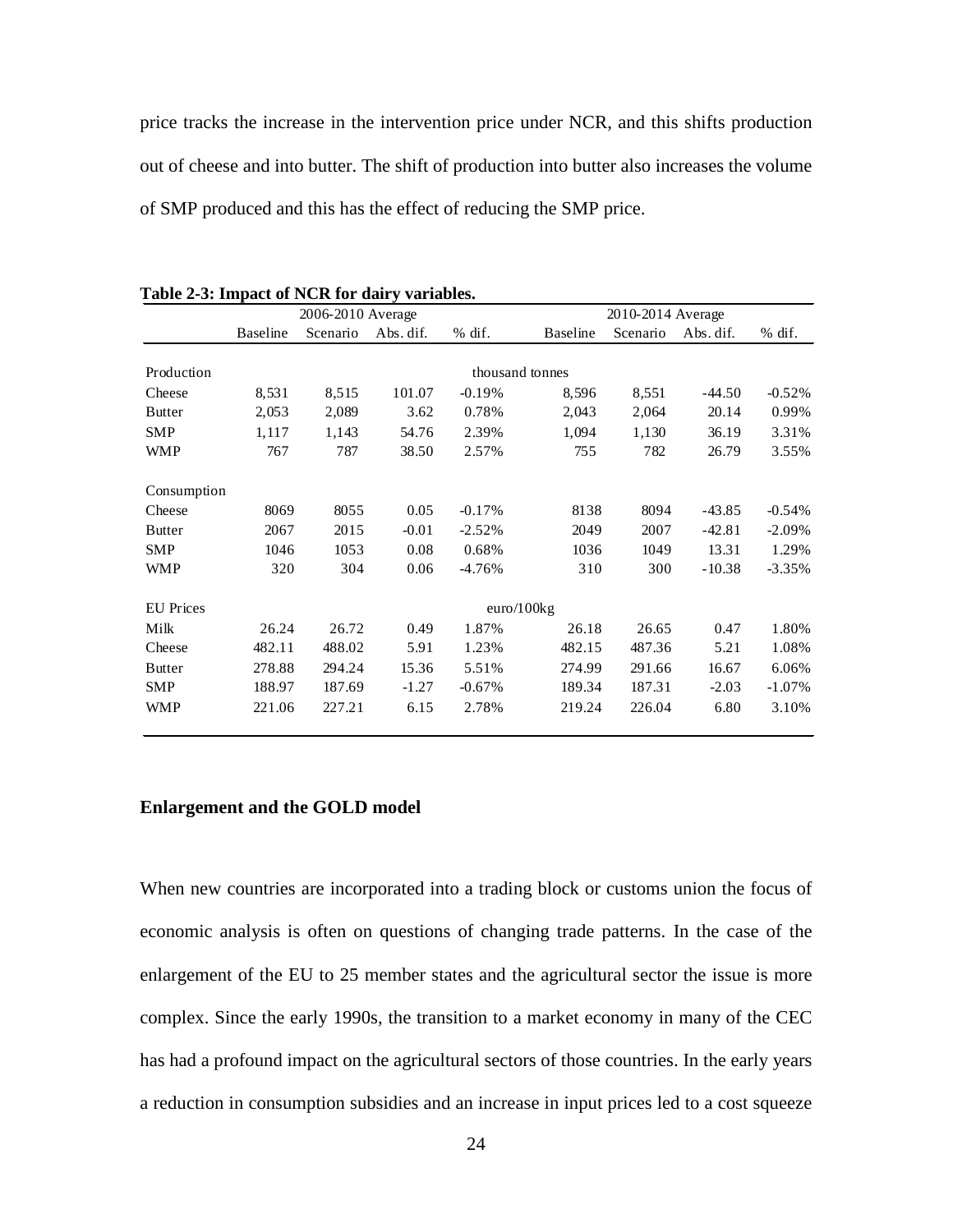that dramatically reduced both production and productivity. In recent years the agricultural sectors have stabilized, but can still be characterized as being less productive than their EU-15 counterparts. In Poland land ownership and operation is still fragmented in a significant part of the country. Upstream and downstream industries are also just emerging from the changes of transition.

If the models are going to be used primarily for the analysis of changes in the CAP then is it necessary to address these issues – which are primarily issues regarding the baseline. It is important to remember that the baseline is a projection that will be used for comparison purposes, and not a forecast of the evolution of the sector. Nonetheless it is important that it capture developments in the sector. The best example is for cereals. If we were to assume a rapid and full convergence of yields between the NMS and the EU-15, this would likely push prices in the EU-25 to close to intervention levels. This will impact on the results of any scenario that put pressure on crop prices; in this case the impact would be a build up of stocks, whereas if less yield convergence were built in the impact would be felt in price levels and their relativities.

#### *SAPS, the SFP and CAP reform*

As the NMS were concluding their accession agreement, Agenda 2000 was still the prevailing CAP policy. In the mid-1990s numerous studies were produced that postulated large increases in agricultural production in the NMS on enlargement – based on the CAP in operation at that time. By the time the accession agreement was being concluded,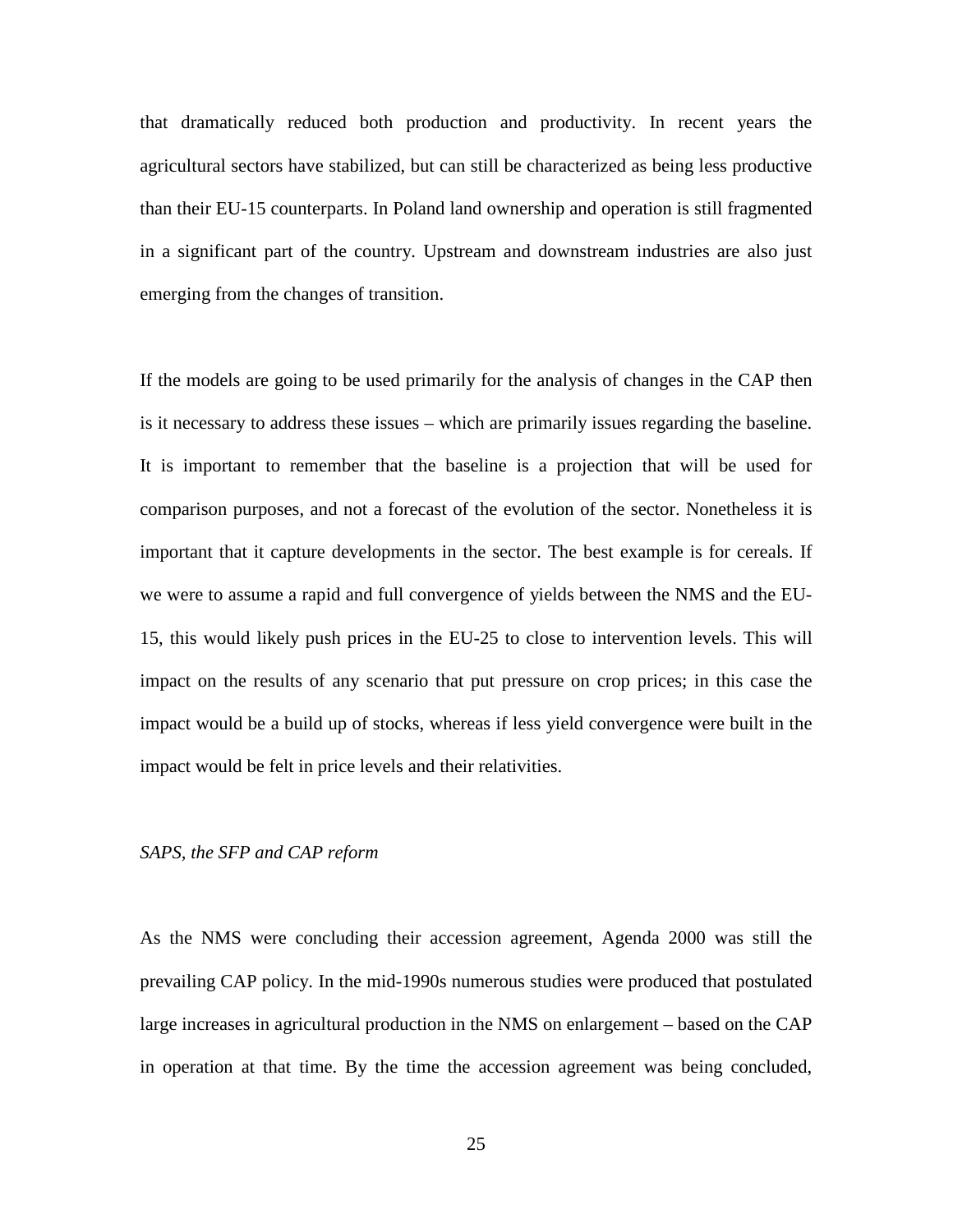significant changes had been made to the CAP. The restrictions on the number of premia that could be paid, and the use of the late 1990s as the base year for these calculations, meant that the production stimulating effect of enlargement was reduced. In addition to this agricultural policy in the NMS had evolved to resemble its CAP counterpart in many countries.

The (further) decoupling of payments from production that was undertaken as part of the most recent reforms has further reduced the likely impact of the adoption of the CAP in these countries. However we have argued above that the SAPS/SFP should not be considered as fully decoupled and it is therefore likely to influence production. In the GOLD model payments are incorporated in the NMS in the same manner as for EU countries adopting a regional scheme, ie as a reduced value of the equivalent Agenda 2000 payment. Although the model impact of the introduction of payments is limited, incorporating the CAP is likely to influence the sector in other ways. Changes in the levels of market support affect market prices in ways the model is designed to capture, but the integration of the NMS into the CAP may have other impacts not captured by the model.

The impact of converging market prices is relatively straightforward in the model. There are other issues of CAP implementation that are more problematic. One of the uncertainties is regarding the implementation of set aside. Under SAPS there is no obligation to set aside land. Even after countries implement the SFP, they may be able to avoid set aside implementation for several years. Also, farms below a certain area will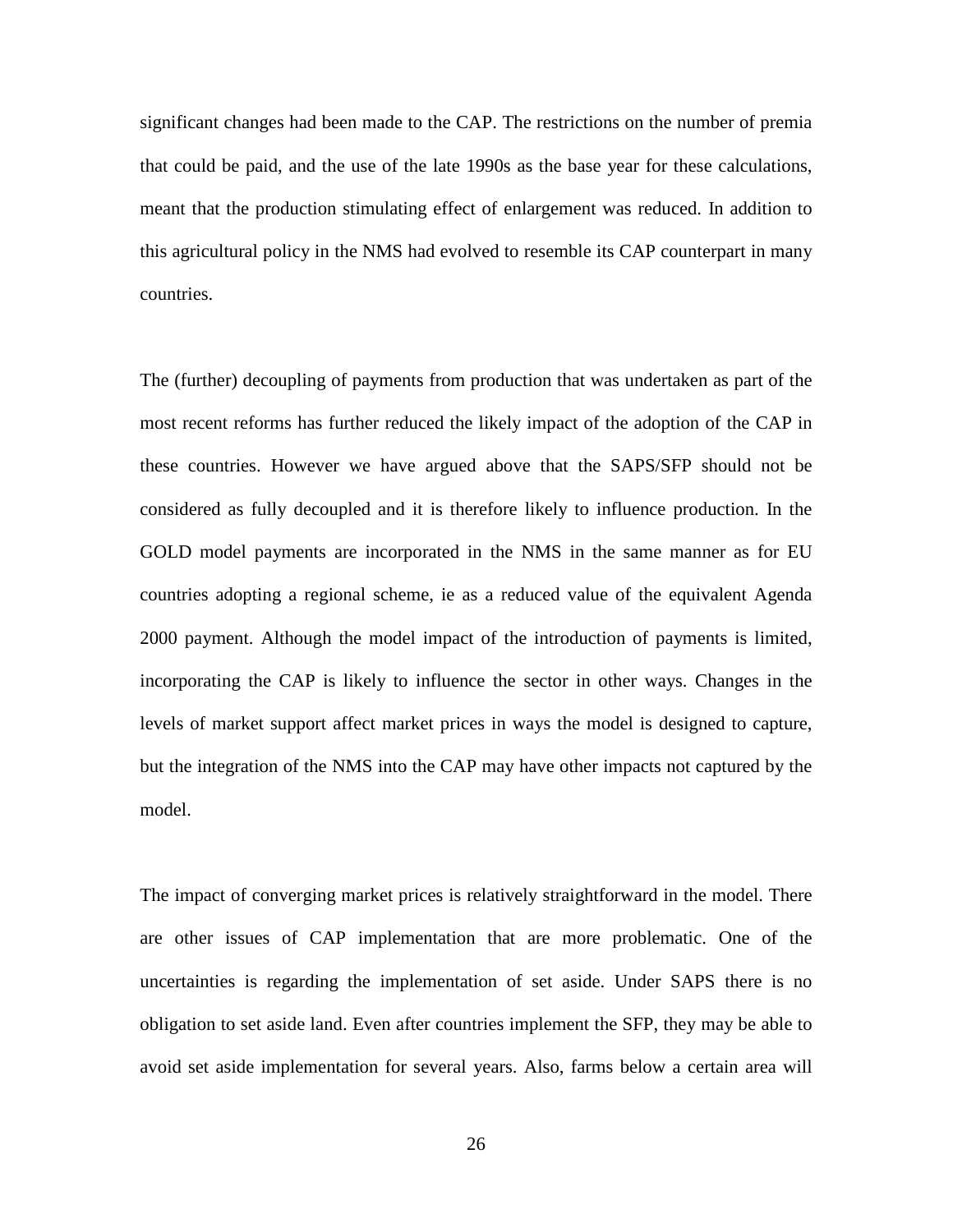not have to implement set aside. Given the structure of farms in the NMS, and the fact that set aside will be spread over a larger area than would have been the case had Agenda 2000 been implemented, the impact of set aside will be less than in the EU-15. However, one might expect that enlargement might prompt a restructuring of farms into larger units that could influence the outcome.

### *The Unknowables*

In addition to the impact of the adoption of CAP reform, the act of enlargement itself is likely to impact on the evolution of the agricultural sector in other ways, through increased flows of investment, increases in competition etc. A comprehensive evaluation of these impacts is beyond the scope of this paper but two key issues are discussed here for illustrative purposed. The importance of assumptions regarding yield growth for crops has already been outlined above. Yields in the GOLD model are influenced by economic factors with an increase in the price of a product increasing yields, and an expansion of planted area having the opposite effect. The most important component of the yield equations is the exogenous assumption that is made about the rate of technological change.

As a result of the transition process, yields in most cases for the NMS fell dramatically. There are a number of approaches that could be taken in determining future yields. One could assume that relative yield between the NMS and EU-15 could return to their pretransition levels, but high yields in the NMS in that period were boosted by subsidies on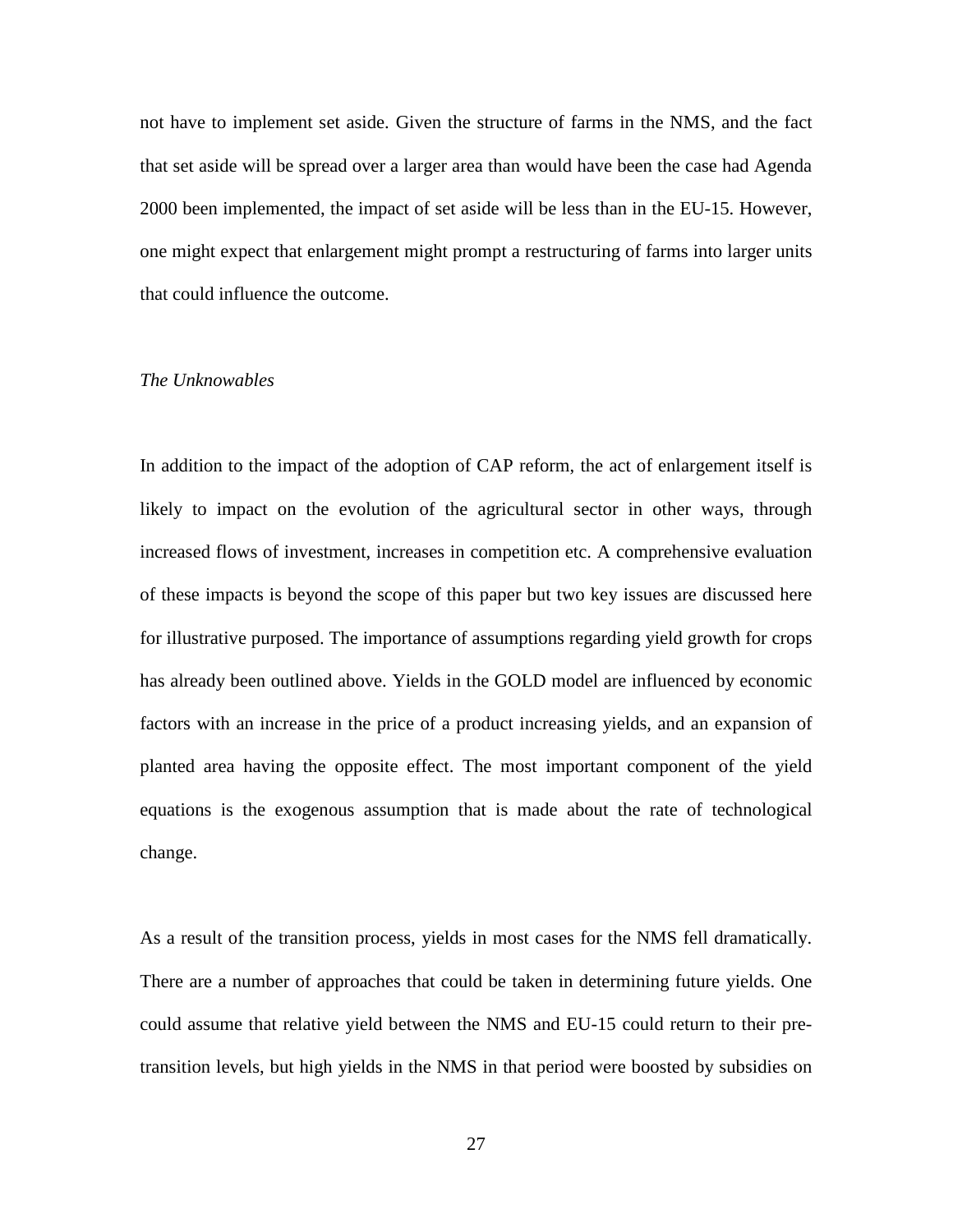inputs. A convergence to EU-15 yields could be assumed, but to which levels, EU average or some country chosen as representative. This would involve making heroic assumptions regarding agronomic conditions in the countries. A further choice could be to assume no convergence.

The 2004 enlargement is not the first enlargement of the EU. Figures 1a and 1b show the evolution of soft wheat yields in countries involved in the first two expansions of the EEC/EC/EU. The figures show that in the period after accession in all cases yields grew faster in the countries that joined in relation to existing members. Prior to accession, it appears from this rudimentary measure that growth in yields was at or below the EU level. It is not possible to form strong conclusions from this as there are many other factors that influence the situation, with a different CAP in place, and differences between the members and those acceding. Nonetheless, if the CEC yields were to converge on those of the EU-15, it would not be unprecedented.





Note: Year of accession =100.

In the model there is partial yield convergence – with the convergence varying by crop and by country, partially on the basis of existing differences between EU and NMS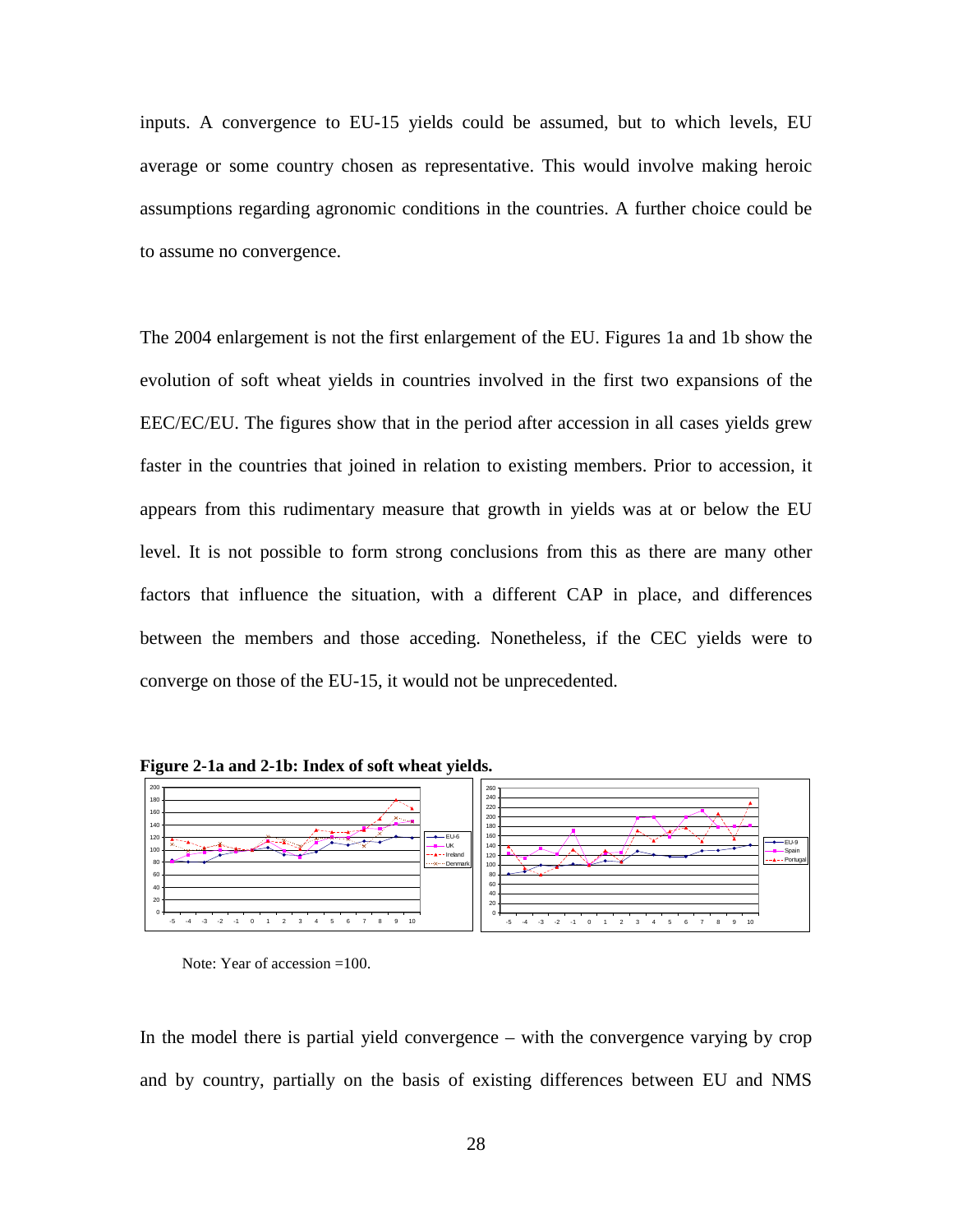yields. In the first three years of accession some catch up is assumed, and thereafter yields in the CEC are assumed to grow faster than in the EU. For example, over the projection period EU-15 wheat yields grow by 10 per cent, but NMS-10 yields are projected to grow by 25 per cent, but remain 25 per cent below EU yields by the end of the period.

In the early months after accession some Central European livestock markets saw large changes in prices. In Poland, cattle prices pre-accession were half the level in neighboring EU-15 countries, and there was a rapid period of equalization. Account of these price differentials was built into the model, but it is harder to anticipate changes in the structure of industries themselves. CEC food companies have had to undertake widespread change in order to attain the kinds of standards of the EU-15, and where this continues to be the case CEC processors may struggle to compete with those in the EU-15. On the other hand, it may be that the populations of the CEC may be more open to establishment or expansion of, say, pig or poultry processing facilities than those of some EU-15 countries. The EU has witnessed the migration of the pig industry south within the EU-15, perhaps EU enlargement would prompt a move east.

The examples that have been outlined above have been chosen to illustrate areas where economic models have difficulty, but which nonetheless have to be incorporated in a modeling framework. The FAPRI approach is to address these through interaction with experts in the form of policy makers or people from industry. Where analyst judgements are made it is important to make these transparent.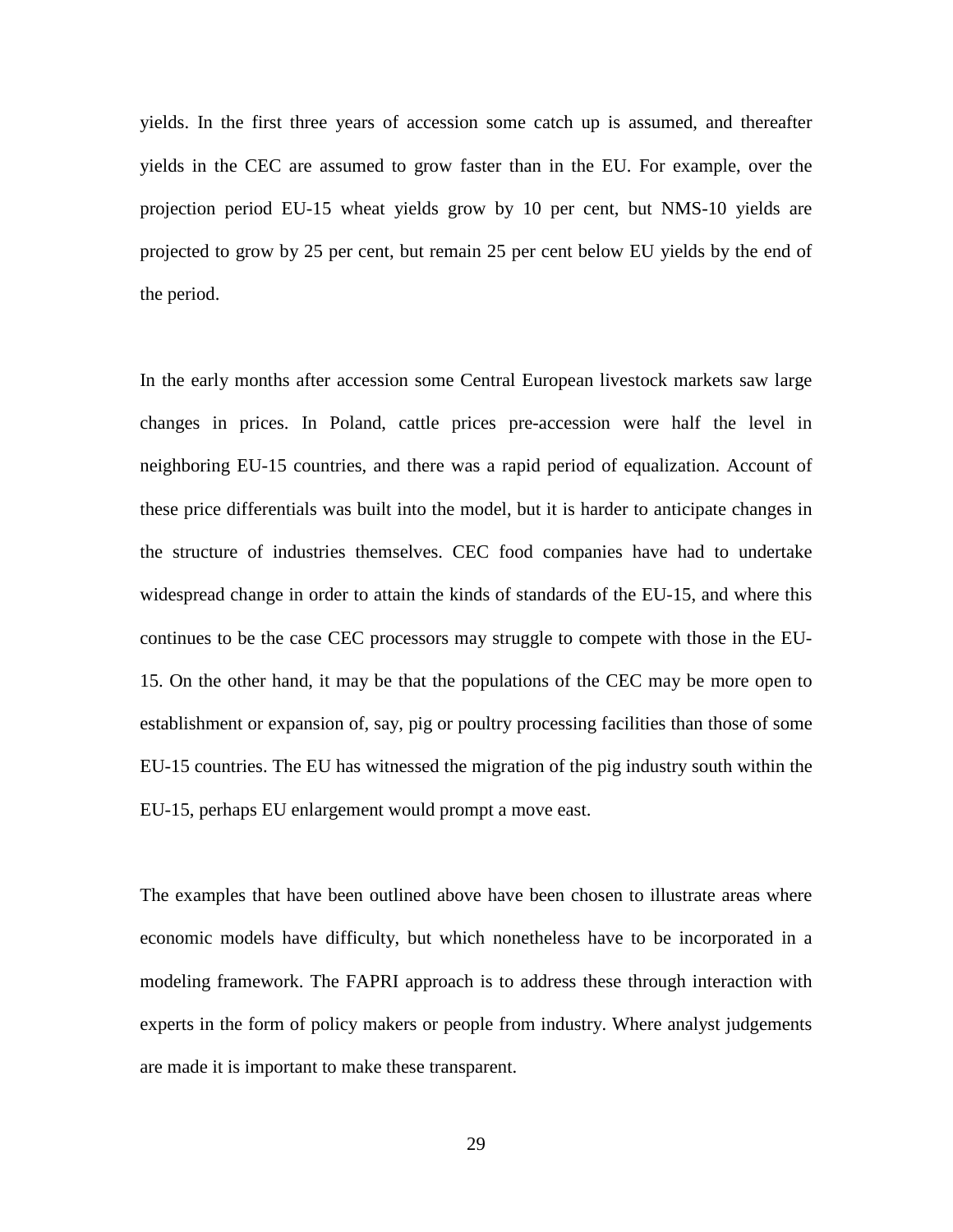## *Quantifying the impact of enlargement*

The baseline for this scenario, as outlined above, includes both enlargement and CAP reform. Is it possible to use this to assess the impact of enlargement? It is difficult as we would have to think carefully as to what constitutes a non-enlargement scenario. The issue of the CEC becoming members of the EU has been on the table since the early 1990s, and although a timetable for accession did not appear until much later, there has been the expectation of enlargement for many years, with agricultural policies moving towards a CAP-like structure in many countries. In addition to this, the Europe Agreements began a process of market integration, although the liberalization of trade was slower than for other products given CAP sensitivities.

Therefore a scenario quantifying the impact of enlargement is not possible given the model as it exists. What is possible, however, is to remove from the model both the CAP, and the various adjustments that have been made such as those to yields mentioned above, and to observe the implications for the various markets. The model still solves for prices by clearing the EU-25 market, and therefore the model overstates the impact of changes in the NMS-10 on the EU-15 to the extent that market disturbances in the NMS might be reflected in a divergence in prices in that region rather than be fully transmitted to the EU-15 in the manner the model assumes. The scenario is therefore not very informative on the issue of enlargement but is useful in assessing the impact of the changes that we have made to the model.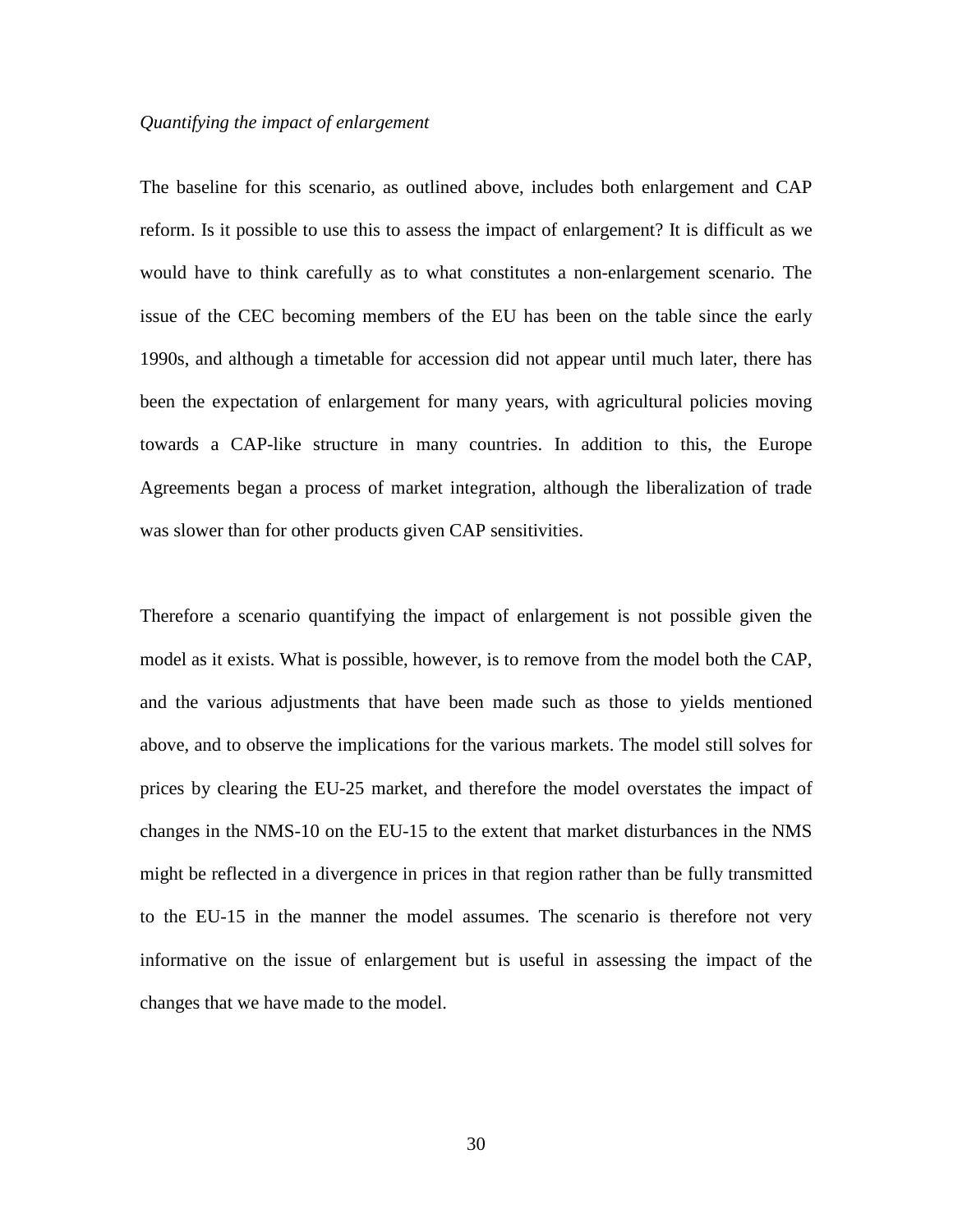**Crops.** Under the non-enlargement (NE) scenario crop area is higher, [Table 2-4.](#page-43-0) This is primarily as a result of the fact that prior to enlargement the CEC were not subject to set aside. Production increases are much smaller than the increase in area because yield growth is not as high as in the baseline. Yields drop as the positive adjustment is removed, and lower prices and an expansion in area also reduce yields. The increase in production reduces EU prices and therefore EU-15 area falls slightly for cereals.

|                  | $NMS-10$ | $EU-15$  | $EU-25$  |
|------------------|----------|----------|----------|
|                  |          |          |          |
| Area             |          |          |          |
| Wheat            | 4.56%    | $-0.03%$ | 1.02%    |
| Barley           | 5.31%    | $-0.13%$ | 1.08%    |
| Maize            | $0.02\%$ | $-0.40%$ | $-0.27%$ |
| Rapeseed         | 2.75%    | 0.52%    | 1.09%    |
| Production       |          |          |          |
| Wheat            | 1.15%    | $-0.10%$ | 0.12%    |
| Barley           | 1.96%    | $-0.15%$ | 0.21%    |
| Maize            | $-1.91%$ | $-0.44%$ | $-0.79%$ |
| Rapeseed         | $0.09\%$ | 0.49%    | 0.40%    |
| <b>EU</b> Prices |          |          |          |
| Wheat            |          | $-2.83%$ |          |
| <b>Barley</b>    |          | $-1.92%$ |          |
| Maize            |          | $-2.40%$ |          |

<span id="page-43-0"></span>**Table 2-4: Impact on NE scenario on crop variables, difference between baseline and scenario, 2014.**

**Livestock and meat.** The cattle sector results are dominated by the evolution of the herd in Poland. Under the baseline, dairy production is reduced dramatically to levels close to the quota. With this adjustment removed in the NE scenarios, the number of dairy cows is higher and this supports beef production, which therefore increases. The increases come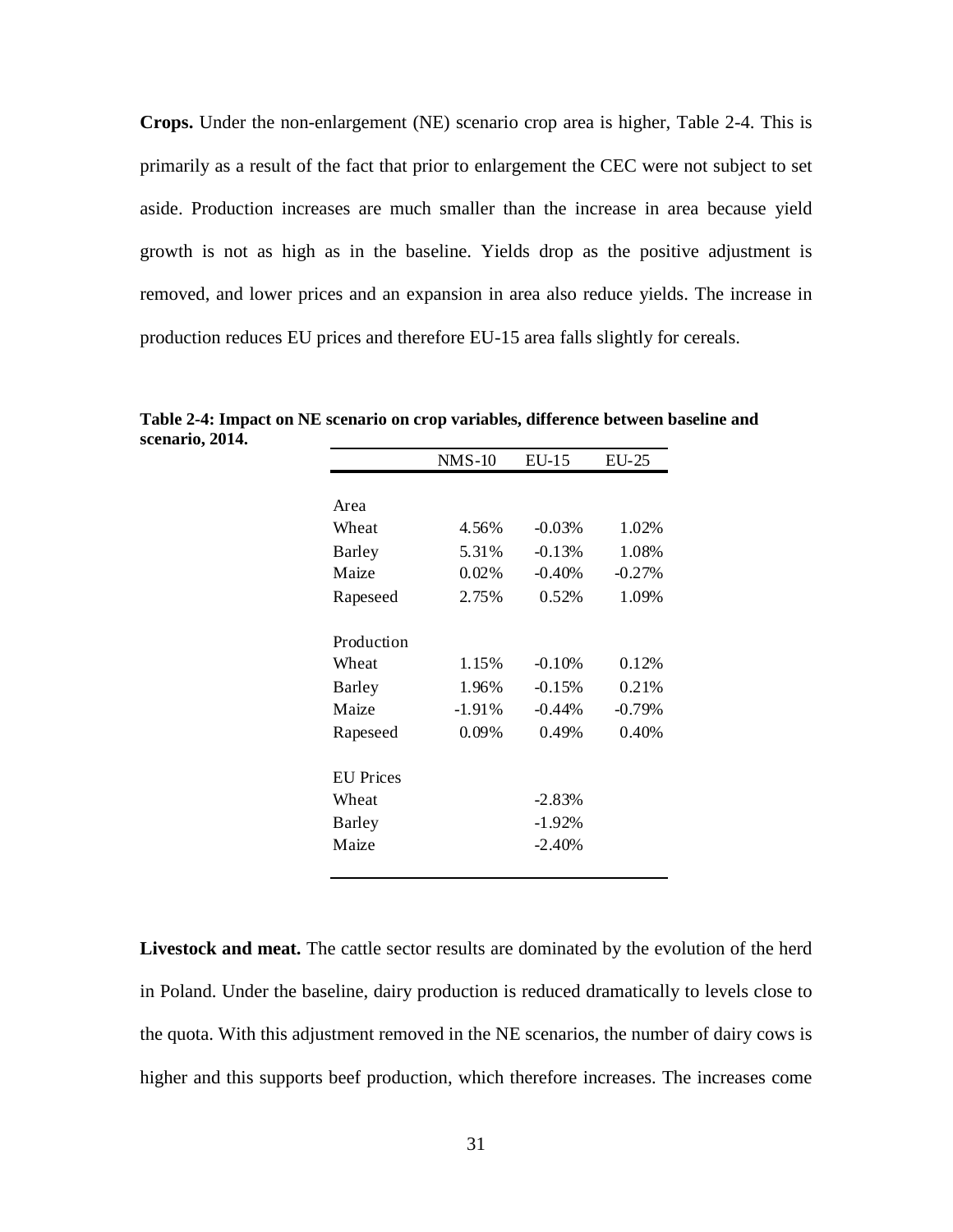despite the fact that beef cow numbers are significantly lower as a result of the increase in dairy cow numbers and lower prices. The removal of the SFP also has an impact, although this is much lower than would be the case if the comparison were to its Agenda 2000, more coupled, counterpart. Pork production in the NMS-10 is reduced because a positive adjustment to sow numbers in those countries is removed. The positive adjustment was included to proxy for some industry reorganization that would likely occur on enlargement, as a result of increased competition or investment from EU-15 countries.

The impact on the EU-15 and on the total EU-25 is muted by the relative size of the NMS-10, particularly with respect to the number of beef cows. In both the EU-25 and EU-15 none of the variables changes by more than 1 per cent. The NE scenario results in lower beef, sheep meat and poultry prices, with the decrease in pork production in the NMS-10 resulting in a small positive impact on EU-15 pork prices.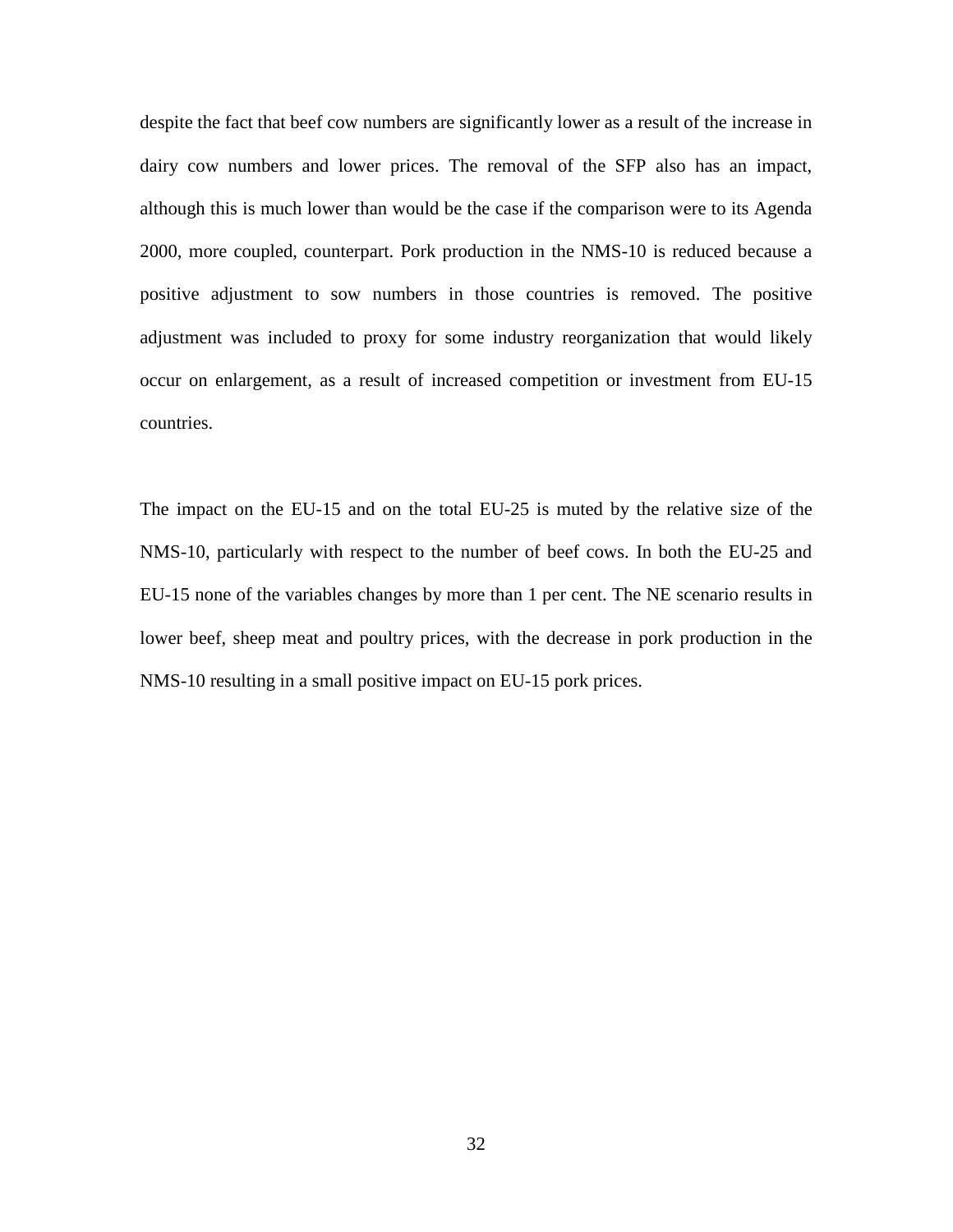|                  | $NMS-10$  | $EU-15$  | <b>EU-25</b> |
|------------------|-----------|----------|--------------|
|                  |           |          |              |
| <b>Numbers</b>   |           |          |              |
| Beef cows        | $-12.77%$ | 0.11%    | $-0.74%$     |
| Cattle           | 2.46%     | 0.04%    | 0.31%        |
| Pigs             | $-5.01%$  | 0.68%    | $-0.52%$     |
| Sheep            | 2.35%     | 0.11%    | 0.06%        |
| Production       |           |          |              |
| Beef             | 1.96%     | 0.05%    | 0.22%        |
| Pork             | $-5.11%$  | 0.84%    | $-0.16%$     |
| Sheep meat       | $-3.36%$  | 0.08%    | $-0.05%$     |
| Poultry          | 0.18%     | 0.24%    | 0.23%        |
| Consumption      |           |          |              |
| <b>Beef</b>      | 0.06%     | 0.09%    | 0.09%        |
| Pork             | $-0.13%$  | $-0.17%$ | $-0.16%$     |
| Sheep meat       | $-0.11%$  | $-0.05%$ | $-0.05%$     |
| Poultry          | 0.17%     | 0.21%    | 0.20%        |
| <b>EU</b> Prices |           |          |              |
| Beef             |           | $-0.53%$ |              |
| Pork             |           | 0.24%    |              |
| Sheep meat       |           | $-0.10%$ |              |
| Poultry          |           | $-0.74%$ |              |

**Table 2-5: Impact on NE scenario on livestock and meat variables, difference between baseline and scenario, 2014.**

**Dairy.** The importance of assumptions made regarding the dairy sector in Poland has been highlighted by the discussion of the livestock and meat sector. Poland is responsible for about half of the NMS-10s production of milk. The adjustment that was made to subsistence production has a large impact on the NMS-10 markets. The knock-on effects on EU-15 markets are small, however, given the existence of quota, and the relative size of the two regions. EU-15 prices fall, but none by more than 1 per cent.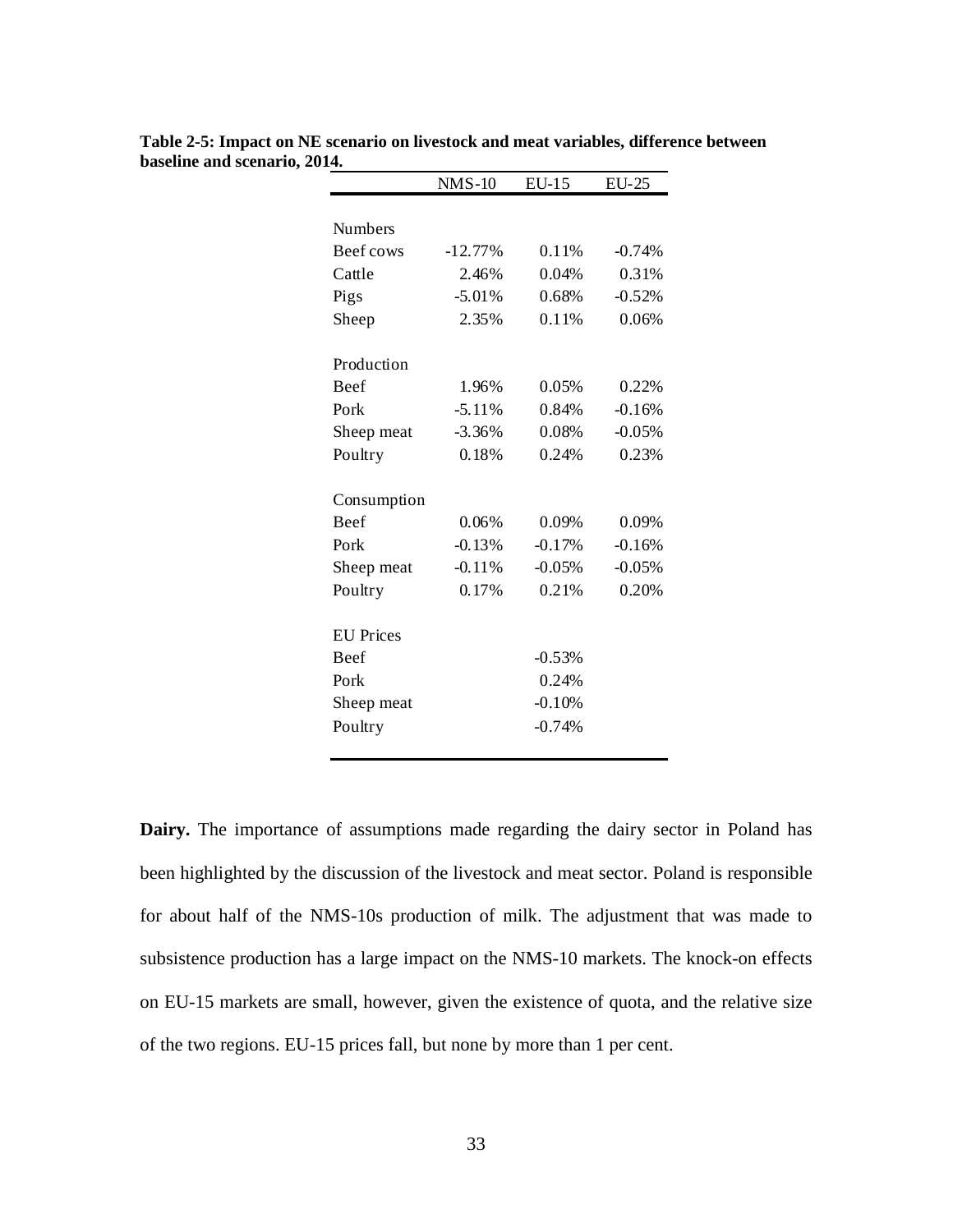|                  | $NMS-10$ | EU-15    | EU-25 |
|------------------|----------|----------|-------|
|                  |          |          |       |
| Production       |          |          |       |
| Cheese           | 2.90%    | 0.07%    | 0.30% |
| <b>Butter</b>    | 7.54%    | $-0.12%$ | 0.78% |
| SMP              | 7.66%    | $-0.77%$ | 1.43% |
| WMP              | 6.22%    | $-0.14%$ | 0.46% |
| Consumption      |          |          |       |
| Cheese           | 0.13%    | 0.31%    | 0.29% |
| <b>Butter</b>    | $-0.16%$ | 0.51%    | 0.42% |
| SMP              | $-0.37%$ | 0.22%    | 0.10% |
| WMP              | 0.30%    | 0.84%    | 0.78% |
| <b>EU</b> Prices |          |          |       |
| Milk             |          | $-0.69%$ |       |
| Cheese           |          | $-0.59%$ |       |
| <b>Butter</b>    |          | $-0.98%$ |       |
| SMP              |          | $-0.70%$ |       |
| WMP              |          | $-0.62%$ |       |
|                  |          |          |       |

**Table 2-6: Impact on NE scenario on dairy variables, difference between baseline and scenario, 2014.**

As has been noted below, the NE scenario is a rather artificial scenario that does not capture all the impacts of EU enlargement. It is difficult to determine an alternative situation where all the aspects of enlargement are incorporated given that even without accession there would have been some integration of the two markets through the trade agreements, or through foreign land ownership or some other transfer of EU-15 production techniques. All that the scenario really shows is that on the variables that we model, the adjustments that we are making to attempt to capture the transition process may have significant impacts on the countries concerned. The reform of the CAP really means that the impact of implementing the CAP in the NMS is likely to be limited.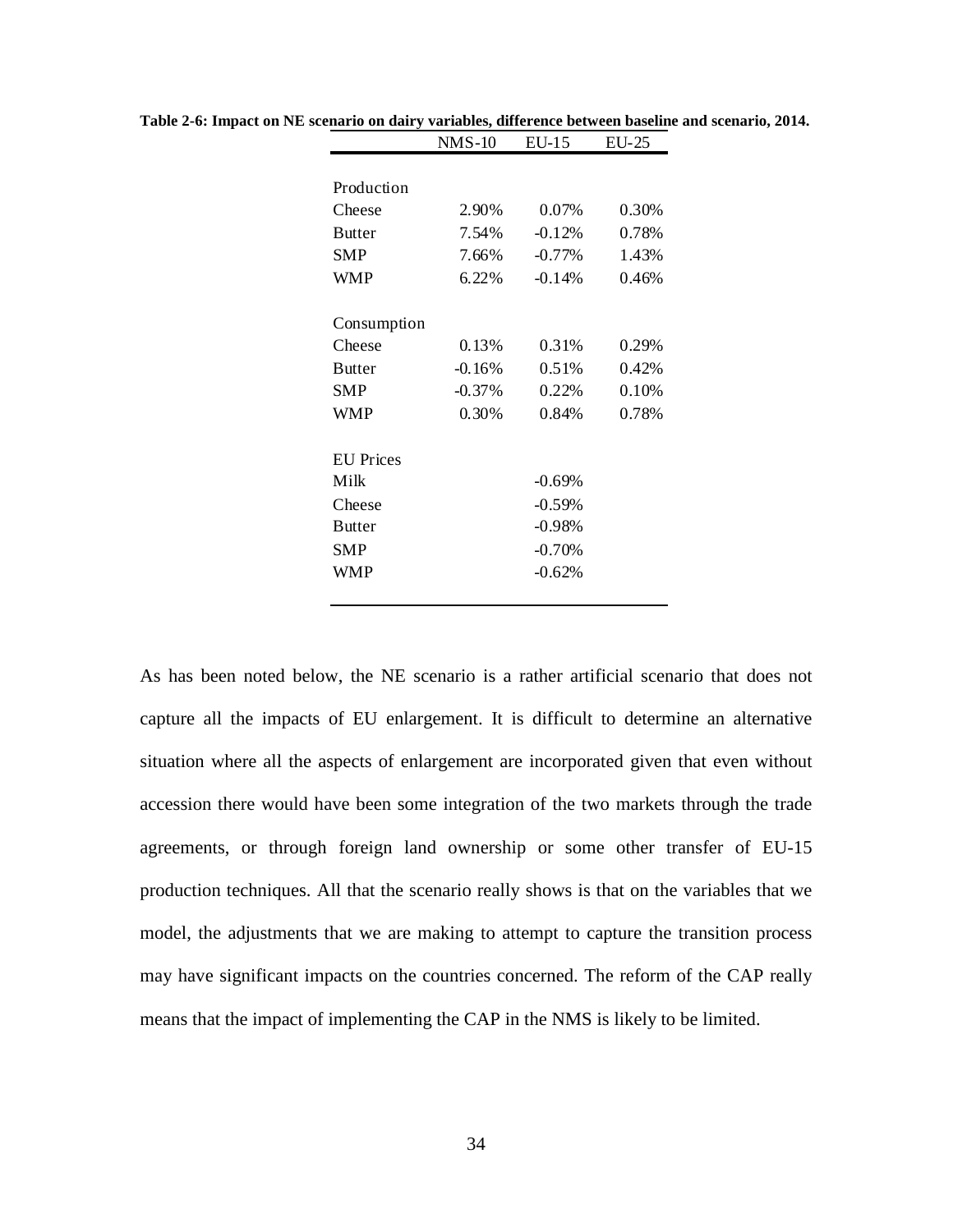The reader should not take this as an argument that either enlargement or the introduction of the CAP will have no major impacts. Clearly, the transfer of payments will see incomes of those who receive them rise dramatically, and this will impact on the evolution of the overall rural economy of the NMS-10.

# **Conclusions**

The objective of this paper has been to focus on the practical aspects of the incorporation of CAP reform and enlargement in a partial equilibrium model of the agriculture sector. In some respects, these examples illustrate the strength and weaknesses of the type of approach that is used here. The advantages of a model such as GOLD is that it is relatively flexible, and can therefore be amended in an attempt to incorporate the idiosyncrasies of the SFP, for example. The disadvantage is that the modeler is often reliant on the input of research from outside of the model for key parameters, such as the decoupling coefficient. Where this is not available the model is not able to generate its own estimates of those parameters and therefore the calibration of the model is reliant on the available information, the judgment of the modeler and the input of the review groups.

The results that the models produce of the impact of CAP reform are largely consistent with those that have been reported by other similar models. The impacts are largest in the livestock sector where the Agenda 2000 payments were most coupled, whilst there is a limited effect in the cereals sector.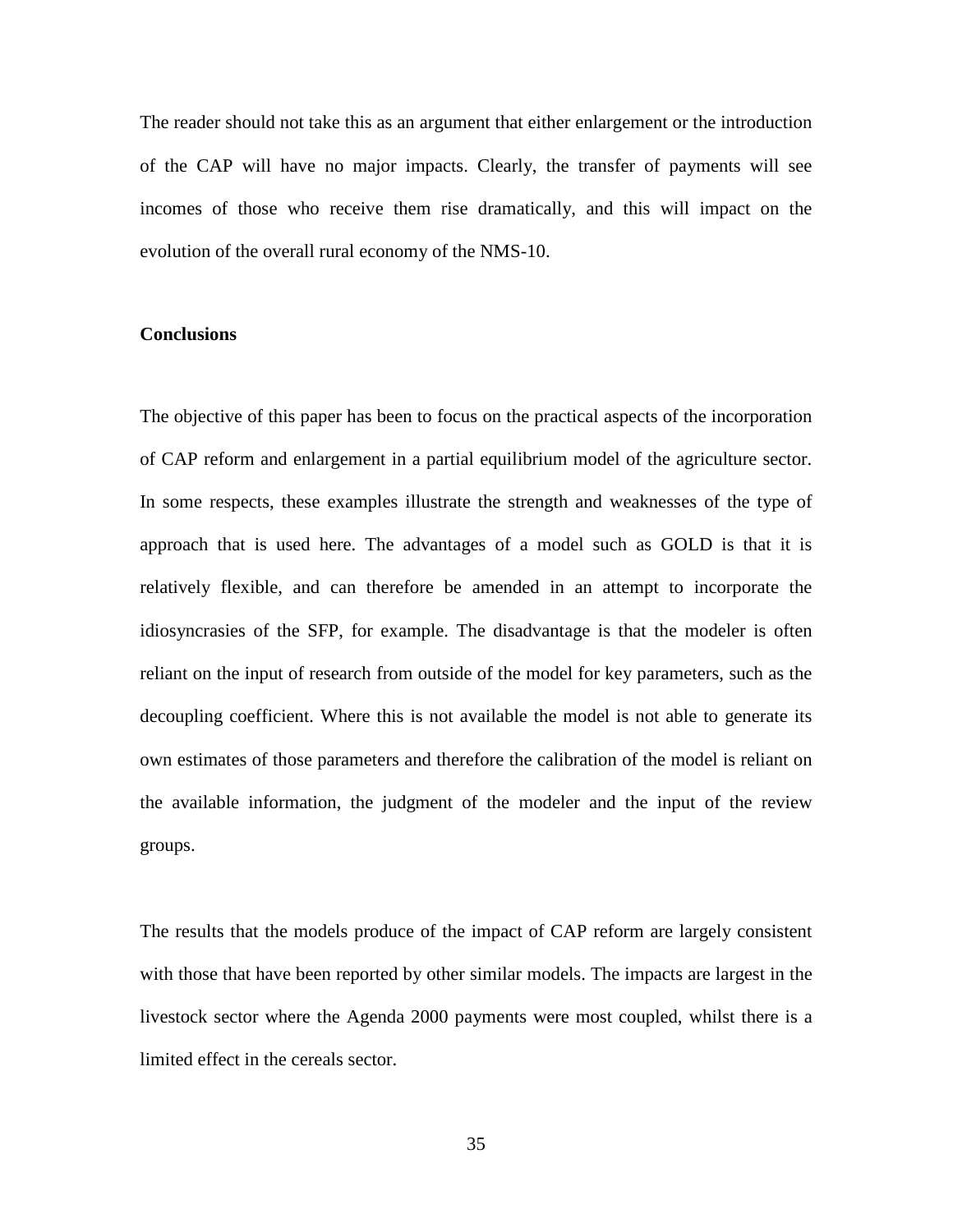Reform has limited the impact of the introduction of the CAP in the NMS. It is likely that the introduction of SAPS and the SFP will have an impact on the evolution of the sector, but the larger implications may be for the rural economy as a whole as a result of the impact on incomes. Enlargement itself is likely to have a greater impact through access to EU markets, but in a number of other ways that are altogether more difficult to model, such as the acceleration of yields or the implications of different tolerances for certain agricultural practices.

As the modeling system is so reliant on the rather ad hoc approaches that are outlined in this model, criticism is often made as to the validity of the modeling exercise. The authors believe that models such as GOLD are capable of making valuable additions to the policy debate, where the ability of the models to capture the intricacies of the markets yields useful information for policy makers, whilst the assumptions that underlie the projections are made transparent.

#### **References**

Adams, G., P. Westhoff, B. Willott amd R. Young II, 2001. "Do "Decoupled" Payments Affect U.S. Crop Area? Preliminary Evidence from 1997-2000." *American Journal of Agricultural Economics*, 83: 1190-1195.

Binfield, J. and P Westhoff, 2003. "FAPRI Analysis of the European Commission's Mid-Term Review proposals." *In Mid-Term Review of the Common Agricultural Policy July 2002 Proposals Impact Analysis*, European Commission Directorate-General for Agriculture, Brussels, January.

Binfield, J., T. Donnellan, K. Hanrahan and P. Westhoff (2003b). "The Luxembourg CAP Reform Agreement: Implications for EU and Irish Agriculture." In *The Luxembourg CAP Reform Agreement: Analysis of the Impact on EU and Irish Agriculture*. Teagasc, Dublin, October.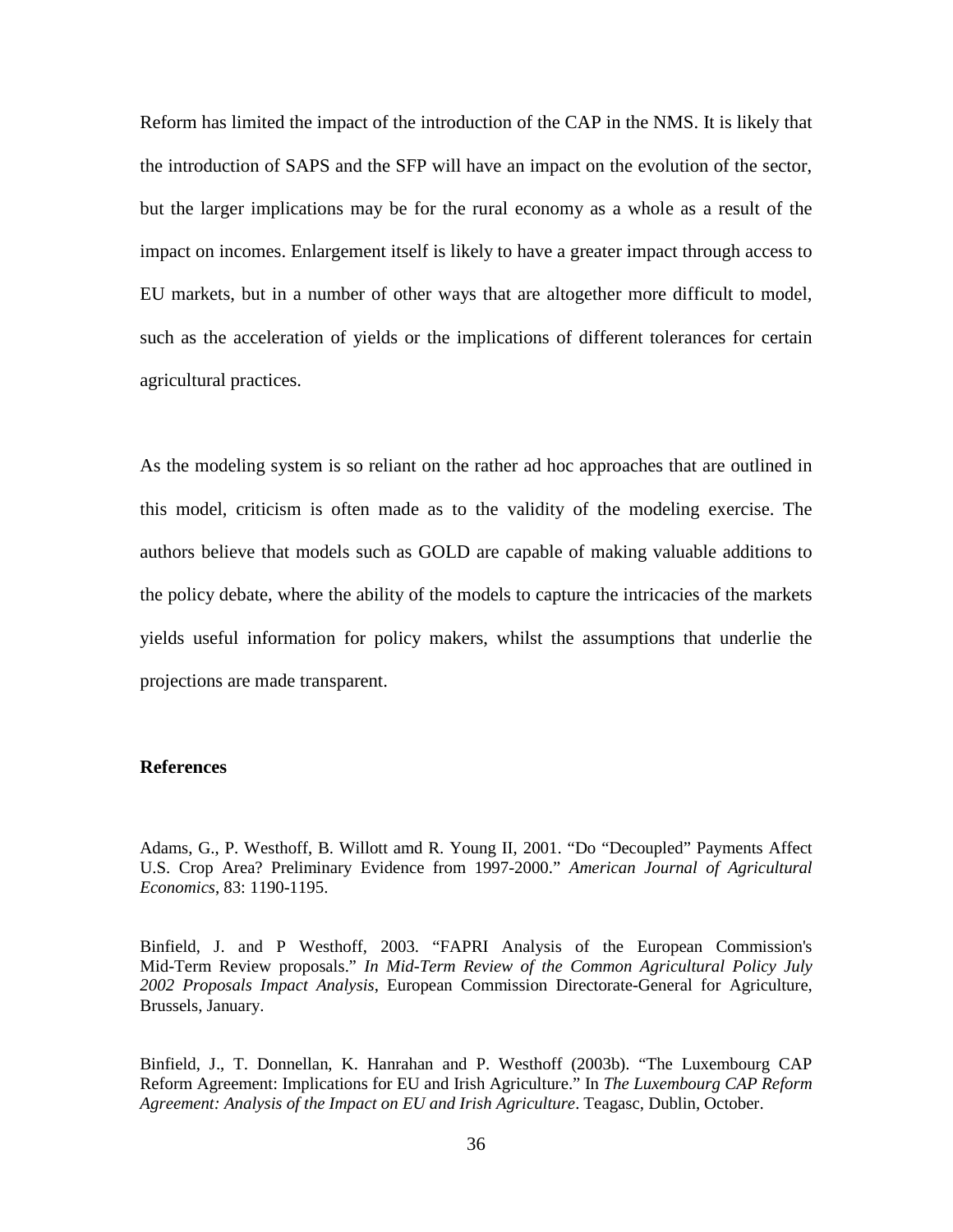Cahill, S., 1997. "Calculating the rate of decoupling for crops under CAP/oilseeds reform." *Journal of Agricultural Economics*, 48: 349-278.

Hanrahan, K. "The EU Gold Model." Working Paper, Teagasc, Dublin, 2001. Moro, D., and P. Sckoai, 1999. "Modelling the CAP Arable Crop Regime in Italy: Degree of Decoupling and Impact of Agenda 2000." *Cahiers d'economie et soiciologie rurales*, 53: 50-73.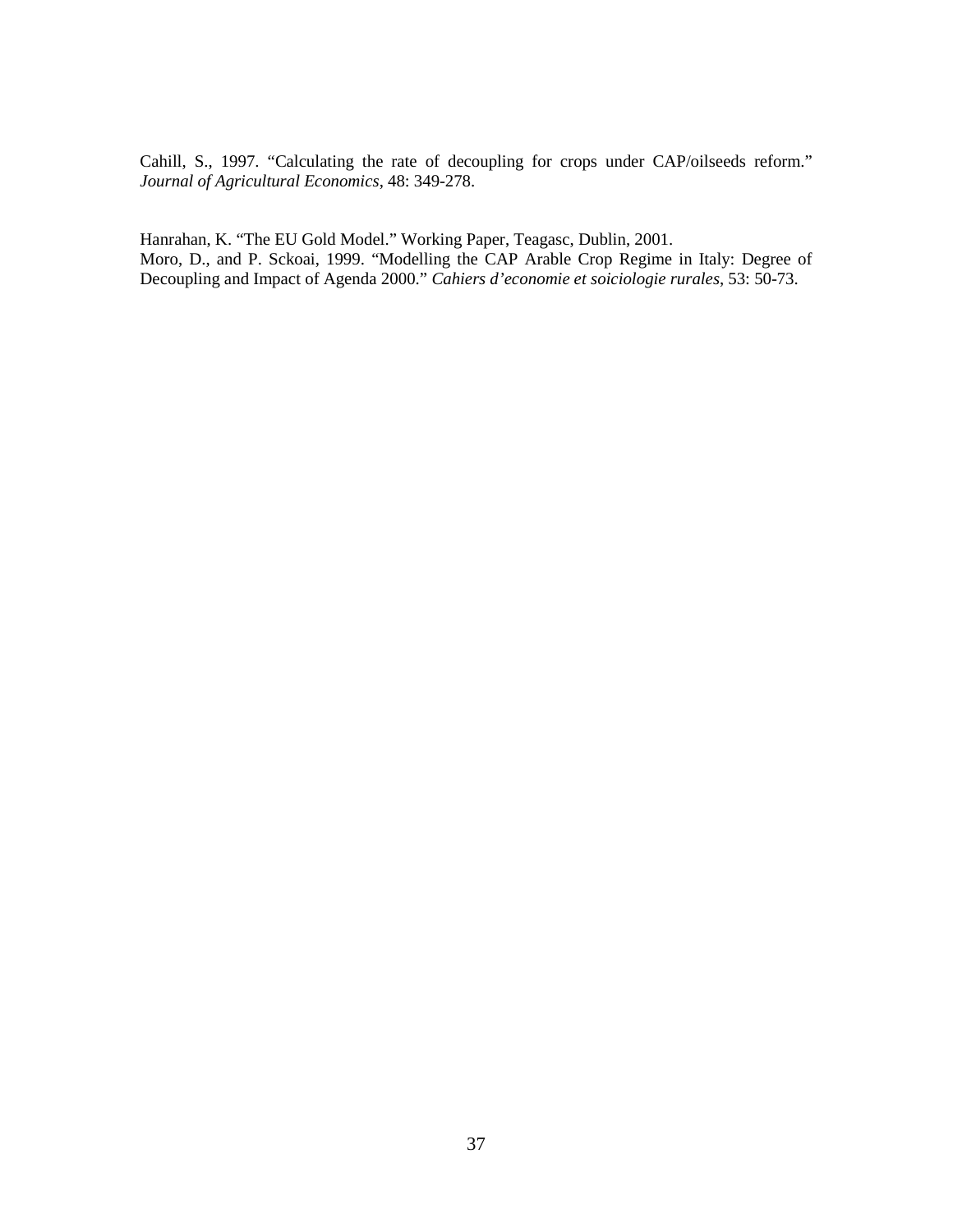## **3. THE IMPACT OF ENDING DAIRY QUOTAS IN THE EU[6](#page-50-0)**

# **Abstract**

*Dairy quotas were introduced to the EU in 1984 in an attempt to stem the growing surplus in the dairy sector that was crippling the EU budget. In the years since then, most of the other sectors have undergone significant reforms that first replaced price support with direct payments and then dramatically reduced the link between these payments and production. Policy in the dairy sector has seen relatively few changes, but it now appears that quotas will be abolished for good in 2015. Estimating the impact of ending quotas is complicated by the fact that they have been in place for over 20 years, and are applied in different ways in each of the Member States. The enlargement of the EU also complicates analysis, since the dairy sectors in these countries are also undergoing restructuring after joining the EU market. In this paper an estimate of the impact of ending quotas is presented, along with an analysis of how this may be impacted by world market conditions or any agreement under the Doha Development Round (DDR).*

### **Introduction**

 $\overline{a}$ 

The EU has used a quota system to restrict dairy output since the mid 1980s, in response to a huge build up in public stocks that were a consequence of the previously open-ended

<span id="page-50-0"></span><sup>&</sup>lt;sup>6</sup> The work that underlies this paper was carried out as part of "Phasing Out Milk Quotas in the EU", a project co-ordinated by Drew Associates in 2008 for the UK Department for Environment, Food and Rural Affairs.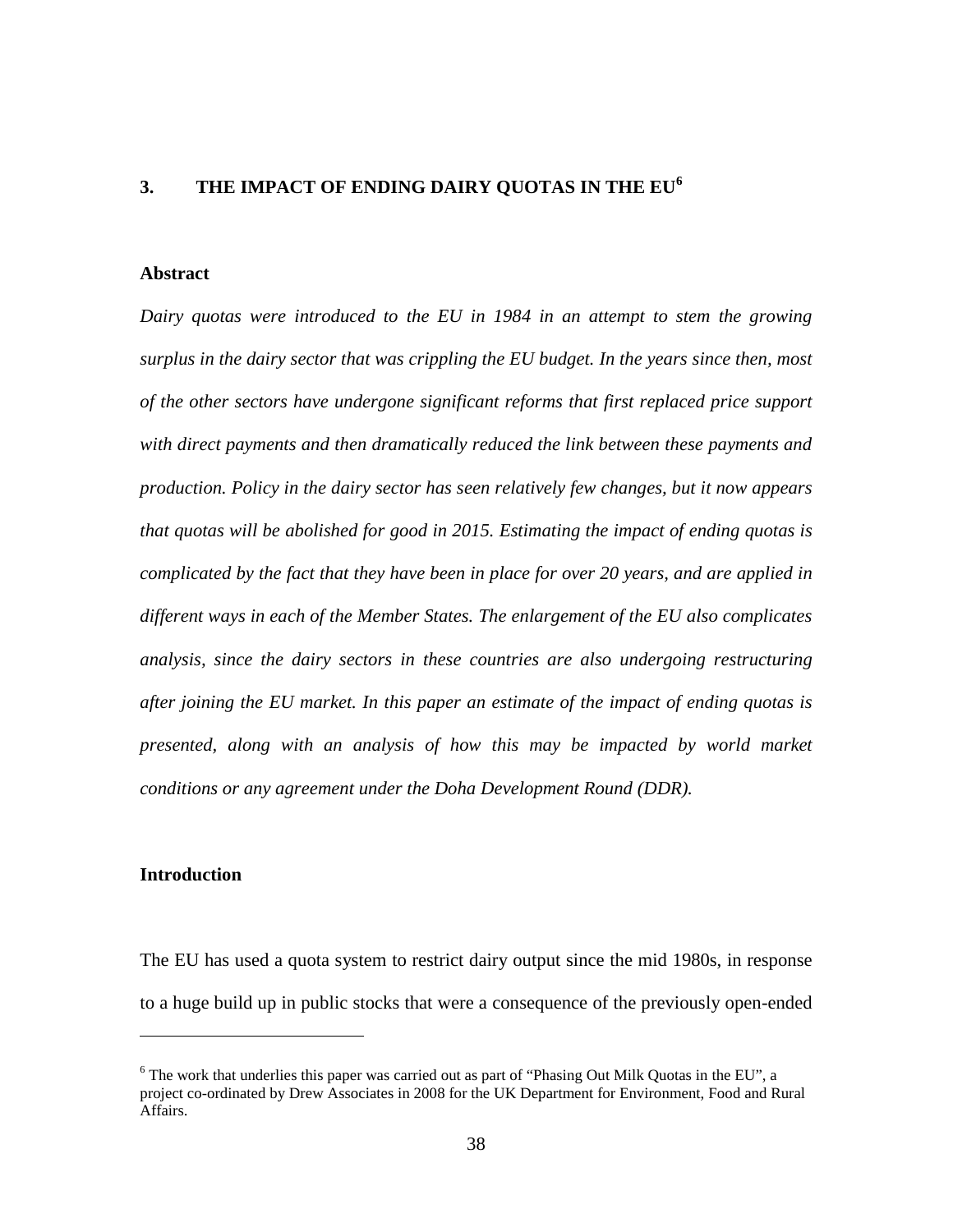price support policy. Prior to quotas, the dairy CMO comprised primarily of high tariffs on imported products, coupled with support prices for butter and skimmed milk powder (SMP) that trigger intervention (public) purchases. The level of these support prices, coupled with increased production in the UK and Ireland after their accession to the EEC in 1973, lead to a persistent surplus that at one point was absorbing over 30 percent of the CAP budget. These problems were by no means restricted to dairy, with surpluses also appearing for other commodities, and the European Commission was forced to consider a range of supply control measures.

For the dairy sector the preferred method of supply control was the use of quotas that were allocated to the different countries according to their 1981 level of milk deliveries, with "superlevy" fines of over 100 percent to punish overproduction. These were then subjected to a series of reductions until the EU market found balance. With the exception of Italy<sup>[7](#page-51-0)</sup>, the quota system succeeded in bringing production under control. However, a continued surplus was disposed of through the occasional purchase of intervention stocks, but mainly through export subsidies that bridged the gap between world prices and the higher EU prices for butter, WMP, SMP and cheese.

The continued need for export refunds and budgetary cost of intervention stocks put pressure on the dairy CMO, but unlike most of the other commodities, it managed to stay mostly intact until the "Health Check" process in 2008. In the 1992 MacSharry reforms support prices were reduced by a modest 5 percent. In the 1999 Agenda 2000 reforms,

<span id="page-51-0"></span> $<sup>7</sup>$  In Italy the superlevy was not passed on to the producer and therefore production in that country usually</sup> exceeded production.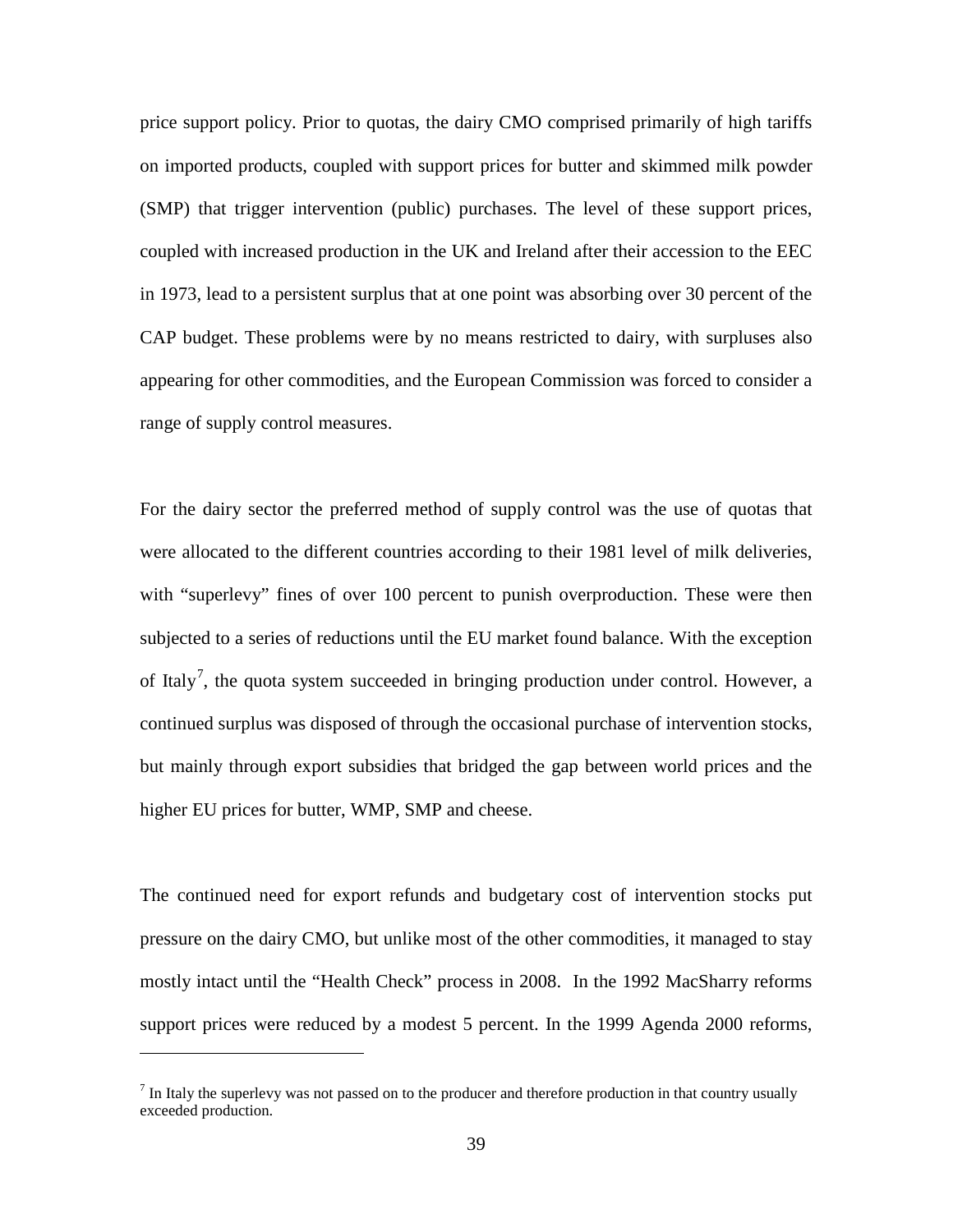the dairy sector again avoided large scale changes, but support prices were reduced and direct payments introduced as compensation. Milk quotas were increased slightly, as compensation for the drop in support prices. In some respect this constituted a beginning of the phasing out of quotas. In the MTR reforms, that saw a massive change to the way that agriculture was supported in the EU, the only difference for dairy was the fact that the small direct payments were rolled into the single farm payment. Dairy reforms were included in the text as options for consideration in the future. Thus, dairy quotas persisted in the face of reforms to other sectors until the Health Check process, where the ending of the quota system was formally proposed for the first time.

In this paper the impact of the elimination of quota is examined using the GOLD model system. Given that over the period of the changes to the CMO there is a chance of a WTO agreement, the impact of reducing import tariffs and removing export subsidies is also included. A series of different simulations regarding possible alternatives regarding the end of dairy quotas is considered and compared to the 2007 EU baseline projection. The baseline is a constant policy simulation of the model under a series of exogenous assumptions principally of world prices and macroeconomic variables. The impact of abolishing the dairy quota is very dependent on the assumptions in the baseline, and therefore the model was simulated under some alternative assumptions regarding these exogenous variables.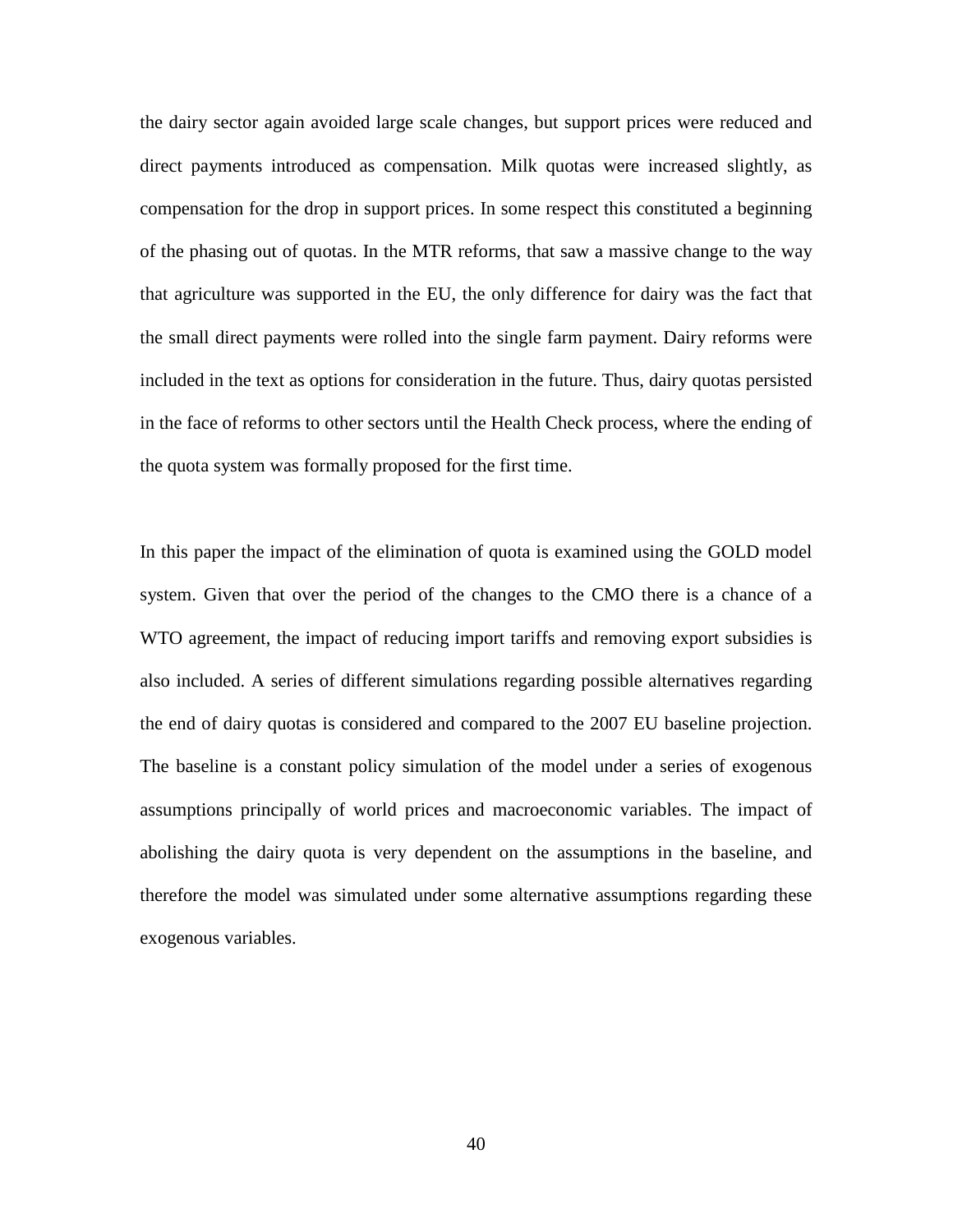## **The GOLD model**

 $\overline{a}$ 

The GOLD model is a partial equilibrium model, comprised of a series of single equations that are not estimated but rather calibrated on historical data and assumptions regarding important parameters. The model includes wheat, barley, maize, rye, rice, soybeans, sunflower, rapeseed, oilseed products, beef, pork, poultry, milk, cheese, SMP, WMP and butter. In the model care is taken to incorporate the key economic, biological and policy drivers for each of the commodities. For example, milk prices are derived from dairy commodity prices and therefore can differ between regions. Cattle that are produced from the dairy sector are slaughtered and feed into the beef sector. When dairy quotas are in place they constrain milk production, and intervention purchases take place when prices fall below support levels.

The version of the model that is used in this analysis is of the EU-25. Regional disaggregation is different for supply and demand. Milk and dairy production is projected for France, Germany, Italy, Ireland, the UK $^{8}$  $^{8}$  $^{8}$ , the rest of the EU-15, Poland, Hungary, and rest of the NMS-10. Consumption of products is modeled at the level of EU-15 and NMS-10, as a result of the lack of available data. The data for the model comes primarily from EUROSTAT and the European Commission, with the FAO providing some of the dairy data. The model is simulated in Excel. The model solves for French dairy product prices to clear the EU-25 market, with the French product prices transmitted back to the different regions wherein their weighted values determine milk prices.

<span id="page-53-0"></span><sup>&</sup>lt;sup>8</sup> In this analysis the UK module was that which has been produced by Queens University Belfast, but was run simultaneously with the rest of the modeling system.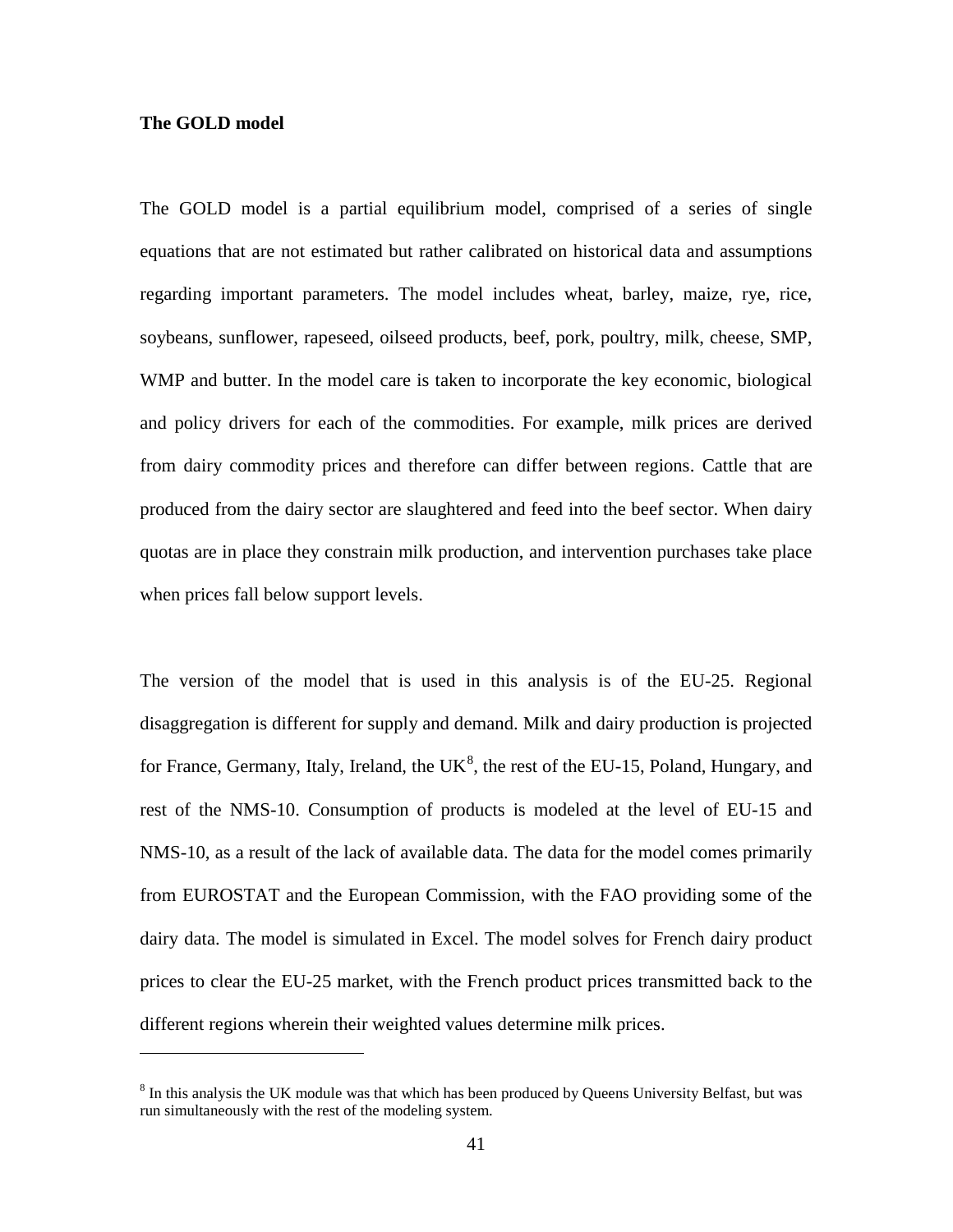Changes in the dairy sector have impacts on other sectors, such as cereals, through changes in feed requirements. The biggest impact on other sectors, however, is on the beef sector where, for example, beef production and prices will be impacted by changing dairy cow numbers.

Exports and imports of dairy products are estimated separately. Exports are subject to the restrictions of the URAA (Uruguay Round Agreements Act). Export subsidies for dairy products are set at the minimum levels that keep market prices above support levels, which reflects the Commission's behavior in recent years. The high level of product aggregation makes it difficult to incorporate all the detailed issues surrounding trade. For example, the heterogeneity of cheese cannot be represented, given the lack of data available. However, each of the dairy products are modeled in a slightly different way in order to capture the different characteristics of the markets. When a policy scenario is undertaken, a reduced form world model is used which mimics FAPRI's global modeling system's reaction to changes in trade from the EU through representative world prices.

Prior to the Health Check proposals it has been largely acceptable to make the assumption that quota largely determined the output of milk.<sup>[9](#page-54-0)</sup> In previous versions of the model, milk production was able to vary slightly as milk and feed prices moved, but only

<span id="page-54-0"></span> $9$  Particularly in this version of the model where the UK, the only country where deliveries have been consistently below quota, is modeled separately.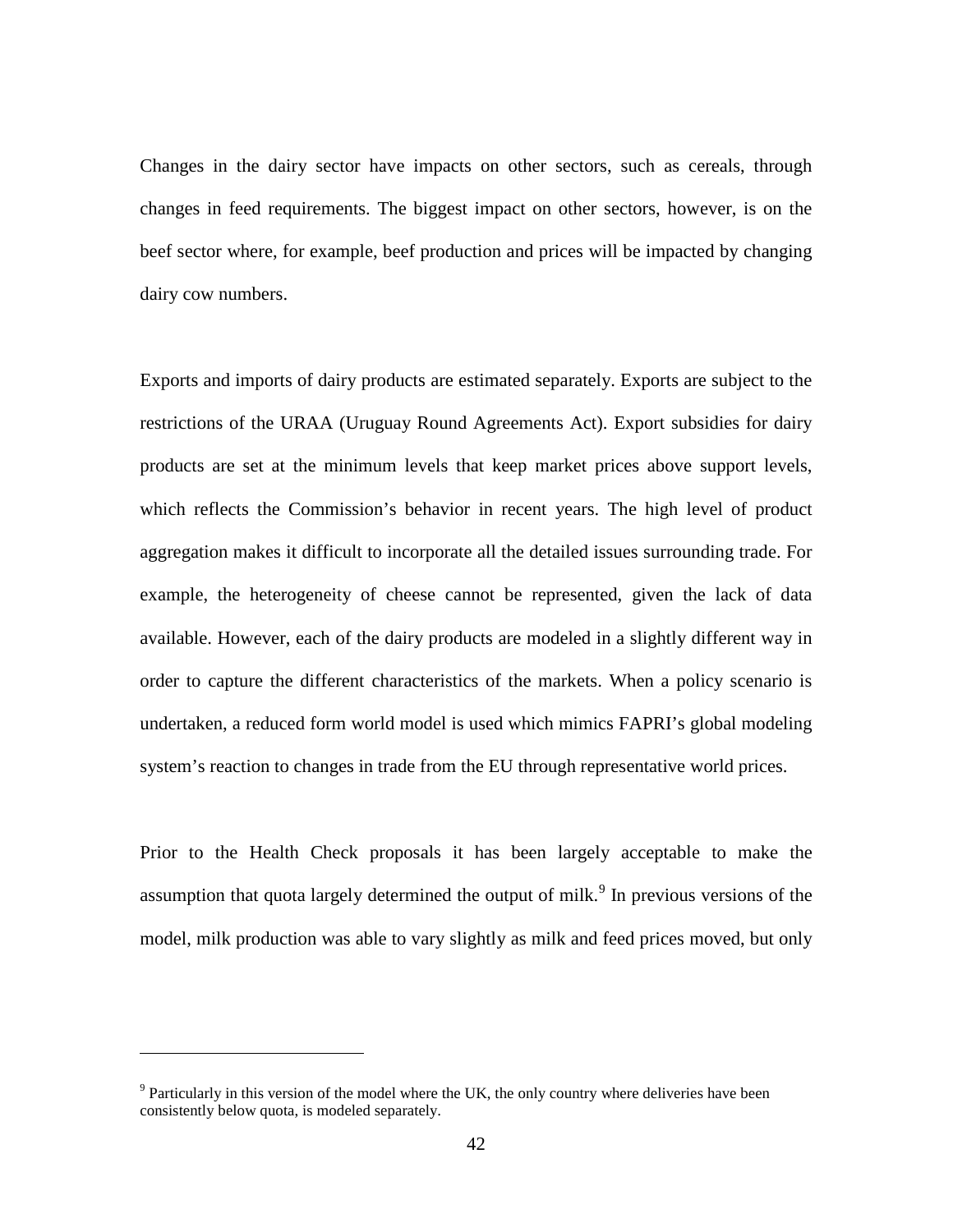in the short run.<sup>[10](#page-55-0)</sup> In order to fully examine the phasing out or elimination of quota it was necessary to change the way that milk supply was determined in the model. The modeling problem is complicated by the fact that in this analysis the baseline must have quota in place and therefore determining production.

Where the quota is considered to be binding milk production is determined by two equations; milk production per cow and number of dairy cows. Milk production per cow is a function of a trend, the milk fat adjusted dairy quota, and milk price over input costs. The trend captures improvements in yield from technological advancements. Including the dairy quota (with an elasticity of 0.5) ensures that changes in production when quota levels are changed are evenly distributed between increases in cows and increases in yield. An increase in milk price relative to input prices results in an increase in yield.

Dairy cow numbers are a function of quota over milk per cow and milk price over input cost (current period and lagged). The former has a coefficient of one, which means that milk production is largely determined by the quota level. Milk cows and therefore production are also influenced to a small extent by prices. Under the quota system producers would respond to higher prices by increasing production to ensure that they could achieve their quota limits.

<span id="page-55-0"></span> $10$  FAPRI used a similar model of the EU with different modifications than those incorporated here to analyse dairy quota elimination in 1999 (Teagasc, 1999).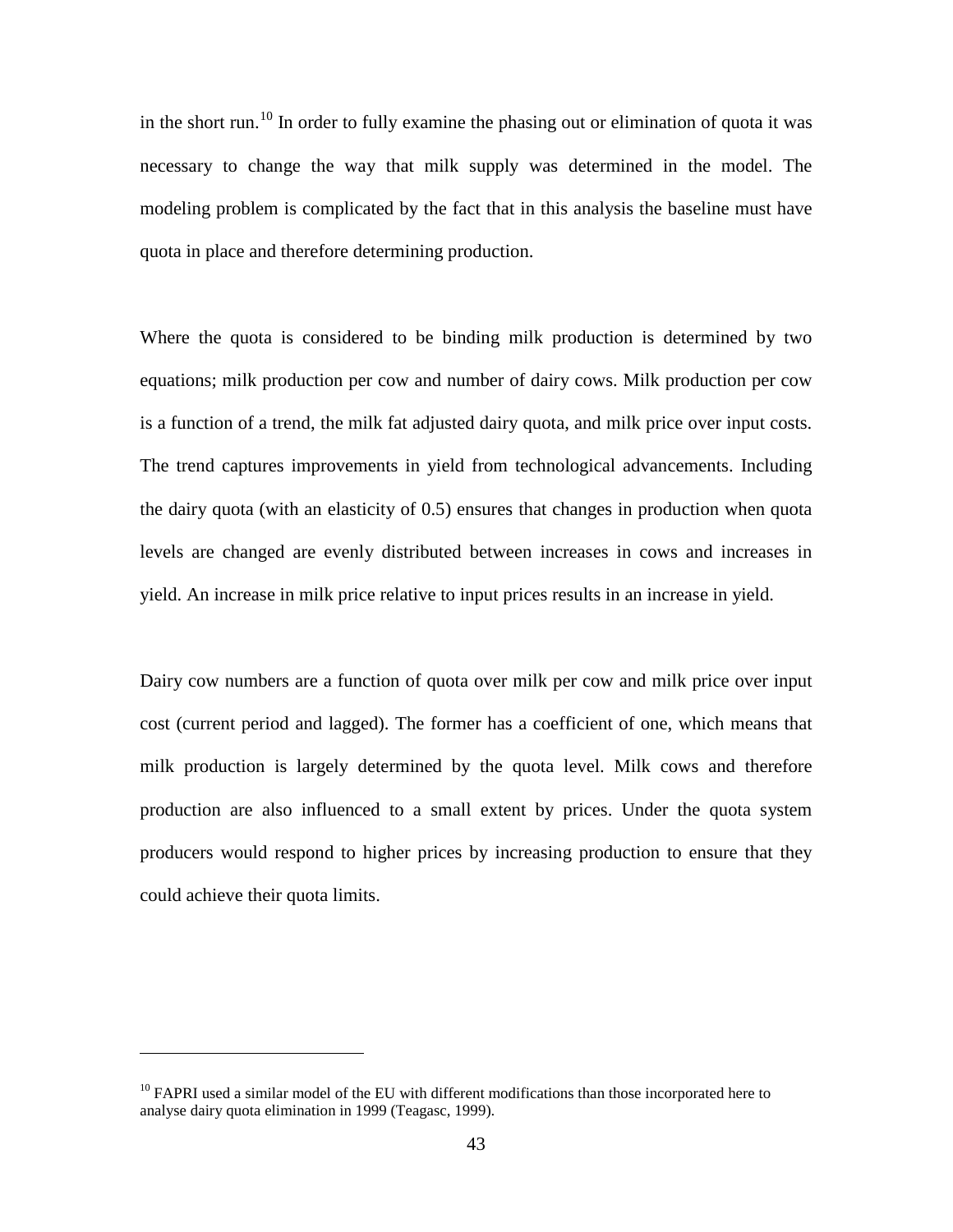In order to maintain the structure of the model (for baseline generation purposes) and to introduce the flexibility to examine a variety of quota elimination schemes an additional equation was incorporated. Planned milk production is give by the equation:

$$
MKPPL_i = a + bMKSPRR_i (-1) + cMKPIR_i + dMKSFP_i + eMKBFP_i
$$

Where MKPPL<sub>i</sub> is planned milk production, MKSPR<sub>i</sub>(-1) is lagged milk production,  $MKPIR<sub>i</sub>$  is the quota rent adjusted milk price over input cost,  $MKSFP<sub>i</sub>$  is milk payment over input cost, and  $MKBFP<sub>i</sub>$  is the adjusted milk price over the beef price with  $i$ denoting the region. The coefficients *b,c,d* and *e* are calibrated using the following matrix of assumed elasticities:

| Variable           | S.R. elasticity | L.R. elasticity |
|--------------------|-----------------|-----------------|
| $MKPIR_i$          | 0.2             | 1.2             |
| MKSFP <sub>i</sub> | 0.01            | 0.06            |
| MKBFP <sub>i</sub> | 0.05            | 0.3             |

The values of these elasticities are determined from a review of studies whereby a short run elasticity of 0.25 and a long run elasticity of 1.5 for production relative to milk price is common. To the author's knowledge, no one has estimated the impact of the milk payment on production and so that it assumed to be very small. The final variable is intended to capture the fact that once the quota is removed then the dairy sector will be in direct competition with the beef sector for pasture (previously the profitability of the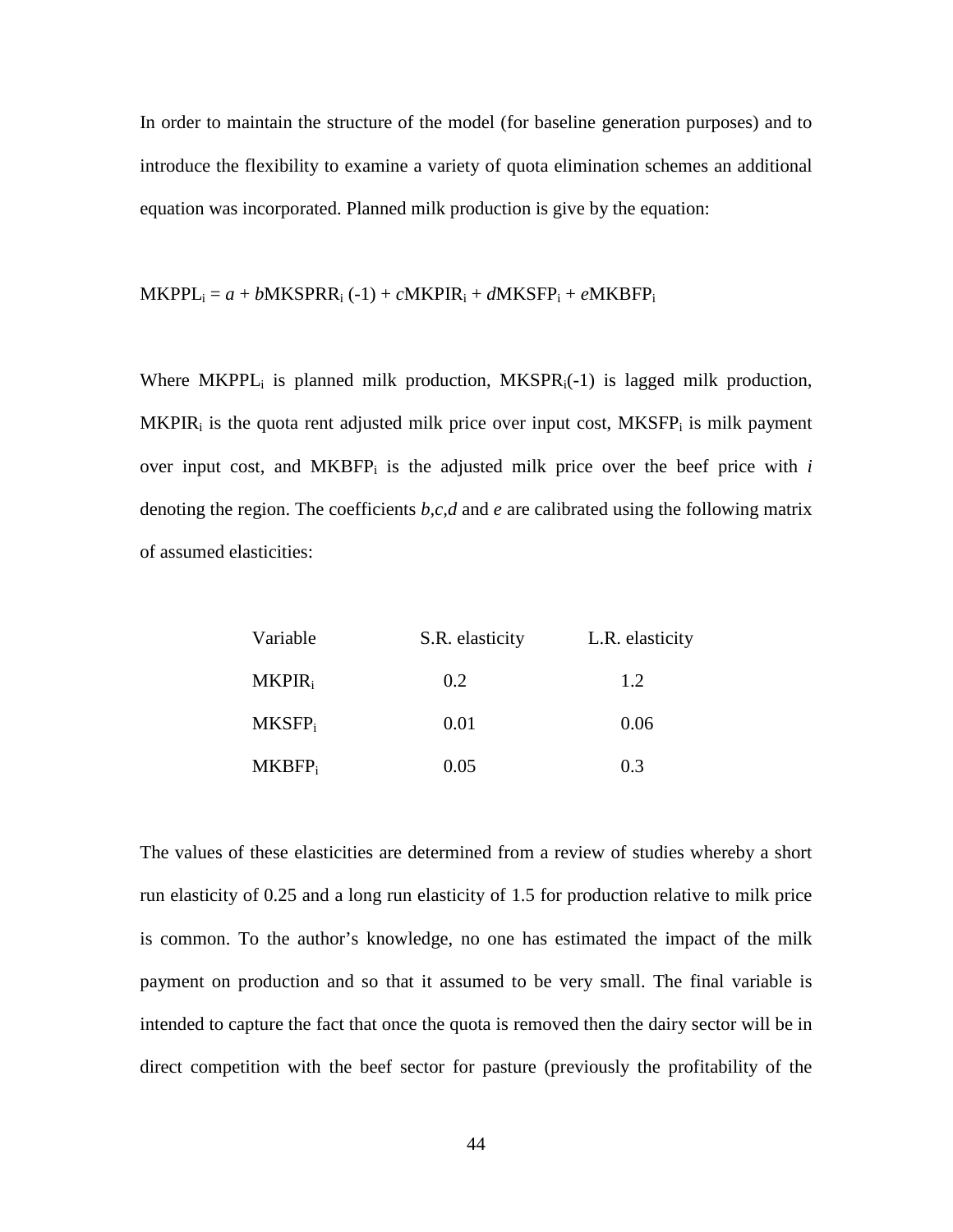dairy sector has been large relative to the beef sector and therefore it has been reasonable to assume that there has been little competition).

The baseline is calibrated using assumed quota rents so that the planned milk production equals the adjusted milk quota. In scenarios quota rent is eliminated, which is modeled as an increase in milk price. Planned milk production is the maximum of the adjusted milk quota and the solution of the planned milk production equation. The model is therefore able to model a variety of situations; where milk price falls or cost increases cause milk production to fall below quota, the phasing out of quota, or the elimination of quota (in the model this is effectively the same as increasing the quota to a very large level).

The determination of quota rents is therefore a crucial determinant of the impact of scenario changes. Qualitative estimates of rent can be inferred from observable variables where the rights to quotas are trading freely. Unfortunately, this is not the case for many member states of the EU (with the exception of the UK, where their value is zero anyway). Estimating quota rents is beyond the scope of this study and instead they are taken from the literature, and adjusted appropriately given the time between their estimation and the period of analysis.

For the scenarios, rents are based on those calculated by Lips and Rieder (2005). In their study, quota rents for Austria and Germany were obtained from national experts in milk markets. An estimate of the total quota rents for the EU-15 is obtained from Klienhans *et al.* (2001). The other region's rent are calculated by rescaling the rents for the remainder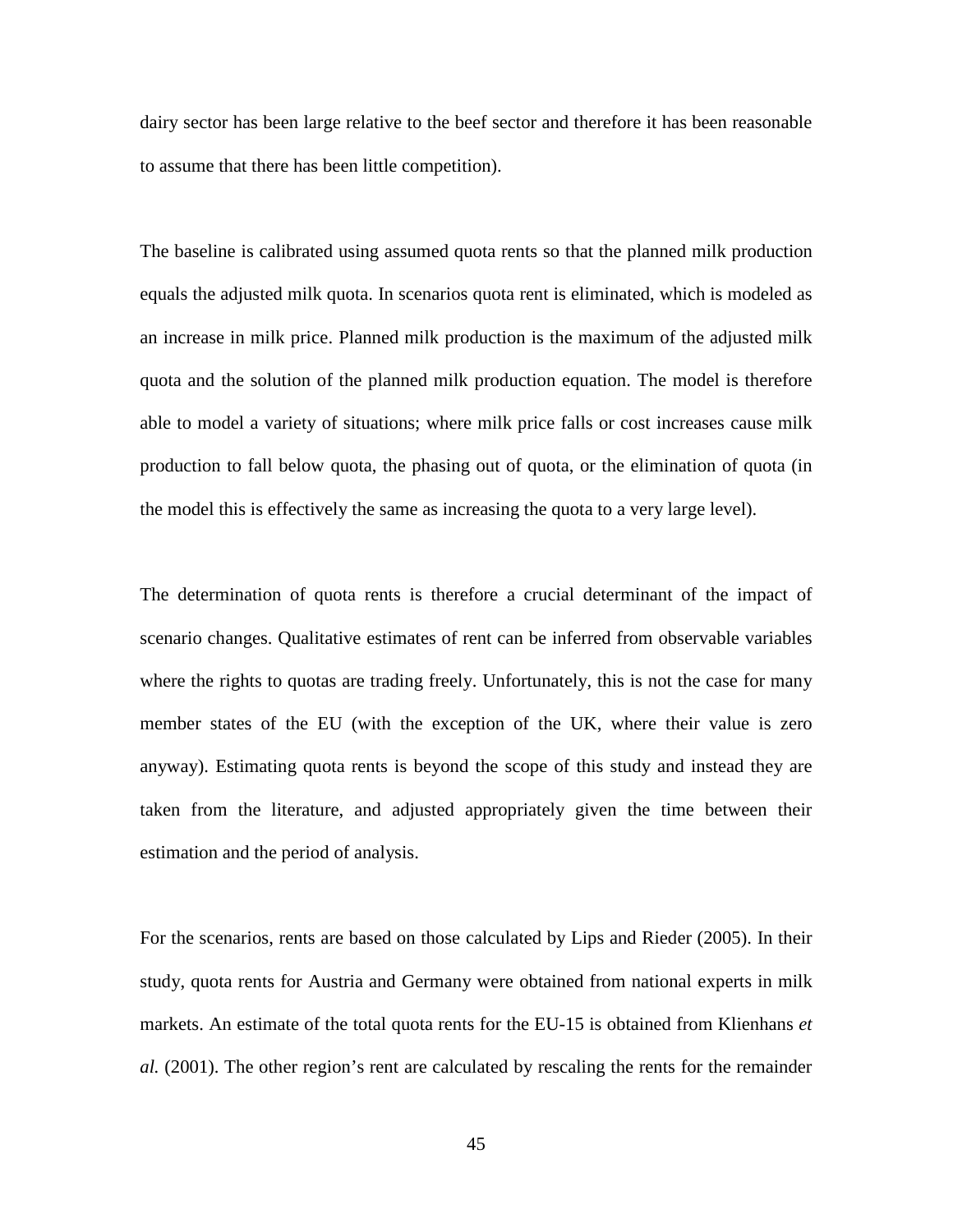of the EU-15 estimated by INRA (Consortium INRA-University of Waginingen, 2002) in order to fit the total rent calculated by Kleinhaus *et al*. INRA used the EU's Farm Accountancy Data Network (FADN) statistics to determine the marginal cost at the quota level and from that the quota rent for each of the EU-15 member states.

|          | Lips | INR A |
|----------|------|-------|
|          |      |       |
| France   | 0.22 | 0.35  |
| Germany  | 0.20 | 0.35  |
| Ireland  | 0.31 | 0.45  |
| Italy    | 0.30 | 0.30  |
| Other EU | 0.19 | 0.37  |

**Table 3-1: Rents used in the model, 1997 (% of milk price).**

The EU-15 quota rents that are calculated as a proportion of the milk price and as stated are based on those calculated by Lips and Rieder (*op cit.*). The figures that this source used were for 1997, so in order for these to be relevant for the purposes of this exercise they have to be projected forward. This is achieved using milk prices that are projected as a matter of course by the GOLD model and by taking account of a cost index. The cost indices for the countries are based on FADN information. Feed costs are projected using GOLD projections of grain and meal prices; energy and fertilizer prices are projected using the Global Insight's oil price; and other costs are proxied by the GDP deflator and a constant. For Poland and Hungary, rents are determined by the difference between preaccession and current year prices and costs, with other NMS-10 rents set at an average of these values.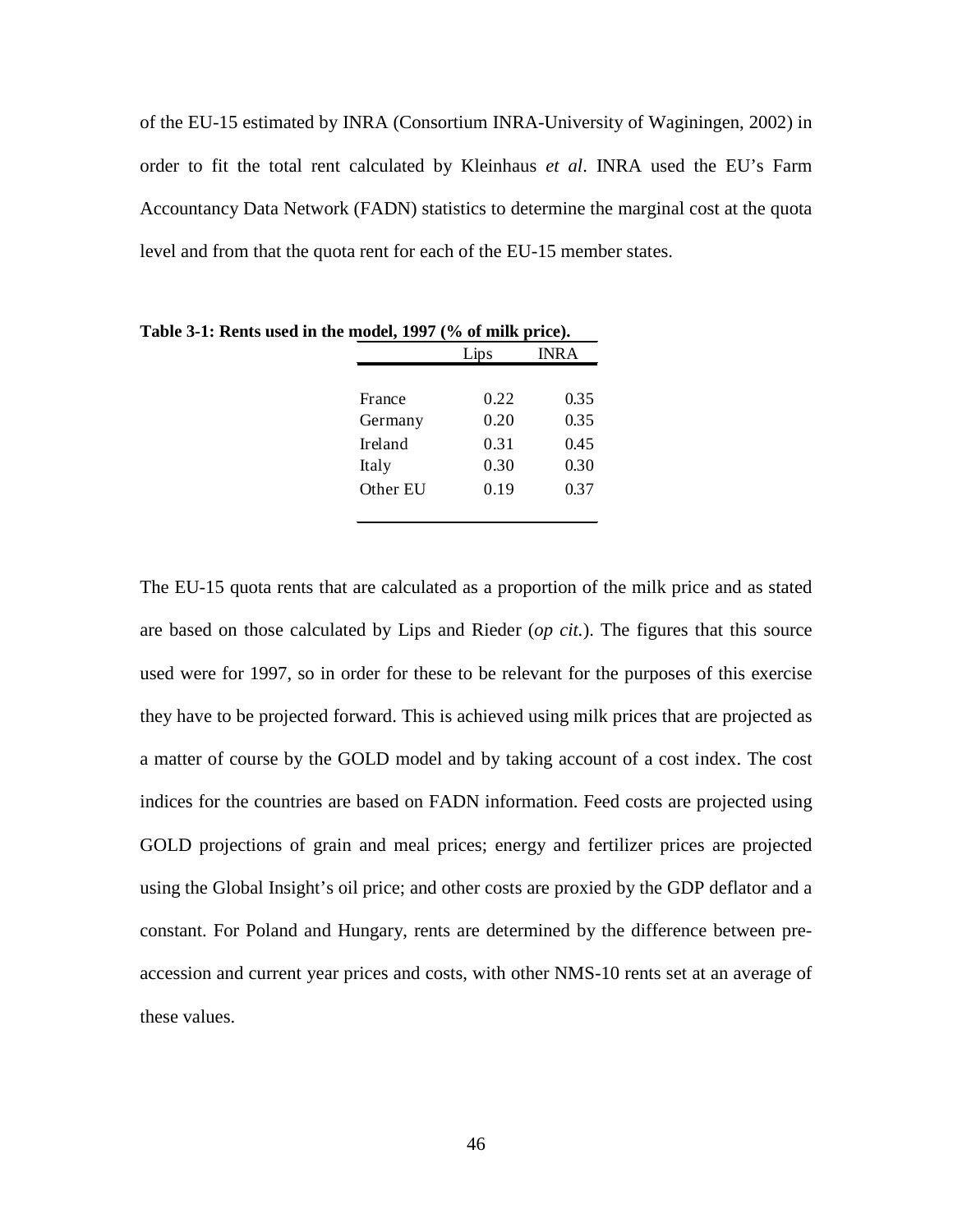#### **The Baseline**

The following baseline was generated in October 2007 based on data and information that was available at that time. It will be shown that the impact of the elimination of quotas and the WTO related scenarios is dependent on the projections of exogenous variables. The macroeconomic variables used in the baseline were obtained from Global Insight. The key macroeconomic variable for this analysis is the Euro/US dollar exchange rate. In the baseline, the US dollar depreciates rapidly to  $\epsilon$ \$ 0.69 in 2008 and stays around that level for the remainder of the projection period. The baseline assumes that policies in place at the time of its generation remain in place, along with any changes that have been agreed at that time.

The late-2007 EU baseline projects historically high prices for most commodities in the EU, despite the very strong Euro. Commodity prices are projected to be high due to a combination of factors including high oil prices and the impact of biofuels policies, drought in Australasia, and strong growth in Asian countries. In 2007 dairy prices were further buoyed by drought in Russia, the EU cutting its export refunds to zero, and strong cereal prices blunting dairy supply response. Prices were projected to fall in the near term but they remain high in historical terms throughout the ten-year projection period (see Figure 3-1).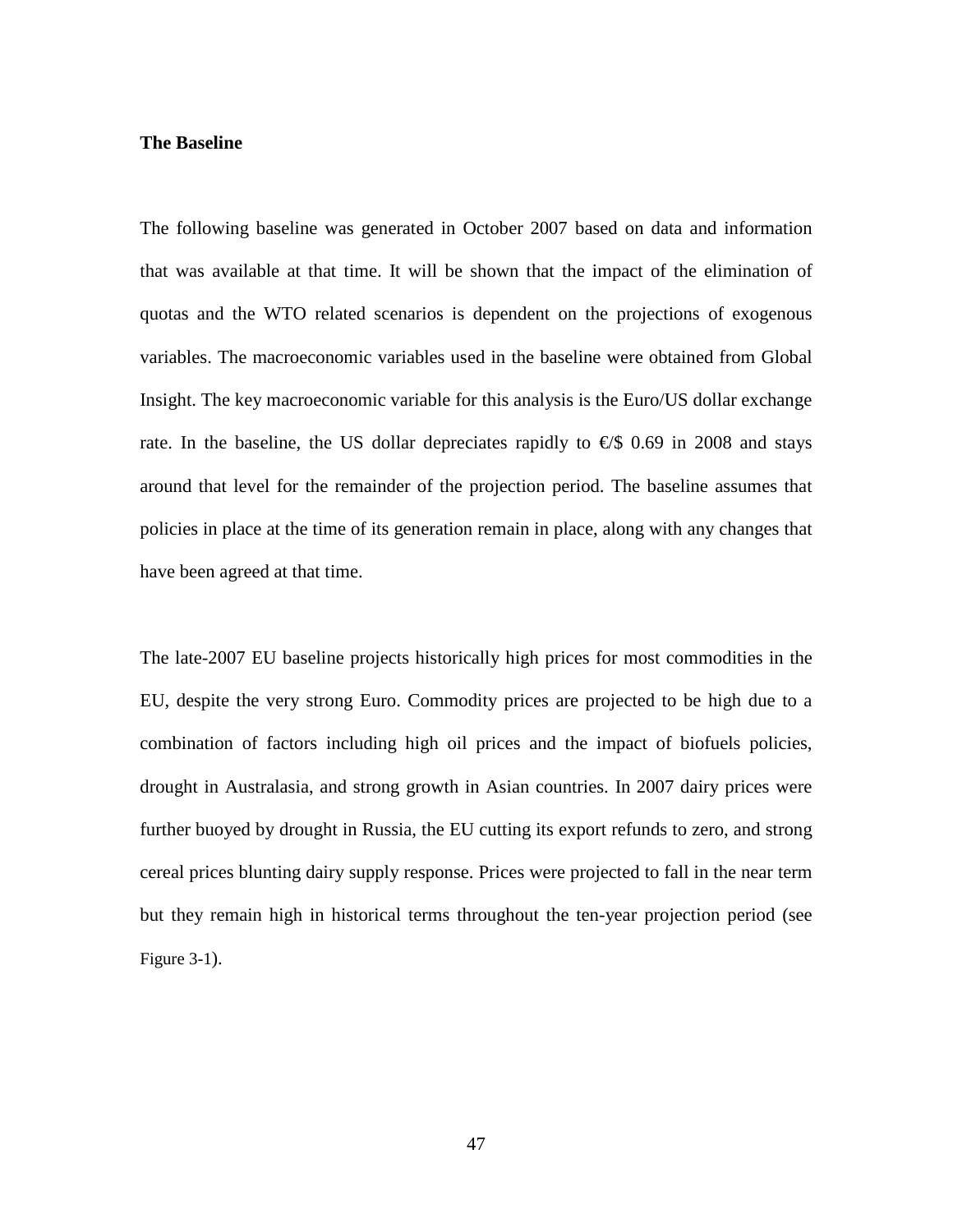

**Figure 3-1: Baseline world dairy prices, FOB N. Europe**

The EU-25 dairy sector baseline projections are provided in Appendix 3.1. In the projections all the countries are assumed to fill quotas with the exception of the UK and Hungary, where quota rents fall to zero. For Poland, total milk production falls since subsistence production is assumed to fall, and non-delivery quota is a significant proportion of overall output.<sup>[11](#page-60-0)</sup> As a result there is a slight decrease in the volume of milk produced in the EU.

The relatively high levels of world commodity prices are transmitted to the EU markets with SMP and WMP exporting without subsidies. Once prices fall back, however, it is necessary to use export subsidies to export butter. Subsidy levels are increased until dairy

<span id="page-60-0"></span> $11$  In contrast to the EU-15, where almost 100 percent of milk for human consumption is processed through dairies, in the NMS-10 there is sometimes a high proportion that is consumed or distributed without a dairy.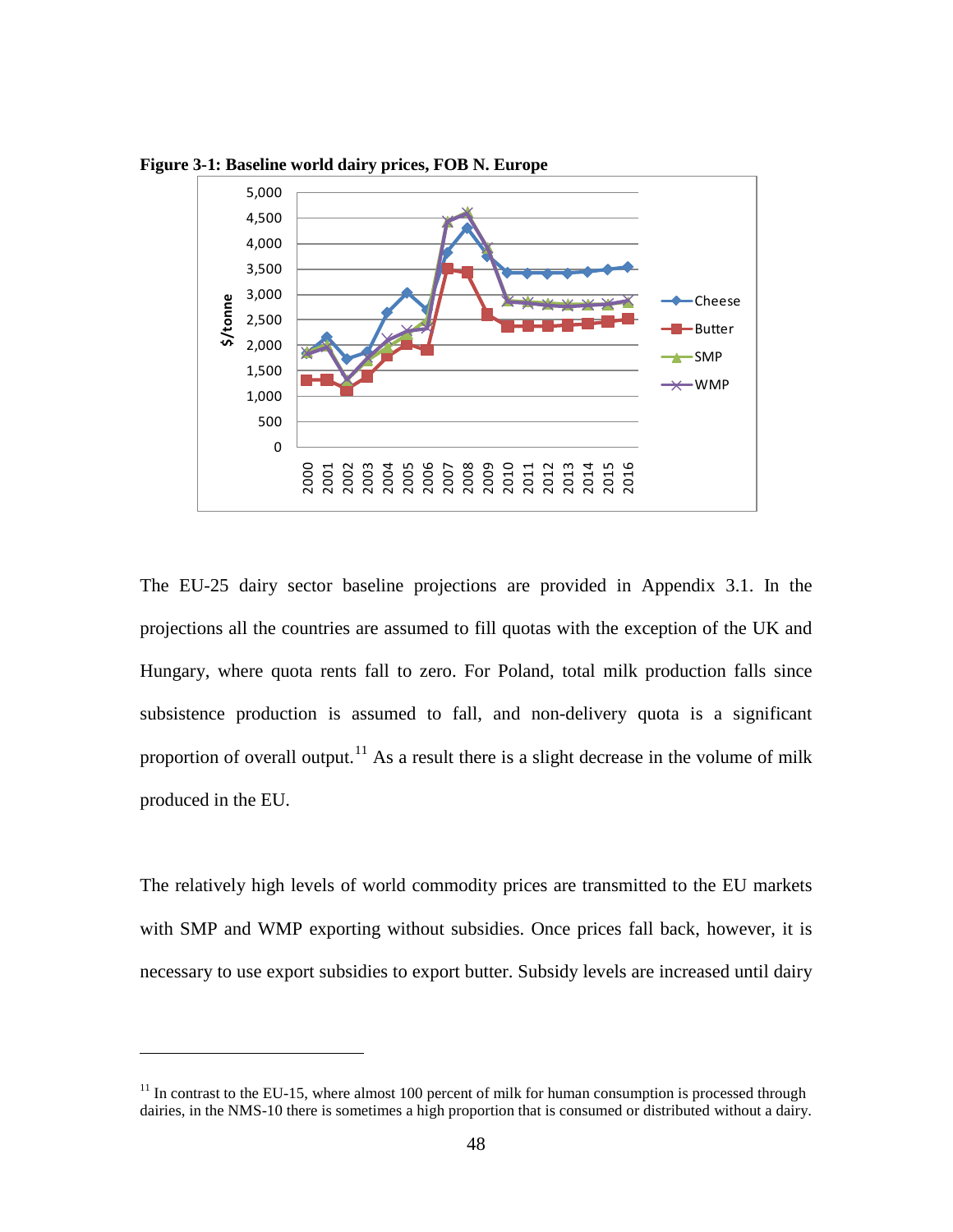product prices remain above their support levels and therefore stocks do not build.<sup>[12](#page-61-0)</sup> Projected EU dairy product prices are presented in Figure 3-2. Strong demand for cheese boosts prices and also production over the projection period.





 $\overline{a}$ 

Quota rents are calculated as a proportion of the milk price for an average of 1997-1999. Thereafter actual and projected milk prices and input costs are used to project rents. The resulting quota rents are shown in Figure 3-3. The calculation of rents for the NMS-10 is problematic given the lack of data and the transitional nature of their agricultural sectors. Calculations yield large baseline quota rents for Poland throughout the projection period, suggesting that production potential is high in Poland. The production potential may be restricted by the rise in costs that producers have undoubtedly experienced as a result of meeting EU quality standards. Against this must be set the fact that accession into the EU

<span id="page-61-0"></span> $12$  Note that the butter price used is the EU average price, which includes the price in some countries where prices can be higher, even when the larger countries are selling butter into intervention.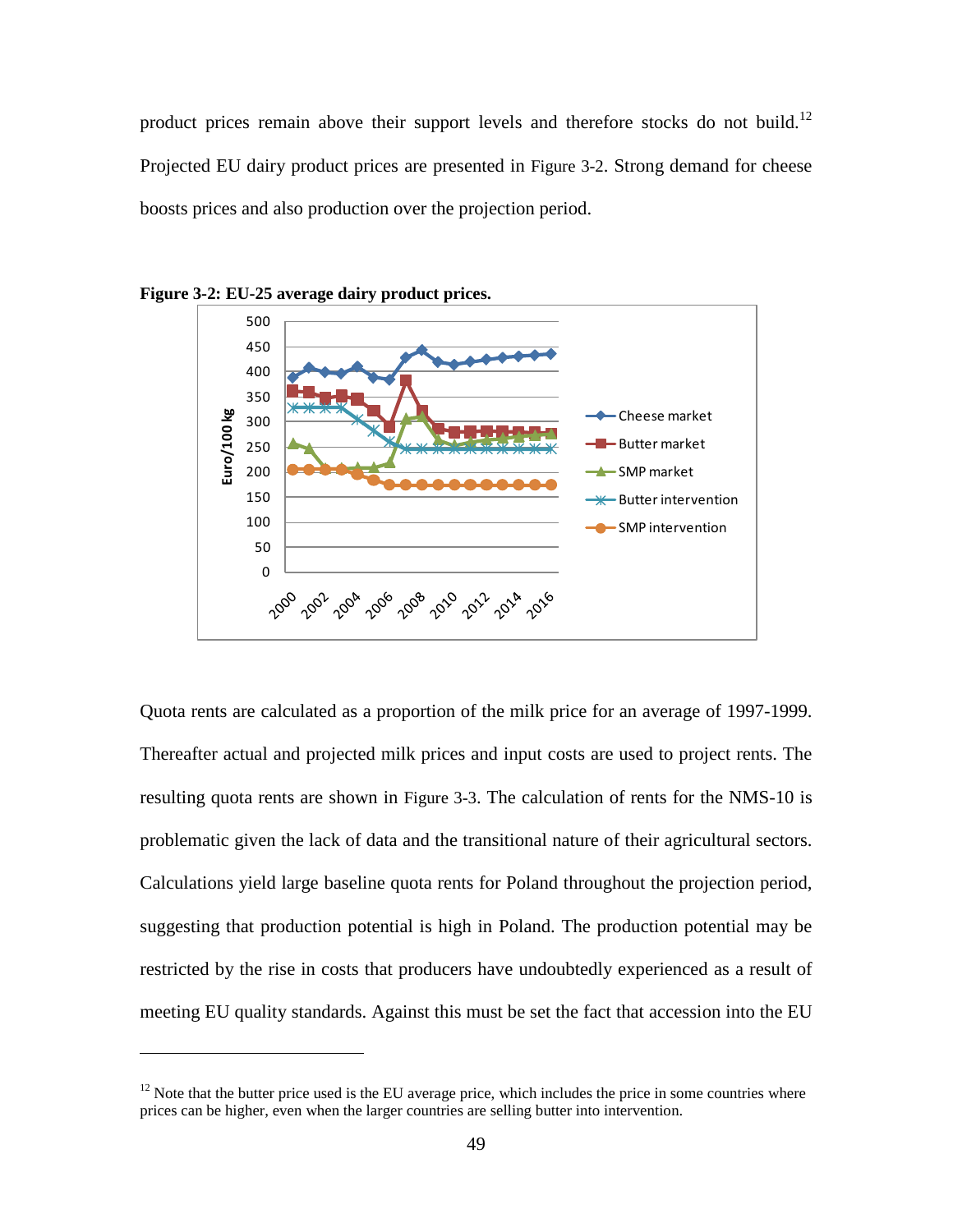has resulted in significantly higher dairy prices in Poland. Moreover, there is still room for more development of the sector as herd sizes are still very small. Also, the speed at which transition countries managed to meet their collections quota has surprised many and is an indicator of significant opportunity for expansion.



**Figure 3-3: Baseline rent projections**

#### **Scenario Results**

The details of the policy scenarios were decided by the Project Board for the FAPRI-UK project based in the UK. They were intended to represent a realistic interpretation of the information at that time regarding the likely future path of policy. They do not reflect the views of them, or the author, regarding the desirable path of policy.

Scenario 1: *Phasing out of export subsidies between 2009 and 2013, with 50% reduction in volume and value limits by 2010*. In conjunction with the phased elimination of export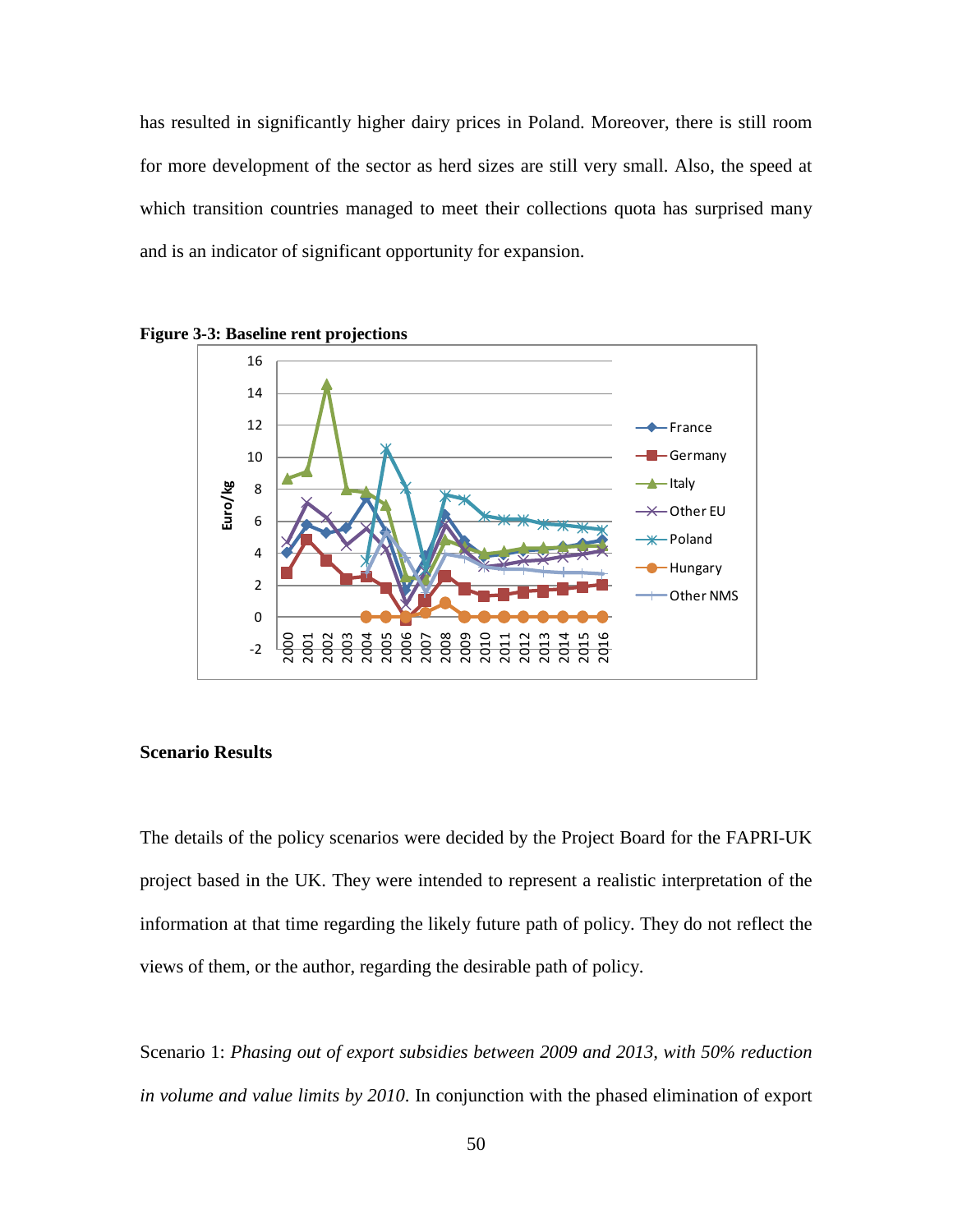subsides, it is assumed that intervention prices are lowered, where necessary, to allow the markets to clear, thus avoiding the build up of intervention stocks.

Scenario 2: *Elimination of EU milk quotas in 2010, in conjunction with the phasing out of export subsidies between 2009 and 2013.* This scenario maintains the same assumptions as Scenario 1, with the exception that the EU milk quotas are abolished in 2010. 2010 was used to enable the full dynamics of the model to play out.

Scenario 3: *Elimination of EU milk quotas in 2010, in conjunction with reductions in EU import tariffs and phasing out of export subsidies between 2009 and 2013.* In this scenario EU tariffs agreed under the Uruguay Round Agreements Act are reduced by 65% for all products, apart from cheese, where the reduction is 60%. Tariff reductions are phased in between 2008 and 2013.

Scenario 4: *EU quotas are assumed to be expanded by 2.5% of the 2009 value each year between 2010 and 2015 (total 15%) and then eliminated with reductions in EU import tariffs and phasing out of export subsidies between 2009 and 2013.* This "phasing out" scenario is the same as Scenario 3 except that milk quotas are gradually increased rather than abolished.

Given the sensitivity of the model results to changes in exogenous assumptions, Scenario 3 was also simulated under alternative world price, quota rent and exchange rate assumptions.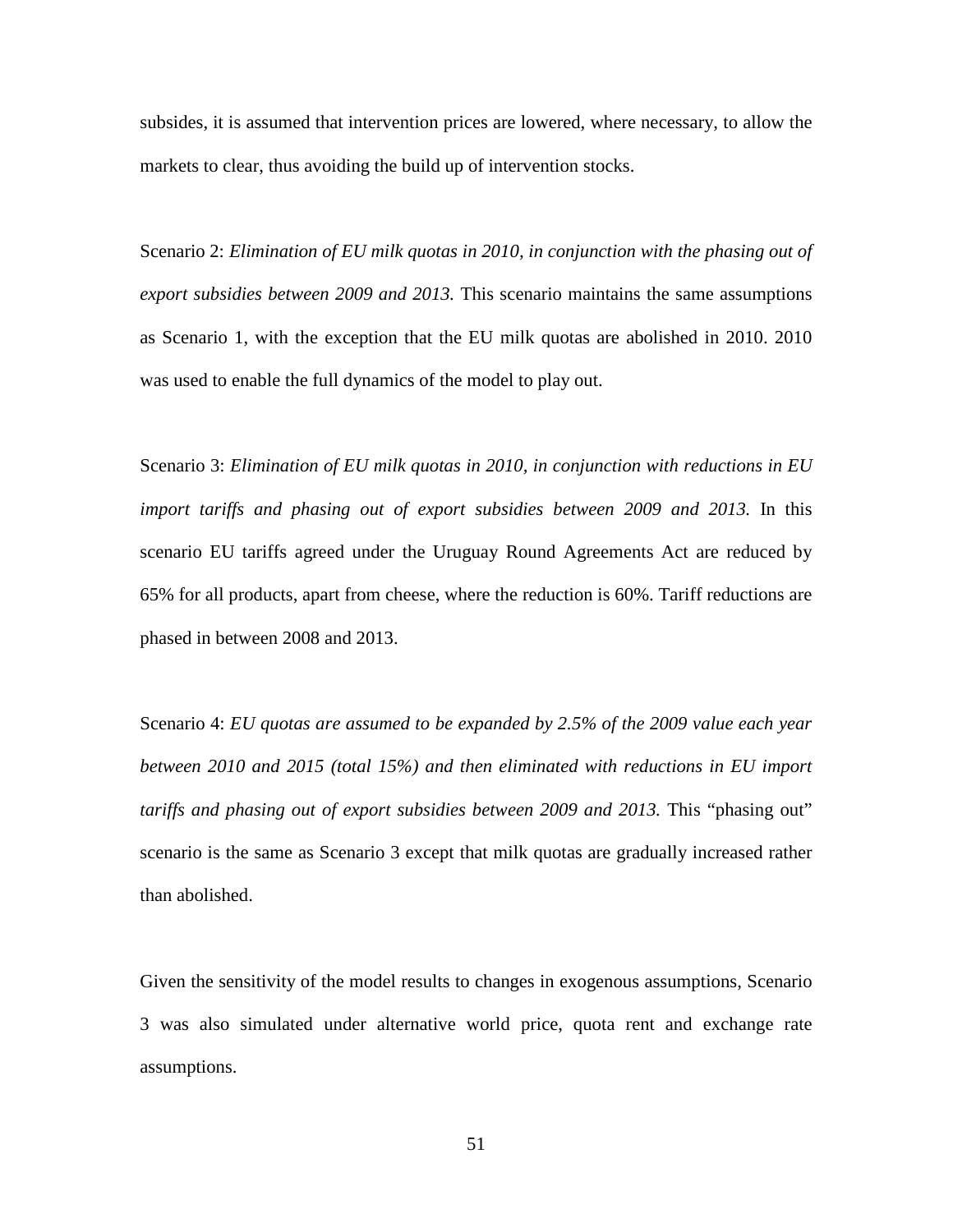|                            | Scenario1 | Scenario <sub>2</sub> | Scenario3 | Scenario4 |
|----------------------------|-----------|-----------------------|-----------|-----------|
| Dairy cows                 | $-0.3%$   | 1.8%                  | 2.5%      | 2.2%      |
| Production/cow             | $-0.6%$   | $-0.7%$               | $-0.3\%$  | $-0.2\%$  |
| <b>Milk Production</b>     | $-0.8%$   | 1.1%                  | 2.2%      | 2.1%      |
| <b>Cheese</b>              |           |                       |           |           |
| Production                 | 0.1%      | 1.5%                  | 2.7%      | 2.7%      |
| Consumption                | 2.5%      | 3.6%                  | 4.5%      | 4.5%      |
| Imports                    | $-2.1%$   | $-2.9%$               | $-3.4%$   | $-3.4\%$  |
| <b>Exports</b>             | $-49.0%$  | $-41.6%$              | $-36.1%$  | $-36.0%$  |
| <b>Butter</b>              |           |                       |           |           |
| Production                 | $-3.8%$   | 0.2%                  | 1.8%      | 1.3%      |
| Consumption                | 6.8%      | 7.8%                  | 8.3%      | 8.2%      |
| Imports                    | 0.0%      | 0.0%                  | 0.0%      | 0.0%      |
| <b>Exports</b>             | $-70.7%$  | $-49.0%$              | $-40.1%$  | $-42.9%$  |
| Skim powder                |           |                       |           |           |
| Production                 | $-9.0%$   | $-7.2%$               | $-6.0\%$  | $-6.0%$   |
| Consumption                | $-2.3%$   | $-0.4%$               | 0.8%      | 0.7%      |
| Imports                    | 0.0%      | 0.0%                  | 0.0%      | 0.0%      |
| Exports                    | $-72.7%$  | $-72.7%$              | $-72.7%$  | $-72.7%$  |
| Whole powder               |           |                       |           |           |
| Production                 | $-22.3%$  | $-16.1%$              | $-9.4%$   | $-8.7\%$  |
| Consumption                | 3.5%      | 3.9%                  | 4.3%      | 4.3%      |
| Imports                    | 3.6%      | 3.9%                  | 4.3%      | 4.4%      |
| <b>Exports</b>             | $-71.3%$  | $-54.1%$              | $-35.6%$  | $-33.6%$  |
| <b>Prices</b>              |           |                       |           |           |
| Milk, 3.7% fat             | $-9.0\%$  | $-11.8%$              | $-13.9%$  | $-13.9%$  |
| Cheese market              | $-7.7%$   | $-10.9%$              | $-13.4%$  | $-13.5%$  |
| <b>Butter market</b>       | $-28.2%$  | $-31.5%$              | $-32.9%$  | $-32.6%$  |
| SMP market                 | 0.5%      | $-4.2%$               | $-7.2%$   | $-7.0%$   |
| WMP market                 | $-14.6%$  | $-15.9%$              | $-17.3%$  | $-17.4%$  |
| <b>Butter</b> intervention | $-30.0%$  | $-35.0%$              | $-35.0%$  | $-35.0%$  |
| SMP intervention           | 0.0%      | 0.0%                  | 0.0%      | 0.0%      |

**Table 3-2: EU-25 dairy sector results for Scenarios 1 to 4, percentage deviation from baseline, 2016.**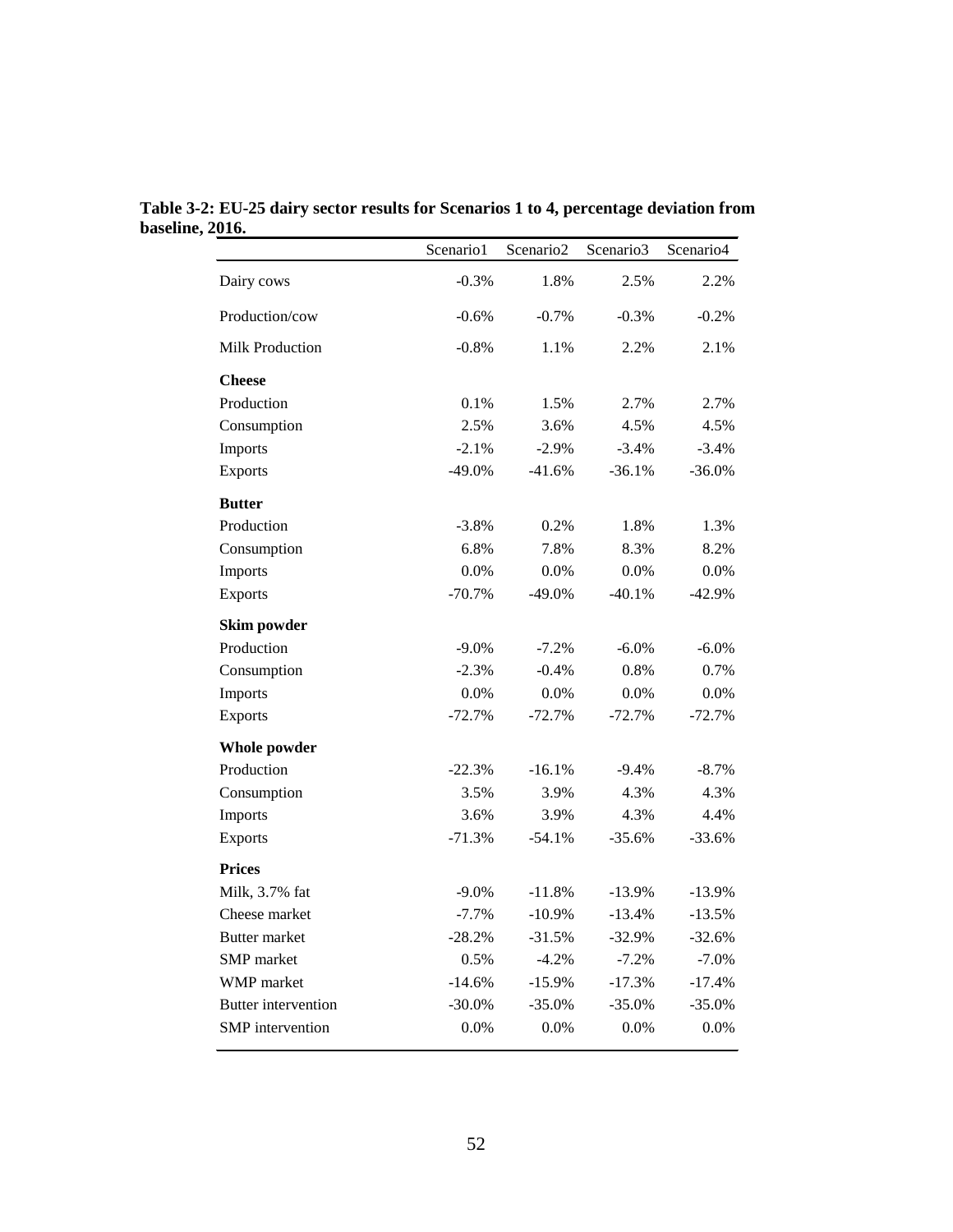The results of the four scenarios are presented in Table  $3-2$ .<sup>[13](#page-65-0)</sup> The elimination of quotas, under these assumptions regarding quota rents, and with export subsidies eliminated and tariffs reduced, increases milk production by approximately 2 percent. The increase in production is entirely comprised of an increase in cow numbers. As discussed below, this stems from a transfer of milk production to Poland and Ireland, where dairying is more extensive.

The elimination of export subsidies has little impact on dairy production as quotas continue to determine production (although it does move quota rents close to zero). In this baseline export subsidies were assumed for all of the commodities, and so if they are removed exports fall, with the reduction depending on the proximity of EU prices to world prices and the relative reliance on subsidies. For cheese, about half of exports have typically been achieved without subsidy, and so the fall is not as great as for the other products. WMP prices fall to world prices and therefore some exports are possible, but SMP and butter fall to minimum levels.

Butter prices fall hardest under this scenario, and it is necessary to reduce intervention prices by 30 percent to accommodate them. Butter production falls, and with it SMP production, the fall in SMP production is enough to offset the reduction in exports leaving price unchanged. Protein product prices fall less than fat product prices and so cheese production is unchanged. The reduction in milk price of 9 percent reduces quota

<span id="page-65-0"></span> $13$  More details of the results are available from the author. The results are discussed in more detail in the Drew Associates report (*op cit*).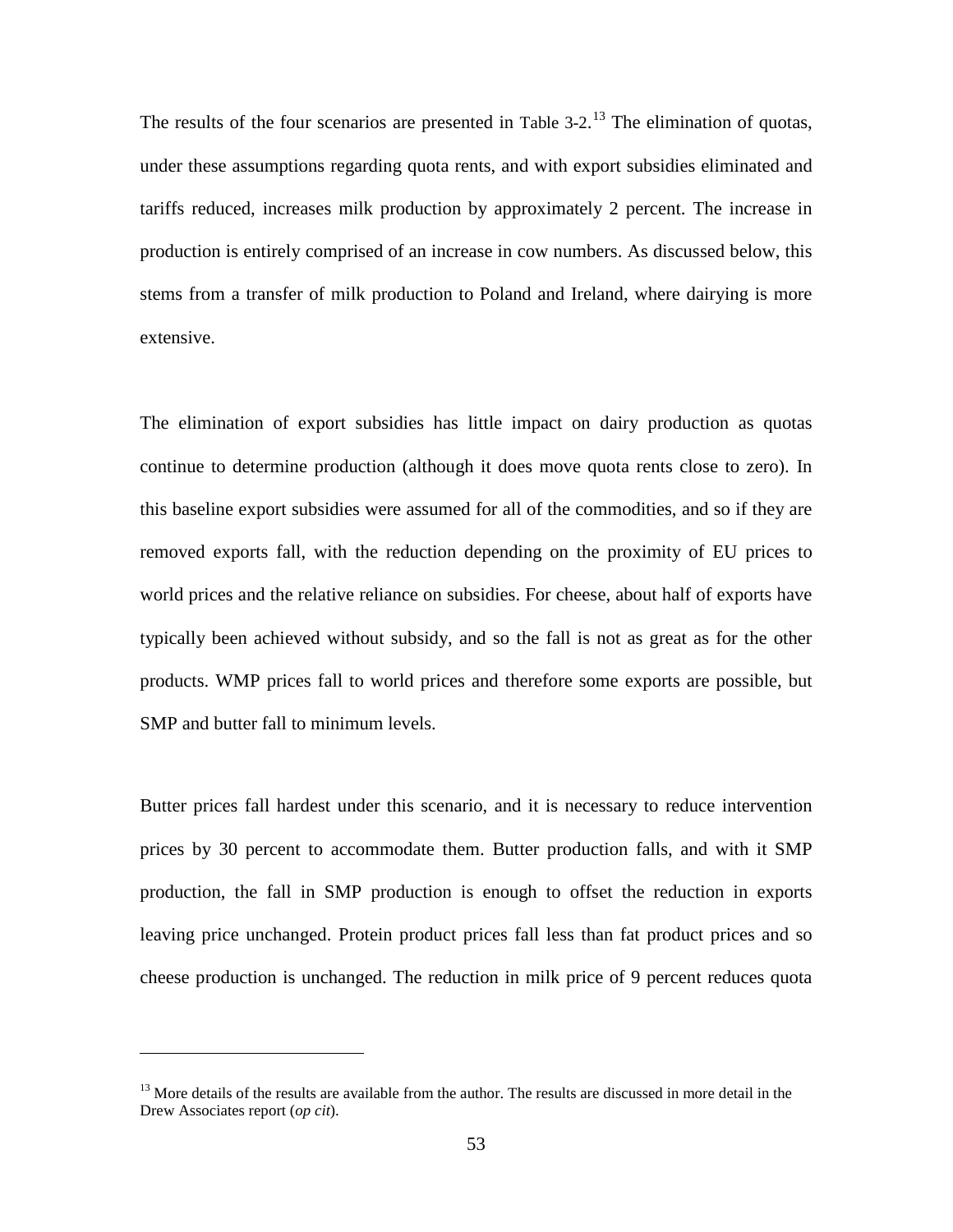rents dramatically (the impact of eliminating export subsidies across all commodities has a small impact on feed prices, which are reduced by about ½ percent, Table 3-4).

|          |          | Scenario1 Scenario2 Scenario3 Scenario4 |          |          |
|----------|----------|-----------------------------------------|----------|----------|
| $EU-25$  | $-0.8\%$ | 1.1%                                    | 2.2%     | 2.1%     |
| $EU-15$  | $-0.9\%$ | $-0.5\%$                                | $0.7\%$  | 0.9%     |
| France   | $-0.5\%$ | 1.5%                                    | 3.9%     | 4.5%     |
| Germany  | $-0.5\%$ | $-3.4\%$                                | $-2.3%$  | $-1.7\%$ |
| Ireland  | $-0.2%$  | 15.5%                                   | 16.4%    | 11.8%    |
| Italy    | $-0.9\%$ | 1.3%                                    | 2.7%     | 2.9%     |
| UK       | $-3.5\%$ | $-6.0\%$                                | $-6.7\%$ | $-6.4\%$ |
| $NMS-10$ | $-0.5\%$ | 10.7%                                   | 11.4%    | 9.4%     |
| Poland   | $-0.5\%$ | 19.5%                                   | 19.4%    | 15.5%    |
| Hungary  | $-0.4\%$ | $-4.1\%$                                | $-1.8%$  | $-1.3\%$ |

**Table 3-3: Country changes in milk production for Scenarios 1 to 4 percentage deviation from baseline, 2016.**

In scenario 2, milk production increases by little over 1 percent. Yields fall, partially in response to lower milk prices, but also because milk production moves to countries with lower milk production per cow. Table 3-3 shows the impact of the scenarios on milk production in each of the countries. In the EU-15 as a whole production falls slightly as increases in Ireland<sup>[14](#page-66-0)</sup>, France and Italy offset falls in Germany and the UK. Most of the increase in EU-25 production is projected to come from Poland.

The increased production under Scenario 2 further pushes down commodity prices and therefore the milk price which is almost 3 percent lower than under Scenario 1, and 12

<span id="page-66-0"></span> $14$  The Irish component of the model was developed separately by staff at Teagasc, Ireland but simulated by the author. However, Teagasc staff provided input into the process and validated the results. It is widely accepted that Ireland would increase production significantly as a result of quota elimination, but this would also entail widespread restructuring of the industry within Ireland (Hennessy, 2007).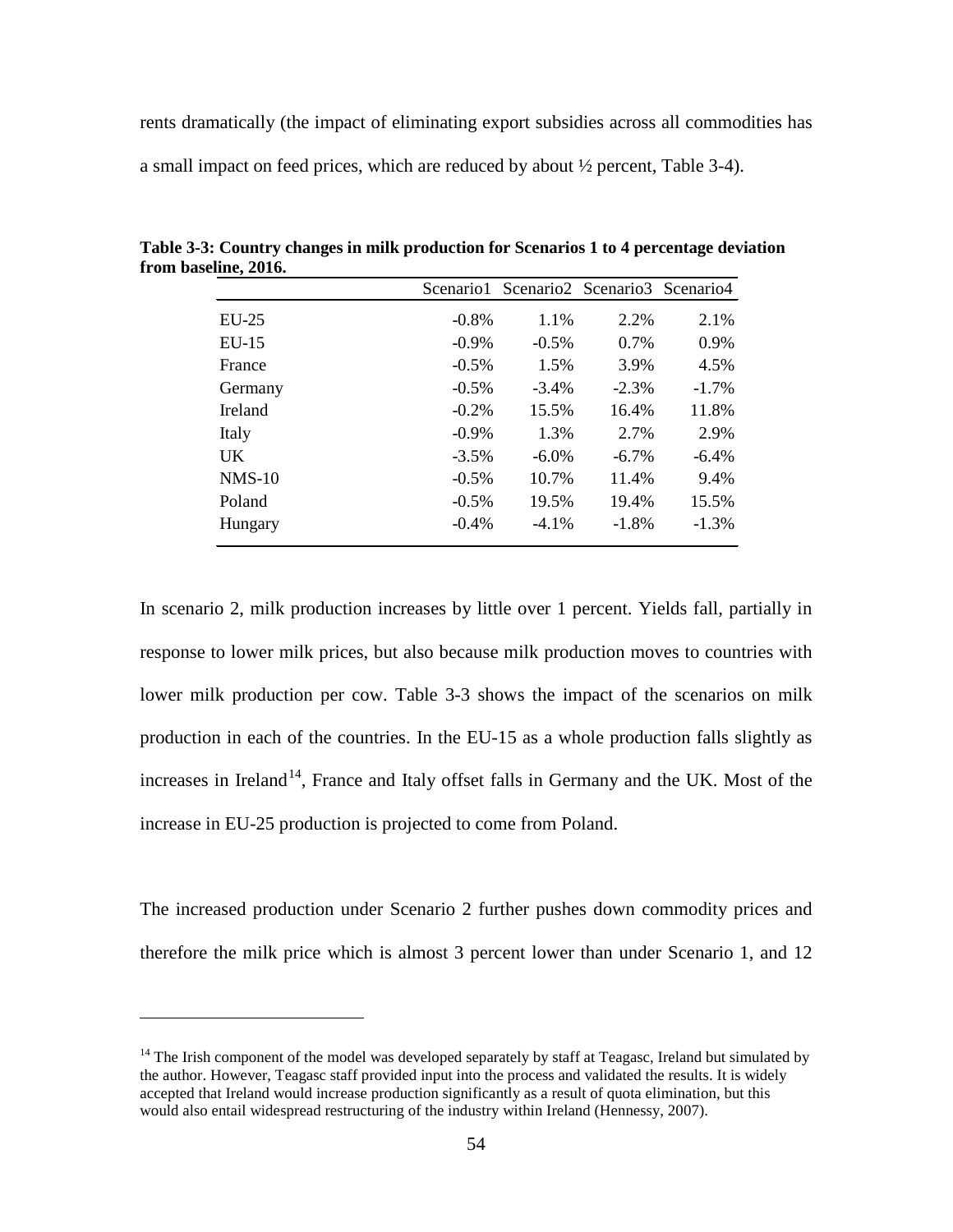percent below the baseline. Prices drop for all products, and the further reduction is sufficient to allow unsubsidized exports of butter and WMP to be made. SMP prices stay above world levels and therefore do not benefit from any increased exports. The additional fall in butter prices means that butter support prices must be further cut, with intervention prices reduced by 35 percent.

In Scenario 3 tariff reductions are phased in between 2008 and 2013. The elimination of export refunds in Scenario 1, coupled with the ending of quotas in Scenario 2 leaves dairy products at or close to their world level. Tariffs in the dairy sector are very high, typically around 100 percent of their pre-2007 levels. Therefore reducing their value by 65 percent (60 percent for cheese) still leaves a tariff that can protect the EU market. Therefore there is no influx of product on to the EU market. In fact, milk production actually rises. Why?

Table 3-4 shows the impact on the other sectors of the scenarios. In the baseline, export refunds are used sparingly for the commodities other than dairy and so in Scenario 1 changes are under 1 percent. The reduction in import tariffs, however, has a big impact on the beef sector. Like the dairy sector, the beef sector has tariffs that are close to 100 percent, but unlike dairy, these tariffs are not enough to protect the market. Therefore a reduction in tariffs is likely to have a big impact on prices, and in these scenarios the price reductions approach 20 percent. After quota is eliminated, the dairy sector will compete more directly with the beef sector. The price drop for beef *between Scenario 2 and Scenario 3* is bigger for beef than it is for milk, and therefore there is some shift of pasture into dairying, dairy cows replace beef cows, and milk production expands.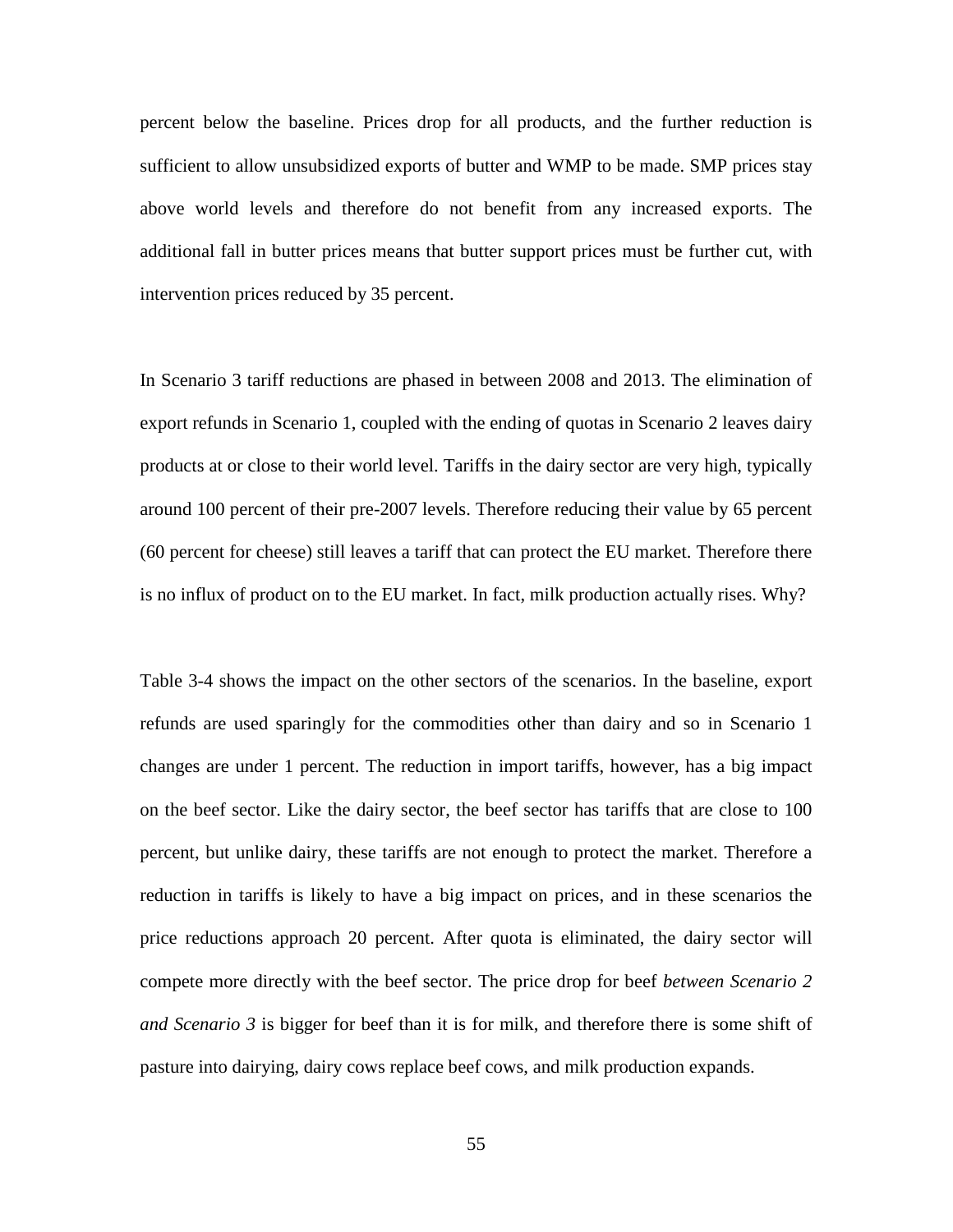|          |          |          | Scenario 1 Scenario 2 Scenario 3 Scenario 4 |
|----------|----------|----------|---------------------------------------------|
|          |          |          |                                             |
| $-0.4\%$ | $0.6\%$  | $-0.9\%$ | $-0.9\%$                                    |
| $-0.4\%$ | 0.6%     | $-0.9\%$ | $-0.9\%$                                    |
| $-0.4\%$ | $0.7\%$  | $-0.9\%$ | $-0.9\%$                                    |
| $-0.2\%$ | $0.8\%$  | $-17.6%$ | $-18.6%$                                    |
| $-0.3\%$ | $0.0\%$  | $-2.2\%$ | $-2.4%$                                     |
| 1.1%     | 1.7%     | $-1.2%$  | $-1.3\%$                                    |
|          |          |          |                                             |
| $-0.4\%$ | $-1.1\%$ | $-5.3\%$ | $-4.5\%$                                    |
| $-0.7\%$ | $-0.3\%$ | $-2.0\%$ | $-2.1\%$                                    |
| 1.0%     | 1.0%     | $-0.5\%$ | $-0.6%$                                     |
|          |          |          |                                             |

**Table 3-4: Impact of scenarios on other commodities at the EU-25 level percentage deviation from baseline, 2016.**

Having a phased elimination of quotas, like that of Scenario 4, will eventually produce identical results in the model as an elimination. But, over the time frame of these projections there are still some differences at the end. The path of production for the different countries will be different under Scenario 3 and Scenario 4. This is because the degree to which Ireland and Poland can increase production is constrained. The dynamic path of milk production in Poland is shown in [Figure 3-4.](#page-69-0) Under the quota elimination scenario milk production rises rapidly, and all of the adjustment is carried out within 5 years. In the quota phase out scenario, however, milk production rises steadily over the period and there does not reach the Scenario 3 level by the end of the production period. This suggests that under the market conditions that are projected, Poland would prefer a rapid phase out of quota.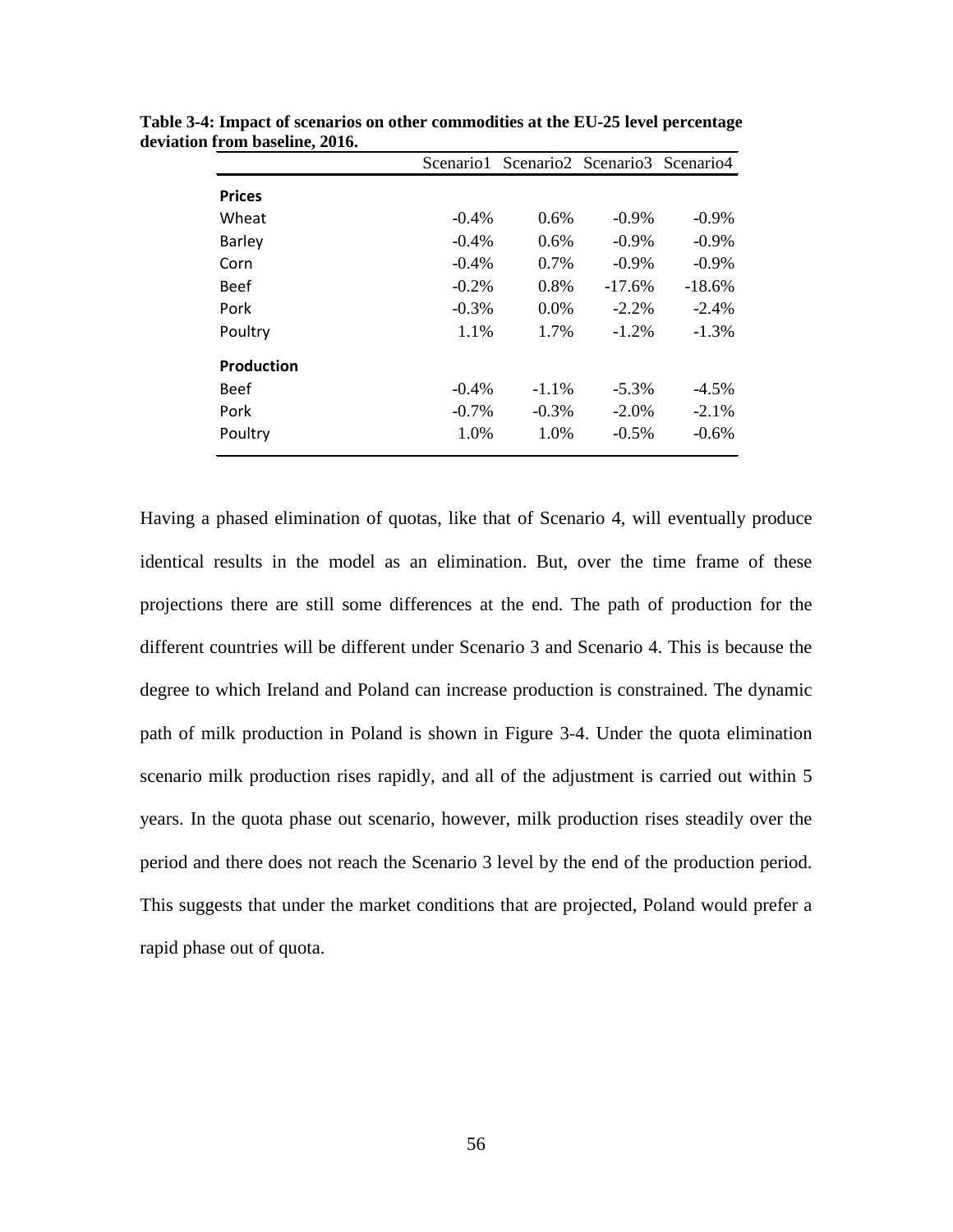

<span id="page-69-0"></span>**Figure 3-4: The path of Polish milk production under Scenarios 3 and 4.**

Therefore in the other countries with positive rents, production will be higher in the earlier years. Since animals persist in the model for several years, the different paths of the dairy sectors for each country can persist, although they will converge in the end. One of the strengths of this modeling approach is that it can incorporate behavior such as this, which is important information to the policy makers in the Member States.

As has already been noted, in the scenarios, the model is simulated in conjunction with a reduced form model of the rest of the world, which mimics the response of the FAPRI world system to changes in EU trade. It is not possible in this model to incorporate the impact of changes under the WTO on other countries, so the changes in Table 3-5 are the response to EU trade only. The world market responses are modest, since although the percentage changes shown above are large, the actual tonnage in comparison to the world market for dairy products is small. This is an area of much uncertainty, however, and it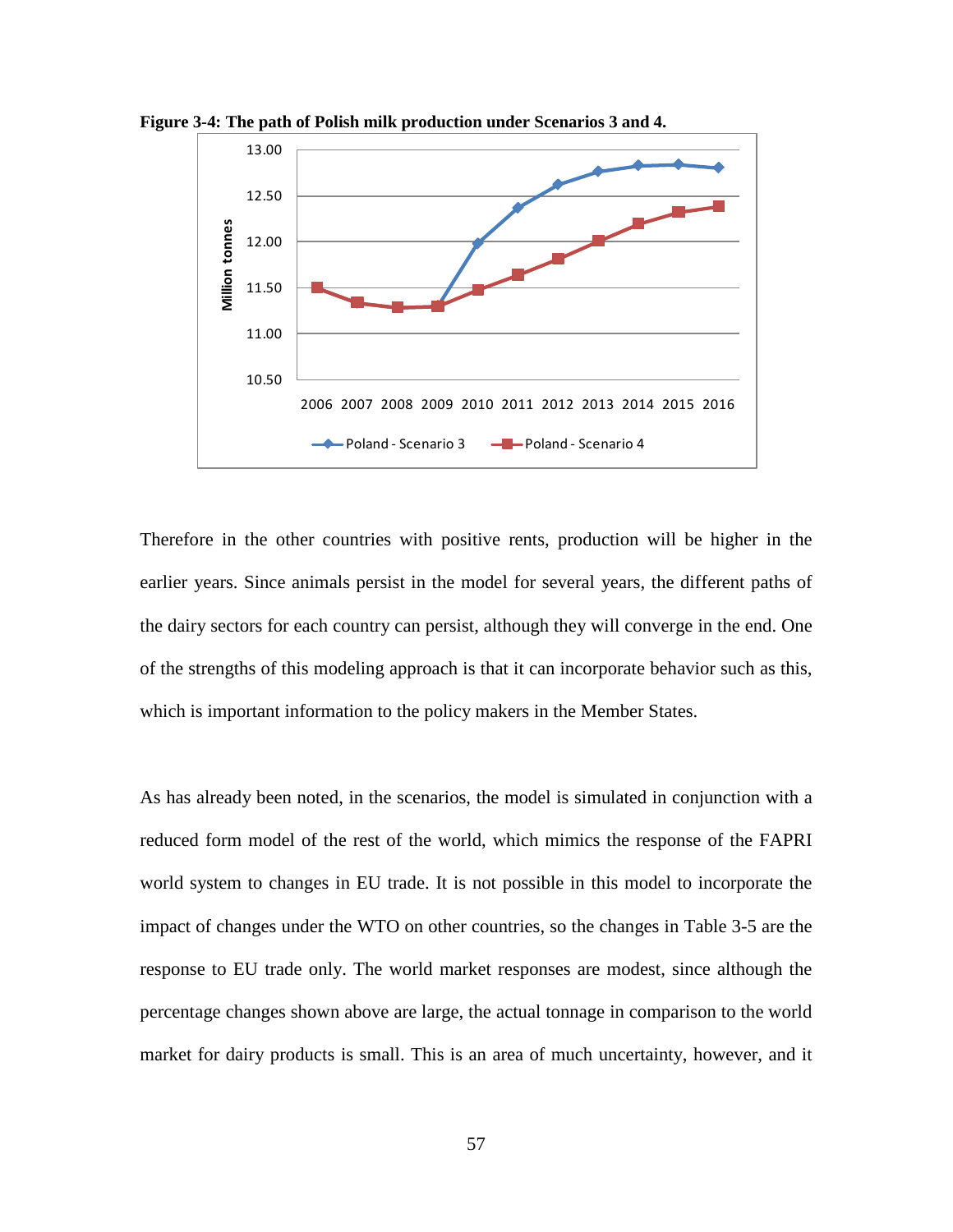has already been noted that the fact that the EU reduced its export subsidies to zero in 2007 was likely a contributing factor to the big run up in prices that year.

|               |       | Scenario 1 Scenario 2 Scenario 3 Scenario 4 |         |      |
|---------------|-------|---------------------------------------------|---------|------|
| <b>Butter</b> | 12.3% | 8.0%                                        | $6.1\%$ | 6.5% |
| Cheese        | 2.1%  | 1.9%                                        | 1.3%    | 1.2% |
| <b>SMP</b>    | 1.4%  | 1.9%                                        | 1.6%    | 1.5% |
| <b>WMP</b>    | 6.9%  | 5.5%                                        | 3.9%    | 3.8% |
|               |       |                                             |         |      |

**Table 3-5: Impact of scenarios on world commodities prices, percentage deviation from baseline, 2016.**

Partly in order to address the concerns over world price levels, and also to isolate the importance of various assumptions, a sensitivity analyses was undertaken with respect to Scenario 3. The model was re-run using both higher and lower quota rent values.<sup>[15](#page-70-0)</sup> Higher quota rents came from the INRA study<sup>[16](#page-70-1)</sup> and are compared to those of Lips and Rieder in Table 3-1.<sup>[17](#page-70-2)</sup> Zero quota rents in the baseline are also used. The results for the alternative quota rents, plus those for the other sensitivities are presented in [Table 3-6](#page-71-0).

<span id="page-70-0"></span> $15$  Due to the way that quota rents were calibrated, quota rent sensitivity analysis was carried out on the June baseline, but the results would not be significantly different to those that would have come from the using this baseline.

<span id="page-70-1"></span><sup>&</sup>lt;sup>16</sup> Rents were adjusted for market developments since the estimations of rent were made, which accounts in part for the smaller production response shown here than studies based on the same rent estimates such as those published by the European Commission (2002).

<span id="page-70-2"></span><sup>&</sup>lt;sup>17</sup> Note that both studies only produced rents for the EU-15. Rents for both the UK and the NMS-10 regions were the same in both simulations.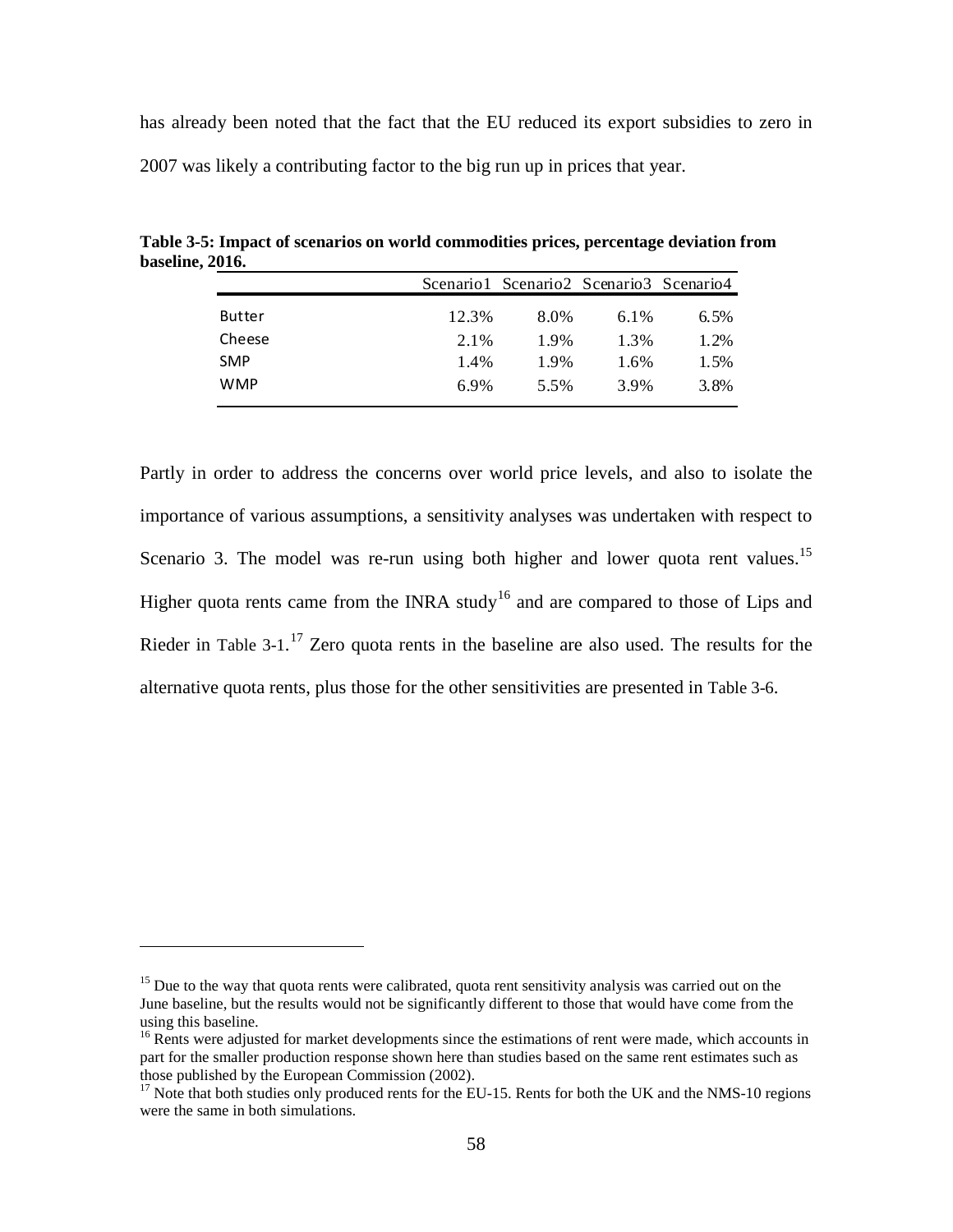|               | Scenario3 | <b>INRA Rents</b> | <b>Zero Rents</b> | <b>Exchange Rate</b> | World Price |
|---------------|-----------|-------------------|-------------------|----------------------|-------------|
| Dairy cows    | 2.3%      | 4.6%              | $-1.7%$           | 2.6%                 | 0.8%        |
| Yields        | $-0.7\%$  | 0.2%              | $-1.0\%$          | $-0.7%$              | $-1.3%$     |
| Production    |           |                   |                   |                      |             |
| Milk          | 1.6%      | 4.8%              | $-2.7\%$          | 1.9%                 | $-0.5\%$    |
| Cheese        | 2.4%      | 5.7%              | $-1.6%$           | 2.0%                 | 1.0%        |
| <b>Butter</b> | 1.0%      | 6.5%              | $-6.6%$           | 1.9%                 | $-2.4%$     |
| <b>SMP</b>    | $-4.7\%$  | $-1.5%$           | $-15.3%$          | $-3.1%$              | $-18.9\%$   |
| <b>WMP</b>    | $-14.9%$  | 3.3%              | $-31.7%$          | 18.7%                | $-40.8\%$   |
| Price         |           |                   |                   |                      |             |
| Milk          | $-13.2\%$ | $-18.5%$          | $-5.7\%$          | $-3.8\%$             | $-15.4%$    |
| Cheese        | $-12.5%$  | $-19.0\%$         | $-3.6\%$          | $-3.8\%$             | $-13.7%$    |
| <b>Butter</b> | $-33.0\%$ | $-37.2%$          | $-23.5%$          | $-14.1%$             | $-37.4%$    |
| <b>SMP</b>    | $-5.7\%$  | $-12.1%$          | 1.2%              | 1.0%                 | $-9.9\%$    |
| <b>WMP</b>    | $-18.6%$  | $-22.3%$          | $-14.0\%$         | 2.6%                 | $-26.7\%$   |
| Butter Int.   | $-35.0%$  | $-37.5%$          | $-25.0\%$         | $-20.0\%$            | $-37.5%$    |
| SMP Int.      | 0.0%      | $0.0\%$           | 0.0%              | 0.0%                 | 0.0%        |

<span id="page-71-0"></span>**Table 3-6: EU-25 dairy sector results for sensitivity analysis, percentage deviation from baseline, 2016.**

Under the INRA rents, the increase in milk production is 4.8 percent in comparison to 1.6 percent under the Lips and Rieder rents. Production of all products is higher, and so prices are lower, with the milk price falling by 3 percent more than in Scenario 3 above. Clearly, quota rents are important. Two factors were considered when making the decision of which rents to use in the baseline. One was the input of industry experts in review groups. The other was the fact that we can observe rents in some markets, especially the UK. Both these sources suggested that these particular INRA estimates of milk quota were high. Colman (2007) argues that there is a systematic tendency to set quota rents too high.

In order to test the response of the model to lower rents, quota rents were set at zero in the baseline. The impact of the elimination of export refunds results in a reduction in milk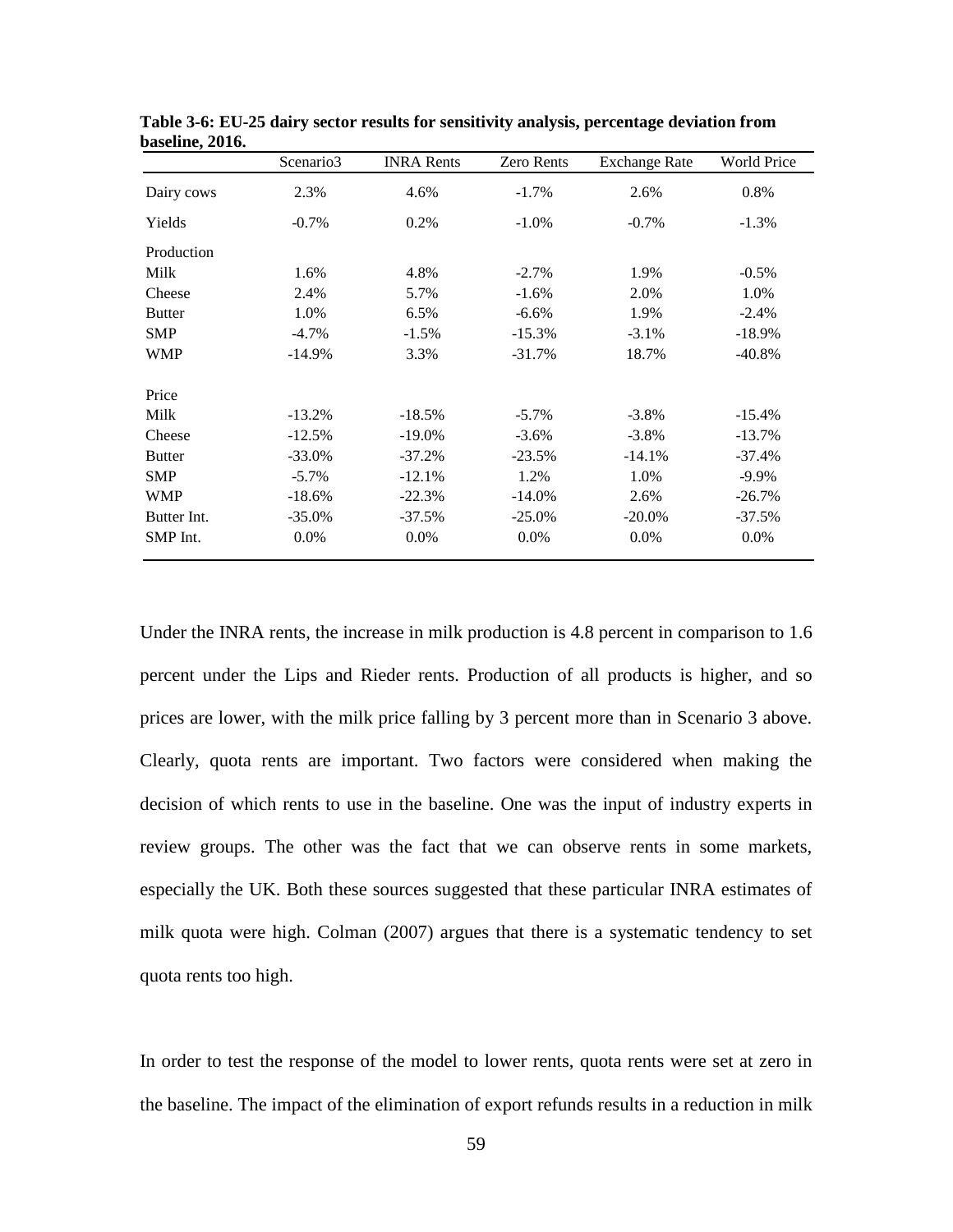production of 2.7 percent. In this simulation, since rents are equalized across regions, the drop in production is much more equally spread between a drop in cow numbers and a reduction in yield. The fall in prices is mitigated, with milk price only down by 5.7 percent in this simulation. Regional changes in milk production in the sensitivity simulations are shown in Table 3-7. It can be seen that the regional pattern of production changes is much more constant for zero rents in comparison to the other scenarios.

|          | Scenario3 | <b>INRA Rents</b> | Zero Rents | Exchange Rate | World Price |
|----------|-----------|-------------------|------------|---------------|-------------|
| $EU-25$  | 1.6%      | 4.8%              | $-2.7%$    | 1.9%          | $-0.5\%$    |
| $EU-15$  | $-0.2\%$  | 4.4%              | $-2.7%$    | 0.6%          | $-2.4\%$    |
| France   | 2.7%      | 13.1%             | $-4.1\%$   | 3.6%          | $-0.3\%$    |
| Germany  | $-2.5%$   | $-1.8%$           | $-3.6\%$   | $-0.8\%$      | $-5.1\%$    |
| Italy    | 2.4%      | $-1.2\%$          | $-1.1\%$   | 0.1%          | 1.7%        |
| $NMS-10$ | 12.9%     | 7.2%              | $-2.4%$    | 9.6%          | 11.2%       |
| Poland   | 22.2%     | 15.9%             | $-3.7\%$   | 17.0%         | 20.5%       |
| Hungary  | $-2.0\%$  | $-7.6\%$          | 5.3%       | $-3.9\%$      | $-3.7\%$    |

**Table 3-7: Region changes in milk production for sensitivity analysis, percentage deviation from baseline, 2016.**

The most important macro variable in the model is the Euro/dollar exchange rate, as it determines the competitiveness of EU products on world markets (in the model all world prices are denominated in dollars). In the baseline the Euro strengthens against the US dollar, moving from 0.80 Euro/dollar in 2006 to 0.71 Euro/dollar in 2016, so EU commodities become less competitive on world markets. Scenario 3 was re-simulated using a parity exchange rate, i.e. the Euro weakens relative to the dollar.

The weaker Euro increases the prices of all commodities in Europe, through an increase in the demand for exports. Prices rise most for cereals which are most closely integrated with world markets. Dairy product exports rise and with them prices, with the milk price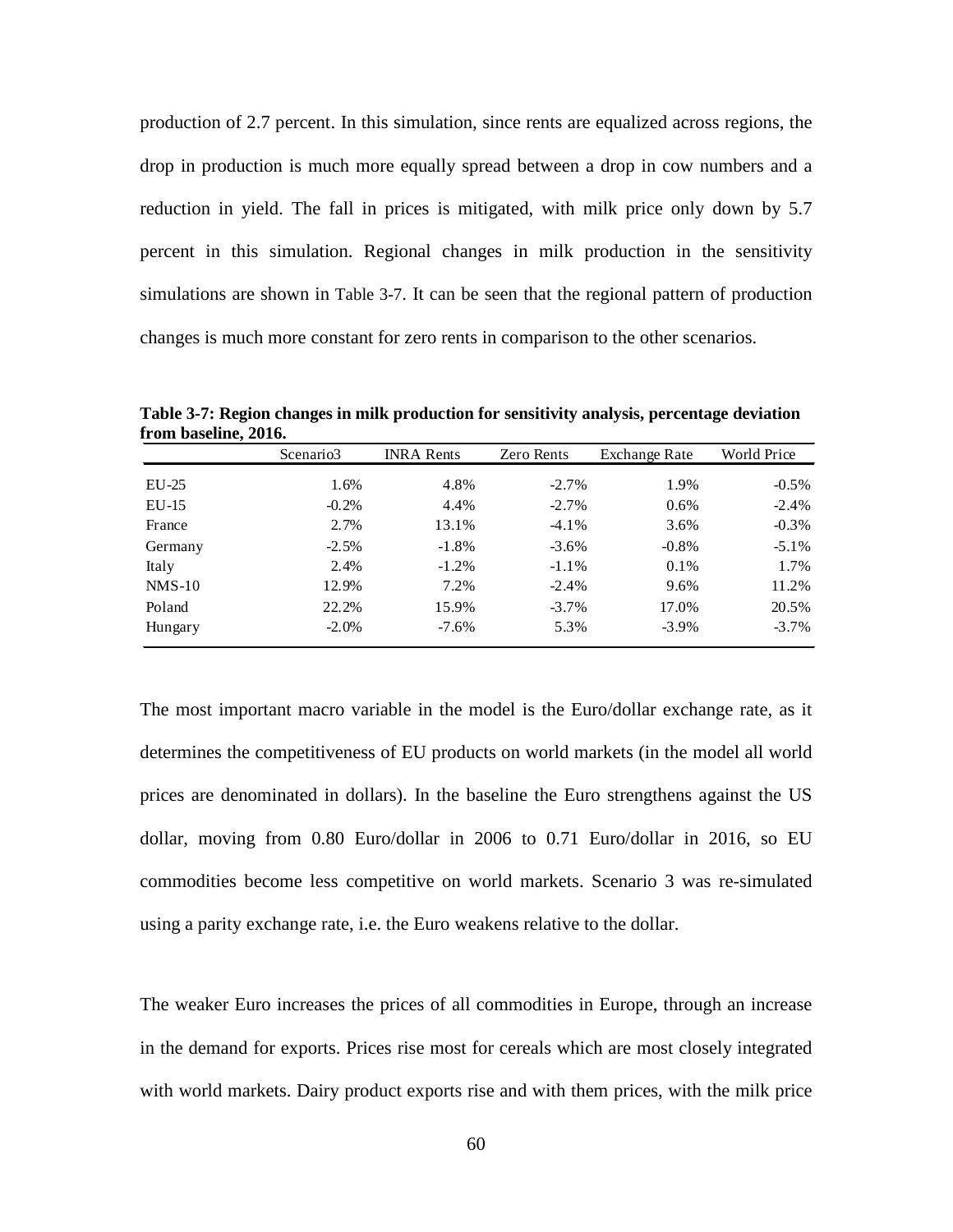about 10 percent higher in the exchange rate simulation relative to Scenario 3. Given that input prices rise further than the milk price, the impact on production is a more modest 0.3 percent.

Even though in the baseline world prices are projected to be below their 2007 highs for the projection period, they are still all above their respective levels in the early part of this decade. Therefore, the model was simulated with a 20 percent reduction in world dairy product prices. However, import tariffs are still large enough to protect EU dairy product margins, so the full 20 percent reduction in prices is not passed on to the EU market. The only impact that the reduction in price has is on exports. The impact is most fully felt by WMP and butter where in Scenario 3 price falls had been sufficient for the EU to export without subsidies, but the drop in prices meant that this was no longer possible. Exports of these bulk commodity products are assumed to be more elastic than those for cheese, where the products of the sector are more heterogenous.

## **Conclusions**

The analysis of the ending of dairy quotas is highly problematic. Dairy quotas have been in place in most of the EU for over 20 years. The details of how they have been implemented in each of the member states are different. Sometimes, quota is traded freely, yielding an estimate of its underlying value, but more often there are restrictions to its transfer. Since estimation of quota rents for all of the countries is beyond the scope of this paper, estimates from the Lips and Rieder study are used as a basis for quota rents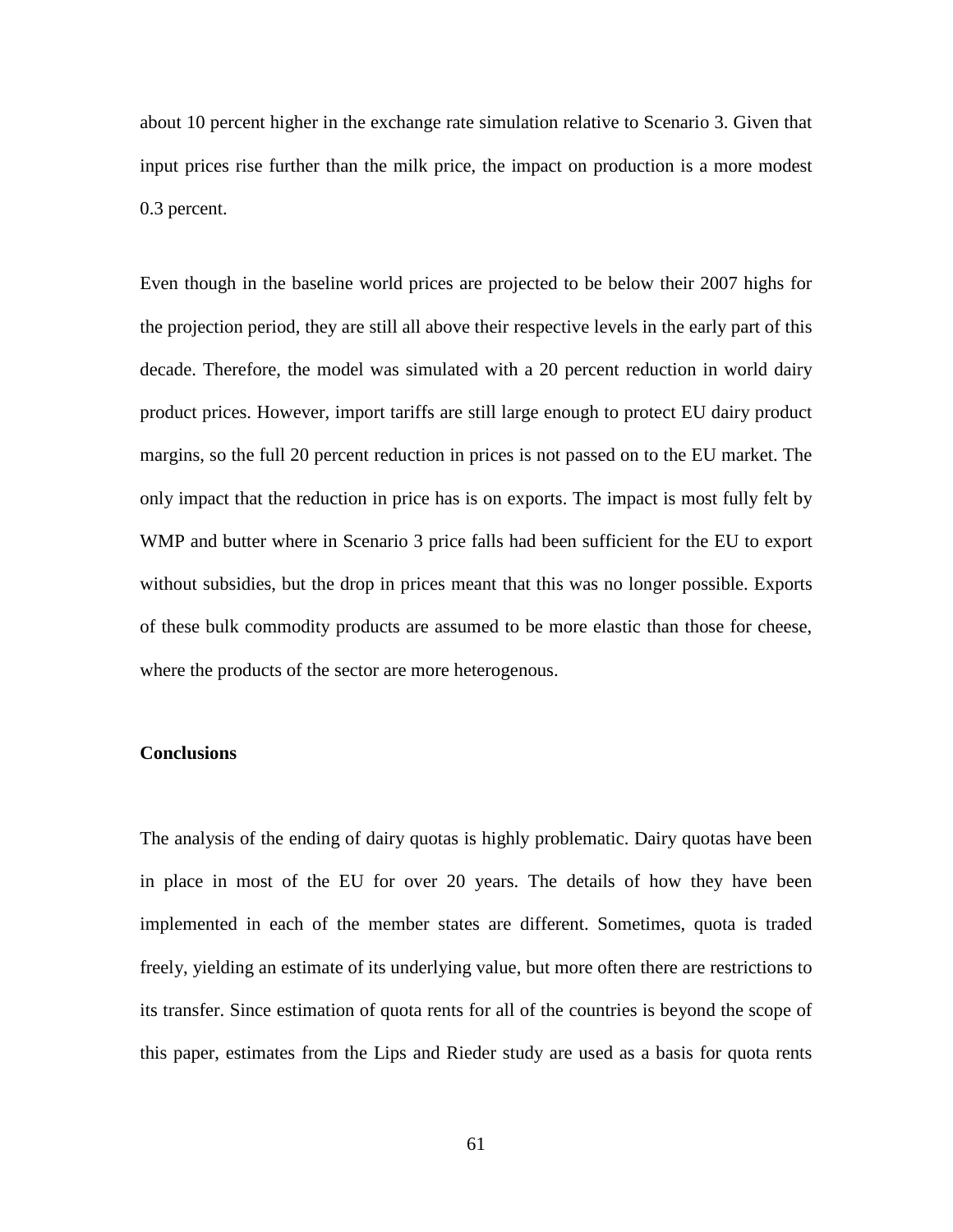that are adjusted for market developments, with the results validated through industry expert groups.

The analysis suggests that even with projections of world dairy prices that are higher than those which prevailed in the early part of this decade, the elimination of export refunds would leave quota rents at close to zero. Milk production is only projected to increase by the order of 2 percent. However, this modest change at the EU level hides more dramatic restructuring of production between member states, with Ireland and Poland projected to increase production significantly, and within member states, as restrictions associated with quotas are removed.

In fact, under world prices that are at or below historical averages, it is changes that are made regarding WTO commitments that are likely to have a bigger impact. Under these conditions quota rents will be small, export subsidies will be needed to export products, and tariffs need to be significant to keep out imports. At high world prices, quota rents would be high, export subsidies are not needed, and lower tariffs are required to protect markets, so the elimination of quotas will have the bigger effect. Of course world prices are themselves linked to EU exports, and after the big price spike in 2007, the response of world markets to changes in EU policy is a potential source of significant market volatility.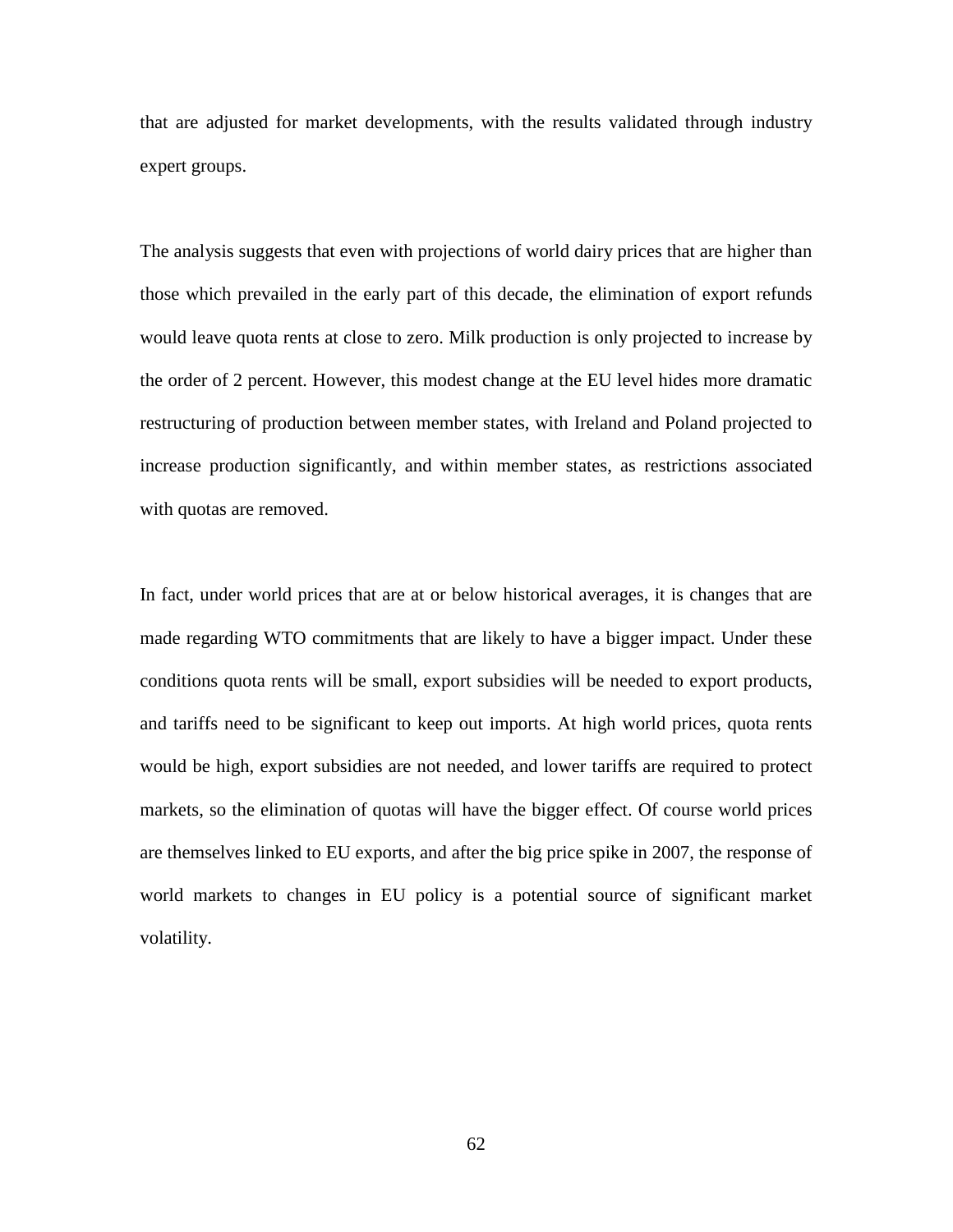### **References**

Bouamra-Melchemache, Z., J. Chavas, T. Cox and V. Requillart, 2002. Policy Reform and the EU 15 Dairy Industry, in Colman, D (ed) *Phasing out Milk Quota in the EU*, Centre for Agricultural, Food and Resource Economics, University of Manchester, 22-43.

Colman, D., 2007. *Reflections on modeling with milk quota rents*. Memo to participants in Drew Associates study, April,  $19<sup>th</sup>$ .

Consortium INRA-University of Waginingen, 2002. "Study on the Impact of Future Options for the Milk Quota System and the Common Market Organisation for Milk and Milk Products."

Drew Associates Limited, 2008. *Phasing Out Milk Quotas in the EU*. Report to the Department for Environment, Food and Rural Affairs.

European Commission, 2002. *Report on Milk Quotas*. Commission Working Document SEC (2002) 789 final.

Hennessy, T. 2007. *FAPRI-Ireland CAP Health Check Analysis: Farm Level Implications of Milk Quota Expansions*. Teagasc, Ireland.

Kleinhans, W., Manegold, D., Bertelsmeier, M., Deeken, E., Giffhorn, E., Jagersberg, P., Offerman, F., Osterburg, B. and Salamon, P. 2001. "Mogliche Auswirkungen eines Ausstiegs aus der Milchquotenregelung fur die Deutshce Landswirtschaft". *Bundesforschungsanstalt fur Landwirtschaft*, Braunschweig.

Lips, M. and P. Rieder, 2005. "Abolition of Raw Milk Quota in the European Union: A CGE Analysis at the Member Country Level". *Journal of Agricultural Economics*, 56 (1): 1-17.

Teagasc, 1999. *Potential Impact on Ireland of Quota Abolition or Enlargement: A Preliminary Analysis from Teagasc Rural Economy Research Centre.* Final Report, July.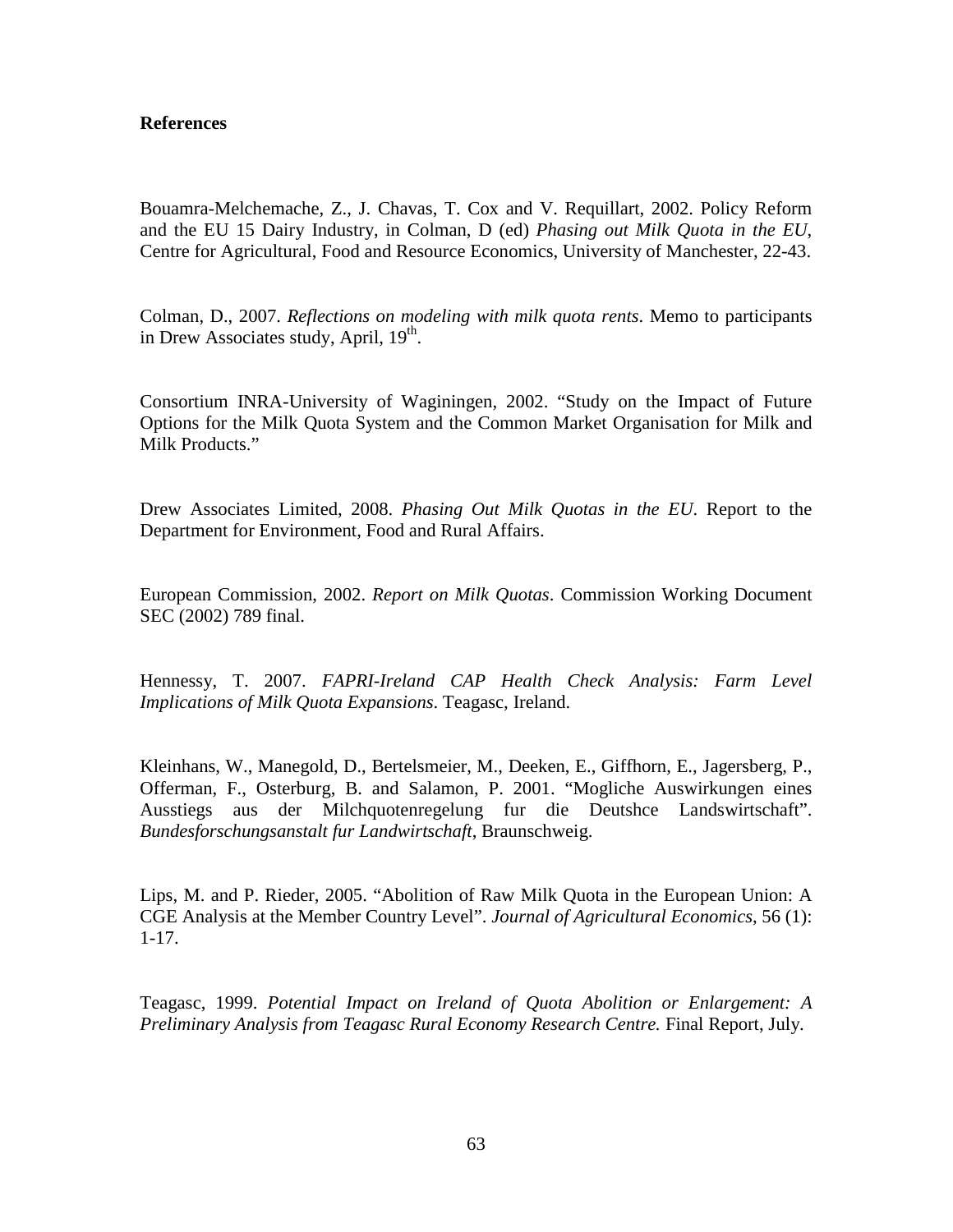# **Appendix 3.1 Baseline Projections for the Dairy Sector.**

|                       |                            |        |                |        | Average   |  |
|-----------------------|----------------------------|--------|----------------|--------|-----------|--|
|                       | 2005                       | 2006   | 2007           | 2008   | 2014-2016 |  |
|                       | thousand head, end of year |        |                |        |           |  |
| Dairy cows            | 23,389                     | 22,971 | 22,207         | 21,931 | 20,106    |  |
|                       |                            |        | kg/head        |        |           |  |
| Production/cow        | 6,084                      | 6,095  | 6.346          | 6.473  | 6,986     |  |
| <b>Fluid milk</b>     |                            |        | million tonnes |        |           |  |
| Cow's milk production | 142.3                      | 140.0  | 140.9          | 142.0  | 140.4     |  |
| Milk quota            | 138.0                      | 138.3  | 138.8          | 139.3  | 139.5     |  |
| Other milk production | 4.1                        | 4.1    | 4.1            | 4.1    | 4.2       |  |
| Fluid consumption     | 39.9                       | 39.7   | 39.7           | 39.6   | 39.0      |  |
| Manufacturing use     | 99.9                       | 99.0   | 99.0           | 100.2  | 99.9      |  |
| Feed use, net exports | 6.5                        | 5.5    | 6.4            | 6.3    | 5.7       |  |

# **Table A. Milk baseline projections.**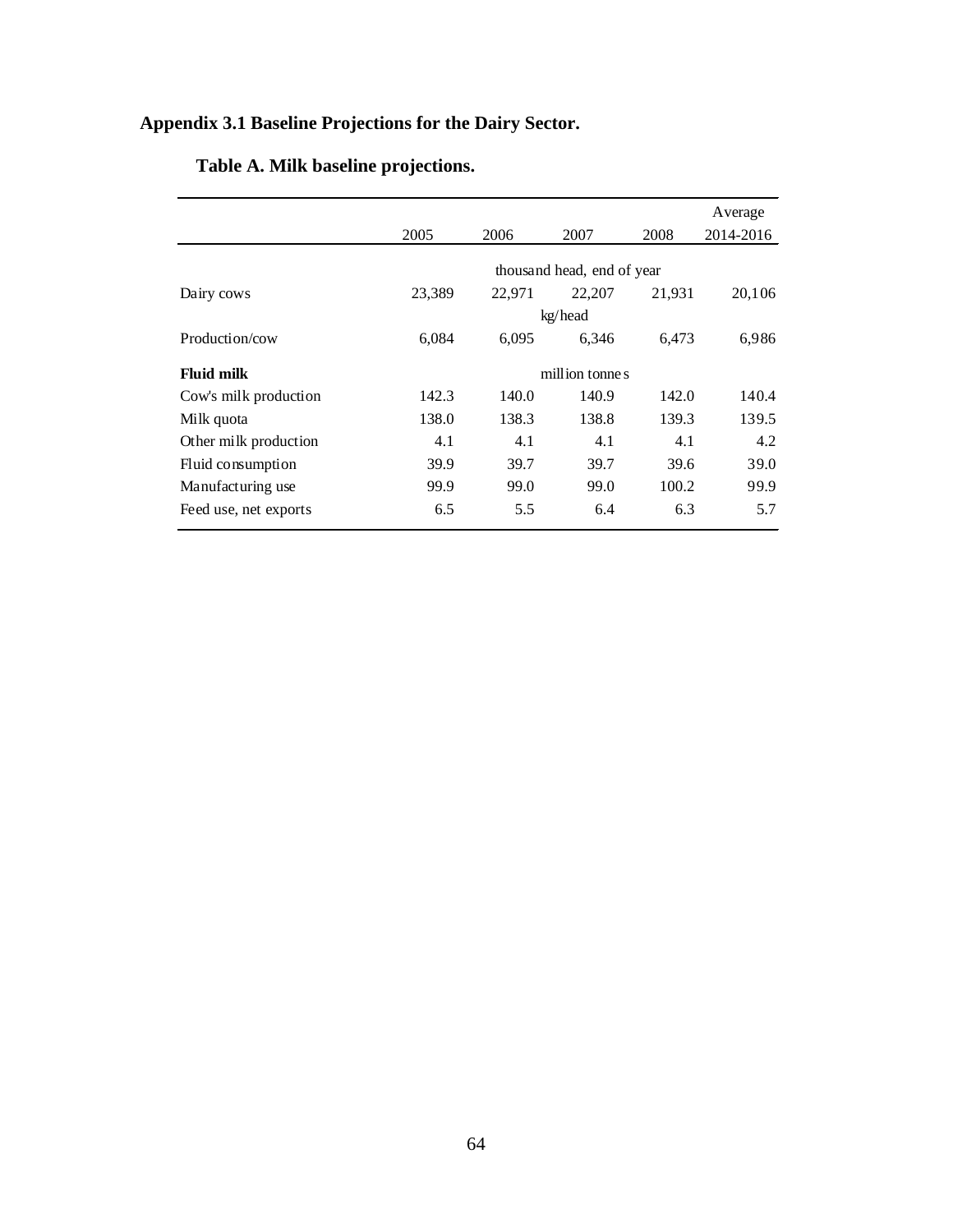|                      |                        |         |                      |         | Average   |  |
|----------------------|------------------------|---------|----------------------|---------|-----------|--|
|                      | 2005                   | 2006    | 2007                 | 2008    | 2014-2016 |  |
| <b>Cheese</b>        |                        |         |                      |         |           |  |
| Production           | 8,481.1                | 8,652.3 | 8,788.9              | 8,892.0 | 9,388.9   |  |
| Non-EU imports       | 88.0                   | 90.0    | 88.3                 | 89.4    | 107.2     |  |
| Domestic use         | 8,091.1                | 8,230.6 | 8,409.0              | 8,427.0 | 9,053.8   |  |
| Non-EU exports       | 478.1                  | 511.7   | 483.8                | 560.4   | 439.2     |  |
| Ending stocks        | 497.6                  | 497.6   | 482.0                | 476.1   | 511.6     |  |
| <b>Butter</b>        |                        |         |                      |         |           |  |
| Production           | 2,179.4                | 2,080.6 | 2,100.1              | 2,066.0 | 2,098.2   |  |
| Non-EU imports       | 74.0                   | 80.0    | 80.0                 | 80.0    | 80.0      |  |
| Domestic use         | 1,946.5                | 1,924.6 | 1,808.9              | 1,870.2 | 1,890.8   |  |
| Non-EU exports       | 337.9                  | 276.0   | 409.3                | 294.8   | 286.3     |  |
| Ending stocks        | 223.6                  | 183.6   | 145.5                | 126.5   | 126.9     |  |
| Skim powder          |                        |         |                      |         |           |  |
| Production           | 959.0                  | 838.0   | 967.4                | 1,001.1 | 786.5     |  |
| Non-EU imports       | 9.0                    | 22.0    | 22.0                 | 22.0    | 22.0      |  |
| Domestic use         | 833.5                  | 760.2   | 769.0                | 722.7   | 732.6     |  |
| Non-EU exports       | 199.5                  | 139.8   | 266.7                | 332.0   | 76.7      |  |
| Ending stocks        | 197.2                  | 157.2   | 110.9                | 79.2    | 49.8      |  |
| <b>Whole powder</b>  |                        |         |                      |         |           |  |
| Production           | 792.6                  | 773.5   | 746.4                | 845.7   | 500.3     |  |
| Non-EU imports       | 20.0                   | 20.0    | 14.7                 | 14.9    | 16.7      |  |
| Domestic use         | 301.8                  | 305.6   | 303.4                | 307.8   | 340.6     |  |
| Non-EU exports       | 510.9                  | 487.9   | 467.3                | 555.9   | 176.0     |  |
| Ending stocks        | 42.3                   | 42.3    | 32.8                 | 29.7    | 49.2      |  |
| Consumption          |                        |         | kilograms per capita |         |           |  |
| Fluid milk           | 78.3                   | 77.3    | 77.0                 | 76.6    | 74.4      |  |
| Cheese               | 15.9                   | 16.0    | 16.3                 | 16.3    | 17.3      |  |
| <b>Butter</b>        | 3.8                    | 3.8     | 3.5                  | 3.6     | 3.6       |  |
| <b>Prices</b>        | euro per 100 kilograms |         |                      |         |           |  |
| Milk, 3.7% fat       | 28.9                   | 27.6    | 33.1                 | 33.0    | 31.1      |  |
| Cheese market        | 388.2                  | 384.4   | 427.9                | 442.8   | 432.7     |  |
| <b>Butter market</b> | 322.5                  | 290.3   | 382.3                | 322.5   | 278.0     |  |
| SMP market           | 209.0                  | 219.4   | 307.1                | 311.0   | 273.3     |  |
| WMP market           | 242.0                  | 247.9   | 319.1                | 311.7   | 244.8     |  |
| Butter intervention  | 282.3                  | 259.3   | 246.2                | 246.2   | 246.2     |  |
| SMP intervention     | 185.0                  | 174.7   | 174.7                | 174.7   | 174.7     |  |

# **Table 3B. Dairy product baseline projections.**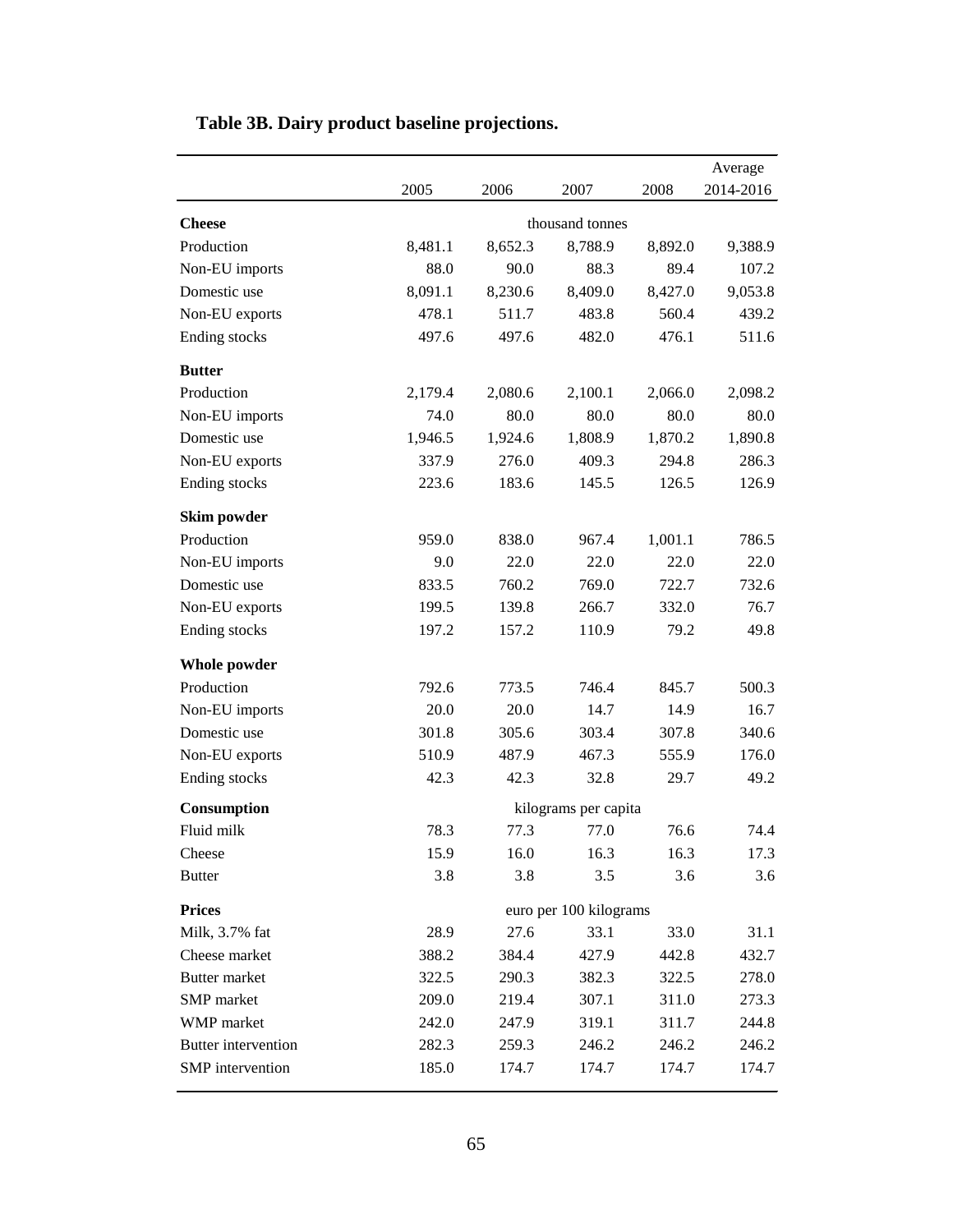# **4. LINKING A PARTIAL EQUILIBRUIM MODEL OF BIOFUELS TO EU AGRICULTURE MARKETS AND BEYOND. [18](#page-78-0)**

#### **Abstract**

 $\overline{a}$ 

*In this paper a partial equilibrium model of biofuels in the EU is presented. The model runs simultaneously with FAPRI's pre-existing partial equilibrium model of the EU-27 agriculture sector, the GOLD (grains, oilseeds, livestock and dairy) model. The model is simulated to examine the impact of requiring that biofuels account for 10 percent of total transport fuel energy. The results illustrate the importance of biofuels policy on agriculture markets within the EU, as well as producing an estimate of the impact on*  world markets of changing biofuels targets. The introduction of the mandatory target *significantly increases the demand for both cereals and vegetable oil. World cereals trade is more elastic with respect to price than in the case of oilseeds and therefore vegetable oil prices increase much more than their cereal counterparts.*

#### **Keywords: Biofuels, agriculture policy, partial equilibrium model**

The impact of biofuels policies on agricultural markets is an issue that has received a great deal of recent attention beyond the agricultural economics profession. Despite some

<span id="page-78-0"></span><sup>&</sup>lt;sup>18</sup> A version of this paper, "Incorporating Biofuels into a Partial Equilibrium Model of the EU Agricultural Sector" by J. Binfield, P. Westhoff and E. Le Cadre, was published as part of the proceedings of t the  $107<sup>th</sup>$ EAAE Seminar, Seville, Spain, 2008.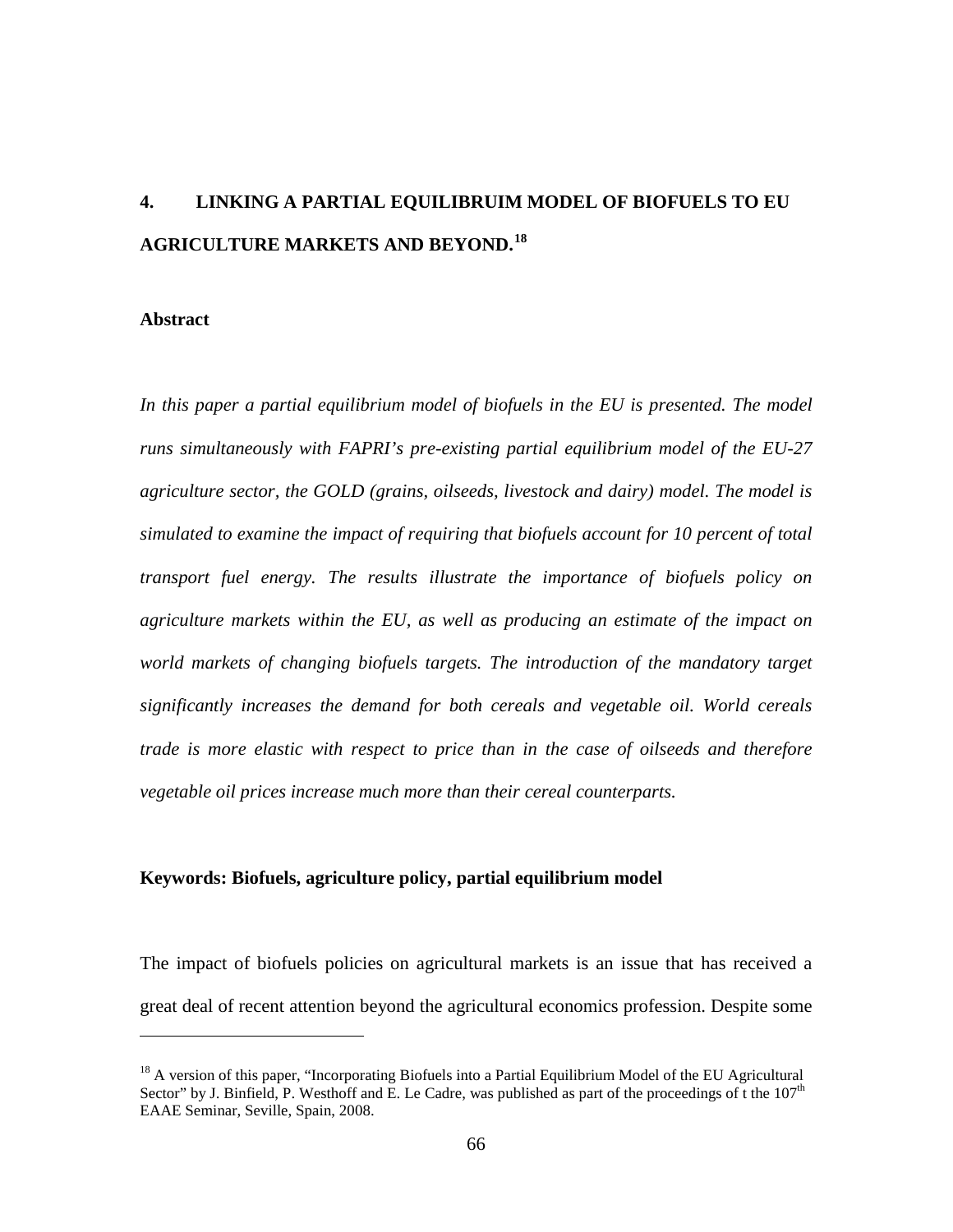protestations that the impact that biofuels have had on agricultural markets are minimal, it is clear, particularly in the case of the oilseed market, that demand for crops as a feedstock for biofuels has been a major contributor to the record prices that these and other commodities command in 2008. It is therefore imperative that models of the agricultural sector, especially those for regions where there are significant biofuels industries such as the US or the EU, incorporate the demand for feedstocks for biofuels. The incorporation of the biofuels sector into the models, however, poses a number of challenges, especially through the rapid development of the sector, and the associated paucity of available data. In the EU modeling is complicated by the variety of policies that are in place, given that the different member states have chosen a variety of routes to achieving targets.

The 2003 Biofuels Directive (European Commission, 2003) prompted EU member states to introduce a variety of policies in order to meet their national targets for biofuel consumption. These policies were a combination of exemptions to specific taxes applied to fossil fuels, mandated levels of biofuel incorporation, and more complex policy tools combining these. It will be argued that the FAPRI approach and the GOLD model structure are appropriate for modeling the biofuels sector. The model comprises of a system of simple, single equations that allows the explicit incorporation of the important economic, biological, and policy relationships of the sector.

In the model the production of biofuels feeds into the agricultural sector through the conversion of biofuels production into its feedstock requirement. The GOLD model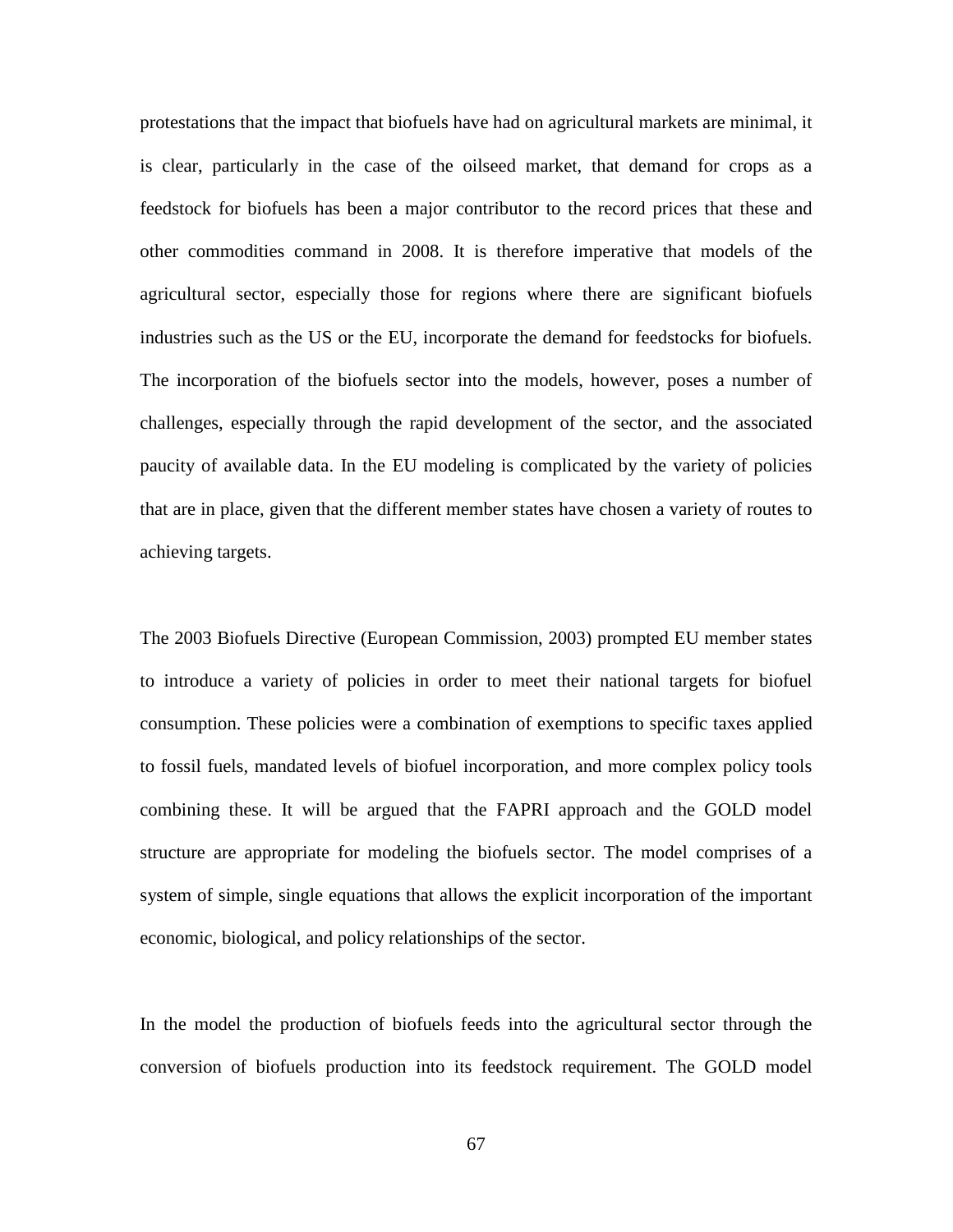allows vegetable oil or cereals to be sourced either domestically or through imports. Increased demand for biofuels is therefore translated into increased prices for cereals, vegetable oil and oilseeds in the GOLD model. In the model, therefore, a policy increasing the demand for biodiesel can result in an increase in the import of either biodiesel, vegetable oil (either rapeseed, soy, or sunflower), or oilseeds. In addition it will stimulate EU oilseed production.

At present the model only incorporates the production and use of first generation biofuels. It is impossible to say if or when commercial production of second generation biofuels such as that derived from cellulosic material will occur. In addition, the fact that targets are expressed in terms of "renewable energy" has been stressed by the Commission and there is therefore a variety of options beyond biodiesel and ethanol available to member states to meet targets and none of these are modeled. The scenarios presented here therefore only address changing volumes of first generation biofuels and it is acknowledged that it was never the intention of the European Commission when formulating energy policy that all of the target for biofuels as a proportion of transport usage would come from these fuels.

#### **The Biofuels Model**

Given that the national policies differ in each member state, an ideal biofuels model of the EU would require that each of the countries should be modeled, but that would lead to a model that would be too unwieldy to simulate in conjunction with the rest of the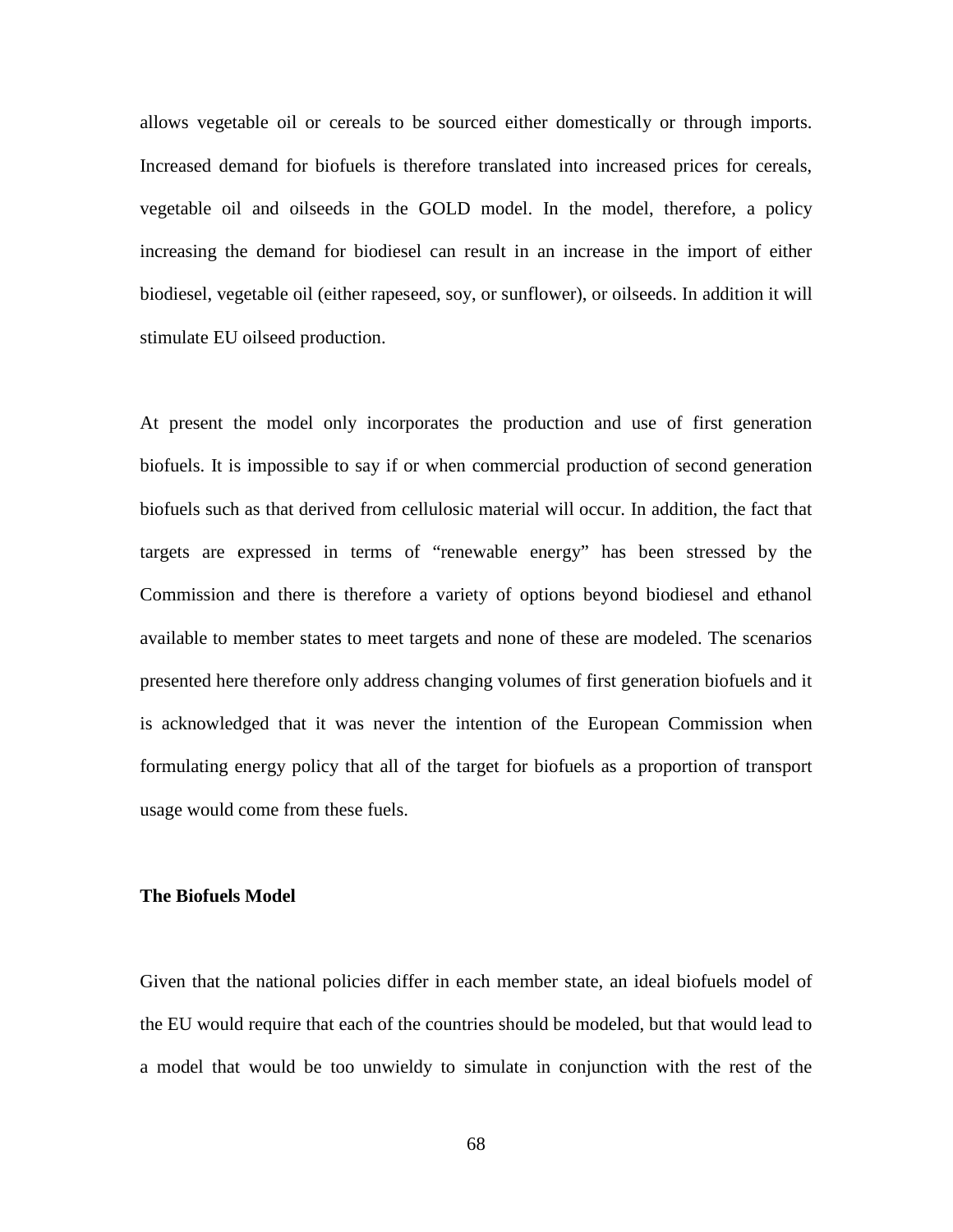agricultural model. The model therefore separates some of the most important markets of France, Germany, Italy, the UK, and a 'rest of the EU' region. Within the rest of EU region an attempt is made to aggregate the policies imposed and weighting these where appropriate. The model estimates gasoline and diesel prices, fuel use for the transport sector and the supply and demand of ethanol and biodiesel for each of the regions. The model solves for EU ethanol and biodiesel prices by determining trade at the EU level.

A simple representation of the interaction between the biofuels model and the GOLD model is presented in [Figure 4-4.](#page-95-0) The biofuels model takes the prices of feedstocks used for biofuel generation from the GOLD model, and the subsequent feedstock demand from the biofuels model is added to food and feed demand determined in the GOLD model. Data for the biofuels models comes from EUROSTAT, *Biofuels Barometer* (various years), F.O. Lichts' *World Ethanol and Biofuels Report* and various other *ad hoc* sources.

In the model an attempt has been made to endogenize certain aspects of the transport energy market, which allows different types of scenarios to be attempted. For example, it is envisioned that an oil price shock would be of interest. The influence of the transport sector on biofuels differs according to which type of policies the member states choose to attempt to meet their targets. If a tax exemption is chosen, then the price of fossil fuels is very important and the oil price will have a very direct impact on biofuels consumption. If mandatory blending rates are the preferred policy, then the oil price will have little impact if demand for transport fuel is inelastic, but in that case projections of total fuel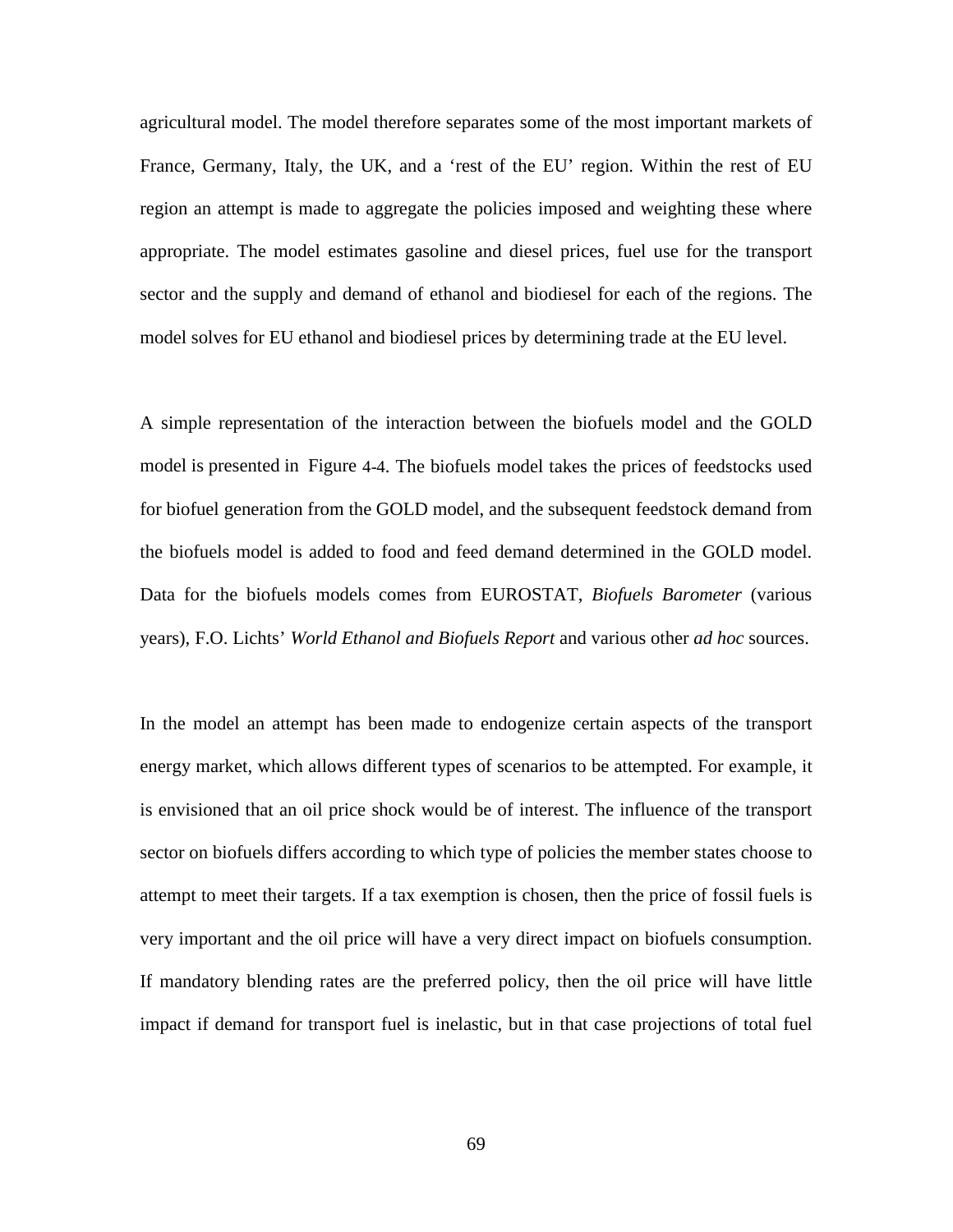use is needed. A simple model is developed, that can be aligned with external projections where available (for example, European Commission, 2006).



**Figure 4-1: Energy market component of biofuels model.**

In the energy model the world oil price and GDP deflator come from Global Insight, Inc. The gasoline and diesel price are from EUROSTAT and are determined by the oil price and the GDP deflator. At present in the model gasoline and diesel prices move together, but it is expected that as the proportion of diesel vehicles continues to rise then there could be some divergence between the price of the two fuels (Kavalov, 2004). In order to capture this correctly, however, a global energy model would be required.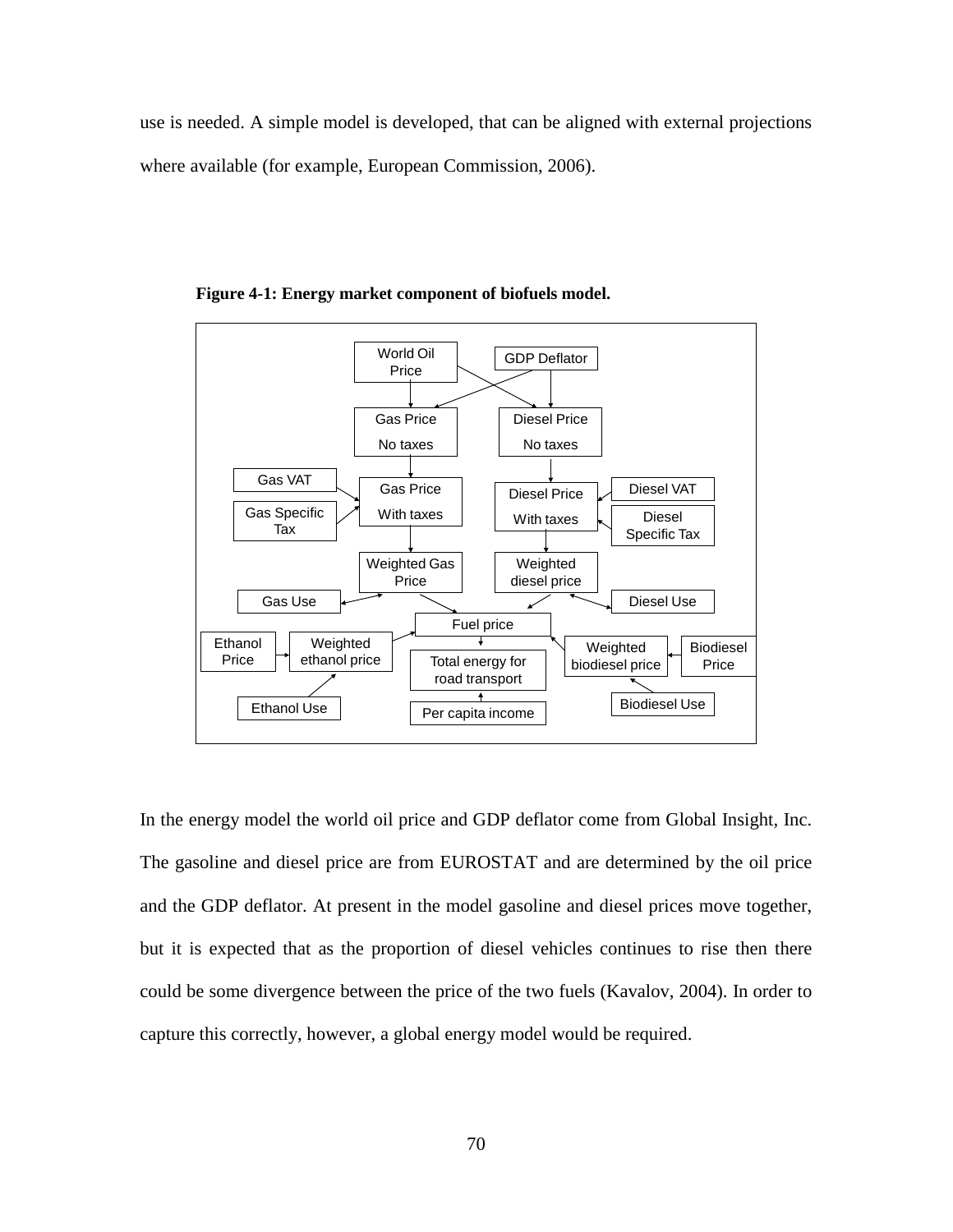For the most part the GOLD model is not estimated. Given the number of equations, estimating the whole model would be a massive undertaking. Also, data limitations mean that estimation is not possible for many variables where time series may only go back a few years. Even for agriculture there are questions whether estimation over a 20 year period is really meaningful, especially given the changes to the CAP and more importantly the economic transformation in the new member states. For biofuels, the lack of data and the recent change in policy means that estimation is not attempted. The approach in GOLD is to calibrate the model using parameters that are taken from the literature, or based on modeler judgement, and then the results are reviewed by experts including academics, policy makers and industry. Where there is enough data some estimation is carried out to validate the assumptions and this is the case for some of the equations in the transport energy sector where long time series are available.

The important equations from the energy model are:

 $MGPRi = f(POLERAP, G3EITi)$ ,  $DIPRi = f(POLERAP, G3EITi)$ 

FUTOTCi = f(FUWPRi, RGDPCi)

DIPROPi = f(DIPRi/MGPRii, trend)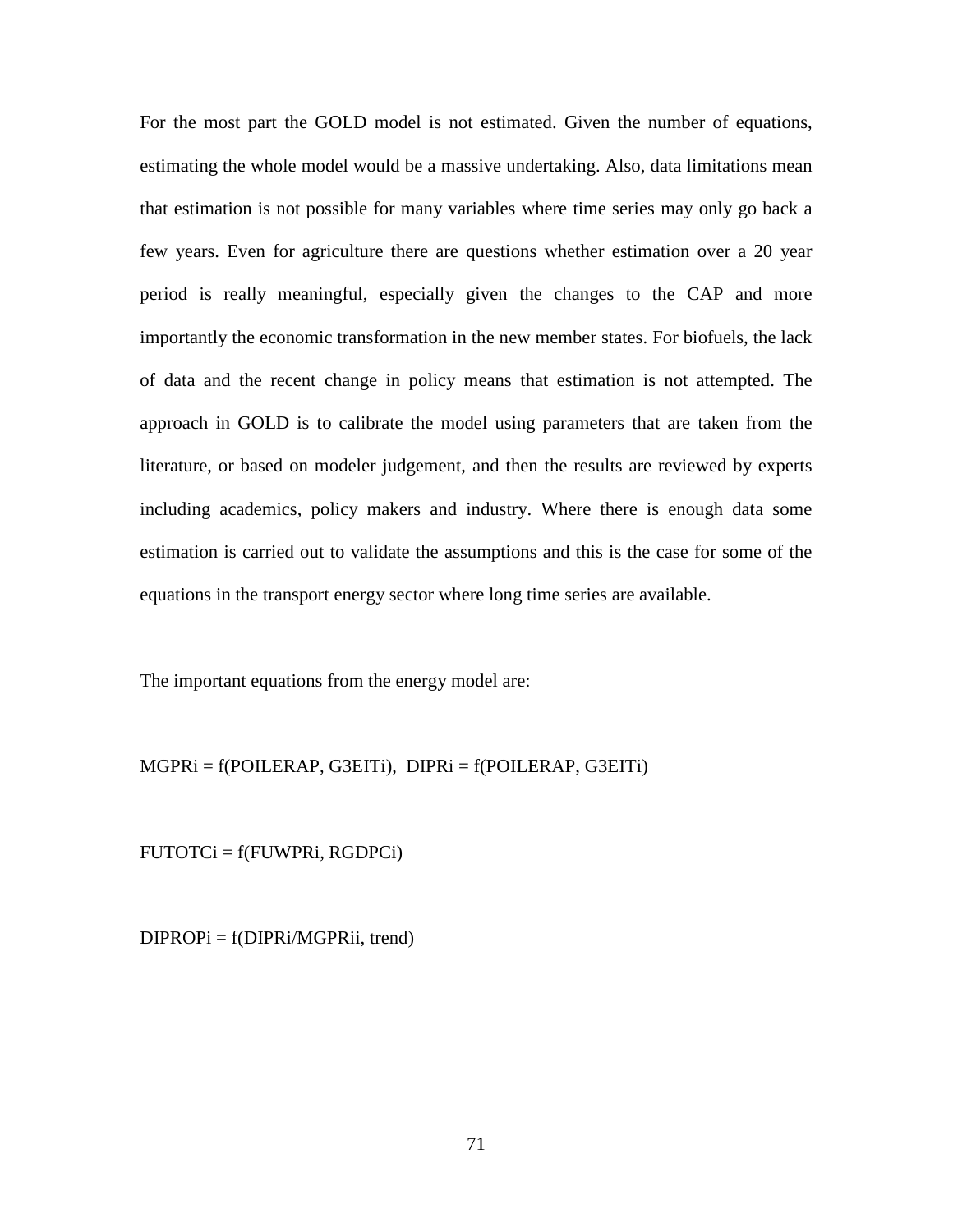$MGPRi = gasoline price$ ;  $DIPRi = diesel price$ ;  $POILERAP = oil price$ ;  $G3EITi = GDP$ deflator; FUTOTCi = total energy use in transport; FUWPRi = weighted fuel price;  $RGDPCi = GDP$  per capita;  $DIPROPi =$  proportion of diesel in fossil fuel use.

The weighted fuel price is calculated by taking the prices of all the fuels, fossil and biofuels, and weighting by their level of use. Since the biofuels prices are determined endogenously in the model, changes in biofuels policies or agricultural markets can impact the total demand for transport energy, although that impact is small. The trend that is chosen for the proportion of diesel in fossil fuel use is an important variable, as it has a direct impact on biodiesel demand where there are mandatory incorporation rates. In these projections a trend is chosen so that diesel's share of total fuels increases at a decreasing rate, but still rises to 70 percent at the end of the period. Over the projection period the taxation policies of the member states with regard to fossil fuels are kept at current levels, although in the past in many countries the tax advantage for diesel has been reduced over time.

The way that the model is constructed means that any change in the price of biofuels is passed on to the consumer, implicitly through an equivalent change in the pump price. This is a significant shortcoming of the model; a more satisfactory structure would model margins along the fuel chain, but this would require more data. Also, the gasoline and diesel prices are assumed not to be influenced by the volume of biofuels sold. Making changes to the model to better reflect fuel market characteristics might not change the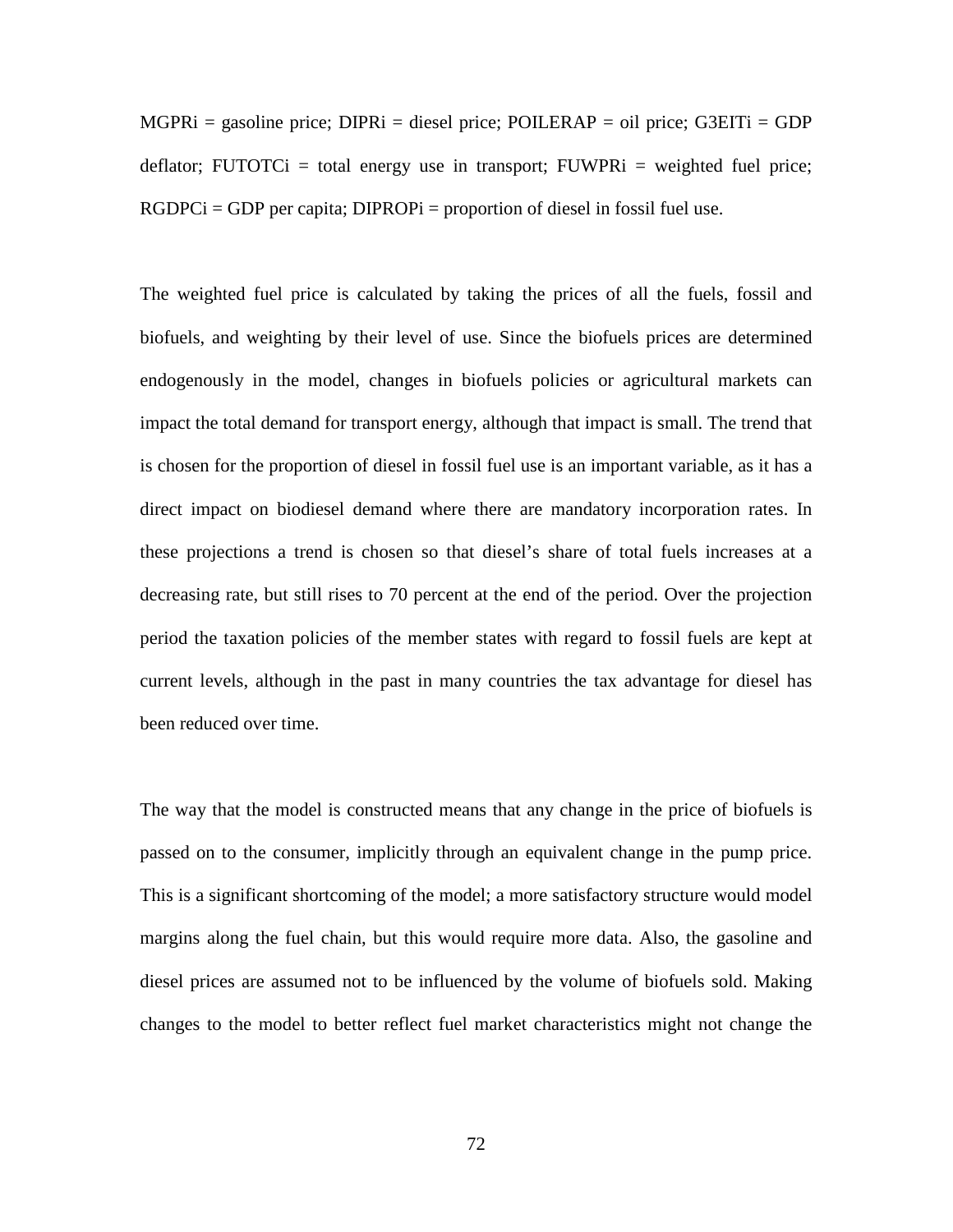estimated overall impacts of policy change for agriculture, but it would have major welfare implications as to who ultimately shoulders the burden of policies.

The output from the energy part of the model is an important determinant of the level of demand for biofuels. An attempt is made in the model to separate the demand for biofuels into three distinct categories:

- i. Demand for biofuels that comes from sources such as public fleets where policies require that vehicles will always be operated using biofuels. Demand is very inelastic with respect to changing prices in this market.
- ii. Markets where biofuels compete directly with fossil fuels (mostly with the aid of tax incentives), such as in the E-85 or B-100 markets, or when a blending rate decision is made based on relative competitiveness. This market will be much more elastic than (i).
- iii. Mandatory incorporation or blending rates imposed by the member states, or by the EU in the case of the Renewable Energy Source Directive. Here demand is very inelastic, though in practice in the model there is a small response, in that higher biofuel prices will lead to an increase in the weighted fuel price and therefore a drop in the total demand for fuels. This effect is small given the low elasticity for total transport energy usage and the small role that biofuels take in meeting that demand.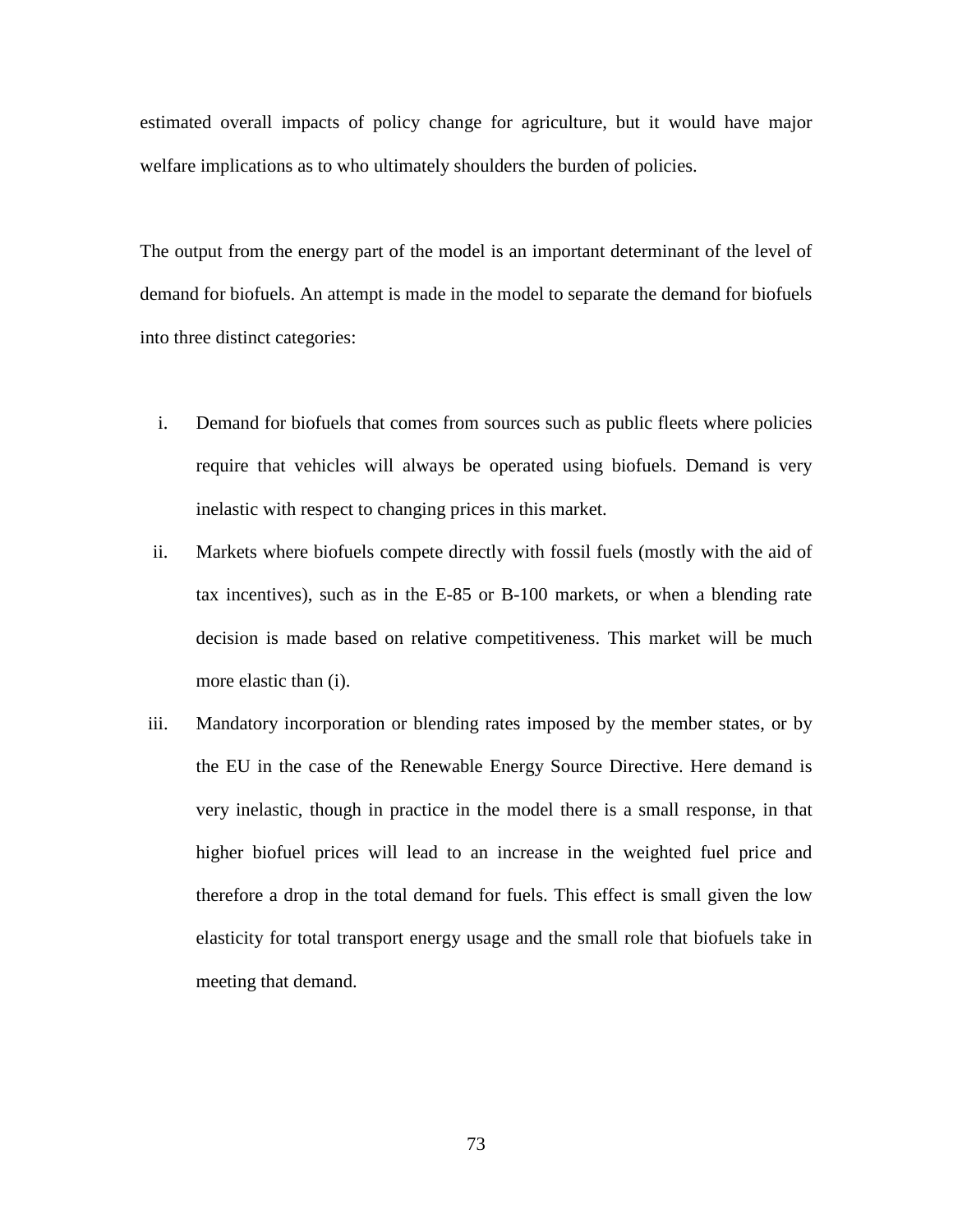A simplified diagram of the demand for biofuel is given in [Figure 4-2.](#page-87-0) In practice, the demand equations are made more complicated by the diverse policies operated at a member state level. The schemes in operation in the UK and France operate like a mandatory level that is binding for a range of biofuel prices. If biofuels prices rise to a very high level then the limits under the Road Transport Fuel Obligation (RTFO) and Tax Generale sur leas Activites Pollutants (TGAP) will not be binding. The different demand equations for the countries attempt to take this heterogeneity into account.

Separating demand and supply in this way, and in particular the modeling of policy appropriately as impacting on demand or supply has the ability to capture facets of market behavior not addressed by models that do not make this decomposition. For example, the model projected a drop in both consumption and production of biodiesel in Germany for 2007. The former was due to a change in policy away from tax incentives to a mandate and a reduction in the competitiveness of B-100, and the latter was due to an erosion in returns as vegetable oil prices were projected to rise faster than biodiesel prices as a result of excess capacity. This example illustrates the benefits of using this type of model structure.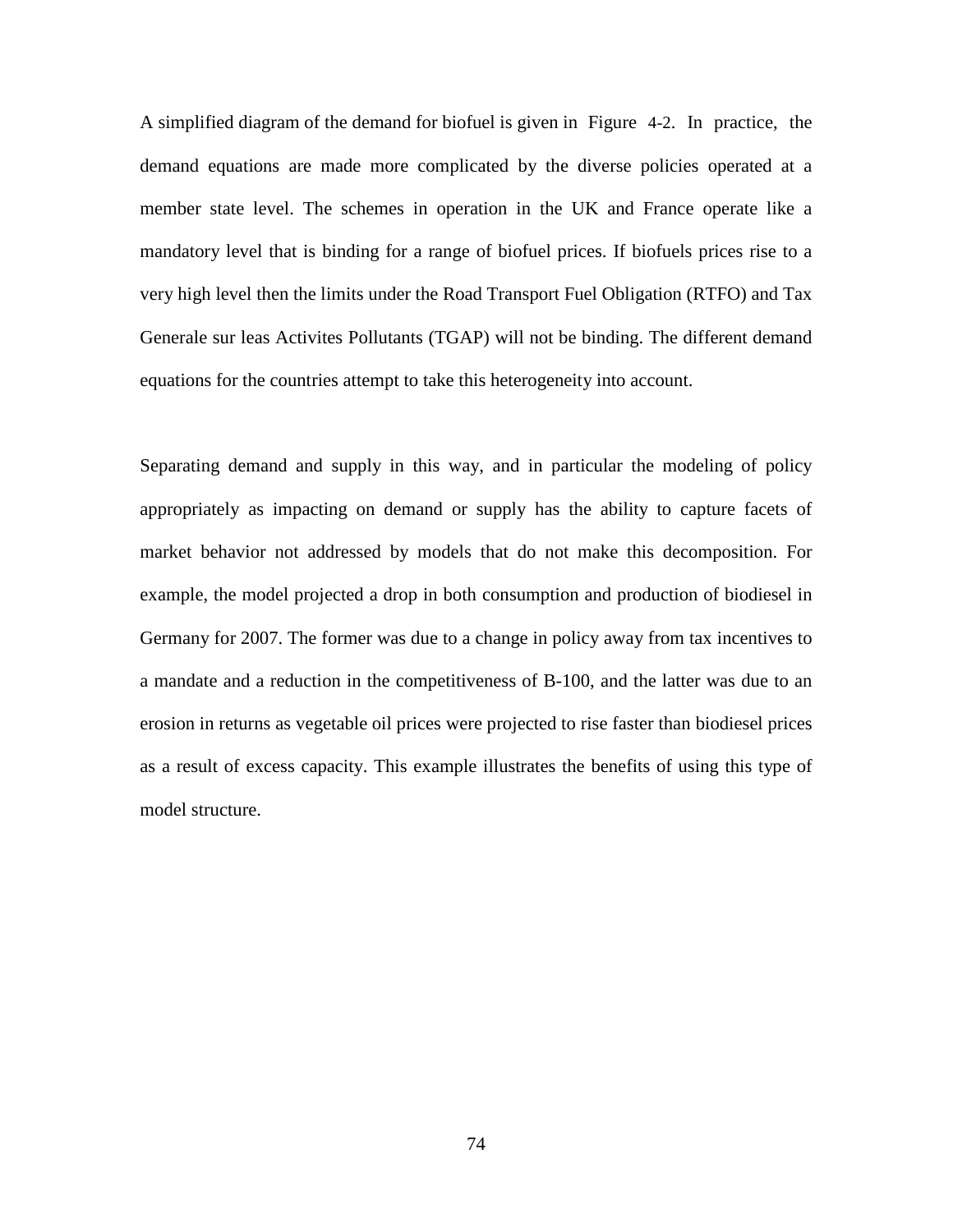<span id="page-87-0"></span>**Figure 4-2: Biofuel demand in the model.**



The equations for the demand component of the biofuel model can be summarized as:

 $BDTOTCi = f(max((biodiesel/diesel)$  pump price, biodiesel/diesel refinery price), country level mandated volume, EU mandated volume)))

ETTOTCi =  $f(max((ethanol/gasoline pump price, ethanol/gasoline refinery price),$ country level mandated volume, EU mandated volume)))

BDTOTCi = biodiesel transport energy usage,  $ETTOTCi$  = ethanol transport energy usage

The specific structure of the country and regional models differ, but in each case several markets are assumed to operate. The lack of data for these different markets makes the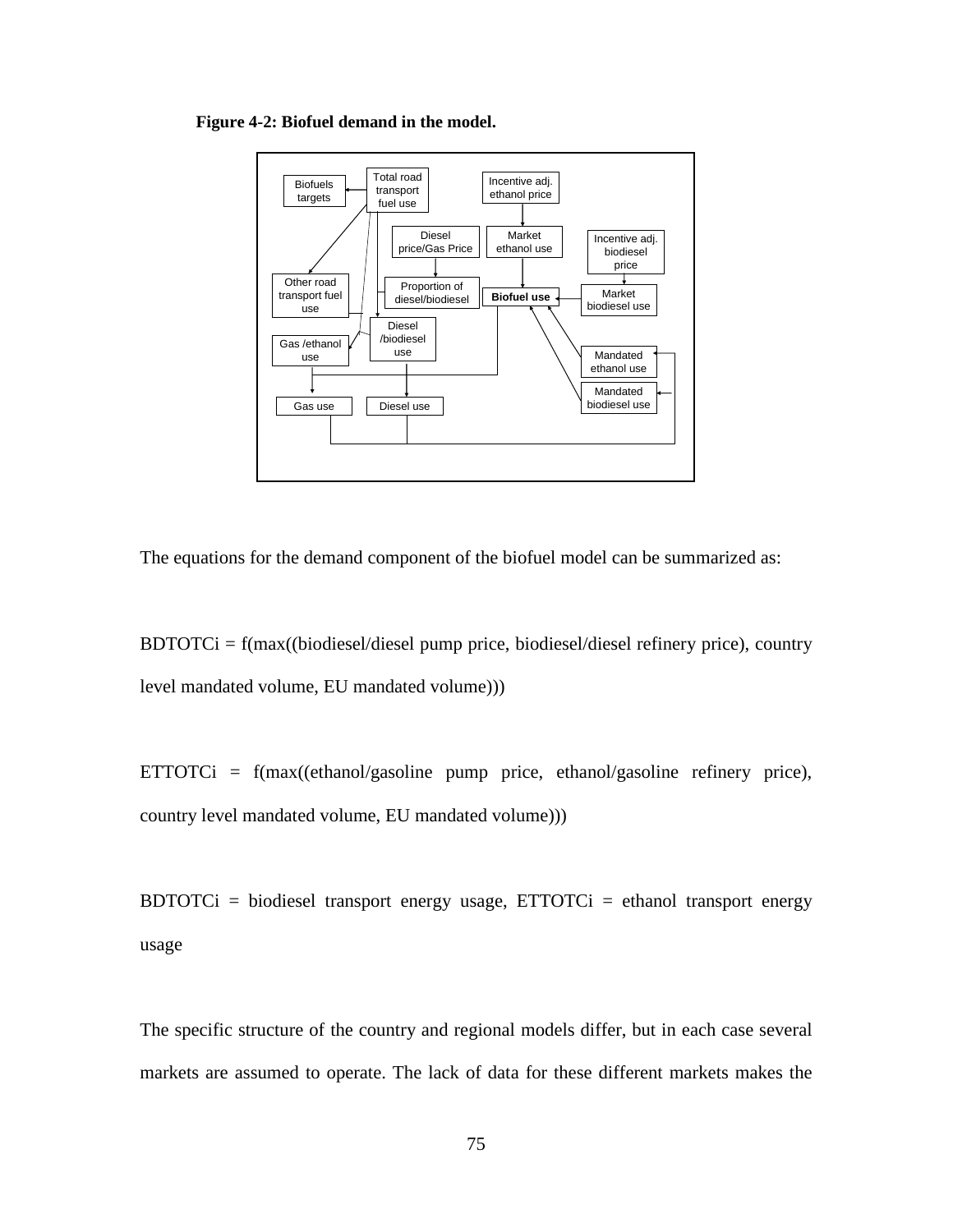calibration of this part of the model difficult. However, there is some historical and *ad hoc* data on which to base assumptions. The actual specification of the equations in the model incorporate estimates of each of the market so that where there is no mandate, or where biofuels are very cheap relative to fossil fuels, demand can be very responsive to changes in fossil fuel prices or changes in the price of biofuels. Over the range of biofuel/fossil fuel prices that means that when mandates are binding demand becomes very unresponsive to price changes.

As most countries switch to some sort of mandatory use or blending rate approach, the need to segregate the markets like this becomes less important. One reason the policy change has occurred in the case of biodiesel is that increases in biofuels prices have increased the cost of maintaining the competitiveness of biofuels with their fossil fuel counterparts.

The production component of the model is based on the approach taken by FAPRI-MU in their US modeling system. In this approach shown in [Figure 4-3,](#page-89-0) the capacity of the industry is estimated first, then capacity utilization, which together give production. Separating production into these two components separates investment and current production decision and more closely approximates to the way that the industry actually works. In our baseline projections, for example, capacity growth stalls in the near future given low margins in the industry, but as mandated blending rates push up prices, margins recover and the industry expands.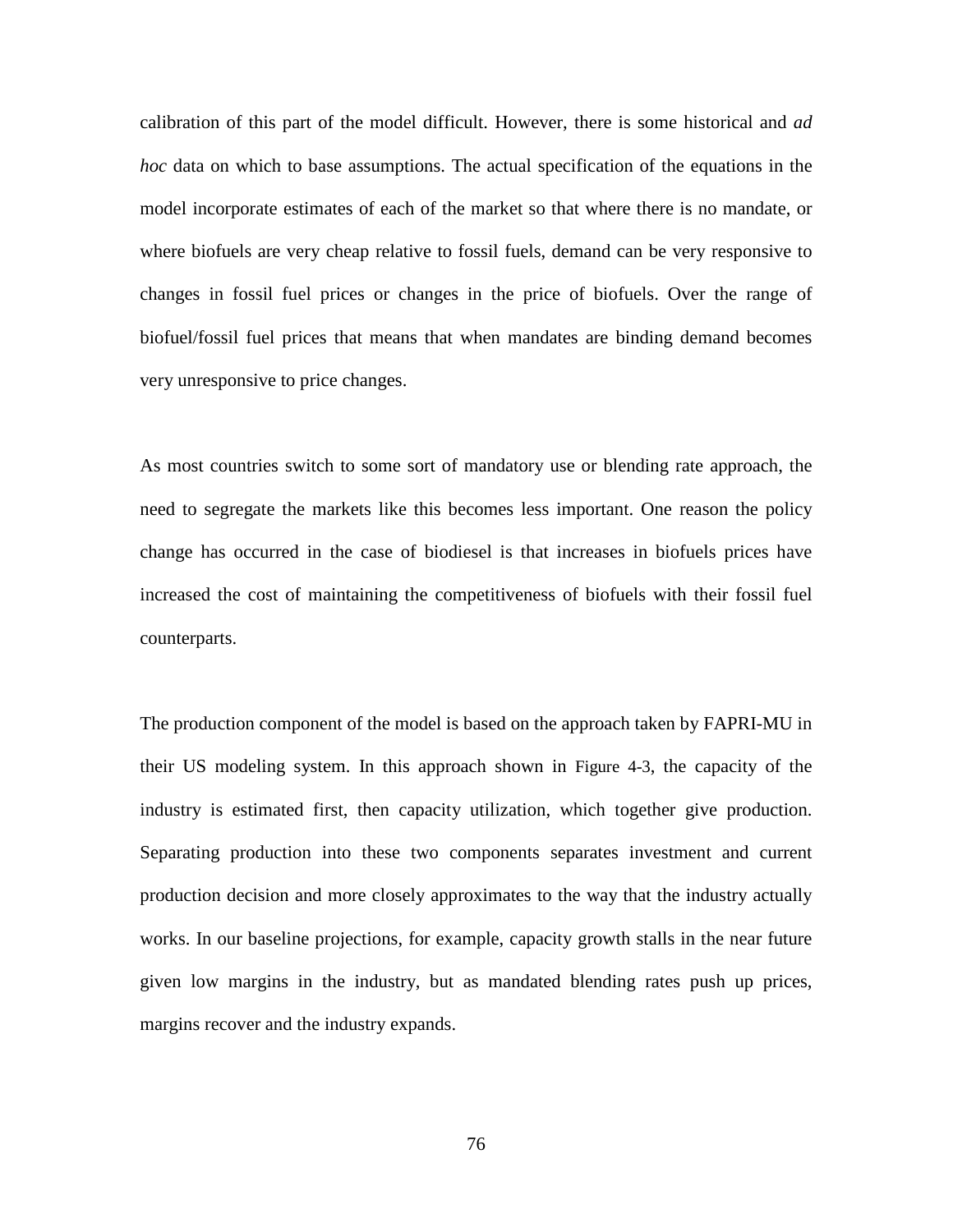<span id="page-89-0"></span>**Figure 4-3: Production of biofuels in the model.**



The equations of the model can be summarised as:

 $BDCAPI = BDCAPI(-1) - 0.05*BDCAPI(-10) + f(BDNRTi/GDPDi (lag 0 - lag3))$ 

BDUCROi = f(BDNRTi/GDPDi)

 $ETCAPi = ETCAPI(-1) - 0.05*ETCAPi(-10) + f(ETNRTi/GDPDi (lag 0 - lag3))$ 

ETUCROi = f(ETNRTi/GDPDi)

 $BDCAPI = biodiesel capacity, BDNRTi = biodiesel net returns, ETCAPi = ethanol$ capacity,  $ETNRTi =$  ethanol net returns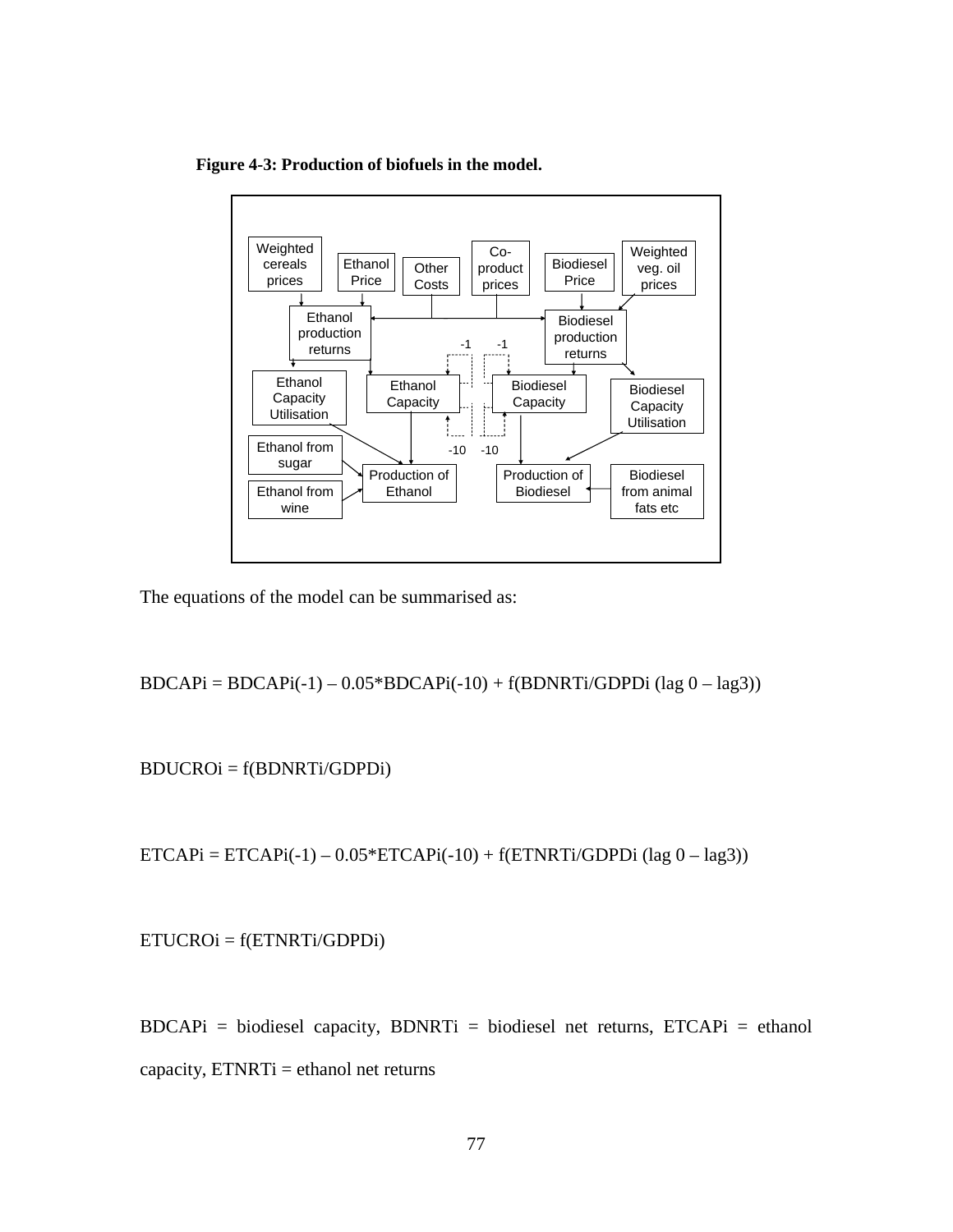The capacity in the current period is therefore determined by the capacity in the previous period minus some loss in capacity that is assumed to become obsolete, plus additional capacity (which could be zero) based on a set of lagged returns to the industry. The coefficients on these returns in the equations are weighted to represent the fact that it takes several years to plan and build capacity. Utilization is based on current period returns and is constrained between 0 and 100 percent using a logistic function.

Returns are the key variables in these equations and it is difficult to obtain comprehensive data on the costs and profits of the industry. The returns that are used in this simulation come after a review of the various published estimates of returns that are available in the public domain (such as International Energy Agency, 2004; FAS/USDA, 2003). At present in the model virtually identical returns are used for each of the countries (differing only by the cereals prices produced for each country by the GOLD model), and are based on producing ethanol from wheat and biodiesel from rapeseed. This is an area where greater access to data will improve the model significantly.

Once the volume of ethanol produced is determined then that is converted into cereal equivalents. The cereal demand is divided up into demand for wheat, barley and maize on the basis of historical use. Some substitution between the cereals is allowed on the basis of relative prices. Biodiesel comes from rapeseed, soybean or palm oil (or an "other" category). Limited substitution is allowed but, overall, the fact that there are technical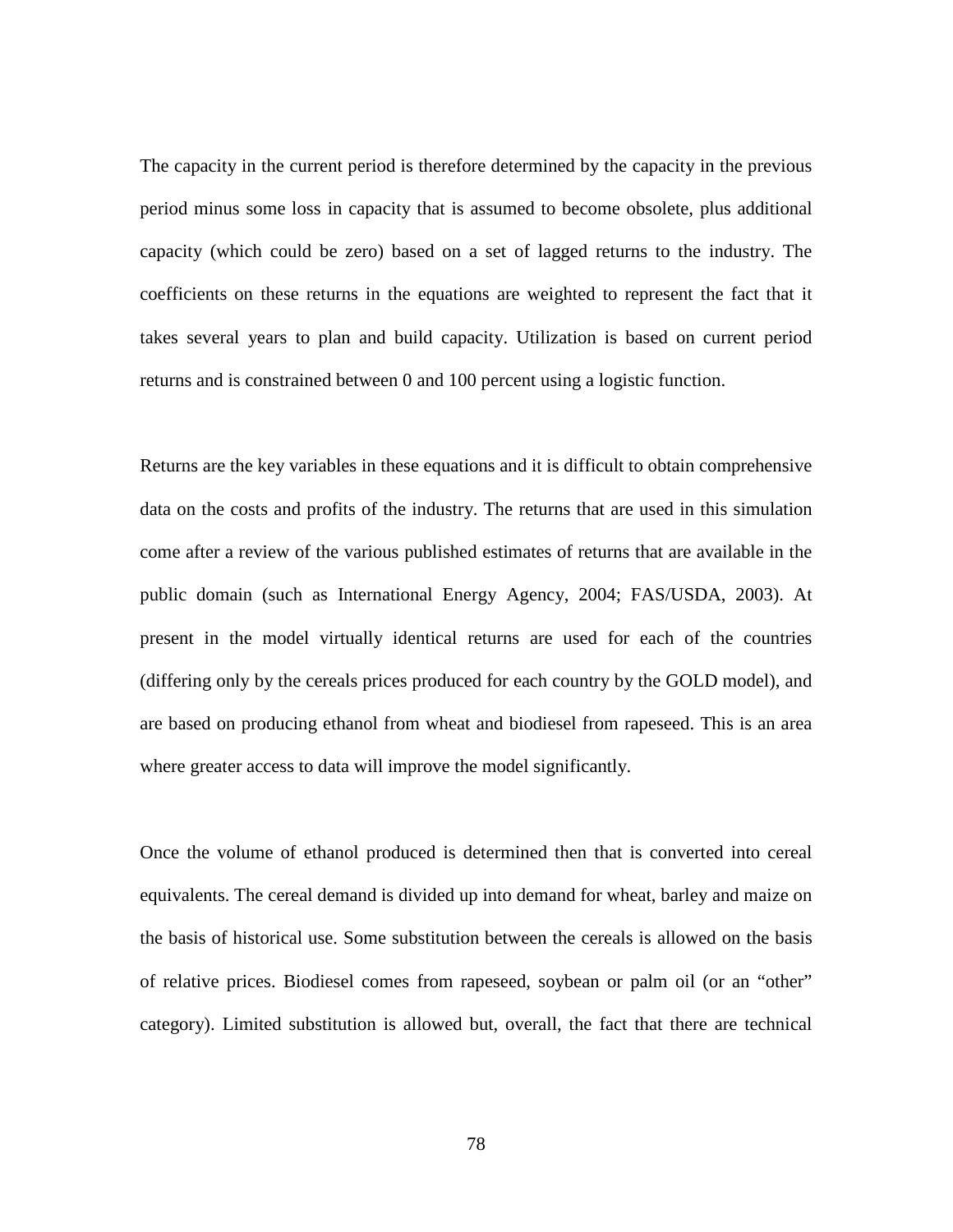restrictions on the type of biodiesel that is used is respected and most of the biodiesel comes from rapeseed in both the baseline and the scenario below.

At present non-cereal sources of ethanol are determined outside of the biofuels model. There is no wine model and ethanol from that source is assumed exogenously. Ethanol from sugar is determined in the sugar model, and there is feedback between that model and both the rest of the agricultural sector through crop returns and the biofuels model through the price of ethanol, which together determine the amount of non-quota beets that are produced. All non-quota beets are assumed to be converted to ethanol.

Production and consumption are estimated at the country/region level detailed above but the model is solved for prices at an EU-25 level. At present in the model stocks are ignored due to lack of data and the model is balanced on net trade. The net trade equations are simplified as:

BDNED25 = f(preferential agreements, world biodiesel price/EU biodiesel price)

ETNED25 = f(preferential agreements, world ethanol price/EU ethanol price)

BDNED25 = biodiesel net trade for the EU-25, ETNED25 = ethanol net trade for the EU-25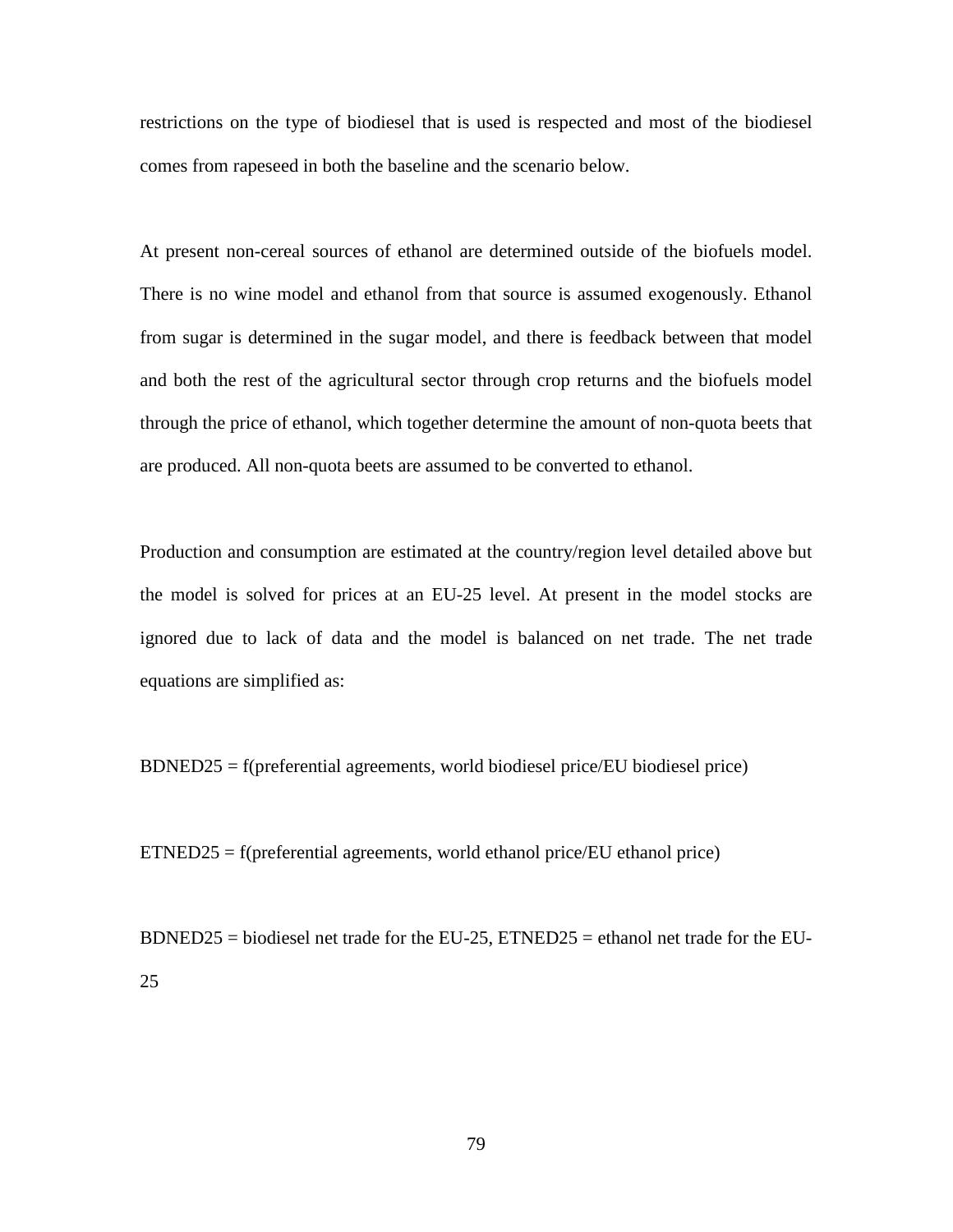Net trade is estimated using the volume imported under trade agreements and then on the basis of the relationship between the world price and the EU price comparison, taking into account the cost of transportation and tariffs. The trade equations are a key part of the model but also one of the most difficult to specify. Firstly biofuels can be imported in a variety of forms such as B-100, B-99, or B-5 in the example of biodiesel and these face different tariff restrictions. As far as the EU targets are concerned, imported biofuels count as much as their domestic counterparts. However, in some cases imported fuels may not receive the same benefits as domestically produced fuels in terms of tax incentives, and may also be hindered by the variety of different standards that are applied across the EU. Import demand, therefore, may not be perfectly elastic with respect to relative prices of domestically produced and imported biofuels.

Additionally, in the case of biodiesel, the countries most likely to export directly to the EU are the US, Brazil and Argentina, countries who are most likely to make their biodiesel from soybeans. Biodiesel from soybeans has been blended in increasingly high proportions.

#### **The GOLD Model**

The GOLD model is a partial equilibrium model of the EU agricultural sector that has been used in the past to examine policy changes such as proposed changes under the Doha Development Round and the reform of the CAP under the Mid Term Review. It includes corn, barley, wheat, rye, rapeseed, sunflower seed, soybeans, beef, sheepmeat,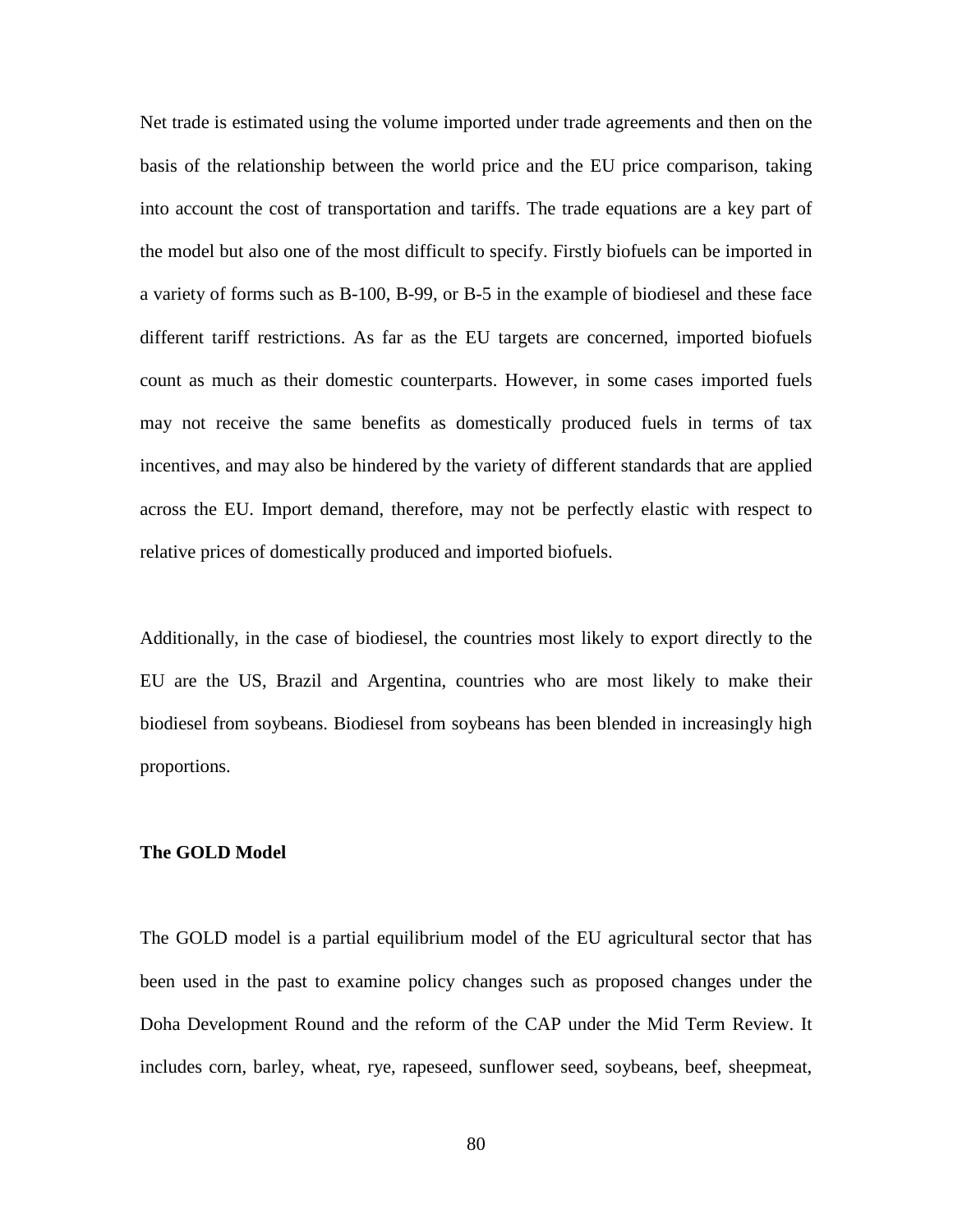pork, milk, butter, cheese, skimmed milk powder (SMP) and whole milk powder (WMP). In able to address the biofuels market the commodity coverage has been extended to include sugar.

The GOLD model country coverage for the supply side is greater than in the biofuels component, with Europe disaggregated into France, Germany, Ireland, Italy, the UK, other EU-15, Poland, Hungary, the other NMS-10, and the NMS-2 (Bulgaria and Romania). Due to a shortage of data, the demand side of the GOLD model is restricted to EU-15, NMS-10 and NMS-2. The model solves for prices by determining net trade for the EU-27 as a whole.

The introduction of targets for biofuels is only one of several significant changes that have impacted on the EU-27 agricultural sector in recent years. In 2004 the EU enlarged to 25 countries, and then Romania and Bulgaria joined in 2007. Modeling enlargement has its own challenges (Binfield et al, 2005), and this has been compounded by a reduction in data availability. Presently the model uses EUROSTAT data wherever this is available, and supplements it with data from the European Commission and the USDA PS and D where appropriate.

The CAP has also seen significant changes in recent years with the Mid-Term Review (MTR). Many of the direct payments that were formerly linked to production through their payment on a per-hectare or per-head basis, are now incorporated into the Single Farm Payment (SFP). Political compromise resulted in the ability to pay some of the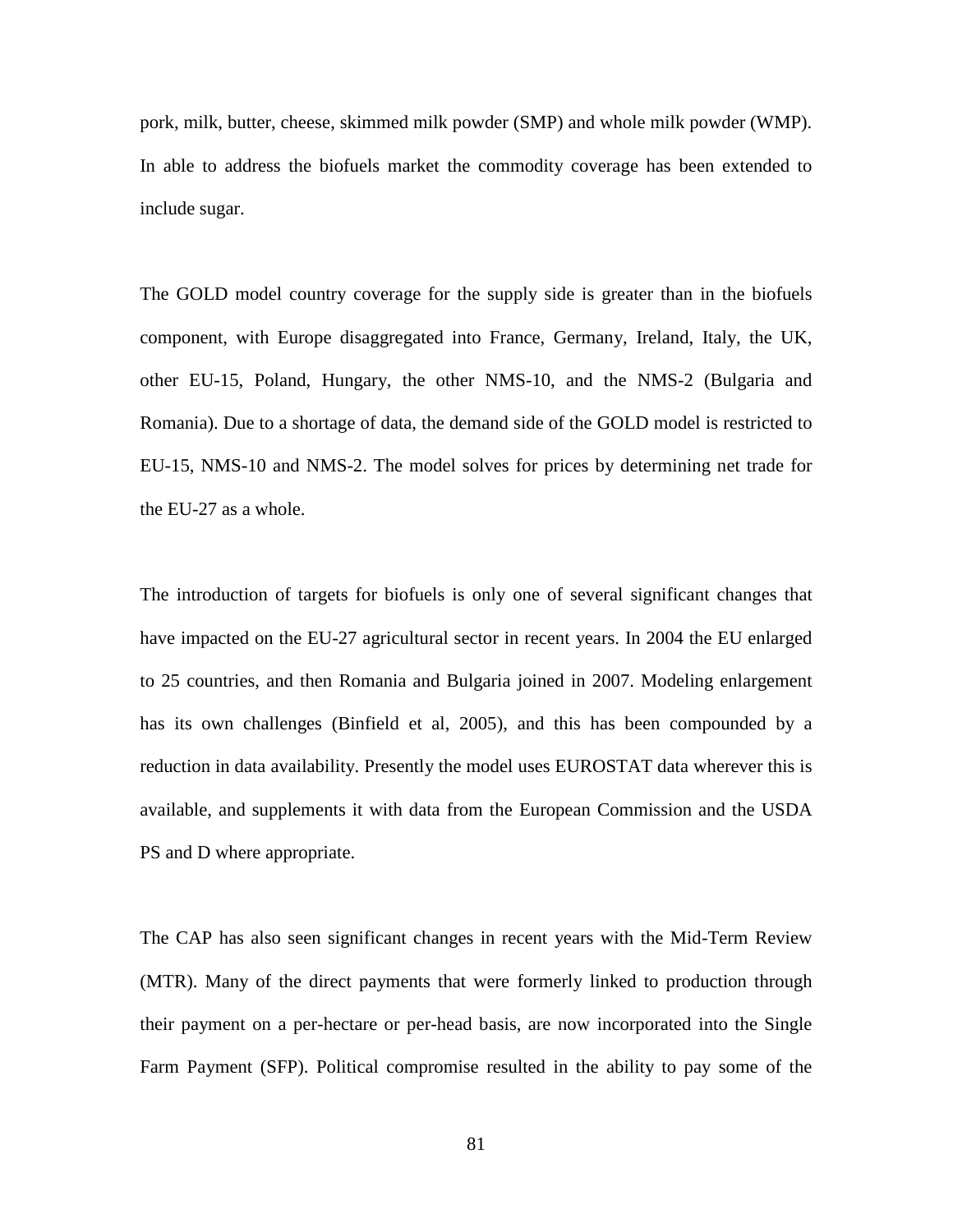money in the old, more coupled manner and this has reduced any production reducing impact that the reform would have had (see Binfield and Westhoff, 2003, for an analysis of the MTR using GOLD).

It is still early to assess the actual impact of the reforms under the MTR, which were arguably likely to be small for most commodities. The old payments were already significantly decoupled and the countries took the option to retain coupled payments where they were projected by FAPRI to have the biggest impact – the beef sector. In any case, developments in commodity markets, in some cases as a result of biofuels policy in the US and the EU, have dwarfed the impact of enlargement and CAP reform.

#### **Interaction with World Markets**

The GOLD model is capable of operating simultaneously with FAPRI's global modeling system, but in most cases this is not practical given the degree of manpower needed to simulate the whole modeling system. For the baseline (a constant policy, normal weather simulation that forms a yardstick for policy evaluation), world prices are determined as exogenous and come from the FAPRI global system. When the model is used to generate a policy scenario, reduced form equations that mimic behavior of the global system are used to estimate the impact of changing EU biofuels trade on world prices.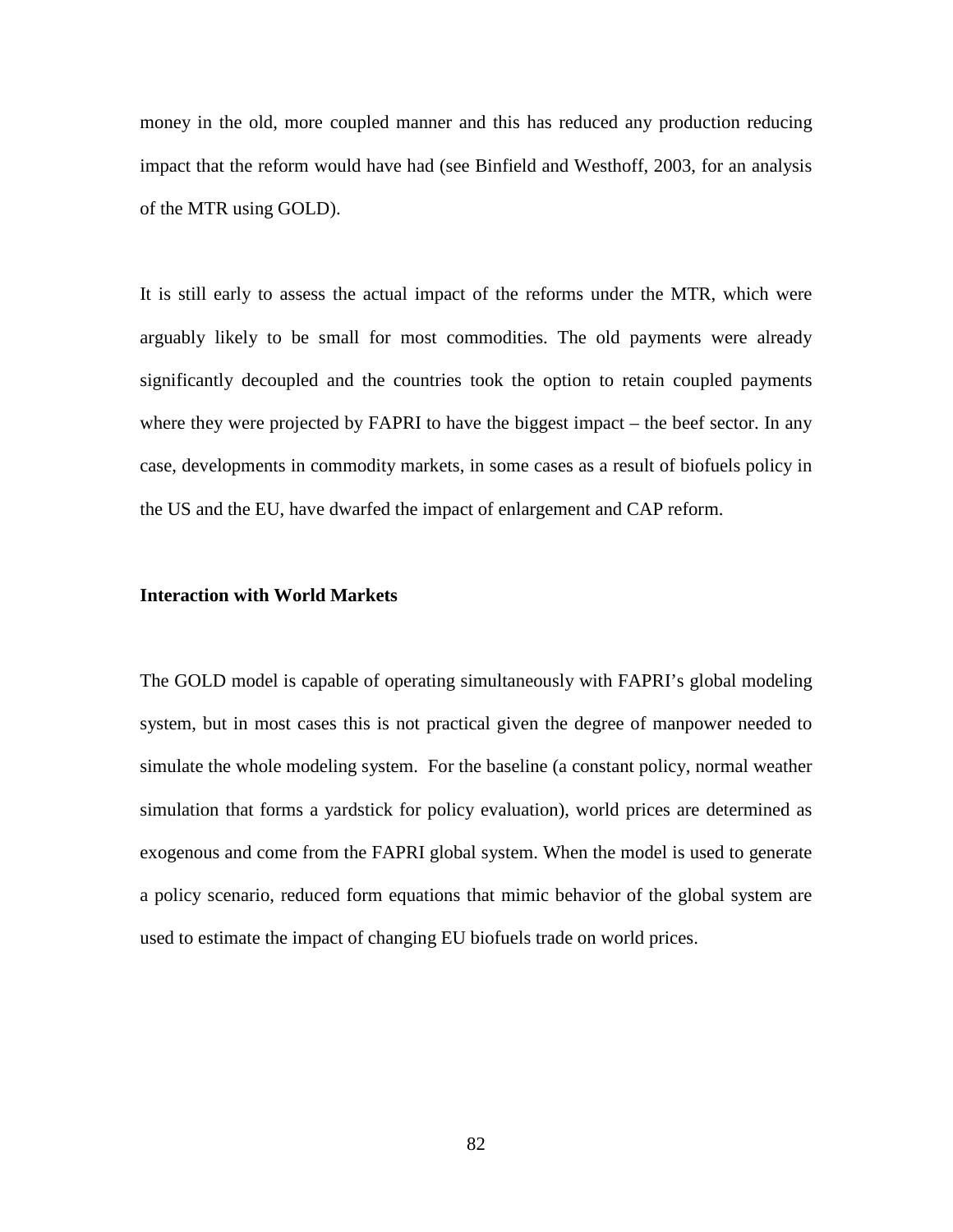<span id="page-95-0"></span>**Figure 4-4: Biofuel/GOLD model interaction.**



In the scenarios that are outlined below, the interaction of the EU model with the rest of the world is crucial. Unlike the US, where a much greater proportion of biofuels and their feedstocks are sourced from within the country, the EU imports a great deal of the biofuels requirement, given land constraints, this proportion is likely to increase. However, developments on world markets in the past year mean that we have to question the validity of the reduced forms that we have for the rest of the world.

The reduced form model responds in a linear fashion to changes in trade from the EU. In the case of wheat we have seen that as the world price rises, countries erect barriers to exports and reduce barriers to imports and therefore change the response of the world market to trade from the EU. For biofuels, as demand for rapeseed has increased, there has been substitution in food use for other vegetable oils, but it is likely that as demand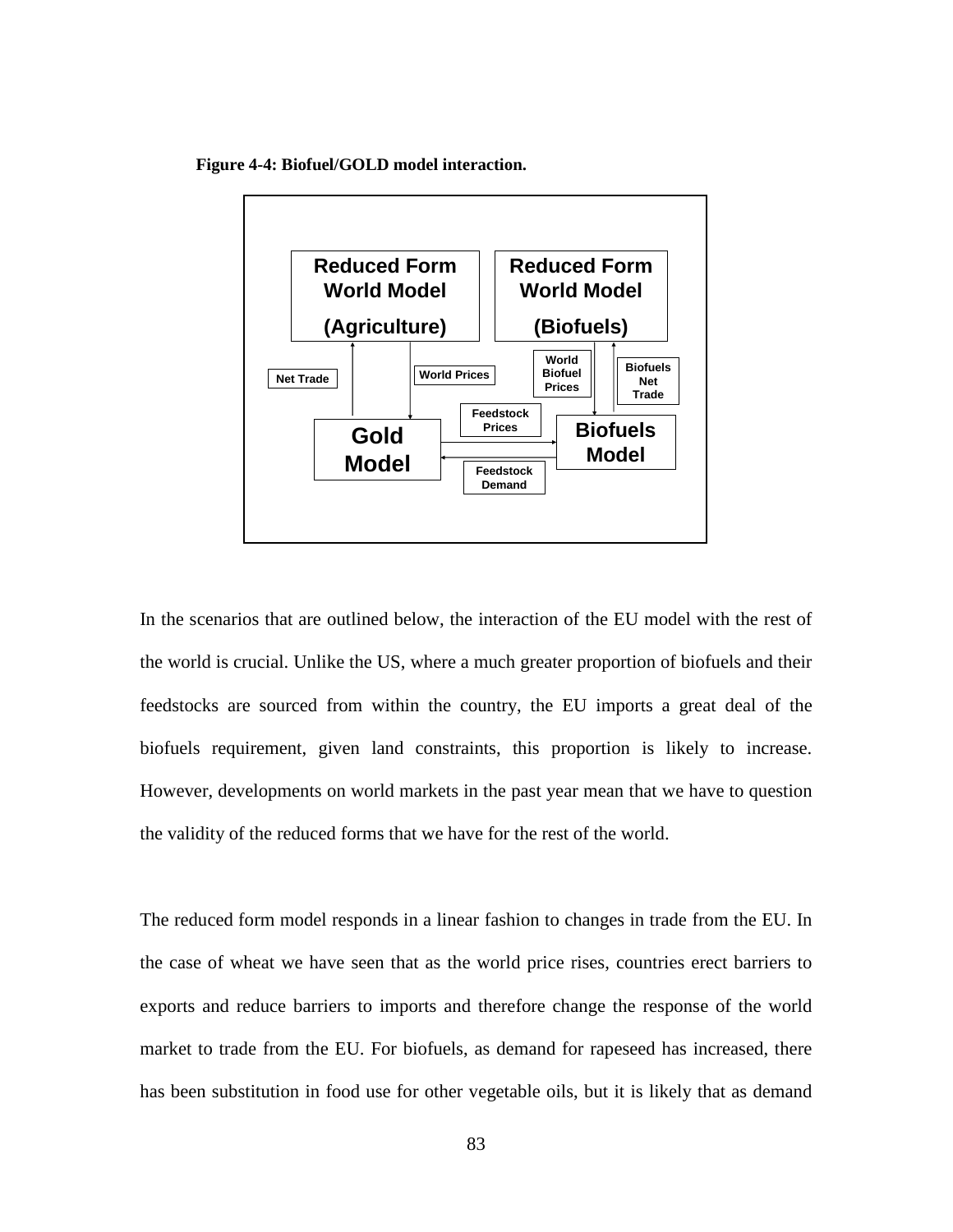for biofuels increases this substitution will become more difficult. In the future, therefore, it is likely that a more complex specification of the reduced form world model will be desirable.

Deriving a reduced form for the biofuels world biofuels market is also problematic. The global biofuels model for the FAPRI global system is still under development so the equations that are used here have been constructed independently. The specification of the models is complicated by the fact that an increase in the demand for imports of biodiesel will also impact on the world price of vegetable oils, therefore requiring linkage between the reduced forms for agricultural products and for biofuels. Estimating trade in biofuels is difficult itself, given the policy environment, but it is also difficult to project how the rest of the world will react. Will the US or South America provide the fuel, or could Russia or the Ukraine provide significant quantities of rapeseed derived biodiesel, given an ambitious EU policy and corresponding prolonged high prices of biofuels?

#### **The Impact of Meeting Different Targets**

FAPRI has never projected in its baselines that the EU meets any of the biofuel use targets that it has set through first generation biofuels. This can be interpreted in two different ways. A serious attempt to meet the 10 per cent target would have significant impacts on the prices of feedstocks that would be unacceptable politically within the EU. Alternatively, the projections can be consistent with the EU meeting its targets, but with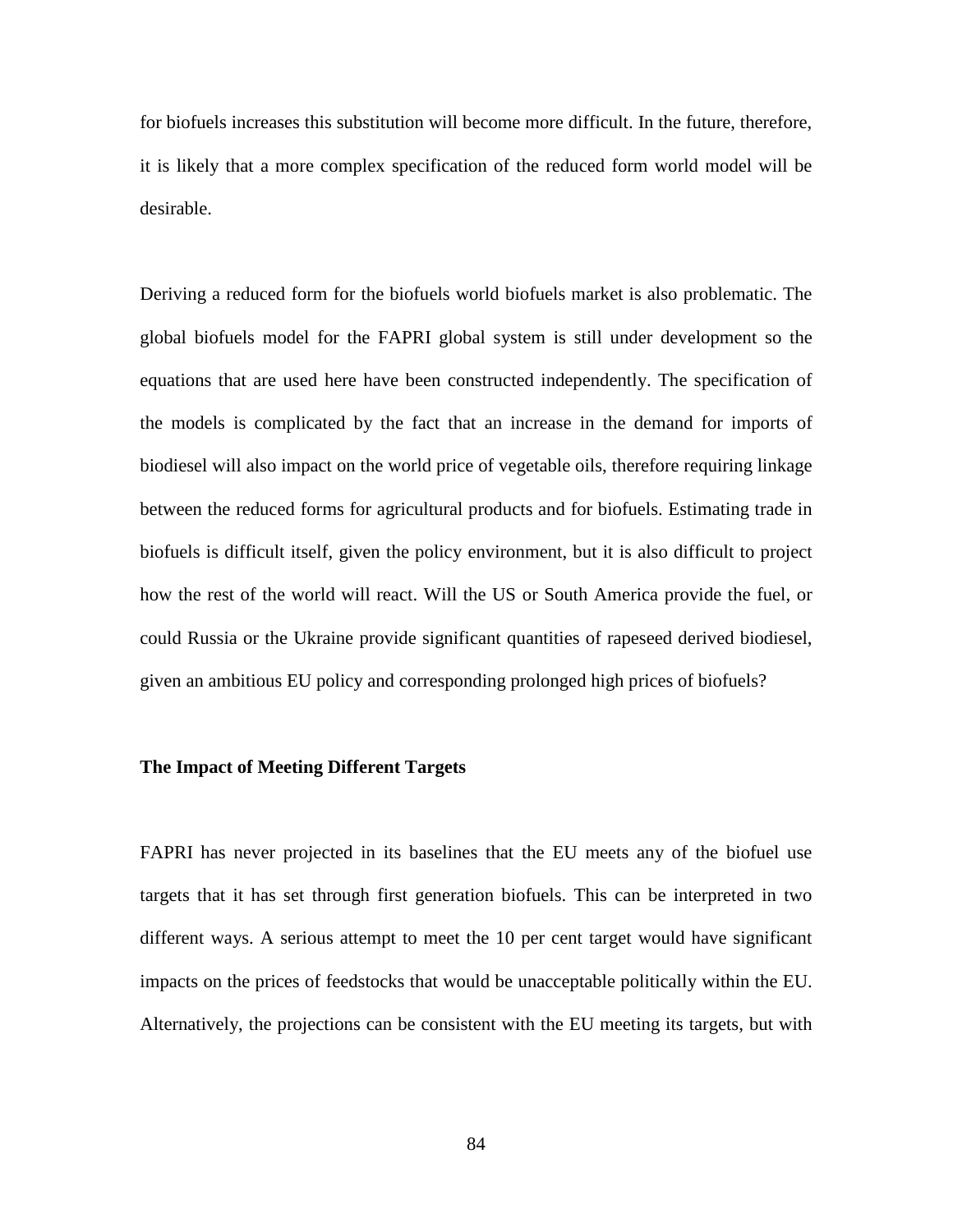the missing biofuels coming from outside the system in the form of second generation fuels or, say, electric vehicles powered by electricity from renewable sources.

In this paper three sets of figures are presented. In the current baseline (FAPRI, 2008) the share of biofuels in EU transport fuels is projected to be 5.7 per cent in 2018. This number is higher than that in previous baselines on the basis that the EU has been aggressive in sticking by its biofuels policy even in the face of much criticism. By increasing our baseline usage to this level it may be that FAPRI has moved from being projecting one of the lowest share of biofuels to transport fuels to one of the highest, given the current feelings surrounding the industry. Against this yardstick two scenarios are run: one where 10 per cent of the total transport fuel comes from biofuels, and one where this is assumed to be 2 per cent. For simplicity it is assumed that each of the fuels contributes the same proportion of its total fossil fuel equivalent usage. Since the baseline was generated using an aggregated EU-27 model the more disaggregated country level model was calibrated to the baseline for the production sector.

The results of the scenarios for the biofuels sector are given in [Table 4-1.](#page-99-0) Achieving the 10 per cent target requires ethanol consumption to rise by 61 per cent from the baseline, and 91 per cent for biodiesel. Production of biodiesel rises by more than ethanol. The model is specified in such a way that imported ethanol is a closer substitute for domestic biofuels than biodiesel (given the restrictions on using soybean based biodiesel), so more of the increase in ethanol consumption is filled by imports than in the case of biodiesel. The price of ethanol rises by 97 percent and the price of biodiesel rises by 60 percent. If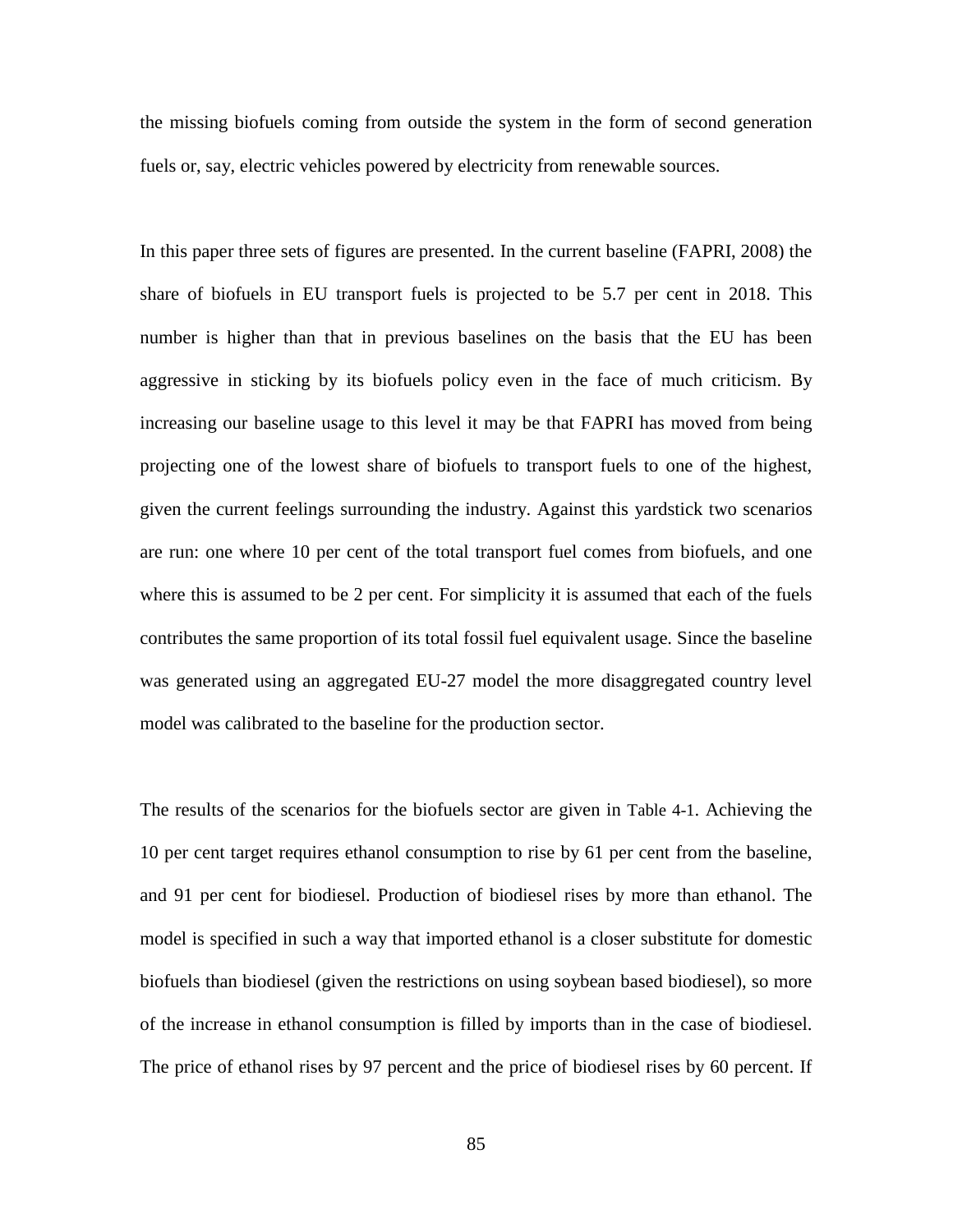all of this price increase were passed on to fuel consumers then this implies an increase in fuel prices of 7 per cent over those in the baseline, before considering the impact of biofuels on the price of gasoline and diesel fuel. Increased biofuel use should, all else equal, slightly depress prices for fossil fuels, but there are no estimates as to the magnitude of this effect.

The results of restricting biofuels consumption to just 2% of the total are the mirror image of the 10 per cent scenario. The big difference is that the price fall is much smaller than the increase under the 10 per cent scenario. The reason for this is that under the 10 per cent scenario utilization rates have to rise to very close to 100 percent which, given the non-linear nature of the utilization function requires a very high price. This example isolates two important issues with the models. The first is in a situation like this, the price rise depends on the evolution of capacity in the industry. If the Commission stated (and producers believed) that the targets would be met no matter what happened to agriculture markets or what the price of biofuels might be then it would be reasonable to assume that the industry would expand in anticipation of higher returns.

The other issue is the response of imports. Implicit in the model is that there are restrictions on the volume of imports given the feedstock that is thought likely to predominate in large exporting regions. Obviously, what is assumed here is crucial to the results of the model.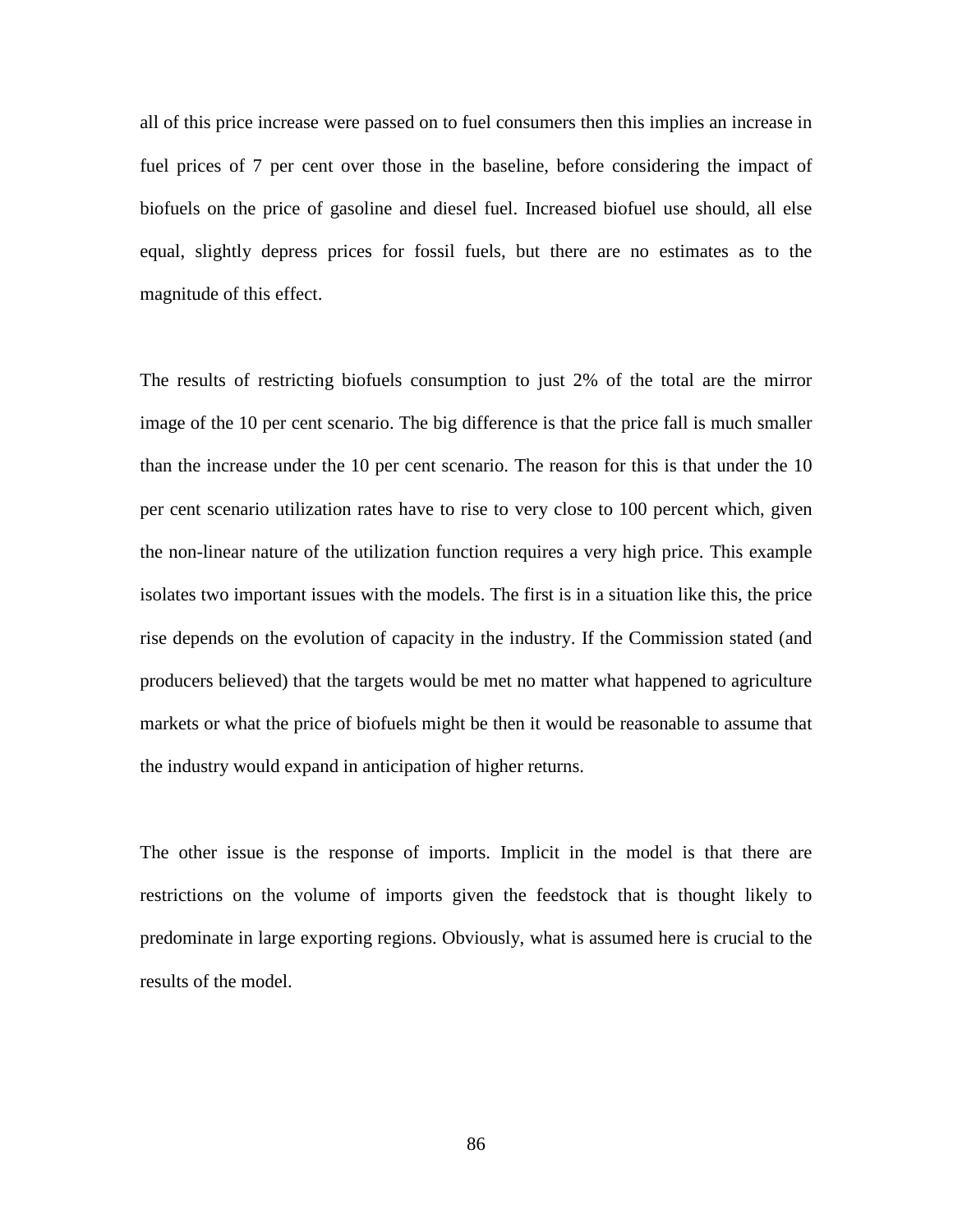|                        | <b>Baseline</b> | 10% of Total           | 2% of Total |  |  |
|------------------------|-----------------|------------------------|-------------|--|--|
| Ethanol                | 000 tonnes      | % change from Baseline |             |  |  |
| Production             | 8,347           | 54                     | $-59$       |  |  |
| Capacity               | 10,199          | 27                     | -41         |  |  |
| Utilization            | 82%             | (99%)                  | (57%)       |  |  |
| Consumption            | 9,490           | 61                     | $-68$       |  |  |
| Net imports            | 1,143           | 110                    | $-135$      |  |  |
|                        | euro/m3         |                        |             |  |  |
| Price                  | 649             | 97                     | -34         |  |  |
| <b>Biodiesel</b>       | 000 tonnes      |                        |             |  |  |
| Production             | 12,854          | 94                     | $-62$       |  |  |
| Capacity               | 15,708          | 59                     | $-42$       |  |  |
| Utilisation            | 82%             | $(100\%)$              | (53%)       |  |  |
| Consumption            | 13,695          | 91                     | $-62$       |  |  |
| Net imports            | 841             | 46                     | $-57$       |  |  |
| euro/m3                |                 |                        |             |  |  |
| Price                  | 1,254           | 60                     | $-32$       |  |  |
| Biofuels of total fuel | 5.50%           | $(10\%)$               | $(2\%)$     |  |  |

<span id="page-99-0"></span>**Table 4-1: Results of alternative binding targets on the biofuels sector.**

Figures in parentheses are levels rather than changes from the baseline.

From the standpoint of the industry, the price increases for the biofuels are large, but it is not unreasonable to assume that a 7 per cent price increase could be passed on to the public if they thought that there was genuine benefits in terms of greenhouse gas savings. However, [Table 4-2](#page-100-0) shows that the impact on the oilseed markets is improbable.<sup>[19](#page-99-1)</sup> Although higher rapeseed prices do result in a higher rapeseed area, 13 per cent extra area is nowhere near enough to produce the necessary feedstock for the biodiesel industry. There is therefore a need for a trebling of imports of rapeseed oil. The reduced form model suggests that this would result in a rise in price of nearly 40 per cent for rapeseed

 $\overline{a}$ 

<span id="page-99-1"></span><sup>&</sup>lt;sup>19</sup> At least in the short run. In the longer run a sustained very high vegetable oil price could increase expansion of vegetable oil production into other regions.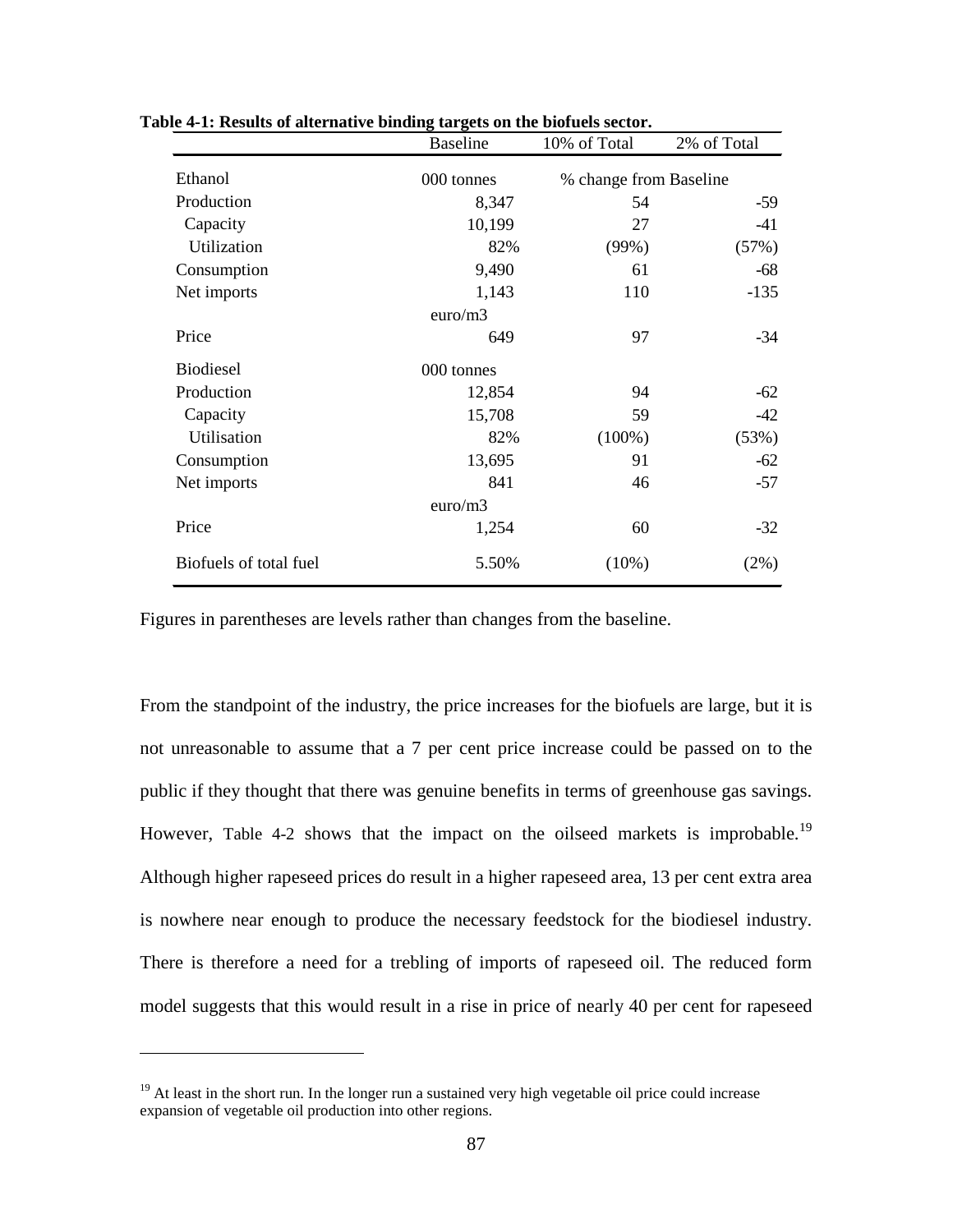oil but this seems small as it is difficult to imagine where this extra oil could come from. What is crucial here is the ability of other users to switch away from rapeseed oil to other vegetable oils. The reduced form should be able to capture some of this impact, but ability of the reduced form to capture the impact of disruptions on this scale has to be questioned. As the EU biofuels industry has expanded then some substitution out of rapeseed oil has already occurred, and it is likely that in the future further shifts will require a bigger price differential as the elasticity of substitution falls.<sup>[20](#page-100-1)</sup>

| 0                    | <b>Baseline</b> | $\mathbf{\sigma}$<br>10% of Total | 2% of Total |  |
|----------------------|-----------------|-----------------------------------|-------------|--|
|                      | 000 ha          | $\%$                              | %           |  |
| Rapeseed area        | 7788            | 16                                | $-13$       |  |
|                      | 000 tonnes      |                                   |             |  |
| Rapseeed oil imports | 3164            | 293                               | $-187$      |  |
|                      | euro/tonne      |                                   |             |  |
| Rapeseed oil price   | 1134            | 39                                | $-25$       |  |
|                      | 000 ha          |                                   |             |  |
| Wheat area           | 26217           | $\boldsymbol{0}$                  | $-1$        |  |
|                      | 000 tonnes      |                                   |             |  |
| Wheat net exports    | 3.21            | $-148$                            | 146         |  |
|                      | euro/tonne      |                                   |             |  |
| Wheat price          | 146             | 13                                | $-11$       |  |

<span id="page-100-0"></span>**Table 4-2: Impact on the agricultural sector of meeting alternative targets.**

In the cereals market, however, the extra ethanol can be produced by reducing the surplus of grain. Under this scenario the EU becomes a net importer of grain, and the wheat price only rises by 11 per cent.

 $\overline{a}$ 

<span id="page-100-1"></span> $20$  The asymmetry in rapeseed oil imports reaction is due to the fact that under the higher target, most of the additional production is imported in one form or another while under the lower target the proportion of domestically sourced fuel increases.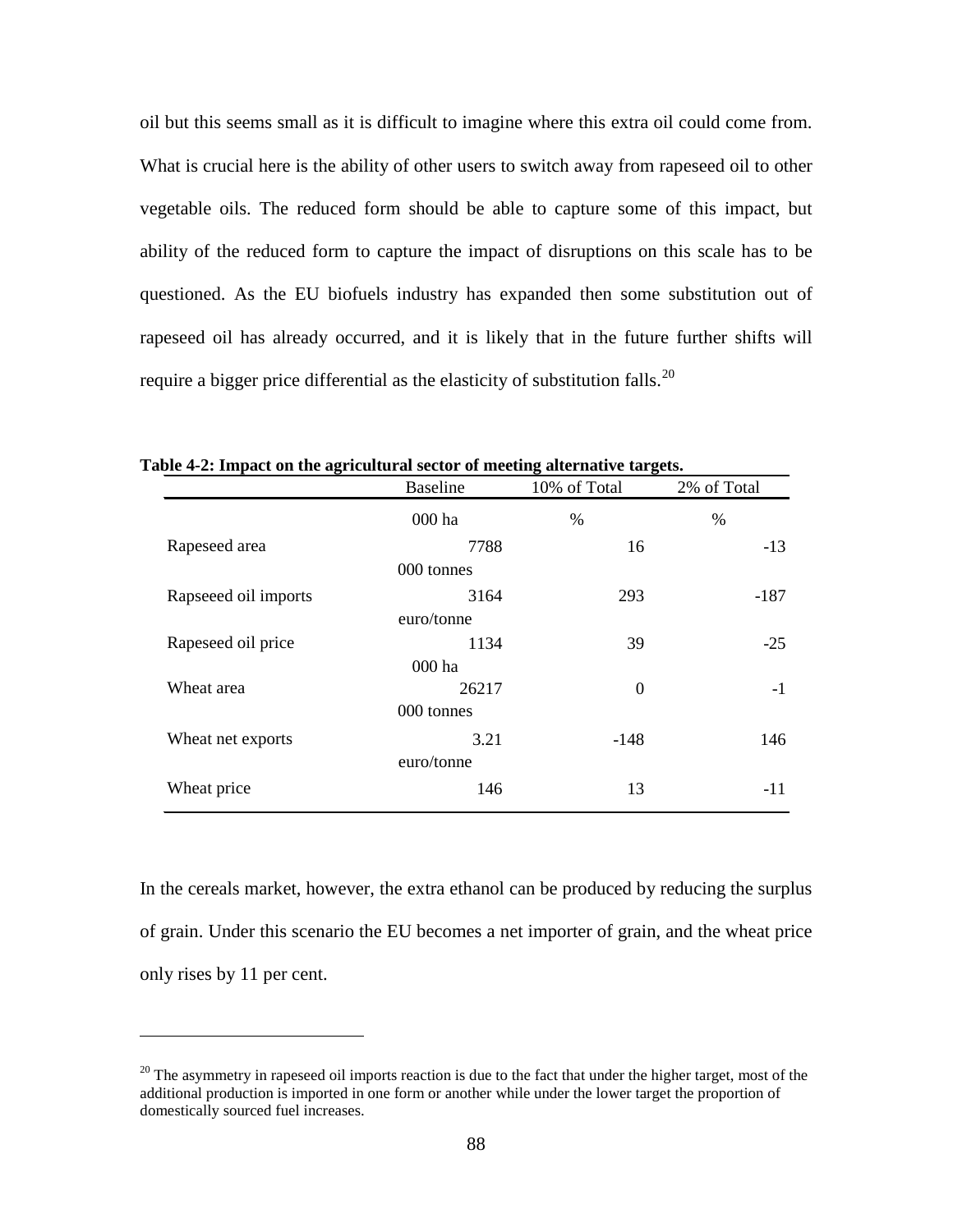It is clear from the results that the EU biofuels policy can have a significant impact on world markets. Nonetheless the results here tend to reinforce the argument that they are probably not the sole reason for record highs seen in commodity markets. Indeed in reality in the cereals market, for example, it is likely that the weather problems in Australia and Europe were major contributors, with US policy and its focus on ethanol having a greater effect than the EU's. Chinese imports of vegetable oils have continued to grow despite rising prices at a rate similar to the increase in the use of vegetable oils for biofuels.

A major reason why prices for commodities increased, especially wheat, was the policy response to the higher prices. Importers such as the EU increased access to their markets as prices rose through reducing tariffs. Meanwhile, major exporters such as the Ukraine placed restrictions on their exports in an effort to keep domestic prices down. In the current reduced form world model the response of world prices for commodities is linear in response to changing trade from the EU, but in practice supply and demand can become increasingly inelastic as prices rise. In the rice market prices increased dramatically in the early part of 2008, and this is often held as an example of why the impact of biofuels has been exaggerated, but there has been a substitution of wheat and rice in diets, especially in countries like India and China and it may be that the escalating wheat price increased peoples' fears of this happening in the rice market. If part of the wheat price spike was caused by biofuels then they could also be argued to have had an influence on the rice situation.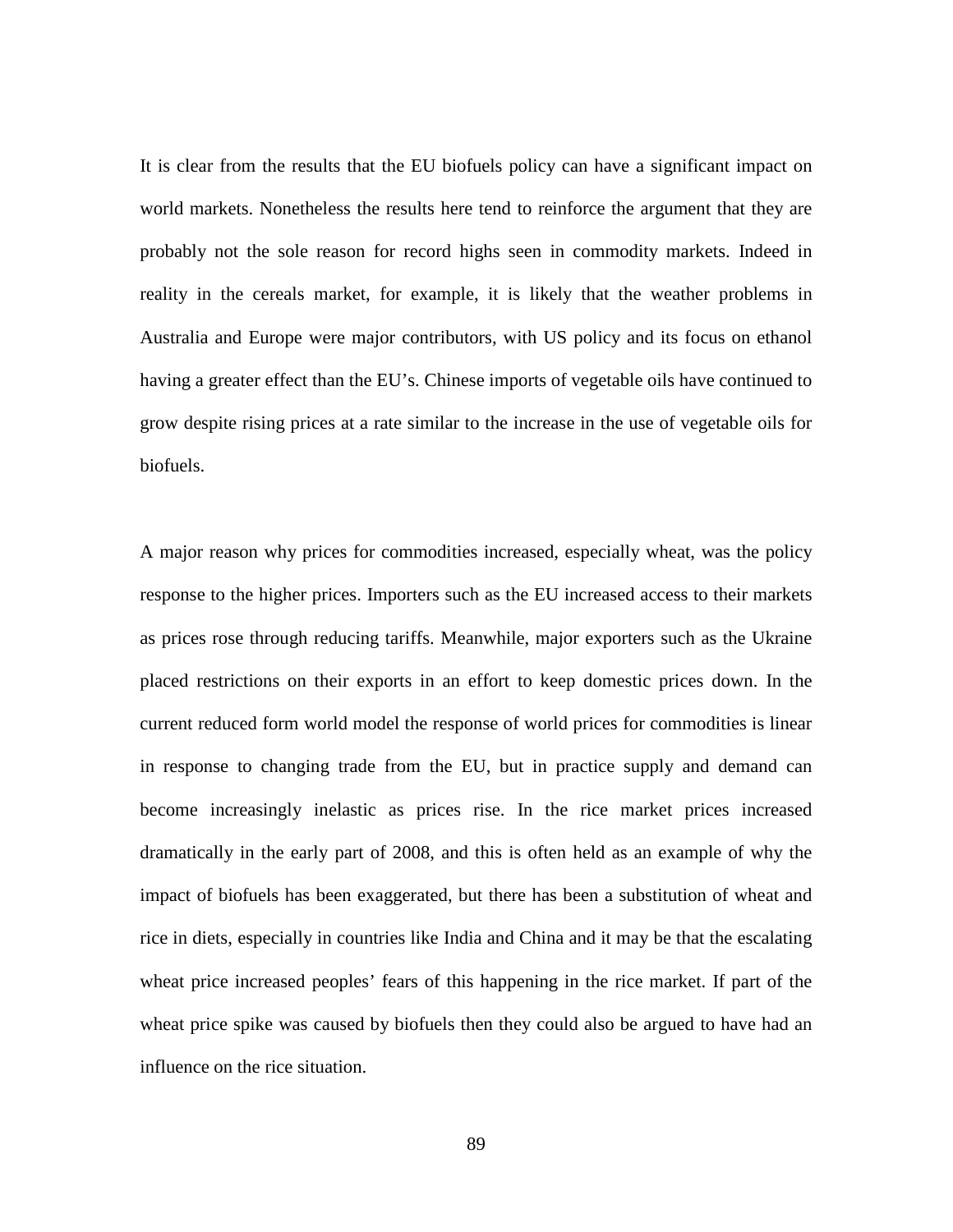#### **Conclusions**

Any model for the analysis of agricultural markets needs to incorporate the biofuels industry. Unfortunately the sophistication of these models is hampered by the lack of data, particularly historical data, for biofuels production. Models cannot therefore be econometrically estimated. In the EU the problem is a complex one since although the EU has issued a target, each of the member states have their own policies for reaching their targets. There are a plethora of agricultural products used and produced by the industry and there is not a single commodity that is not influenced in some way by biofuels.

In particular, the results from the model are sensitive to the conditions under which trade in biofuels is undertaken. While there are clearly established tariffs for ethanol and biodiesel there are still issues regarding technical specifications that will influence the ability of other countries to supply the market. Also, some countries are already arranging to import Brazilian ethanol under bilateral agreements.

The results of the model suggest that it is unlikely that the EU will be able to reach a 10 per cent target of biofuels usage of transport fuels with just first generation fuels given the likely impact on the vegetable oil markets. That in itself is not a surprising conclusion and it was probably never the intention of the Commission that this would be the case.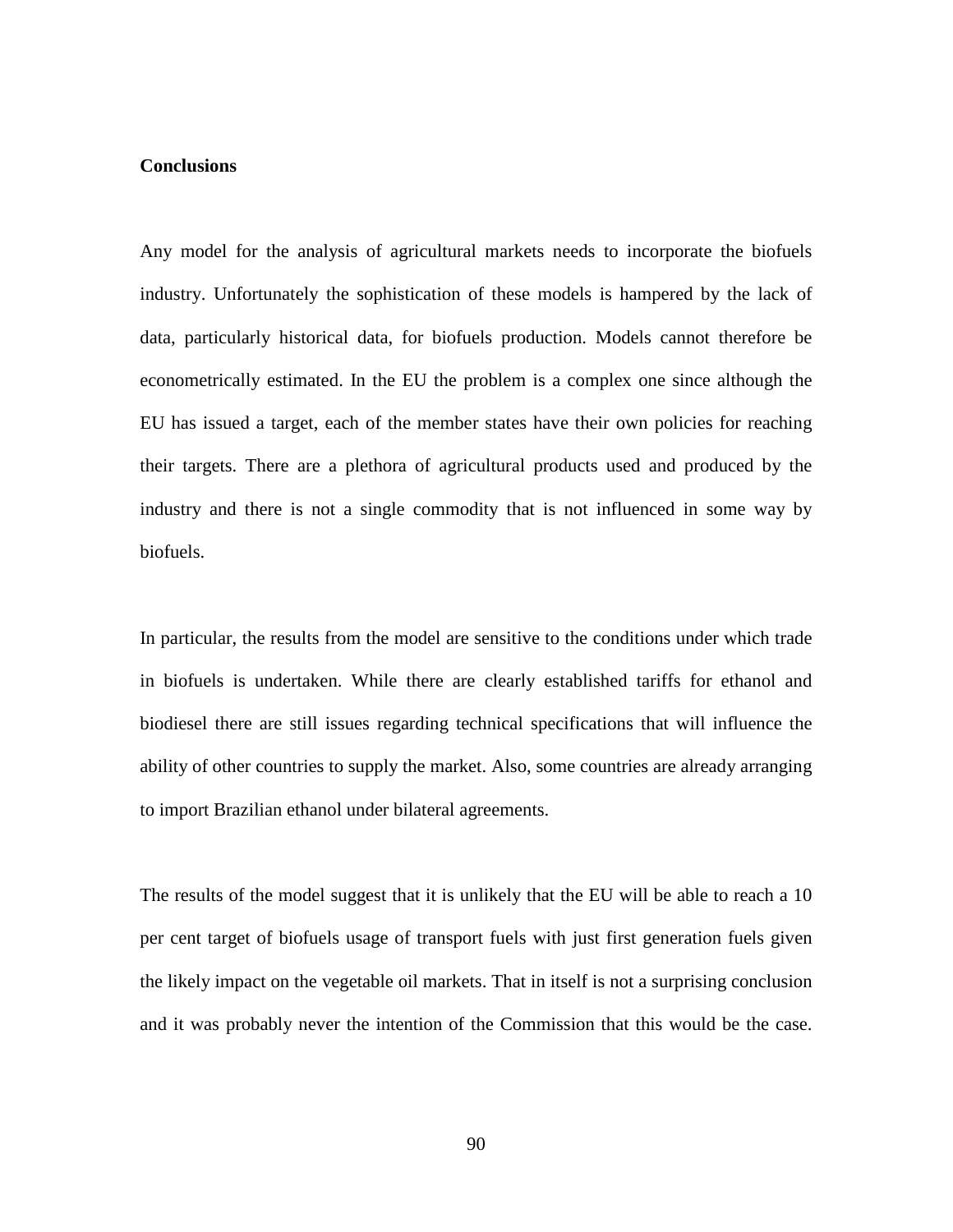Whether or not the target will be reached will depend on the extent to which alternative technologies can be harnessed.

## **References**

Binfield, J., W. Meyers and P. Westhoff, 2005. *Challenges of incorporating EU enlargement and CAP reform in the GOLD model framework.* 89th EAAE Seminar, "Modelling agricultural policies: state of the art and new challenges" 3-5 February 2005, Parma.

Binfield, J. and P Westhoff, 2003*. FAPRI Analysis of the European Commission's Mid-Term Review proposals.* In: "Mid-Term Review of the Common Agricultural Policy July 2002 Proposals Impact Analysis". European Commission Directorate-General for Agriculture, Brussels, January.

European Commission, 2003. *Biofuels Directive.* Directive 2003/30/EC on the promotion of the use of biofuels or other renewable fuels for transport (OJ L 123, 17.5.2003).

European Commission, 2006. *European Energy and Transport.Trends to 2030.*

FAPRI, 2008. *EU Baseline Briefing Book*.

EurObserv'er, *Biofuels Barometer*, various issues.

FAS/USDA, 2003. *EU: Biodiesel Industry Expanding Use of Oilseeds*.

International Energy Agency, 2004. *Biofuels for Transport, An International Perspective*.

Kavalov, B. and S. D. Peteves, 2004. *Impacts of the increasing automotive diesel consumption in the EU*. European Commission, Joint Research Centre.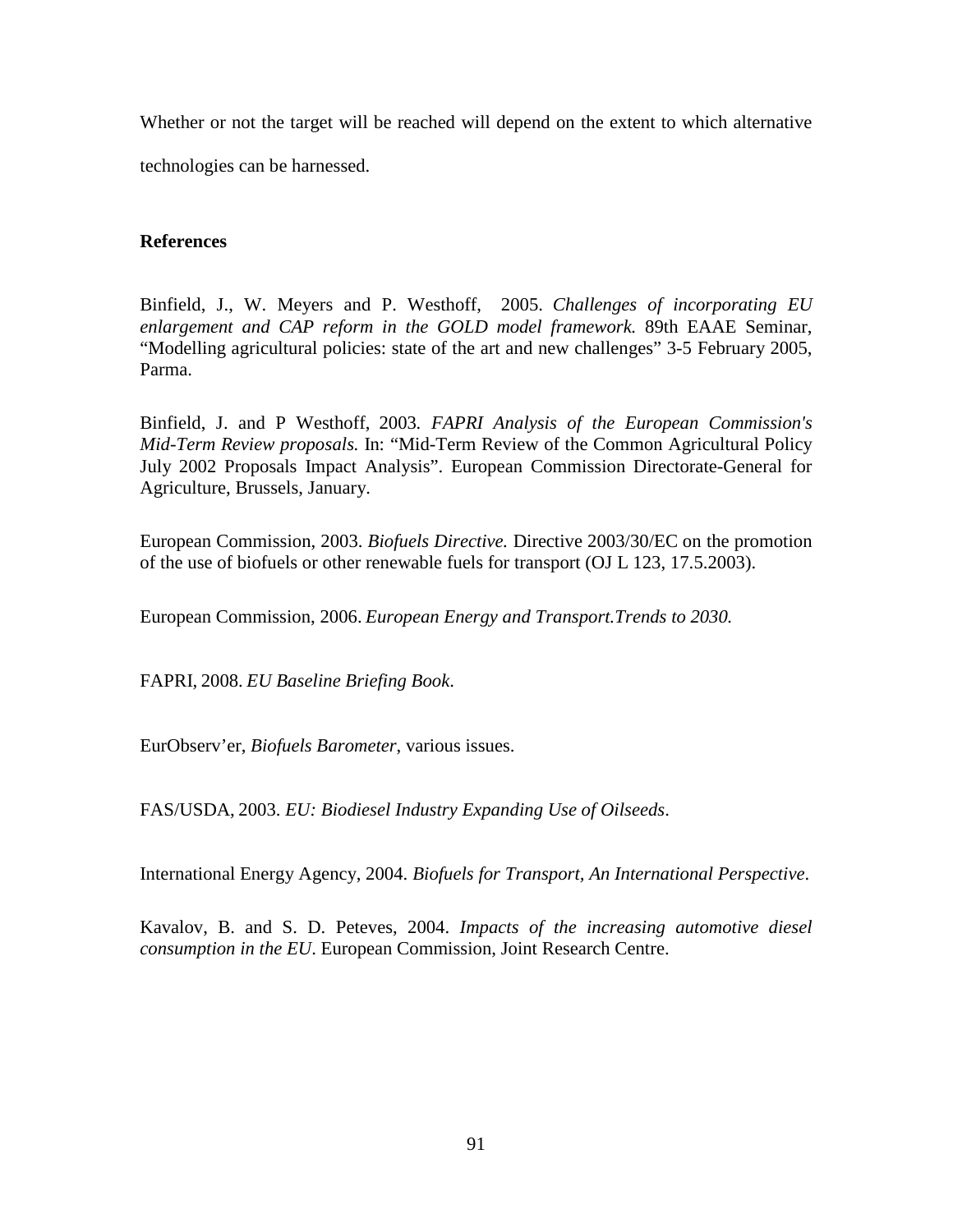#### **5. CONCLUSIONS AND FURTHER WORK**

It is hoped that the preceding papers have given an insight to the huge changes to policy that impact agriculture in the EU over the last 10 years. In evaluating the impact of these changes it is instructive to look at the evolution of key variables for the EU-27 over that period. Consider the path of crop area shown in [Figure 5-1.](#page-104-0) Despite the major changes that have been made to policy influencing the sector, and the volatility in prices in the sector, area planted to the main crops has been remarkably stable, with most of the variation due to drought in southern Europe.



<span id="page-104-0"></span>**Figure 5-1: Area of major 3 crops in the EU-27, 2000-2008.**

It seems reasonable to tentatively support the analysis of the first paper regarding the impact of decoupling of payments. There is a reduction in area in the years following 2004 but this can be attributed to an increase in the rate of set aside and harvested maize area falling due to drought in Southern EU. Higher prices and the phasing out of set aside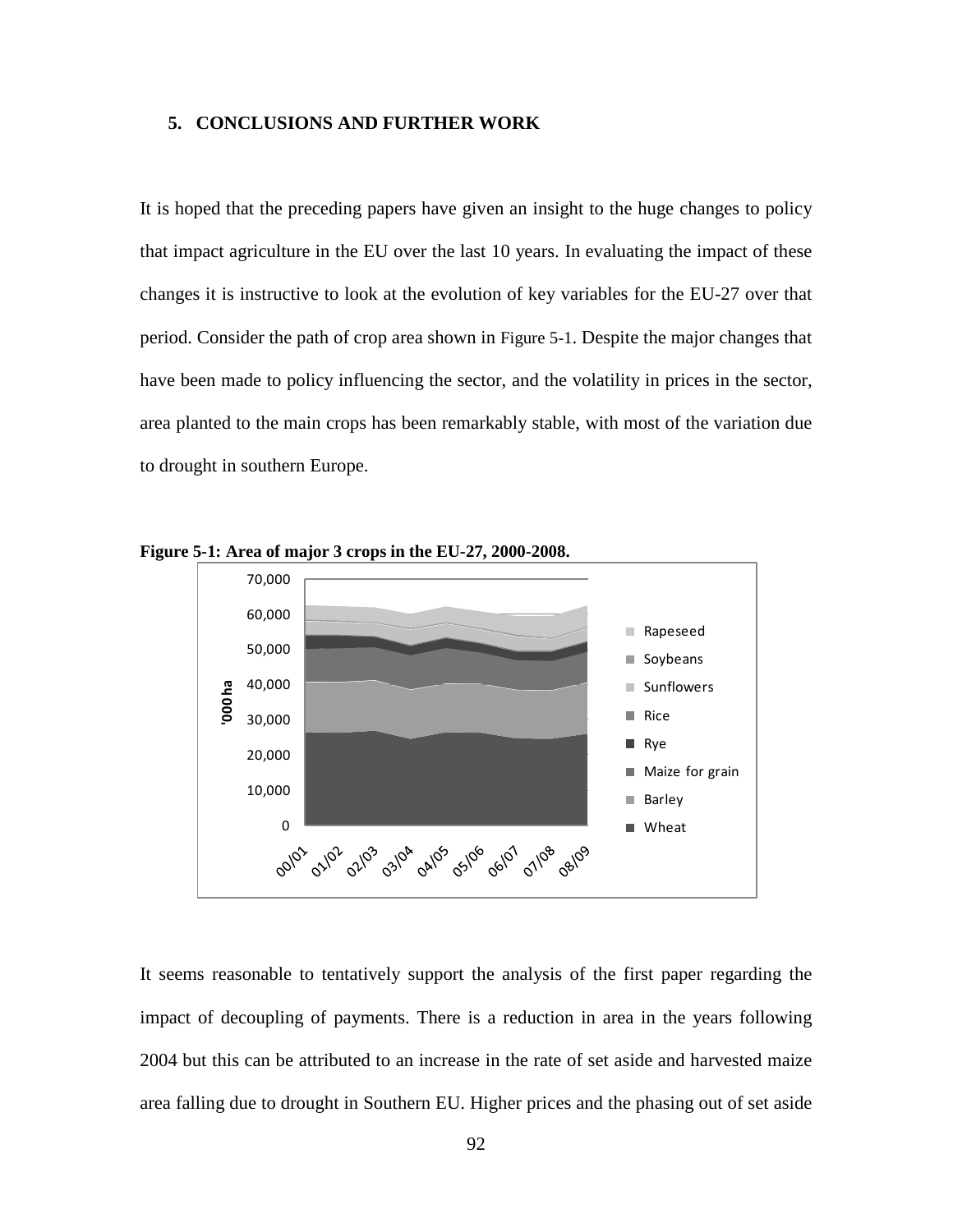resulted in the 2008/09 area increase. Growth in area in recent years was also fueled by an increase in rapeseed area as the biofuels industry in the EU expands.

Livestock and dairy cow numbers are shown in [Figure 5-2.](#page-105-0) Dairy cow numbers have fallen in line with yield increases as quota has mostly bound production. A slowdown in the fall in cow numbers occurred in 2007 as a result of the high prices and the potential of increases in quota in the 2008/09 marketing year, but given current prices the downward trend in cow numbers will resume.



<span id="page-105-0"></span>**Figure 5-2: Livestock numbers in the EU-27, beginning inventories, 2000-2008.**

Note: Ewe numbers correspond to right hand axis.

Ewe numbers have fallen since the introduction of the SFP, although this could also be viewed as a continuation in the downward trend. In countries like the UK and Ireland sheep numbers were expected to fall even without reform. Beef numbers were projected to fall significantly in the above paper, but in fact 2008 inventories are actually up on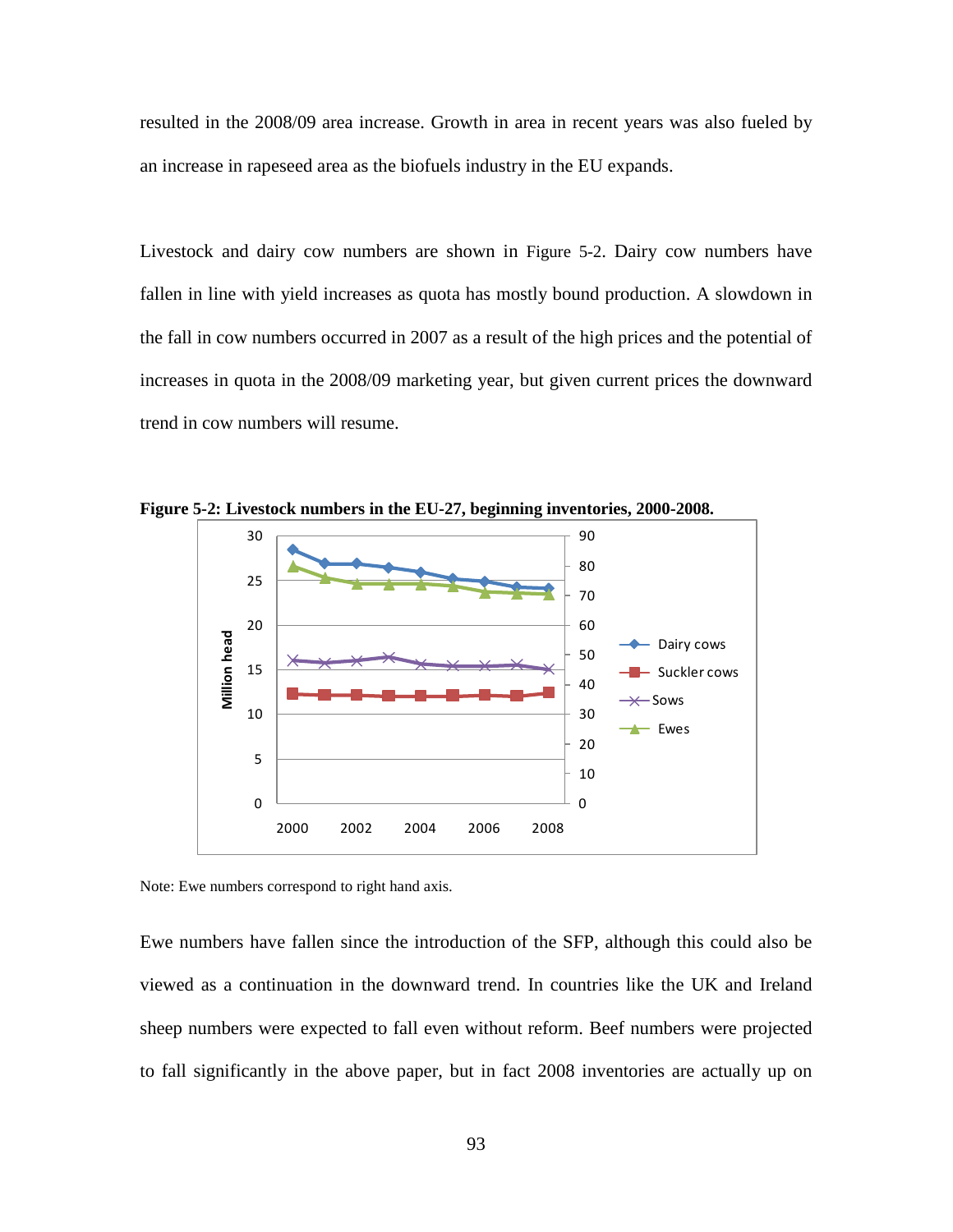their 2000 level. Part of the reason for this has been the widespread use of the option to re-introduce the various coupled payments, and where full decoupling has been undertaken numbers have fallen. Beef prices have been strong [\(Figure 5-3\)](#page-111-0). However, it is fair to say that the lack of response to decoupling in the beef sector has surprised many.

Was the model more successful in projecting the impact of the MTR than others? Results from some of the key studies at the time are presented in [Table 2-1](#page-33-0) and [Table 5-2.](#page-108-0) The studies are of the MTR proposals (with the exception of the OECD paper which is an analysis of the final agreement) and use the following models:

- i) GOLD, (FAPRI, 2003),
- ii) ESIM, (European Commission, 2003),
- iii) CAPSIM, (EuroCARE, 2003a)
- iv) CAPRI, (EuroCARE, 2003b)
- v) AGLINK, (OECD, 2004)

In order to facilitate comparison a different analysis of the MTR is presented here than the one used in Paper 1. The important differences are that the model reported in the tables below as "FAPRI" is of the EU-15, simulated for the proposals rather than the final agreement, and uses a different baseline. The results are different, therefore, but the broad conclusions remain the same.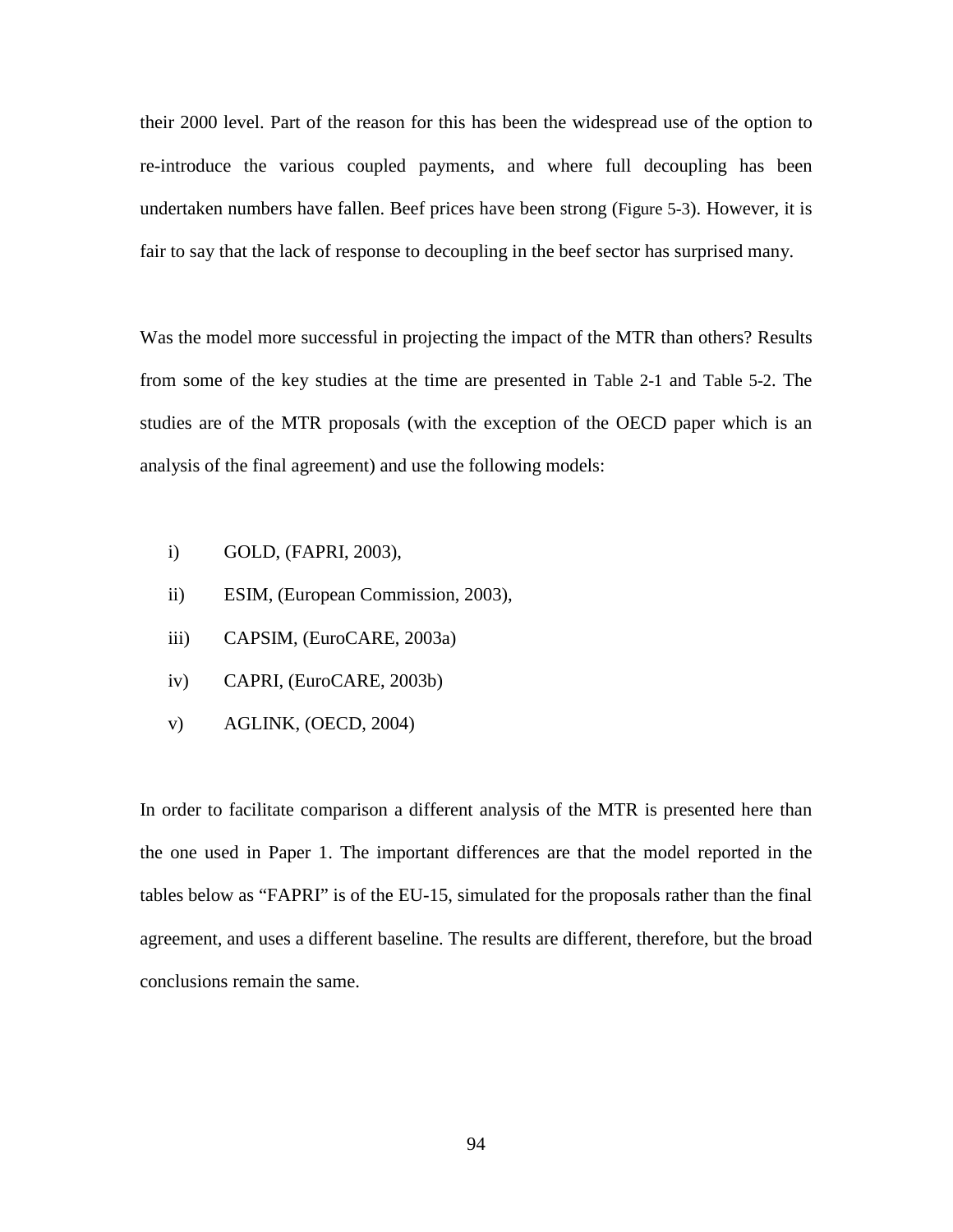|                | <b>CAPRI</b> | <b>CAPSIM</b> | <b>ESIM</b>              | <b>FAPRI</b> | <b>OECD</b> |        |
|----------------|--------------|---------------|--------------------------|--------------|-------------|--------|
|                |              |               |                          |              | Max         | Min    |
| Wheat          |              | $-6.0$        | $-5.4$                   | $-0.6$       | $-0.5$      |        |
| Barley         |              | $-1.7$        | $\overline{\phantom{a}}$ | $-2.7$       |             |        |
| Maize          | -            | $-1.3$        | $\overline{a}$           | $-0.4$       |             |        |
| Total cereals  | $-8.7$       | $-4.0$        | $-5.4$                   | $-1.7$       | $-0.7$      | $-0.7$ |
| Rapeseed       |              | $-0.6$        | 7.1                      | $-3.0$       |             |        |
| Total oilseed  | $-4.8$       | 1.5           | 6.0                      | $-3.7$       | 0.0         | 0.1    |
| Silage maize   | $-5.2$       | $-5.3$        | $\overline{\phantom{a}}$ |              |             |        |
| Other fodder   | 15           | 9.2           | $\overline{\phantom{0}}$ |              |             |        |
| Vol. set aside | $-7.9$       |               | 7.1                      |              |             |        |

**Table 5-1: Results of CAP reform analysis for crop area.**

Both AGLINK and GOLD are dynamic partial equilibrium models. ESIM and CAPSIM are comparative static. The CAPRI model uses a two step approach with a linear programming component iterating with a market model. For the crop sector all the models derive yield and area separately. The models vary in the specification of the area allocation specification. CAPRI and CAPSIM have more coverage in their area allocation as they account for silage maize and other fodder, with CAPRI also covering pasture. The GOLD model does not address restrictions on total agriculture area, ESIM and AGLINK scale area allocated according to the total area available. CAPSIM models the land market endogenously, and CAPRI incorporates a land balance.

Direct payments are included in all of the models. How the SFP decoupling issue is handled varies between them. In the CAPRI and CAPSIM models SFPs are decoupled from the production of the commodity and instead linked to land. The ESIM model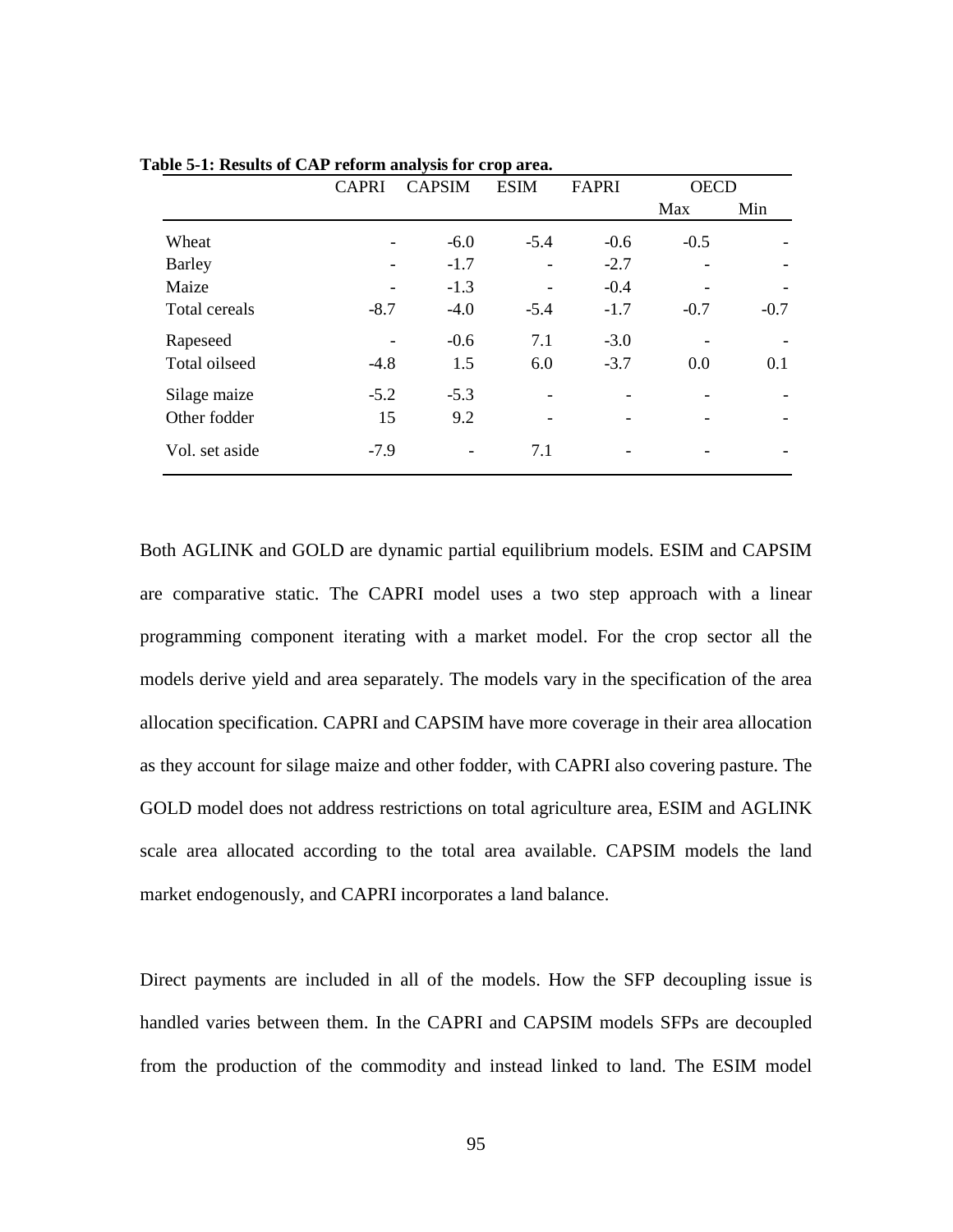completely decoupled payments. Only the FAPRI and OECD models allow for the payments to remain linked to production in any way.

Regarding cereals, all the models show the same direction with cereal area falling as a result of the changes (introduction of the SFP and fall in intervention price). CAPRI shows the largest fall, followed by CAPSIM and ESIM. Both FAPRI and the OECD show more moderate changes. The results for oilseeds are mixed, with increases in area for CAPSIM and ESIM, and reductions projected in FAPRI and CAPRI. CAPRI and CAPSIM both show silage maize area falling, as a result of the introduction of the SFP. Other fodder area (and therefore total fodder area) is shown as rising.

The impact on beef cows is larger for all the analysis than that on crop area, which is not surprising given the sector's reliance on direct payment and the direct link between these payments and animal numbers. The OECD study impacts are much smaller than the other studies, with FAPRI showing smaller production impacts than the rest. Projected production impacts for the rest of the meats are broadly similar.

|             | <b>CAPRI</b>             | <b>CAPSIM</b> | <b>ESIM</b>              | FAPRI   | <b>OECD</b> |        |
|-------------|--------------------------|---------------|--------------------------|---------|-------------|--------|
|             |                          |               |                          |         | Max         | Min    |
| Beef cows   | $-17.5$                  | $-19.3$       | $\overline{\phantom{0}}$ | $-11.6$ | $-3.2$      |        |
| Ewes        | $\overline{\phantom{0}}$ | $-3.1$        | $\overline{a}$           | $-5.5$  |             |        |
| Beef        | $-6.4$                   | $-9.3$        | $-5.7$                   | $-3.1$  | $-0.6$      | $-0.1$ |
| Lamb        | $-6.0$                   | $-3.1$        | $\overline{\phantom{0}}$ | $-4.6$  |             |        |
| Pork        | 0.1                      | 0.2           | $\overline{\phantom{a}}$ | 0.5     | 0.1         | $-0.1$ |
| Poultrymeat | 0.2                      | 0.2           | $\overline{\phantom{a}}$ | 0.6     |             |        |

**Table 5-2: Results of CAP reform analysis for livestock production.**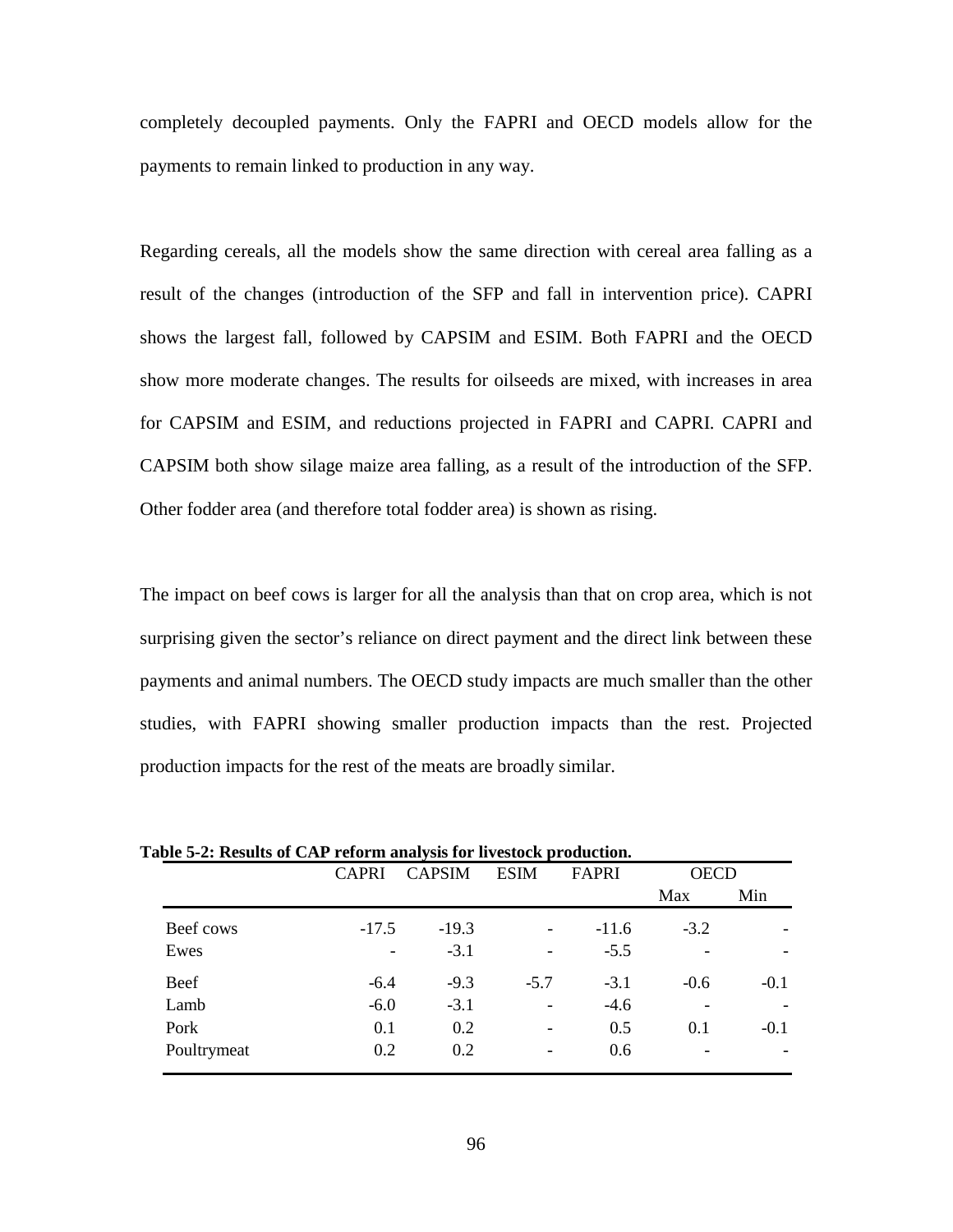Given the radical nature of the reforms that were proposed in the MTR it could be argued that the differences between the studies are small. Qualitatively they are very similar, but even the magnitude of the projected responses are not great. In the crop sector two possible sources of the higher estimates of area reduction for cereals come from the fact that the three studies that have the largest effect also assume that the SFP is completely decoupled. The fact that CAPSIM and CAPRI both have pasture and/or fodder components in the land area allocation mechanism is also likely to increase response. Larger shifts between the crop sector and livestock sector are also a feature of GTAP analyses (e.g. Frandsen *et al*, 2003; Conforti, 2003).

The SFP introduces area payments for land uses, such as some types of fodder production, where no area payment was payable under Agenda 2000. However, pasture and fodder area comprised the area that was used in the calculation for stocking density requirement for the headage payments made for livestock. In Agenda 2000 this link was strengthened in countries with extensive production systems with the introduction of the extensification premia. Therefore, the link between land and the payment occurred not only through the impact on gross margins of livestock production but also through the direct restrictions that surrounded the payment. In many cases the livestock payments were virtually area payments and this was reflected in land values (and rent).

Therefore, while the GOLD model might understate the pull effect of paying the SFP on fodder and pasture area, modeling the situation as one where the area payment goes from zero to some proportion of the SFP, will probably overstate it. In the CAPSIM model the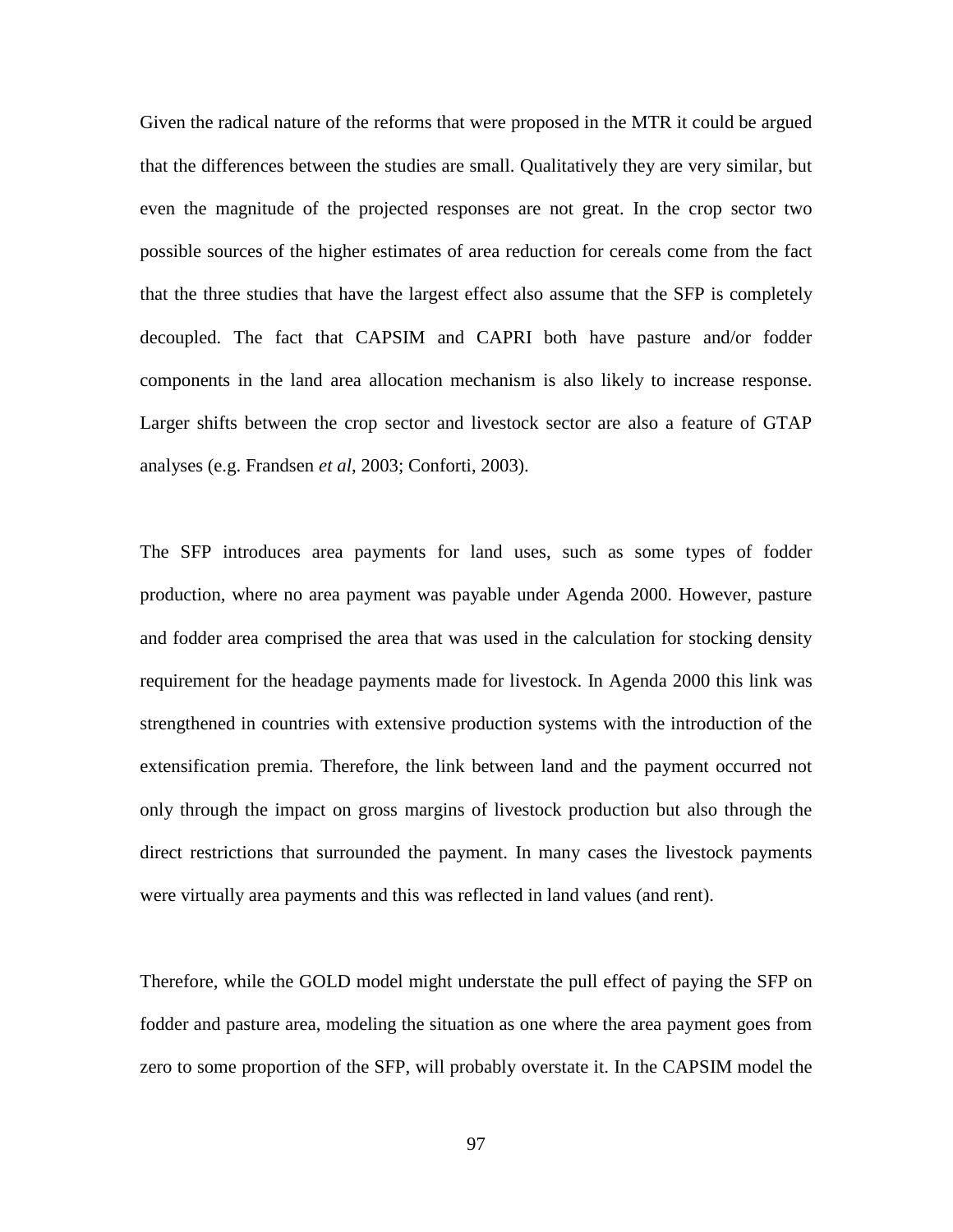introduction of a payment on fallow and grassland (EuroCARE, 2003a, Table 4) is responsible for some of the shift out of crops and into fodder area.

The low estimates of cereal area the FAPRI model projects is also a result of the fact that the Agenda 2000 payments in that sector are treated as more decoupled than in the other models. Also, the way that land allocation is handled appears to explain much of the difference between the CAPRI and CAPSIM approaches.

It is not possible at this stage to conclude which of the studies was more accurate in predicting the impact of the policy changes. Only a short time has passed since the SFP was introduced, and there have been significant changes in the market environment through price volatility, biofuels policy and also several years of drought in southern Europe. For the years 2006/07 to 2008/09 EU-15 average major crop area was 38.68 million hectares, with an average set-aside rate of 6.7 percent. The corresponding figure for the period 2001/02 to 2003/04 was 38.92 million hectares with an average set aside rate of 10%. So the set-aside corrected area change was around three percent, above the estimates presented above, but below those of most of the European studies. It will take more research to determine which modeling approach most correctly captured the influence of direct payments on the sector.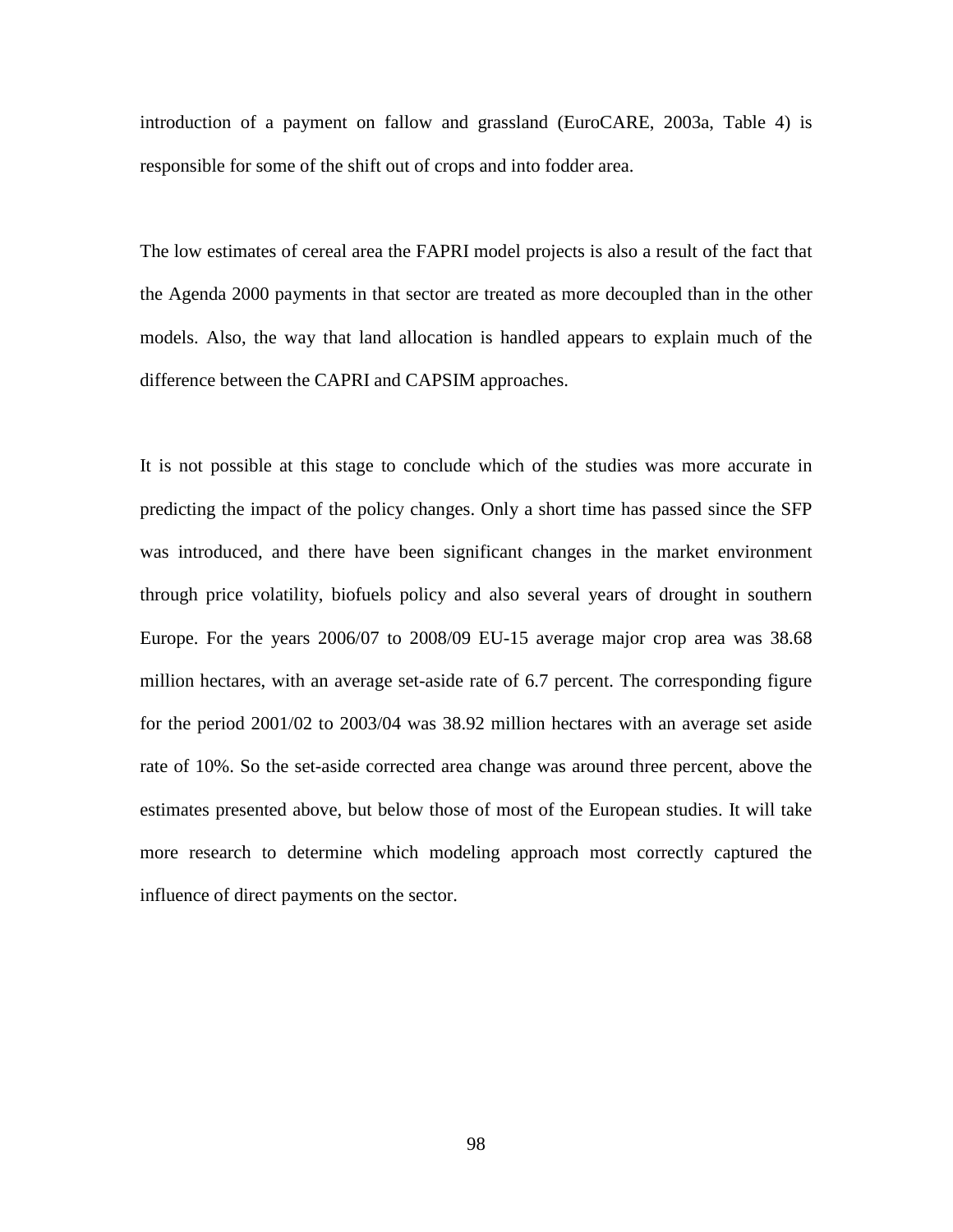

**Figure 5-3: Indices of major EU commodity prices used in the model, 2000-2008.**

Note: 2000=100.

As the EU has moved from support based on price support to (more) decoupled payments it is inevitable that the EU be exposed to increased volatility in prices. Price changes are no longer solely linked to changes in support prices. A good example is beef where the reduction in intervention price in Agenda 2000 had no impact on the market price. The boom in commodity prices in 2007 lifted all prices above their support levels and many thought that they would stay there, but 2009 has seen intervention purchases for grain and dairy products. The spike in prices was in part caused by developments within the EU; the ending of dairy export subsidies (dairy products), biofuels policy (vegetable oil) and drought (cereals, sunflowerseed). But the volatility also reflects the increase in exposure of the EU markets to non-EU developments. This will only increase if a WTO round is concluded.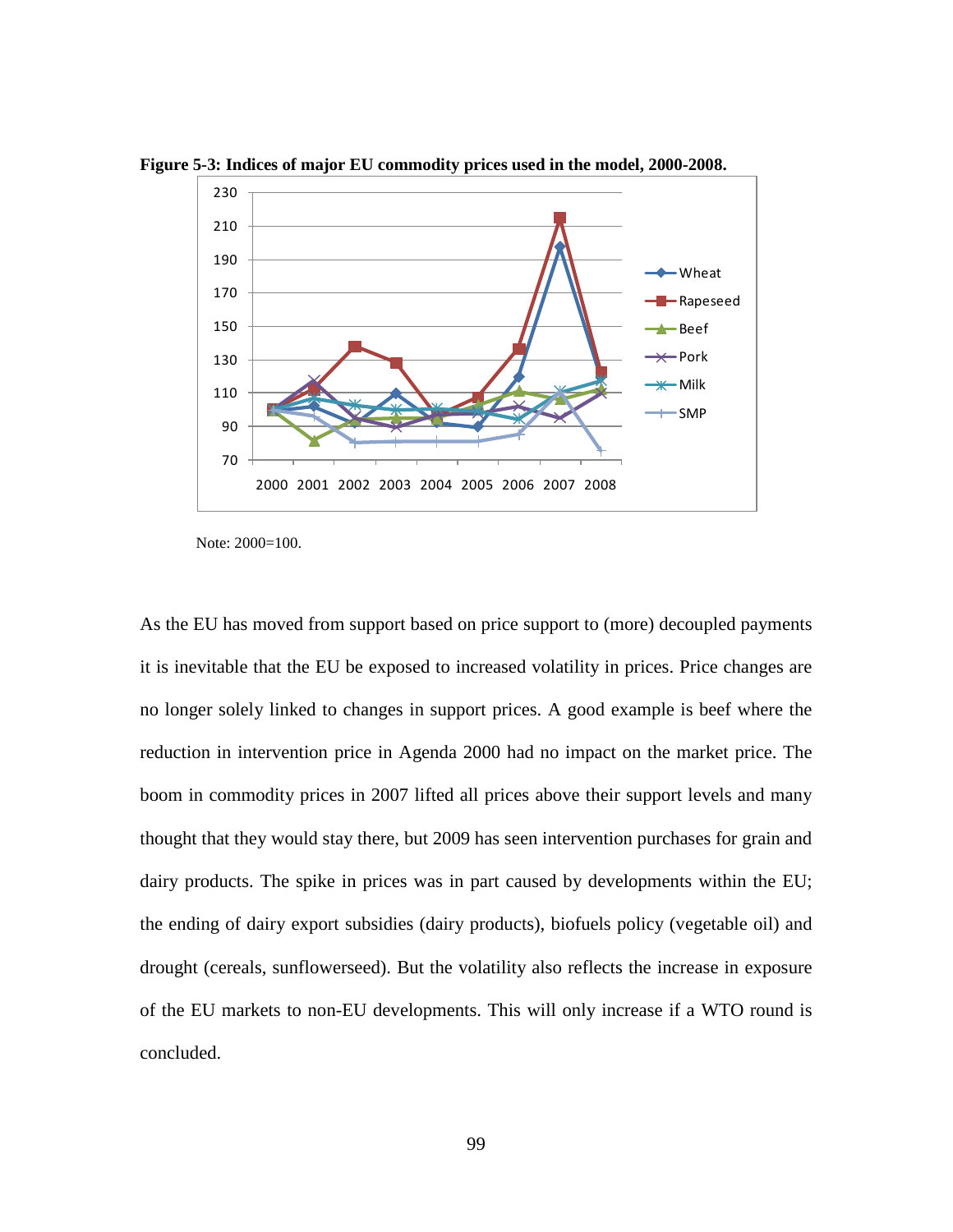#### **Further Work**

Further work related to these papers can be divided into three groups; improvements to the theoretical and empirical approach used here, examination of possible future policy, and the potential for further enlargement of the EU (and therefore the CAP).

## *Improving the theoretical and empirical foundations*

It is clear that the literature surrounding the use of increasingly decoupled payments such as the SFP or direct payments in the US is in its infancy, and there is a large scope for future research in this area. Studies are necessarily undertaken using annual data, so it will be some time before the 2003 changes can be reliably examined. It is likely that the fact that the political compromise to these reforms resulted in a plethora of different payment schemes will help this analysis.

It is likely that the noise from the high prices in 2007 and 2008 and subsequent uncertainty over future levels will make the analysis of the impact of the SFP difficult for cereals. It is likely that the changes in CAP policy through the reduction of support prices and liberalization would have led to an increase in the volatility of prices in the EU eventually, but developments on world markets have led to volatility in internal EU prices well beyond that previously seen for most of the major commodities. This has accelerated the interest in producing projections beyond the deterministic point estimates that are outlined in the papers above to a more stochastic approach.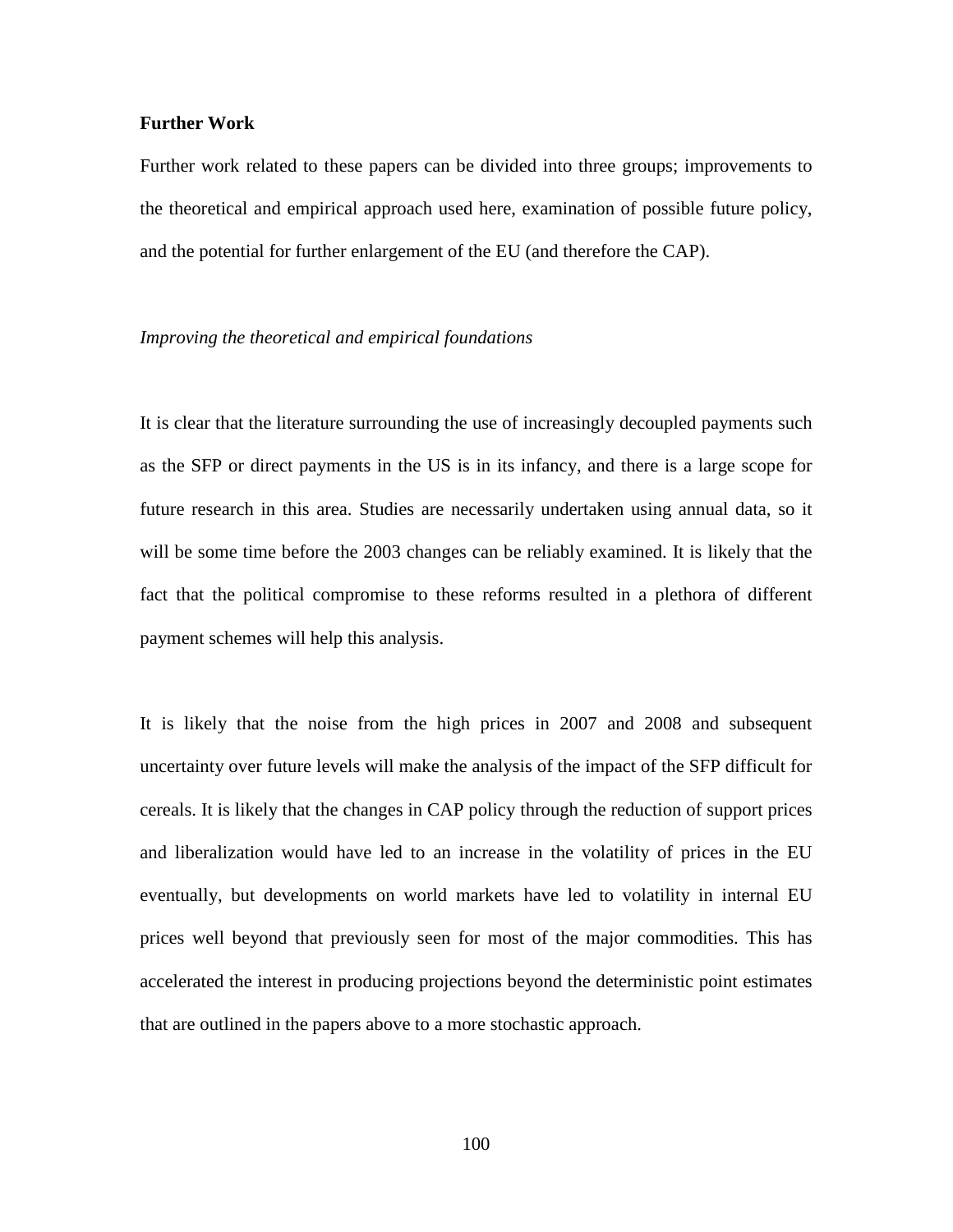The number of different scenarios that were carried out as part of the dairy paper is a step in this direction. Inevitably, however, it would be advantageous to pursue the kind of stochastic model already developed by FAPRI for use in the USA to the European model. The resources needed to do this are considerable, as it requires the model to be simulated in different software and also all the Commission decisions (such as the level of export refunds in dairy) to be fully endogenised.

# *Examination of future policy*

Despite the fact that the CAP was comprehensively reformed in the MTR, the Commission in the 2008 Health Check proposals sought to continue this process. Although the final agreement again diluted the proposals, the changes have the potential to be significant. Intervention prices for most grains are removed, and therefore the floor price for these commodities is lower than before. The Commission has also given up its ability to use set aside to manage the crops market.

There is also a new Renewable Fuels Directive that, depending on the final details of the package, has the potential to dramatically change the policy environment in Europe beyond that envisioned in the third paper. Under pressure from environmental groups (and some of the groups in the European Parliament) to place limits on the volume of fuel from "first generation" biofuels, the Council agreed that the 10 percent target for renewable fuels as a proportion of total fuels should stay. There is no limit on the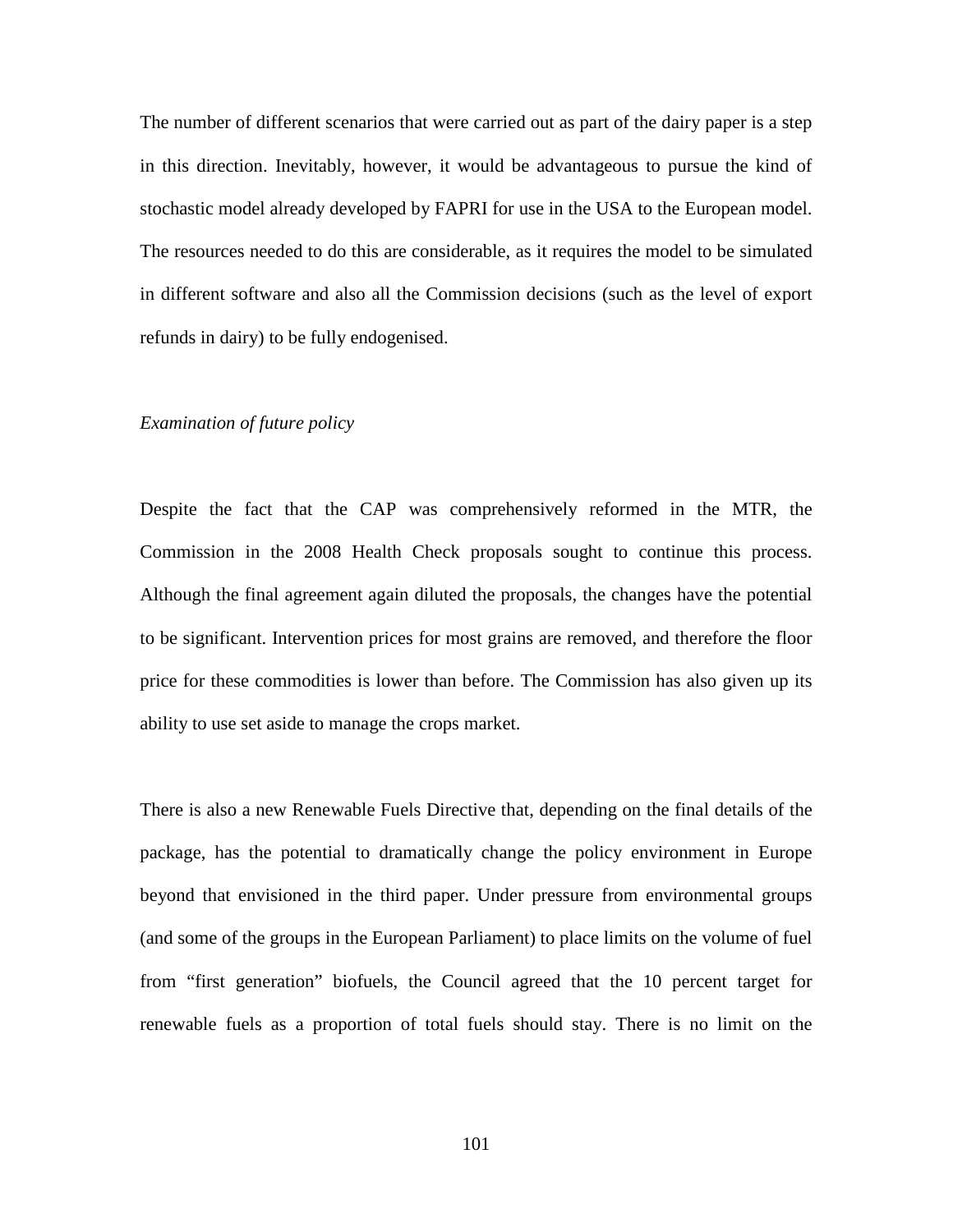proportion of "first generation" fuels, although "second generation" (cellulosic etc.) and electricity count double and 2.5 times respectively towards the target.

In response to environmental concerns regarding the efficiency of first generation biofuels, the Renewable Fuels Directive does include minimum levels of greenhouse gas savings (relative to fossil fuels) of at least 35 percent to 2017 and 50 percent thereafter.<sup>[21](#page-114-0)</sup> There are also restrictions that are aimed at stopping forest or other carbon sinks being converted to biofuels production directly. In practice this is likely to make modeling trade in biofuels more complex as noted in Paper 3. A further complication will arise if the EU decides to address indirect land use issues (where the increase in demand for commodities pushes up prices and results in the conversion of land for commodities in general). As different countries put different policies like this in place, there is likely to be a variety of different prices for what might be essentially identical biofuels from different sources.

## *Potential for future enlargement*

Although at time of writing there were still barriers to the passage of the Lisbon Treaty, without which there would likely be no further enlargement of the EU, it is likely that the issues will be resolved and some further expansion of the EU will be undertaken. First in the queue are likely to be some of the countries of former Yugoslavia which should prove

 $\overline{a}$ 

<span id="page-114-0"></span> $21$  60 percent for installations built after this date.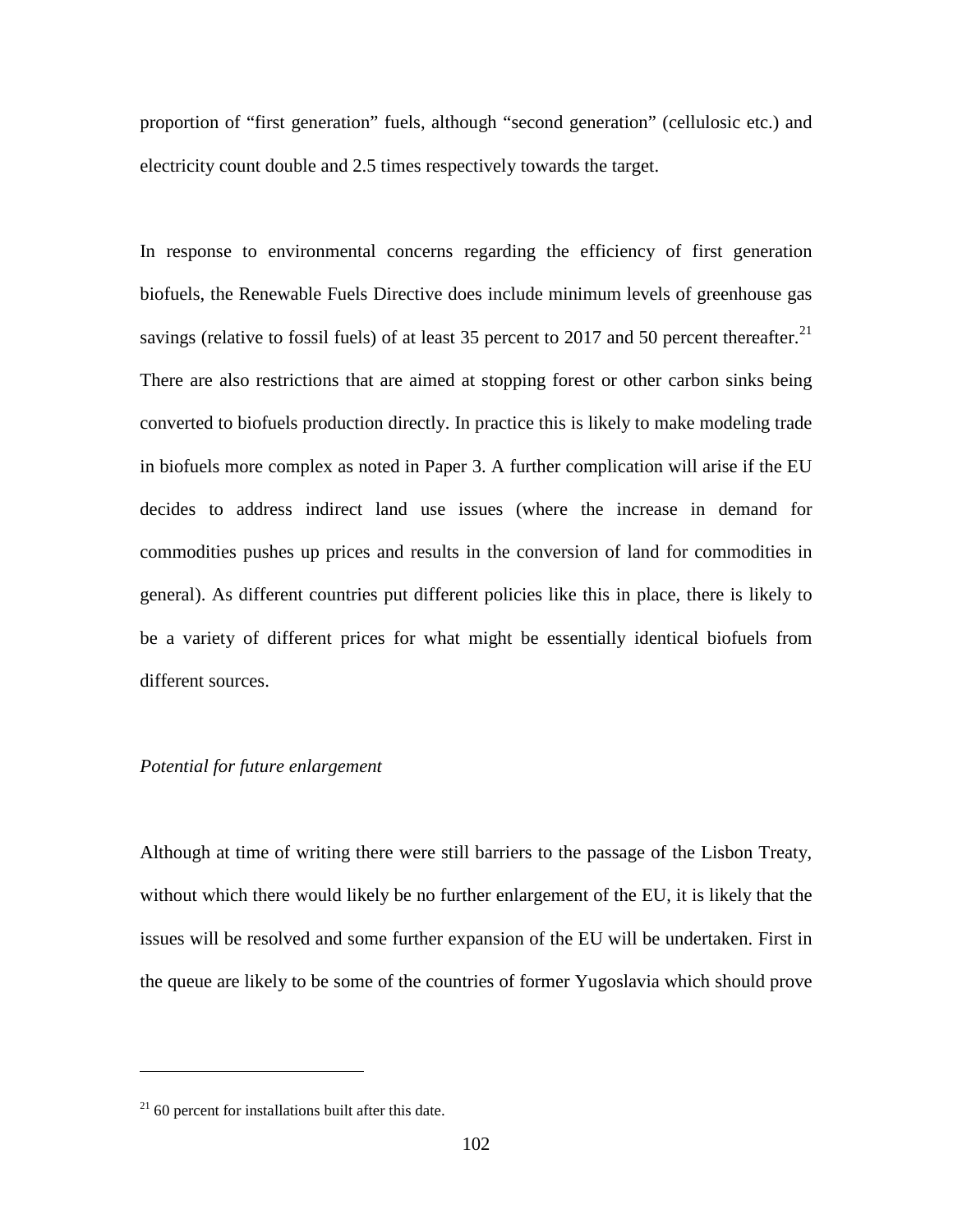easier with respect to the CAP than the previous two enlargements, given the relative size of the agricultural sectors.<sup>[22](#page-115-0)</sup>

Turkey has been trying to obtain membership to the EU for decades. There are many reasons for its difficulty in gaining entry, and agriculture is not the biggest one. However, there are significant obstacles to be overcome if it were necessary to absorb Turkey's agricultural sector into the CAP. Previous enlargements have enshrined the principle that CAP payments are extended to new members, and given that Turkey has lower income levels than the current member states this would involve a transfer of money from current members.

According to the European Commission (2008), in 2007 Turkey employed 5.6 million people in "agriculture, forestry, hunting and fishing". The total for the entire EU-15 was 6.1 million. Accession would add around 40 million hectares of agricultural land to the EU, increasing it by about 23 percent. That would require a large increase in SFP/SAP expenditure. The potential for increased cereal output is there, but the main area that Turkey would compete with existing EU countries would be in fruit and vegetables. Enlargement would provide easier access for current EU countries to the large markets for meat and dairy products.

The analysis that has been carried out in these papers therefore is just the starting point in the ongoing process of evaluating policies impacting agriculture in the EU. Further

 $\overline{a}$ 

<span id="page-115-0"></span> $^{22}$  Although Serbia has typically planted about a million hectares of corn and has become a significant exporter to the EU in recent years.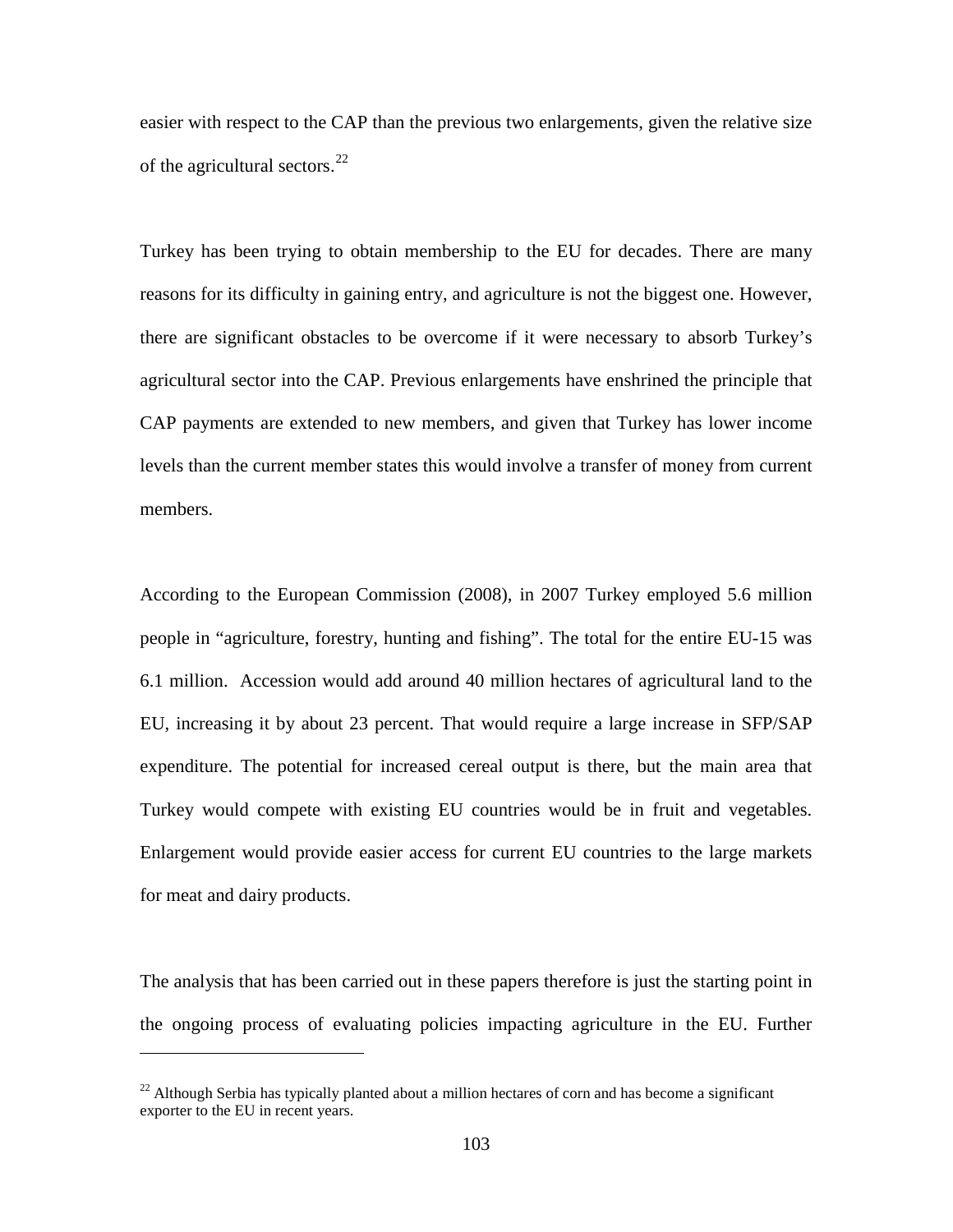enlargement, the CAP reform process, the WTO, and developments in biofuels policy will continue to provide employment for modelers of EU agriculture for many years to come.

# **References**

Conforti, P., De Filippis, F., Salvatici, L., 2003. "The CAP reform in the Mid-Term-Review: to decouple or not to decouple?" Contributed paper presented at the International Conference, Agricultural policy reform and the WTO: where are we heading? Capri (Italy), June 23-26.

EuroCARE, 2003a. "Impact Analysis of the European Commission's proposal under the Mid-Term Review of the CAP using the CAPSIM model." In *Mid-Term Review of the Common Agricultural Policy July 2002 Proposals Impact Analysis*, European Commission Directorate-General for Agriculture, Brussels.

EuroCARE, 2003b. "Mid-Term Review proposal impact analysis with the CAPRI modeling system". In *Mid-Term Review of the Common Agricultural Policy July 2002 Proposals Impact Analysis*, European Commission Directorate-General for Agriculture, Brussels.

European Commission, 2003. "Impact Assessment of the Mid-Term review proposals for agricultural markets and revenues in the EU-15 and EU-25 using the ESIM model," Directorate-General for Agriculture, Brussels.

European Commission, 2008. "Agriculture in the European Union - Statistical and Economic Information 2008."

FAPRI, 2003. "FAPRI Analysis of the European Commission's Mid-Term Review proposals". In *Mid-Term Review of the Common Agricultural Policy July 2002 Proposals Impact Analysis*, European Commission Directorate-General for Agriculture, Brussels.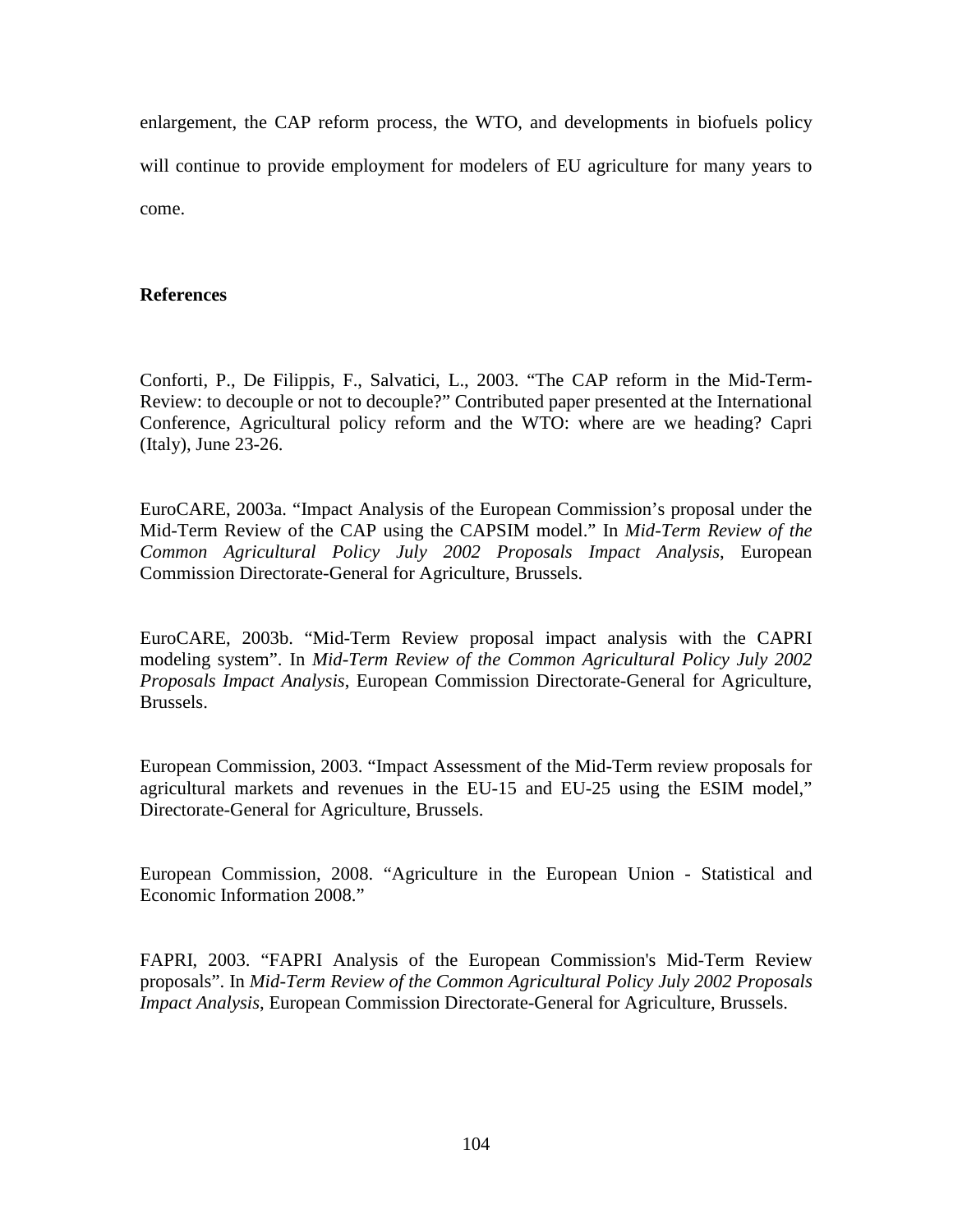Frandsen, S., Gersfeld, B., and Jensen, H., 2003. "The Impacts of Redesigning European Agricultural Support". In *Review of Urban and Regional Development Studies*, Vol 15, no 2.

OECD. *Analysis of the 2003 CAP Reform.* 2004.